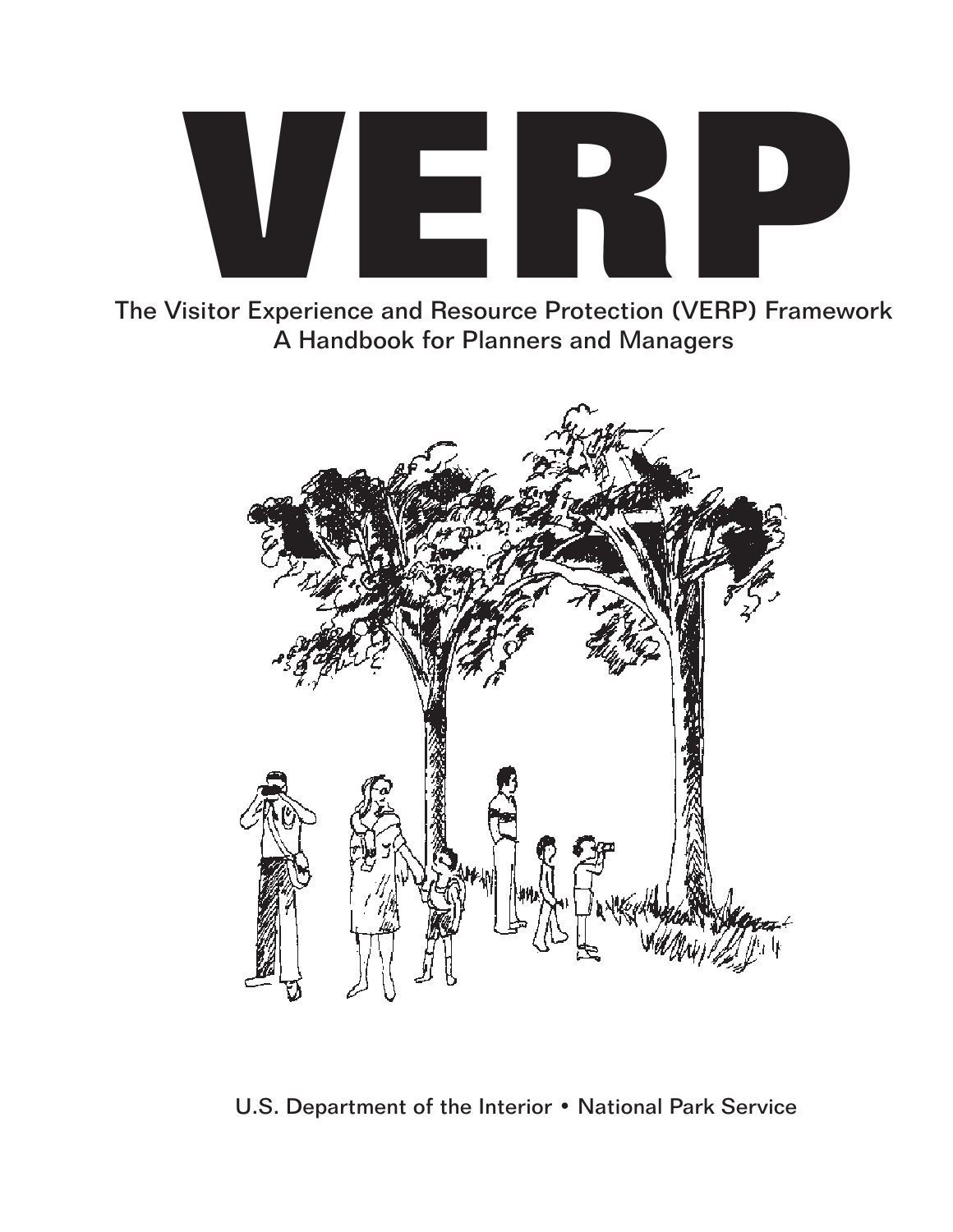

**The Visitor Experience and Resource Protection (VERP) Framework A Handbook for Planners and Managers**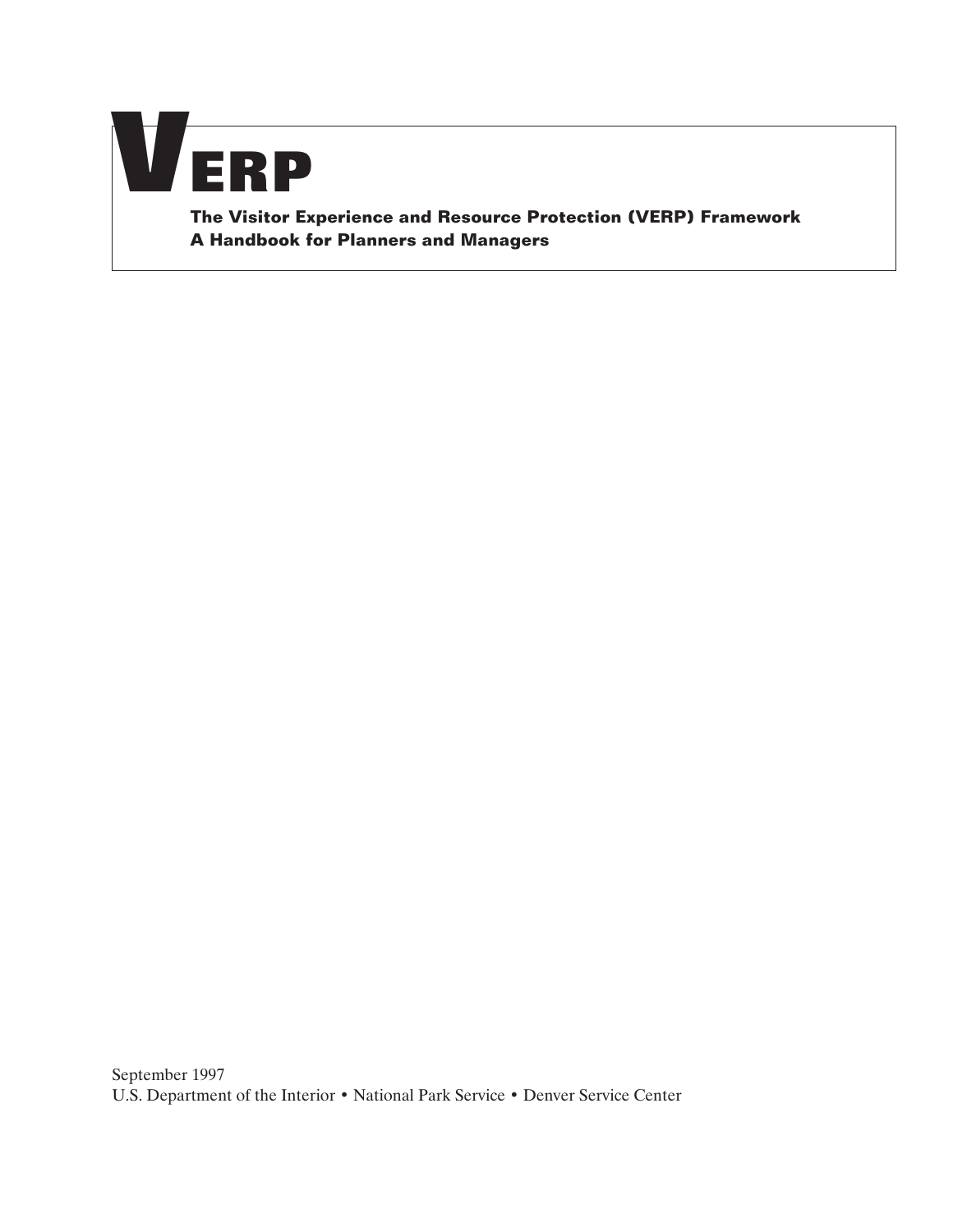# **U**ontents

#### **HOW TO USE THIS HANDBOOK** 1

Organization of the Handbook 3

#### **HISTORY AND THE DEVELOPMENT OF THE CARRYING CAPACITY CONCEPT** 4

Introduction 4 The Concept of Carrying Capacity 4 Limits of Acceptable Change 5

#### **OVERVIEW OF THE VERP FRAMEWORK** 8

Purpose of the VERP Framework 8 Summary of the Framework 9 VERP and NPS Planning 11 VERP and NEPA 12

#### **ELEMENT 1**

#### **Assemble an Interdisciplinary Project Team** 13

Pointers for Building the Team 13

#### **ELEMENT 2**

#### **Develop a Public Involvement Strategy** 15

Pointers for Developing a Public Involvement Strategy 18

#### **ELEMENT 3**

#### **Develop Statements of Park Purpose, Significance, and Primary Interpretive Themes;**

#### **Identify Planning Constraints** 19

Identification of Park Purpose and Significance 20 Pointers for Developing Park Purpose Statements 21 Examples of Park Purpose Statements 21 Pointers for Developing Park Significance Statements 22 Examples of Park Significance Statements 24 Identification of Primary Interpretive Themes 25 Pointers for Articulating Primary Interpretive Themes 26 Examples of Primary Interpretive Themes and Park Themes 26 Identification of Planning Constraints 28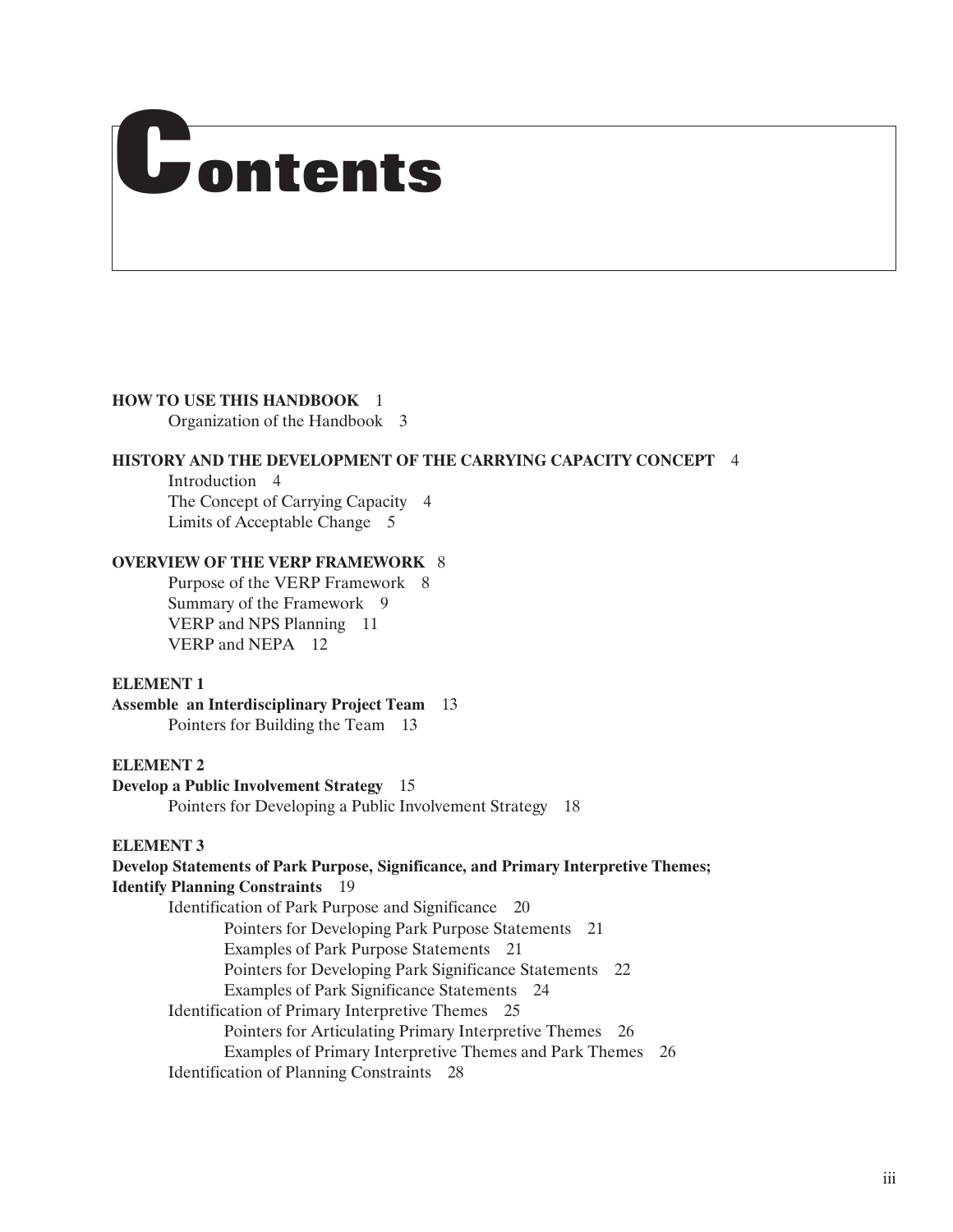Pointers for Identifying Planning Constraints 28 Examples of Planning Constraints 29

#### **ELEMENT 4**

#### **Analyze Park Resources and the Existing Visitor Use** 30

Analysis as It Relates to VERP 30 Pointers for Analysis 32 Experiential Resource Analysis 33 Pointers for Experiential Resource Analysis 38 Existing Use and Facilities Analysis 38 Pointer for Existing Use and Facilities Analysis 39 Resource Concerns / Resource Sensitivity Analysis 40 Pointers for the Resource Concerns / Resource Sensitivity Analysis 41

#### **ELEMENT 5**

#### **Describe a Potential Range of Visitor Experiences and Resource Conditions** 42

Importance of Diversity 42 Identifying the Range of Potential Resource Conditions and Visitor Experience 43 Example of Zone Descriptions from Arches National Park 46 Example of Zone Description from Isle Royal National Park — Motorized Sensitive Water Zone 47 Pointers for Determining the Range of Resource Conditions and Visitor Experiences 48

#### **ELEMENT 6**

#### **Allocate the Potential Zones to Specific Locations in the Park (Prescriptive Management Zoning)** 51

Examples of VERP Zoning 52 Pointers for Developing Management Zoning 52 Development of Alternatives 56 Pointers for Developing Alternatives 57

#### **ELEMENT 7**

#### **Select Indicators and Specify Standards for Each Zone; Develop a Monitoring Plan** 58 Definition of Indicators and Standards 58 Indicators 60 Sources of Indicators 60 Characteristics of Good Indicators 62 Selection of Indicators 64 Standards 67 Characteristics of Good Standards 67 Setting Standards 69 Examples of Possible Indicators and Standards 70 Revision of Indicators and Standards 70 Pointers for Developing and Selecting Indicators and Standards 72 Development of a Monitoring Strategy 74 Key Components of a Monitoring Strategy 75 Where Resource and Social Indicators Should Be Monitored 76 When Indicators Should Be Monitored 78 How Resource and Social Indicators Should Be Monitored 79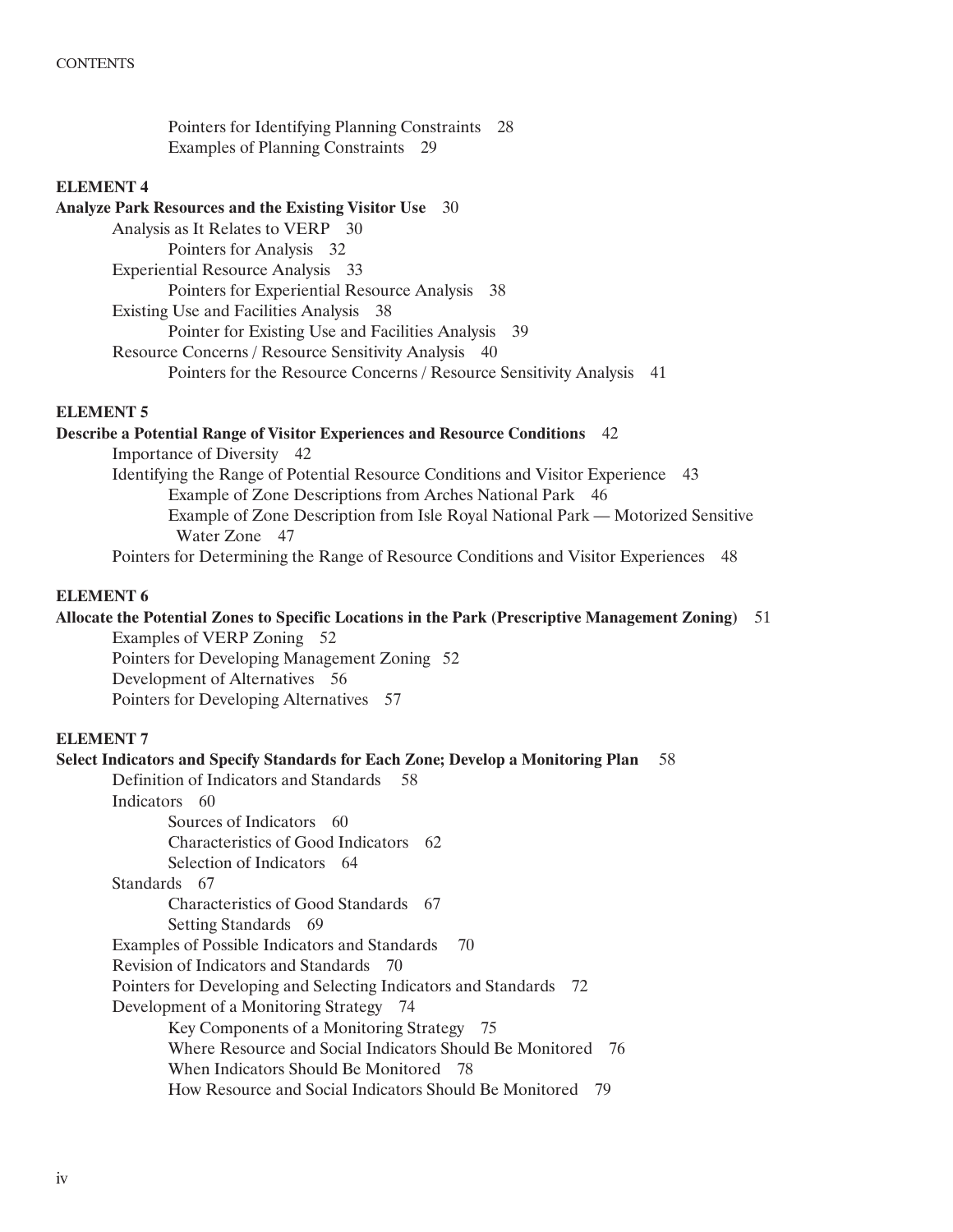#### **ELEMENTS8&9**

#### **Monitor Resource and Social Indicators Take Management Action** 81

Monitoring 81 Range of Possible Management Actions 82 Pointers for Selecting Management Tactics 85

#### **APPENDIX A Descriptions of the Resource Experience Opportunity Areas Developed for the Arches VERP Plan** 87

#### **APPENDIX B Descriptions of the Management Zones in the Arches VERP Implementation Plan** 90

**GLOSSARY** 96

**BIBLOGRAPHY** 97

**LIST OF PREPARERS** 103

#### **FIGURES**

- 1. Planning Corral 19
- 2. Resource Experience Opportunity Areas, Arches National Park 36
- 3. Parkwide Management Zones, Arches National Park 53
- 4. Windows Sector Management Zones, Arches National Park 54

#### **TABLES**

- 1. Resource Experience Attributes for Visitor Use 37
- 2. Potential Management Zones, Arches National Park 45
- 3. Summary of the Arches National Park VERP Zones 55
- 4. Example of an Evaluation Matrix for Selecting Indicators 66
- 5. Examples of Indicators and Standards 71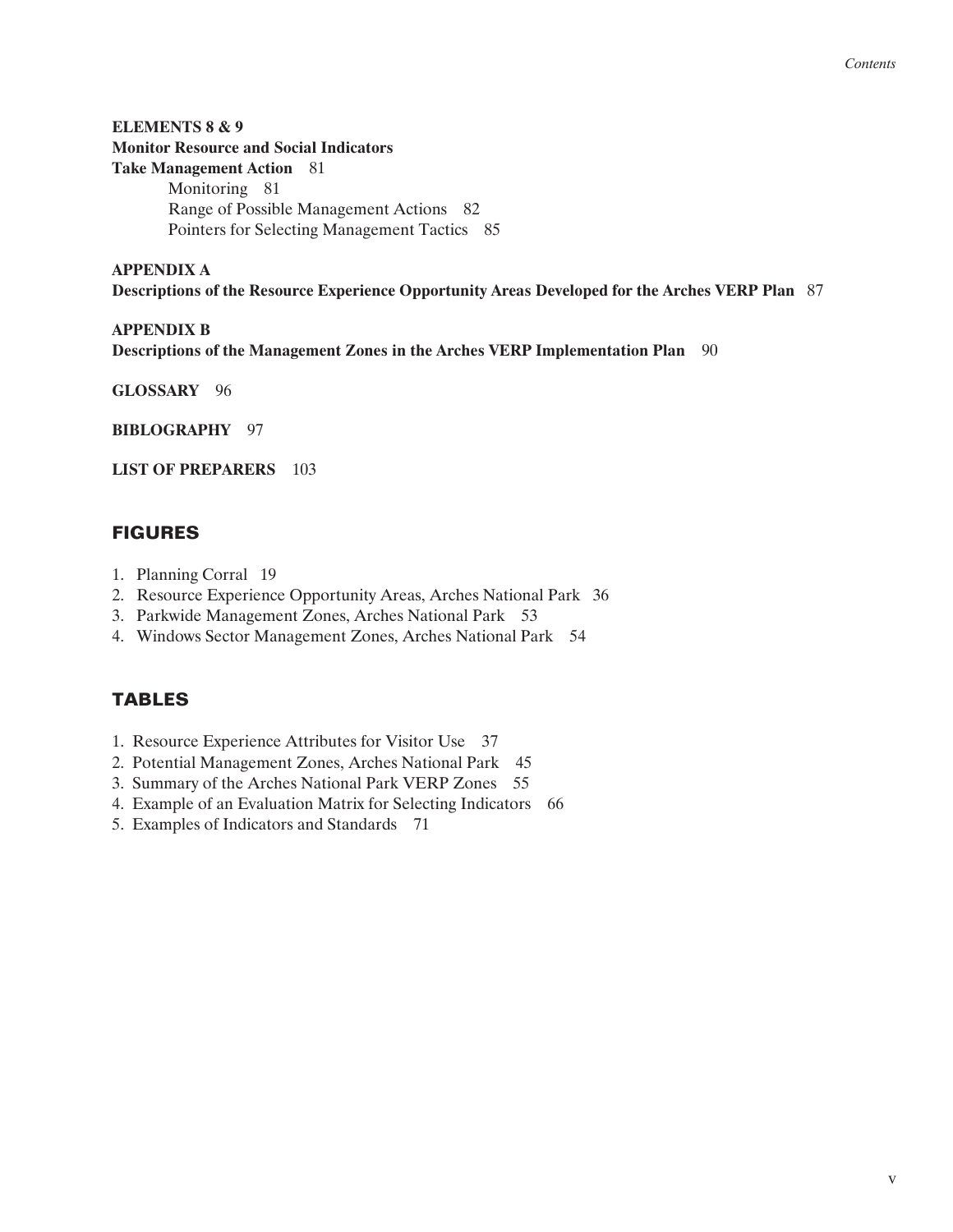# **How**

#### **To Use this Handbook**

In 1992 the National Park Service (NPS) began developing the Visitor Experience and Resource Protection (VERP) framework to address visitor use management and carrying capacity issues in the units of the national park system. Arches National Park was the first unit in which the VERP process was tested. Interest in the VERP framework in the National Park Service has subsequently soared, and additional applications are now underway in several park units. Interest has also been expressed by other management agencies both in this country and internationally.

This handbook is intended to provide sufficient guidance so that a NPS planner, resource manager, or other practitioner assigned to undertake VERP planning can do so with confidence. However, even with this handbook a practitioner will need to have initiative and creativity, be willing to experiment, and be able to make judgement calls in order to successfully carry out a VERP effort. Frequent communication with individuals involved in other VERP efforts may also be helpful.

*It must be stressed that this handbook is not meant to be a complete guide on how to do general planning for parks.* Many important topics that should be considered in the development of park plans, such as the treatment of issues, public involvement, and the assessment of alternatives, are discussed briefly or not at all. Readers should refer to the NPS *Park Planning Guidelines* and the *Park Planning Sourcebook* (both in preparation) for more details on park planning.

Due to the timing of the production of these three documents, there may be inconsistencies and contradictions in terminology and directions contained in the documents. In these cases, readers should defer to the guidance provided in the *Park Planning Guidelines*.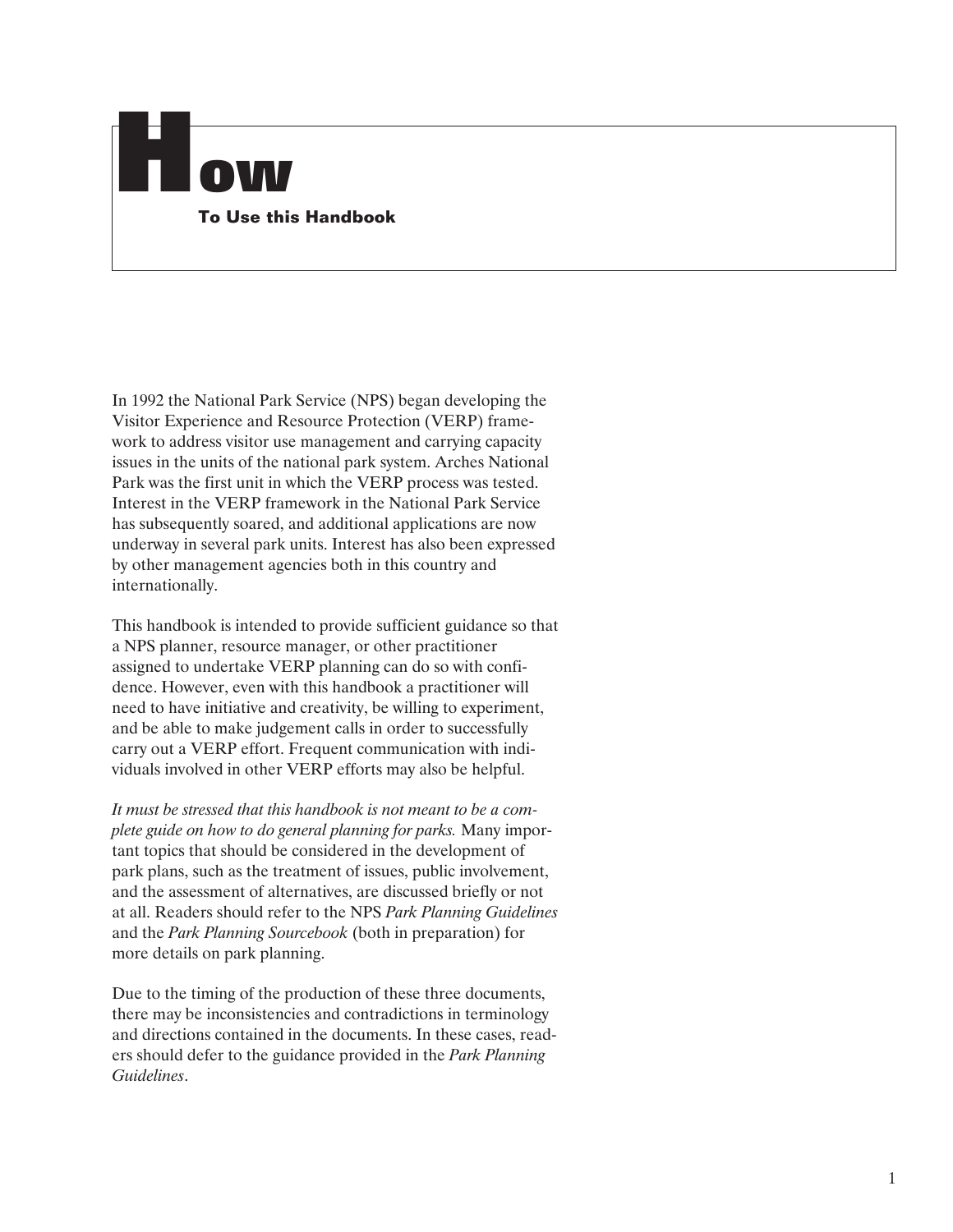#### This Handbook is...

- a general guide to the elements that make up the VERP framework. It defines the elements, explains their relationships to each other and to planning, suggests some terminology, and shares current insights into the successes and potential pitfalls in applying VERP.
- about a new way of addressing visitor use (carrying capacity) issues in parks. The VERP framework is a methodology for visitor use planning and management. Many of the VERP elements are also elements of general management planning.
- intended to provide overall consistency in the application of the VERP methodology so that the framework can evolve and improve in an orderly way.
- a compilation of many ideas and approaches that are new and/or experimental to the Park Service. As the VERP framework is tested in more park areas, this handbook will need to be updated.

#### This Handbook is not...

- a step-by-step guide on how to apply VERP. It is not possible for this handbook to answer all the questions that arise over the application of the VERP framework in every park.
- a description of a substitute or alternative general management planning process, although the VERP framework may be used in conjunction with general management planning.
- intended to provide a recipe that requires that the VERP framework be applied exactly the same way in every park unit.
- the final word on the VERP process. It will often be up to the practitioner to choose a course of action deemed best for each park situation. We are still learning how to implement the VERP framework.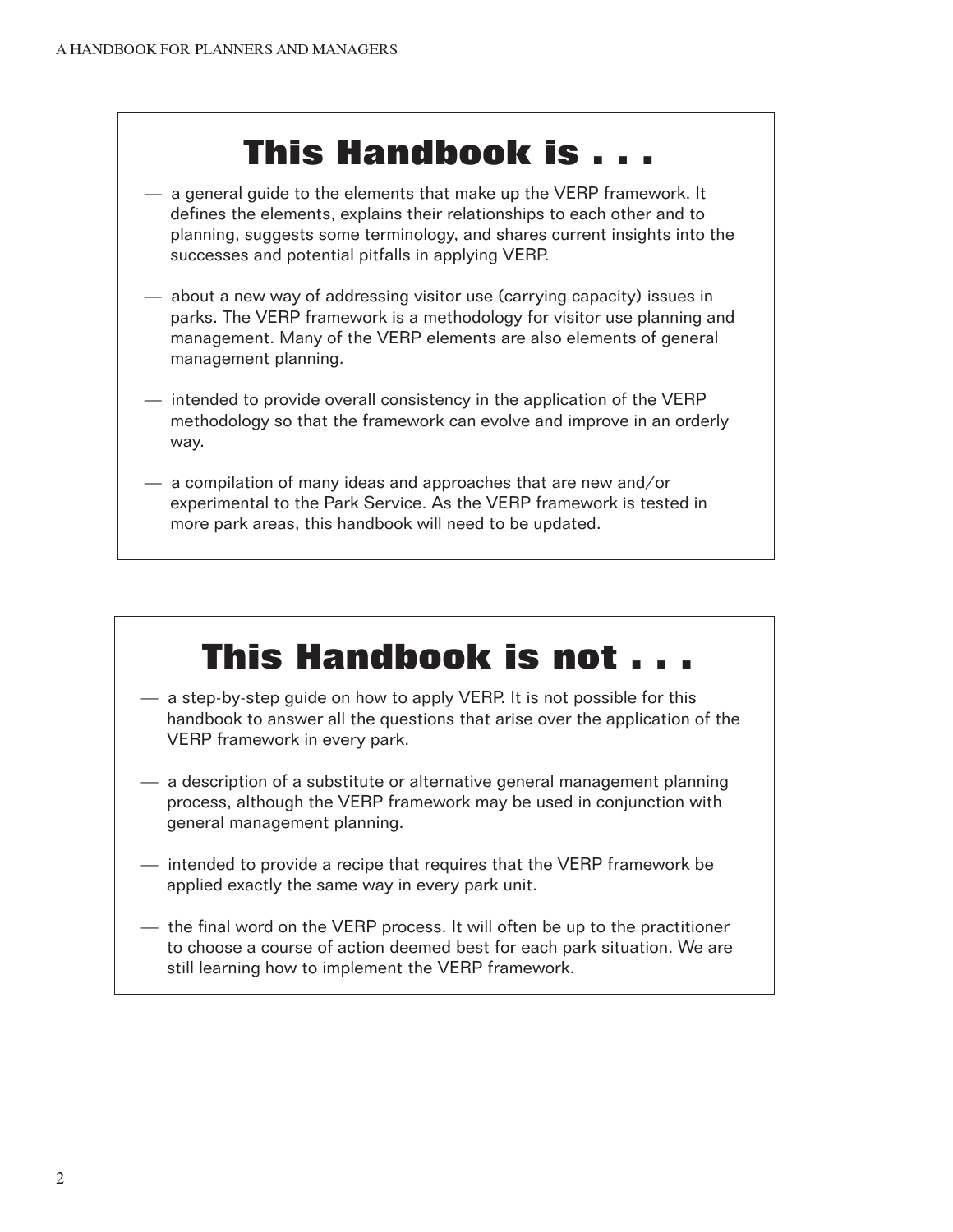#### **ORGANIZATION OF THE HANDBOOK**

The first two chapters of this handbook give an overview of the carrying capacity concept and the VERP framework. The remaining chapters are organized by nine VERP framework elements. Generally each of these chapters describes the purpose or role of the element, describes what it is, provides examples, and offers pointers on how to complete the elements. These chapters vary considerably in their level of detail, depending on how familiar planners/managers are with the element. At the end of the handbook there is a glossary of terms and a list of key sources of additional information.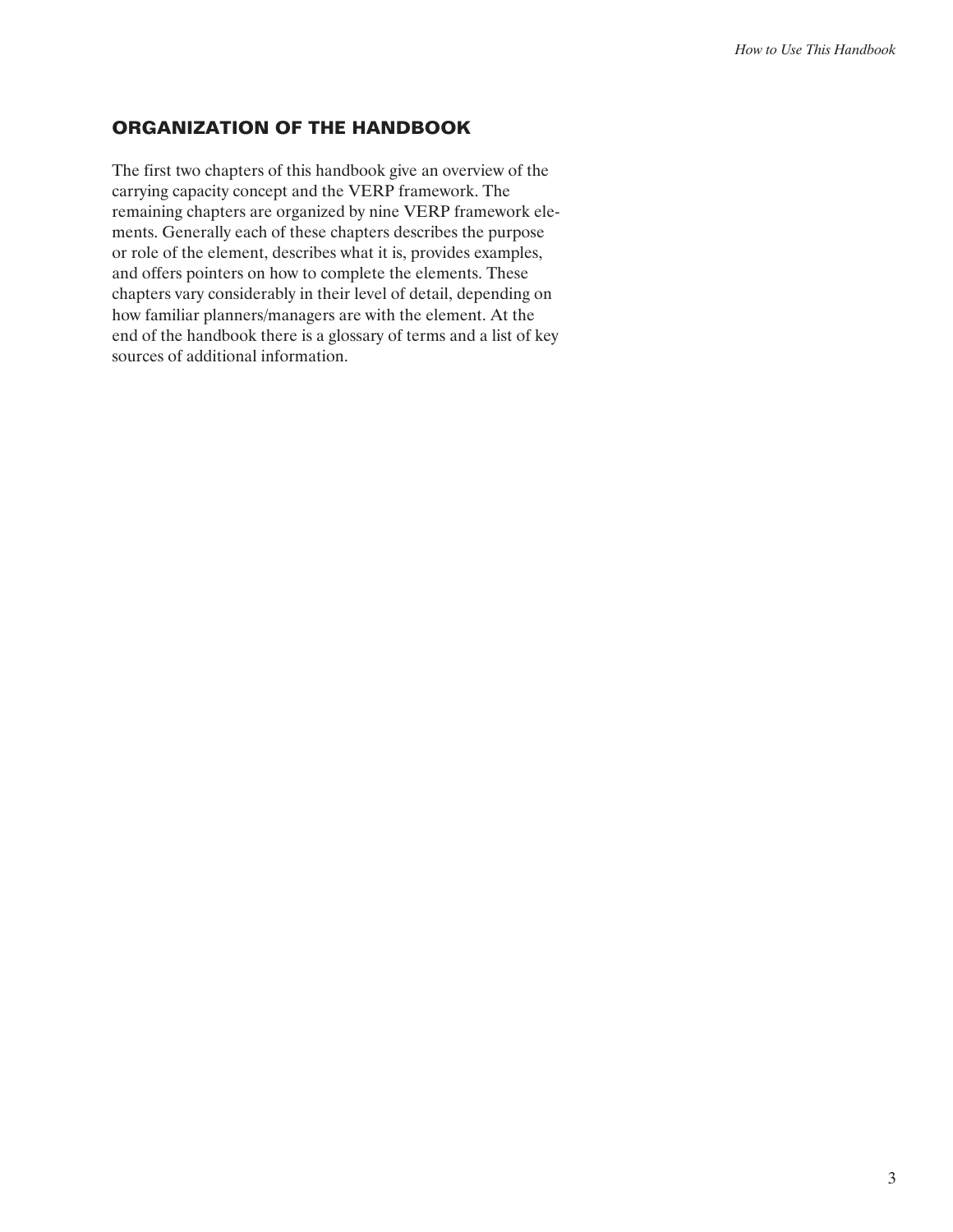### **Mistory**

#### and Development of the Concept of Carrying Capacity

#### The Purpose of the **National Park Service**

conserve the scenery and the natural and historic objects and the wild life therein

provide for the enjoyment of the same in such manner and by such means as will leave them unimpaired for the enjoyment of future generations

- 1916 NPS Organic Act (16 USC 1)

The national parks<sup>1</sup> contain natural and cultural resources of great importance to the nation and, in many cases, to the international community. Given the significance of this resource base, public demand to see and experience these areas should not be surprising. In the decades of the 1970s and 1980s, visitation increased tremendously in the national park system. In the 1990s the increase in visitation has slowed, but use levels are still rising in many parks. This upward trend is expected to continue into the next century.

The increasing visitation to the national park system is making it more difficult for the National Park Service to fulfill its dual mission to provide for the enjoyment of national parks while conserving resources for future generations. Concern over rising visitation in parks, and accompanying impacts on resources and on visitor experience, has led the National Park Service to focus increasing attention on the concept of carrying capacity.

#### THE CONCEPT OF CARRYING CAPACITY

The underlying concept of carrying capacity has a rich history in the natural resource professions. In particular, it has proven a useful concept in wildlife and range management where it refers to the number of animals of any one species that can be maintained in a given habitat. Carrying capacity has obvious parallels and intuitive appeal in the field of park management. In fact, it was first suggested in the mid-1930s as a park management concept in the context of the national park system. However, the first rigorous application of carrying capacity to park planning and management did not occur until the 1960s.

<sup>1.</sup> The term "park" in this handbook refers to all units in the national park system (e.g., national landmarks, monuments, parkways, seashores, recreation areas, wild and scenic rivers, historic parks, historic sites, etc.)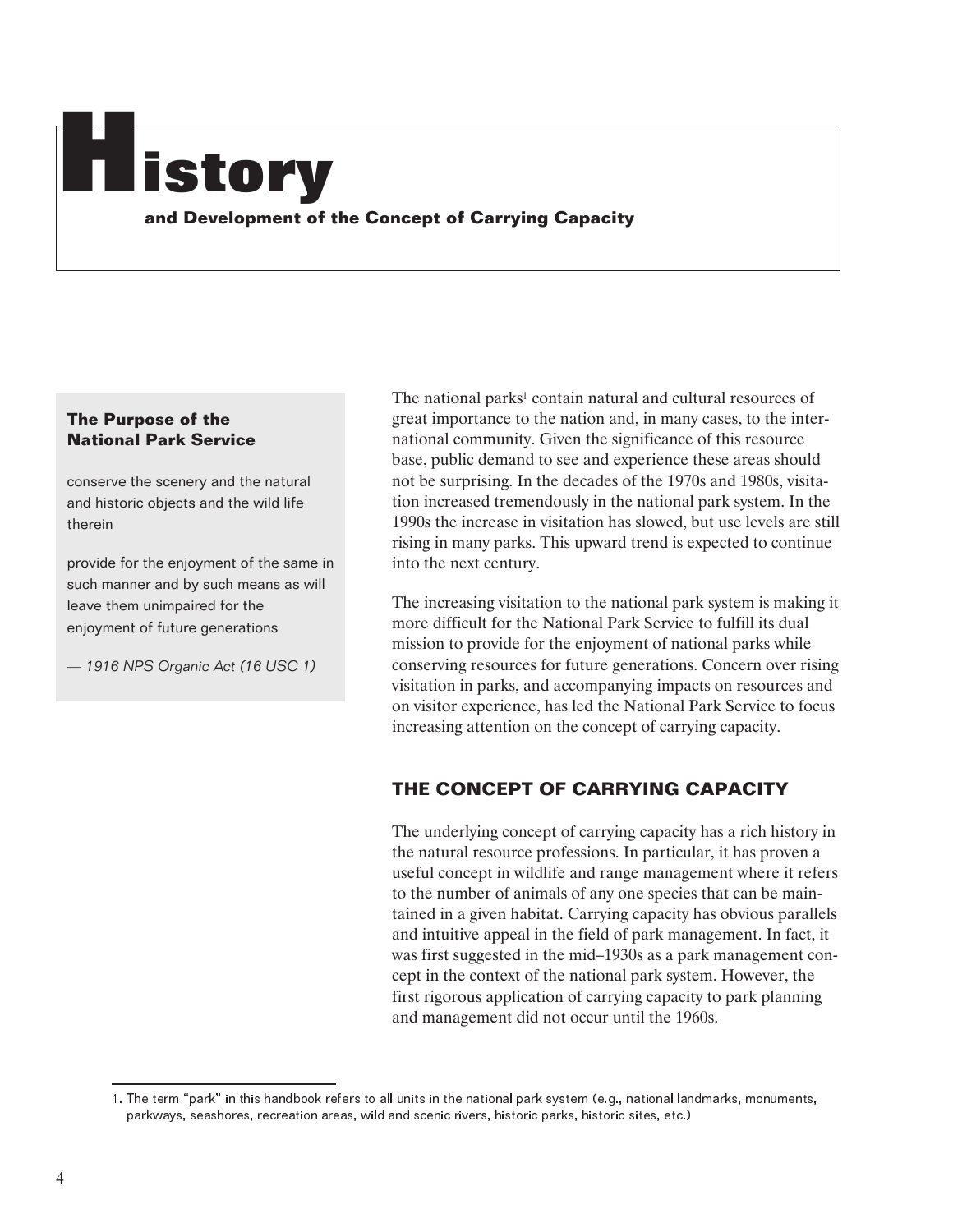The initial scientific applications of carrying capacity in parks focused on the impacts on park resources resulting from visitor use. It soon became apparent, however, that there was another dimension of carrying capacity dealing with the social aspects of the visitor experience. In the 1964 monograph *The Carrying Capacity of Wild Lands for Recreation,* J. A. Wagar reported that his study "was initiated with the view that the carrying capacity of recreation lands could be determined primarily in terms of ecology and the deterioration of areas. However, it soon became obvious that the resource–oriented point of view must be augmented by consideration of human values."

The point was that as more people visit a park, both the natural and cultural resources of the area and the quality of the visitor experience can be affected. Through the years it has become evident that there is a conflict between Park Service efforts to encourage the use of parks by making them more accessible to more people, and its efforts to ensure that park resources are protected and opportunities for quality visitor experience opportunities are provided.

#### **LIMITS OF ACCEPTABLE CHANGE (LAC)**

The early scientific work on carrying capacity has blossomed into an extensive literature base on resource and social aspects of park use and their application to carrying capacity (for examples, see the Bibliography). But despite the impressive literature base, efforts to determine and apply carrying capacity to parks have often resulted in frustration. The principal difficulty lies in determining how much resource or social impact is too much. Given the substantial demand for public use of the parks, some decline or change in resource condition and the quality of visitor experience is inevitable. But how much decline or change is appropriate or acceptable? This issue is often referred to as the *limits of acceptable change* (LAC) and is fundamental to addressing carrying capacity.

In 1985 the U.S. Forest Service published a process for dealing with the issue of recreational carrying capacity in wilderness. The process was first applied at the Bob Marshall Wilderness Complex in Montana. Since that time several planning and management frameworks have been developed to address carrying capacity, including the National Parks and Conservation Association Visitor Impact Management (VIM) process, the Parks Canada Management Process for Visitor Activities (known as VAMP), and the Park Service VERP process. While each framework includes refinements to suit individual agency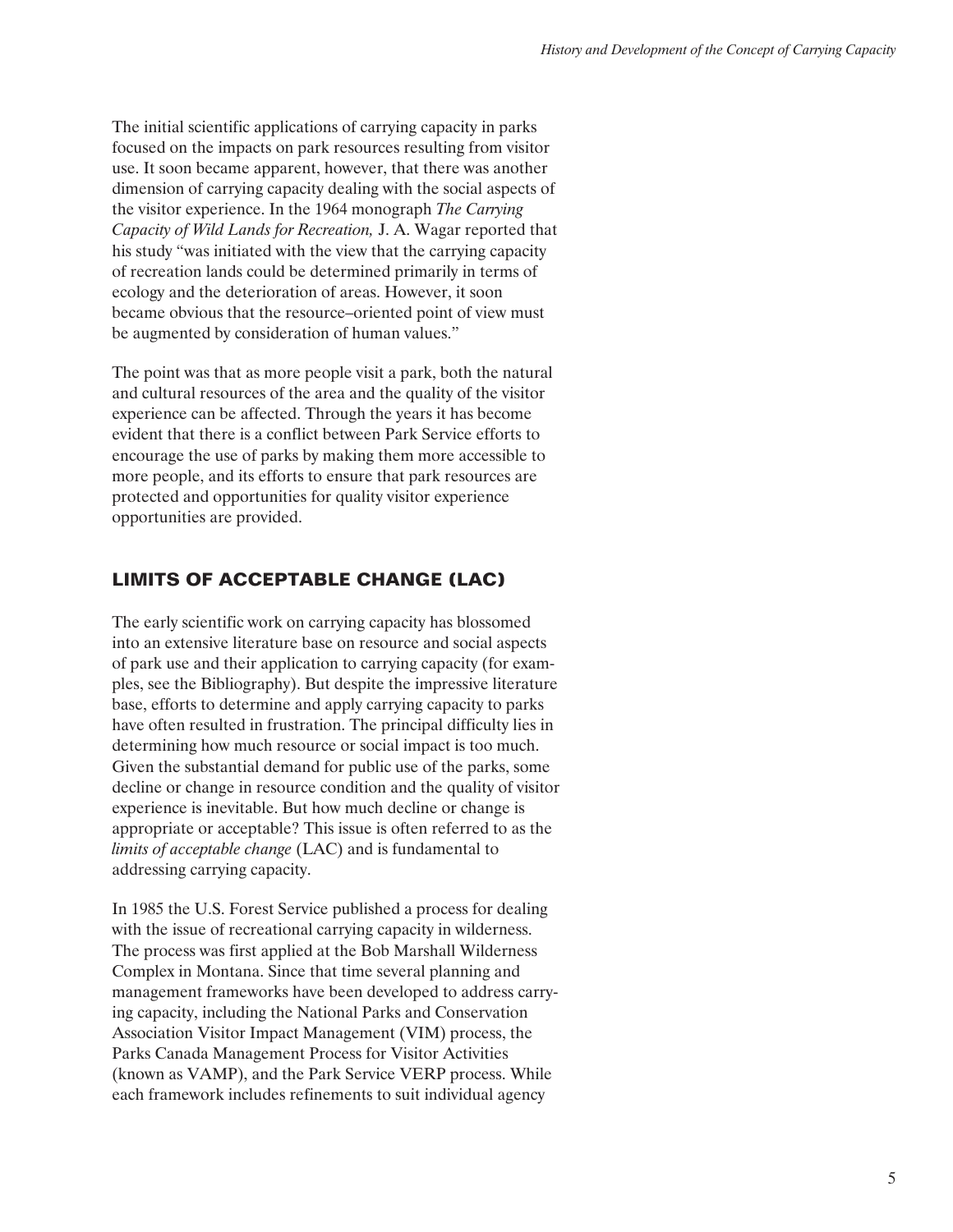missions, policies, and procedures, all of the frameworks share a common set of elements. All of these frameworks include a description of *desired future conditions* for park resources and visitor experiences, the identification of *indicators* of quality experiences and resource conditions, establishment of *standards* that define minimum acceptable conditions, the formulation of *monitoring techniques* to determine if and when management action must be taken to keep conditions within standards, and the development of *management actions* to ensure that all indicators are maintained within specified standards.

Another way of looking at the basic logic of the LAC process and other frameworks has been articulated by David Cole of the Aldo Leopold Wilderness Research Institute and one of the original authors of the LAC concept. According to Cole, the intent of carrying capacity planning is to develop a compromise between the absolute protection of resources (in this case referring to the environmental conditions and the visitor experience) and the unrestricted access to resources for recreational use. The LAC process was designed to help define this compromise.

The basic logic of the LAC process, according to Cole, is as follows:

- **Identify Two Goals in Conflict.** In the case of national parks, the two goals are usually the protection of environmental conditions and visitor experiences (goal 1) and the unrestricted access to resources for recreational use (goal 2).
- **Establish that Both Goals Must Be Compromised.** If one or the other goal cannot be compromised, then the LAC process is not needed — one goal must simply be compromised as necessary to meet the one that cannot be compromised.
- **Decide Which Goal Will Ultimately Constrain the Other.** In the case of national parks, the goal of protecting environmental conditions and visitor experiences will almost always constrain the goal of unrestricted access.
- **Write LAC Standards for this Ultimately Constraining Goal**. LAC standards express the *minimally acceptable* conditions for the environment and visitor.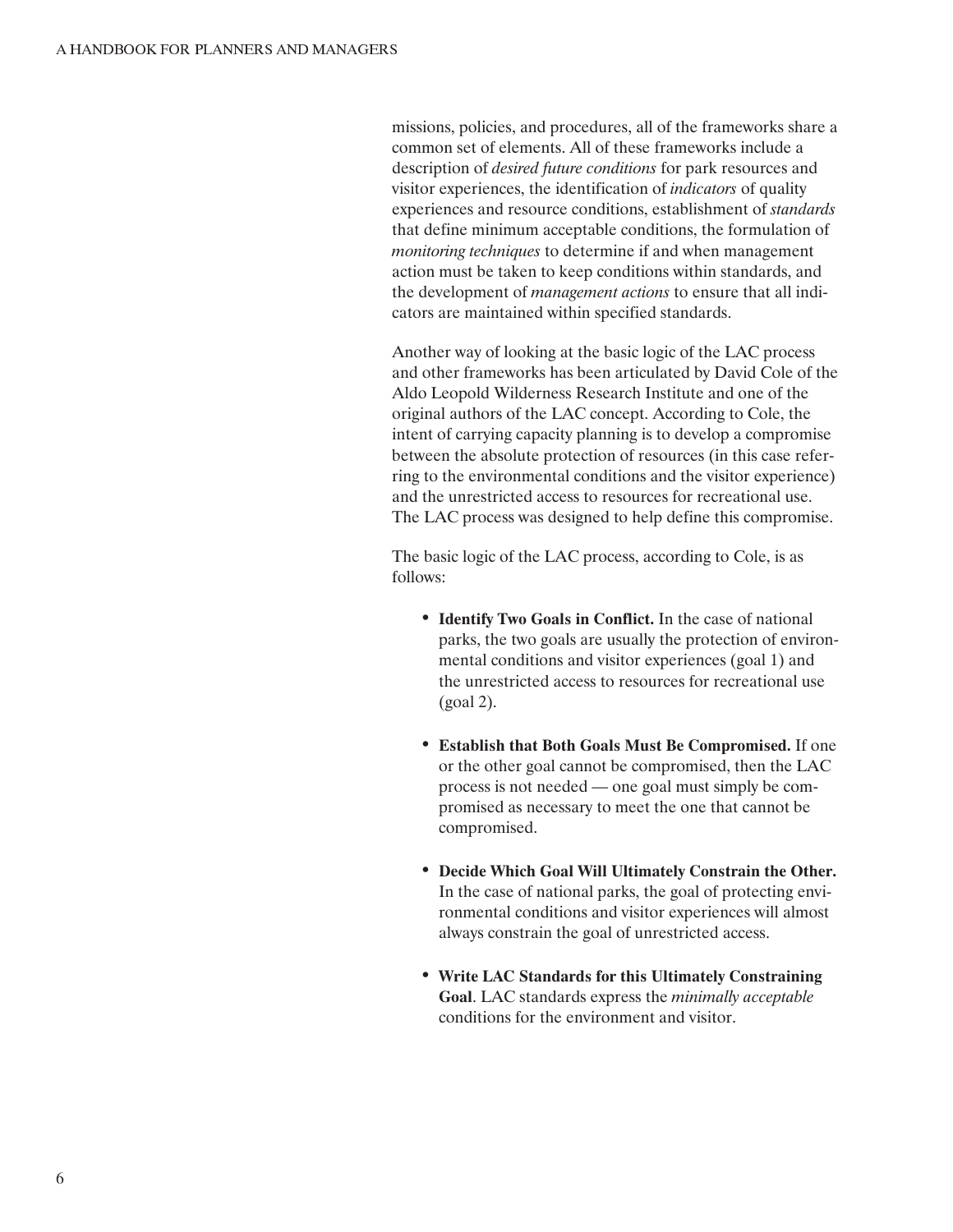- **Compromise this Goal Until the Standards Are Reached**. Allow the environmental conditions and visitor experiences to degrade only to the minimally acceptable standard. Recreational access should not be substantially restricted until the standards are reached.
- **Compromise the Other Goal as Much as Necessary**. Once standards for environmental conditions and visitor experiences are reached no more degradation is allowed, and recreational access is restricted as needed to maintain standards.

Looking at the basic logic of the LAC process in this way is helpful for several reasons. First, this way of thinking illustrates that the fundamental challenge in visitor use management is not so much the resolution of resource protection and visitor use conflicts. Instead, the emphasis should be on defining complementary visitor experience opportunities and resource conditions, and then determining to what extent unrestricted recreational access can be accommodated. Second, this logic allows managers to recognize that unrestricted access — a value held strongly by many recreationists — is a valid goal, but one which cannot always be accommodated in light of the equally valid goals of visitor experience diversity and resource protection. Third, an understanding of the generic thought process is helpful in understanding how the various frameworks may be adapted or fine-tuned for different situations without losing the critical elements of the frameworks. Fourth, because there has been interest on the part of managers to apply the LAC process to problems other than carrying capacity, the examination of the generic process helps in determining the situations in which such applications may be useful and those situations in which they may not.

Since the inception of the LAC process, land area managers and planners have continued to test, adapt, and refine the process. The VERP framework is one of the adaptations of the LAC process. In VERP planning, the process is expanded to address a wide variety of resource settings and frontcountry as well as backcountry experiences.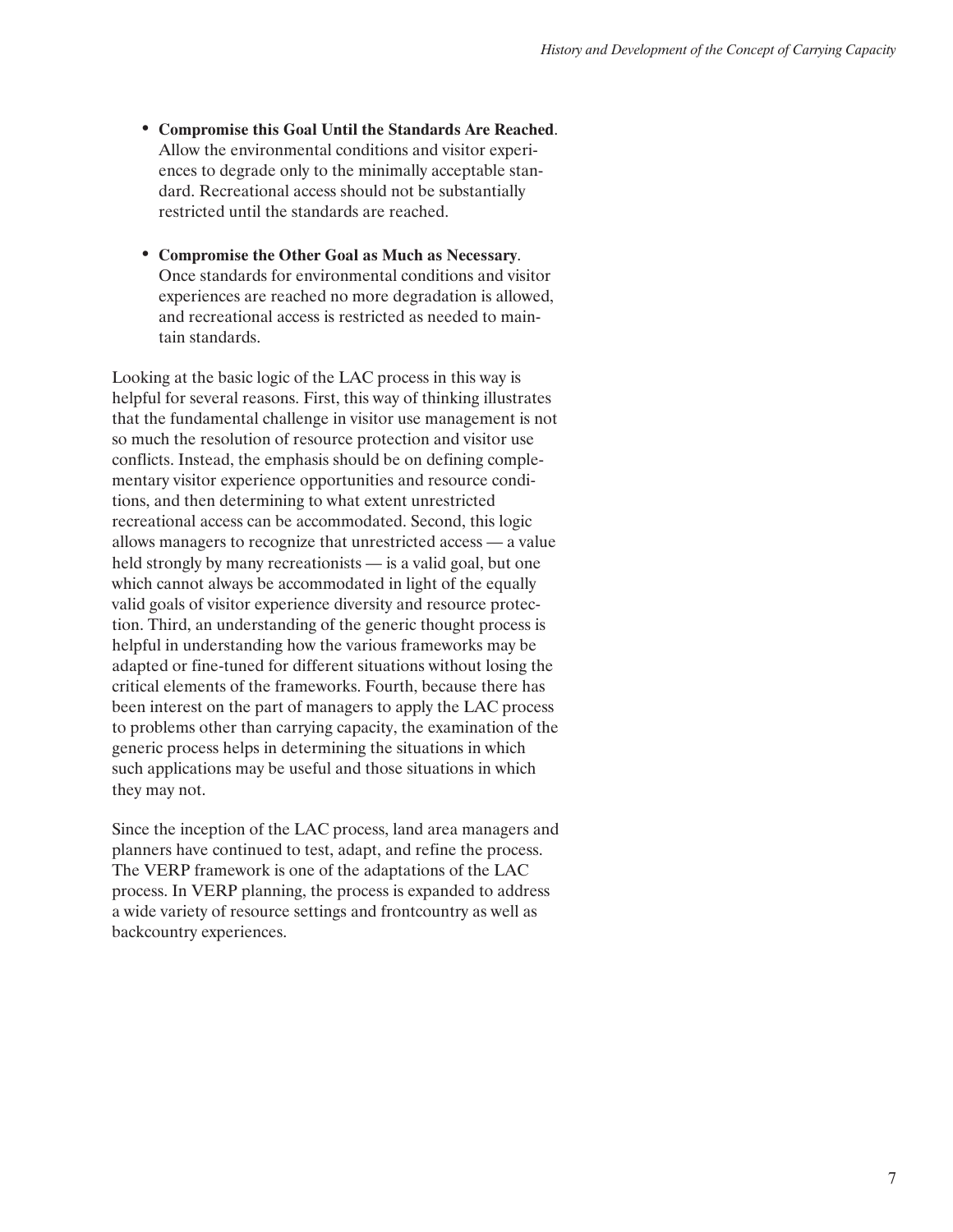### verview **of the VERP Framework**

#### **PURPOSE OF THE VERP FRAMEWORK**

Under the 1978 National Parks and Recreation Act (P.L. 95- 625), the National Park Service is required to address the issue of carrying capacity in its general management plans (GMP). NPS management policies and planning guidelines acknowledge this responsibility. The concept of carrying capacity is intended to safeguard the quality both of the park resources and the visitor experience. Park resources in this context encompasses all of the biophysical, aesthetic, and cultural elements and features contained in a park.

As it applies to parks, *visitor carrying capacity* is defined as "the type and level of visitor use that can be accommodated while sustaining acceptable resource and social conditions that complement the purpose of a park."

Under this definition carrying capacity is interpreted primarily as a prescription of resource and social conditions, and secondarily as a prescription for the appropriate numbers of people.

Inherent in the above definition are the understanding of the purpose of a park and the development of management prescriptions specifying appropriate resource and social conditions. Another basic assumption is that carrying capacity work is undertaken with the intent of managing visitor use. Visitor use management begins with a plan, but it continues as an cyclical process involving monitoring, evaluation, and taking action to make adjustments.

Discussions about the appropriate focus and scope of efforts have led to the following working definition. VERP is: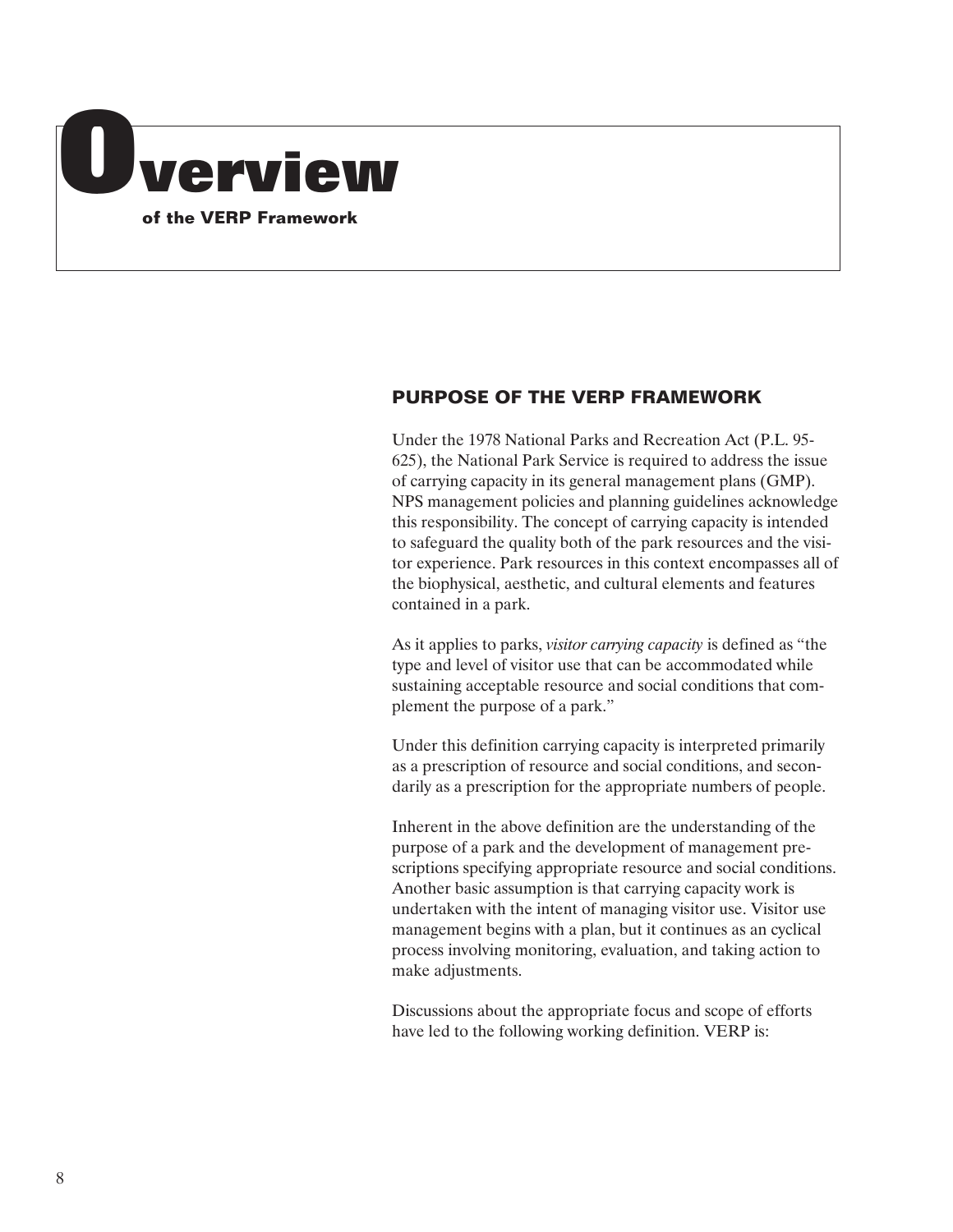a planning and management framework that focuses on visitor use impacts on the visitor experience and the park resources. These impacts are primarily attributable to visitor behavior, use levels, types of use, timing of use, and location of use.

It should be noted that crowding is only part of what contributes to or takes away from the visitor experience. However, it is the rapidly increasing visitation in many parks that is driving the interest in and the need for using the VERP framework. Managers have other tools besides the VERP framework for evaluating the quality of park interpretation programs and the adequacy of facility maintenance, for example, even though these factors certainly influence the quality of the visitor experience.

#### **SUMMARY OF THE FRAMEWORK**

Nine elements are integral to the VERP framework. The elements are summarized below; each element is discussed in further detail in subsequent chapters. While the scope of the elements, the order in which they are undertaken, and the specific methods used to complete the elements may vary in different situations, all of the elements are necessary to implement a VERP program. Although the elements are numbered and may appear to follow a linear process, it is important to remember that the VERP framework is iterative, with feedback and "feedforward" occurring throughout the elements.

The VERP framework is intended to provide a logic and rationale for making decisions on carrying capacity issues. It is, therefore, important to document all decisions that are made during the course of developing and implementing the VERP elements in a park. The documentation of rationale is particularly important when managers need to make controversial decisions, such as limiting visitor use or increasing development.

#### **Framework Foundation**

**Element 1: Assemble an Interdisciplinary Project Team.** A core team is needed and should include those people who can develop the plan and those who will implement the plan. A wide variety of consultants with various backgrounds and expertise may be needed to assist the core team.

**Element 2: Develop a Public Involvement Strategy**. As in any planning effort, the public must be involved in VERP planning.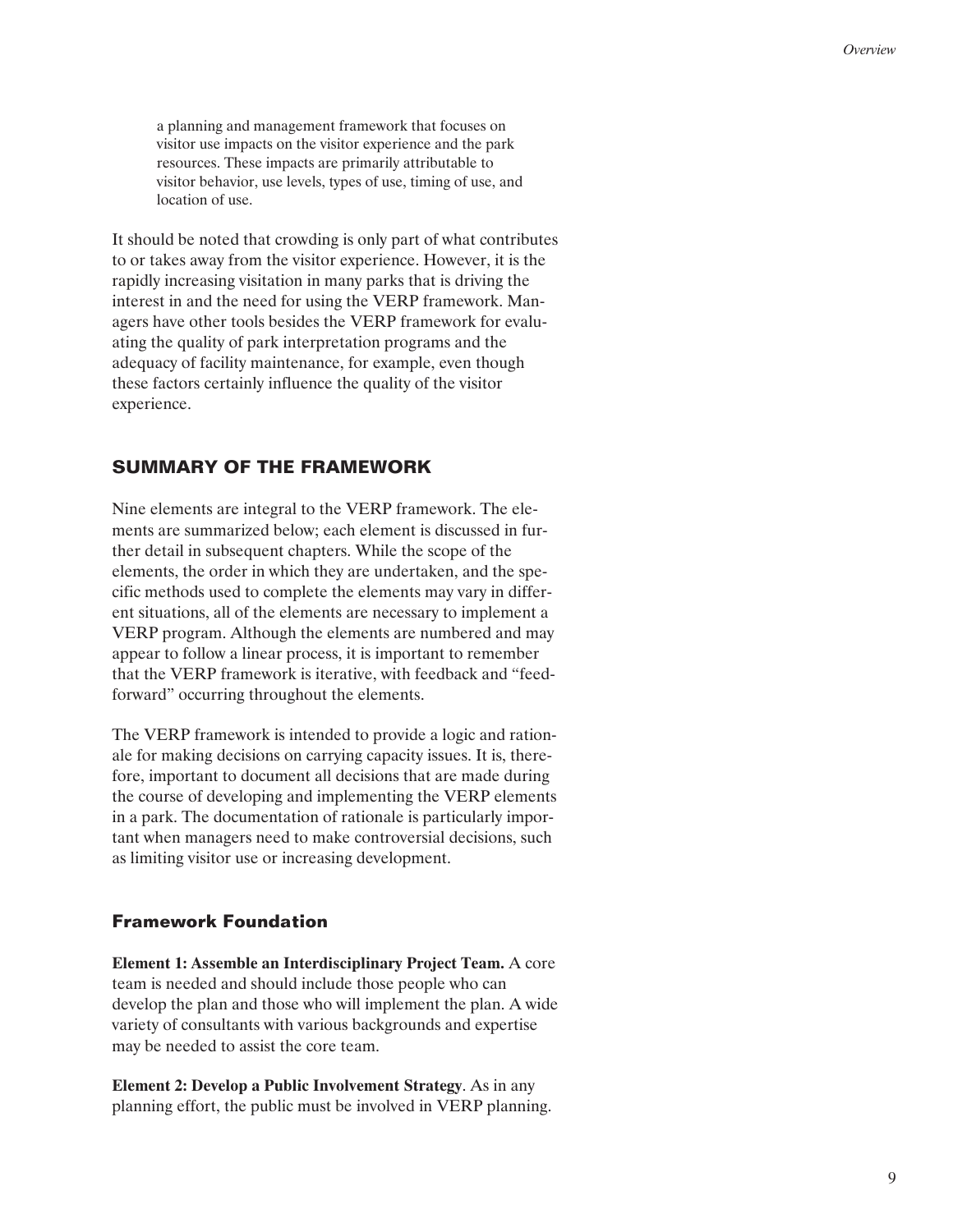Both NPS staff and publics external to the agency should be considered. A public involvement strategy should be prepared early in the framework.

**Element 3: Develop Statements of Park Purpose, Significance, and Primary Interpretive Themes; Identify Planning Constraints.** These statements form the foundation upon which the VERP plan and implementation strategies are built. All subsequent elements must be consistent with and supportive of these statements. This element may already exist in many parks, having been developed in previous planning efforts. But if this work has not been done, the work on VERP elements should not continue until all of these statements are articulated and clearly understood.

#### **Analysis**

**Element 4: Analyze Park Resources and the Existing Visitor Use***.* The objective of this element is to understand as fully as possible park resources and existing visitor use and experience. This analysis should be documented, usually through a combination of maps, matrixes, and text.

#### **Prescriptions**

**Element 5: Describe a Potential Range of Visitor Experiences and Resource Conditions (potential prescriptive zones)**. Potential zones are described by different desired visitor experience opportunities and resource conditions that could be provided in a given park, consistent with the park purpose and significance. The zone descriptions prescribe the appropriate kinds and levels of activity, development, and management. These potential zones are described in text only; they are applied to specific geographical areas in element 6.

**Element 6: Allocate the Potential Zones to Specific Locations in the Park (prescriptive management zoning).** In this element the zones described in element 5 are assigned to specific locations in a park. The zoning scheme *prescribes* future conditions; it is not descriptive of existing conditions, although in some cases the continuation of existing conditions could be the desired future. If appropriate, the planning team should develop alternative zoning schemes and assess their beneficial and adverse impacts, consistent with the National Environmental Policy Act (NEPA).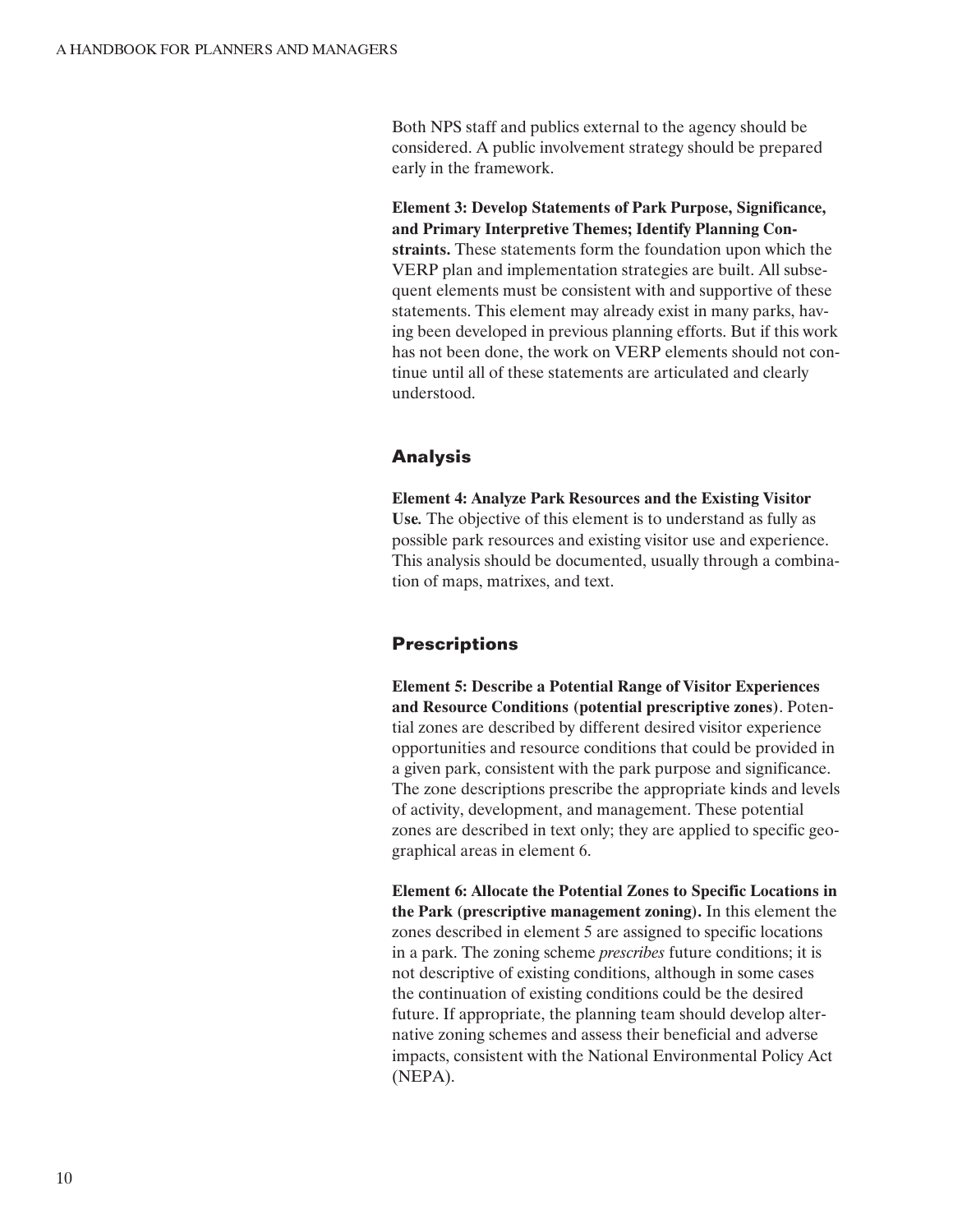**Element 7: Select Indicators and Specify Standards for Each Zone; Develop a Monitoring Plan.** *Indicators* (specific, measurable variables that will be monitored) and *standards* (minimum acceptable conditions) are identified for each zone. A monitor-

ing plan is developed that identifies priorities, methods, funding, and staffing strategies and analysis requirements.

#### **Monitoring and Management Action**

**Element 8: Monitor Resource and Social Indicators.** The park staff regularly monitors resource and social conditions in various zones. Staff and funding limitations will usually necessitate setting priorities and monitoring indicators only in the most critical areas.

**Element 9: Take Management Action.** When monitoring indicates that social or resource conditions are out of standard or are deteriorating toward a standard, management action must be taken.

#### **VERP AND NPS PLANNING**

The VERP framework was conceived and designed to be part of the park GMP process. Indeed, many of the elements in the VERP framework, such as developing park purpose and significance statements and describing future conditions by individual management zones, will be integral to most park general management plans. According to current NPS guidance, general management plans will qualitatively address carrying capacity by describing the visitor experience and resource condition by zone. Most future general management plans, therefore, will not contain further carrying capacity details. In most cases the more quantitative elements of the VERP framework — specifying indicators and standards, developing a monitoring strategy, and identifying management actions needed to address conditions when standards are reached or exceeded — will be accomplished in an implementation plan that is developed after the completion of a general management plan.

There may be other situations where VERP planning will be applied outside of the GMP process. For example, it may be necessary at times to address visitor use issues for parks with older general management plans or to address visitor use issues in only one or two areas in a park. A separate visitor management plan or an amendment to an existing plan may be appropriate in these cases.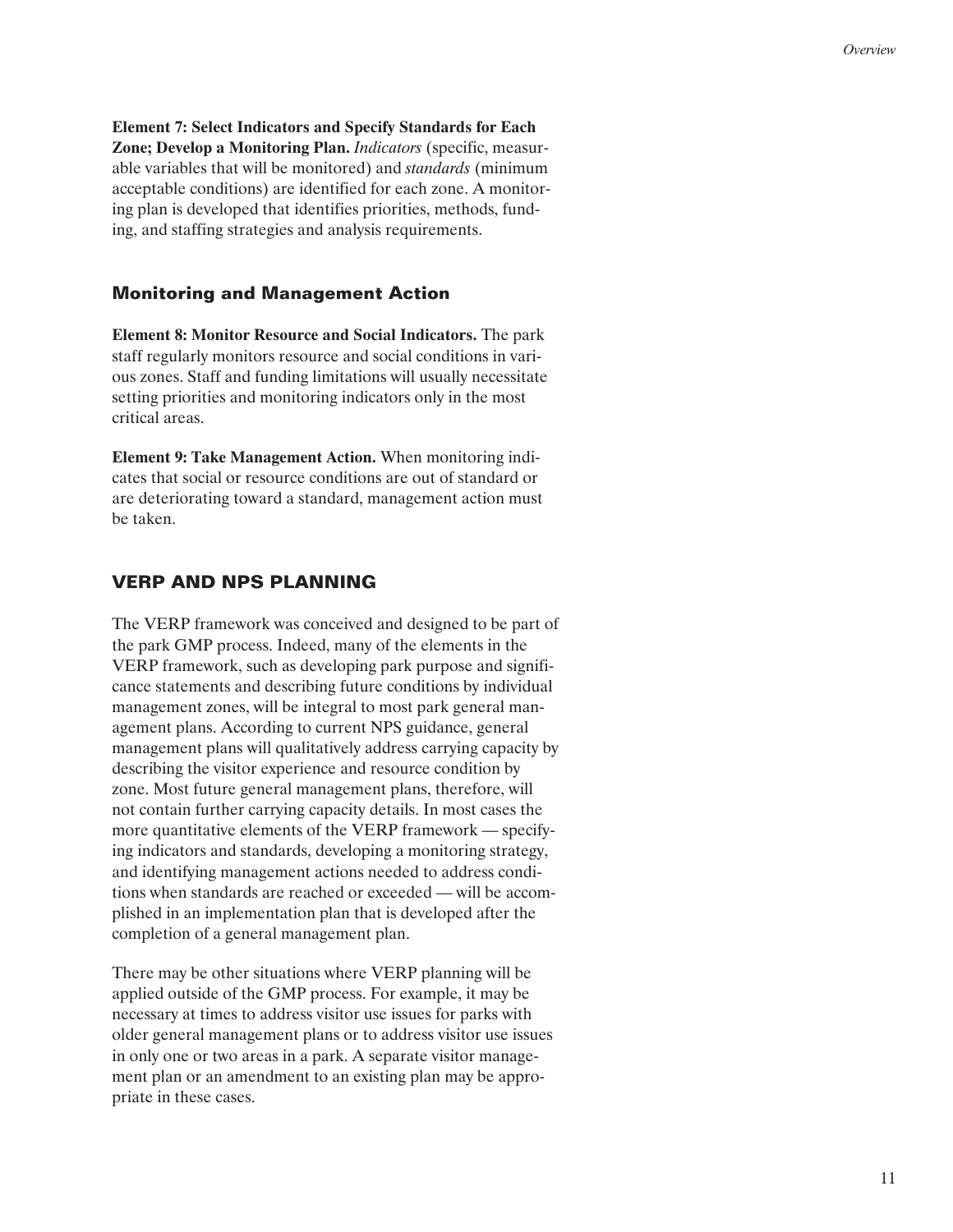#### **VERP and NEPA**

All VERP planning, including the development and revision of standards and management actions and the development of a VERP implementation plan, is subject to the provisions of the National Environmental Policy Act. As much as possible, a decision to pursue a VERP effort should be analyzed in the environmental documentation accompanying a general management plan. But often it may not be possible in a general management plan to predict the full range of management actions needed to implement a VERP effort or the consequences of those actions. In this case additional NEPA documentation may be needed to cover the standards and management actions in a VERP implementation plan. If major or controversial actions are proposed after an implementation plan is completed, or a decision is made to revise indicators or standards, further NEPA documentation may be needed. (For further general guidance on when to apply NEPA compliance, readers should refer to the National Park Service *National Environmental Policy Act Guidelines.)*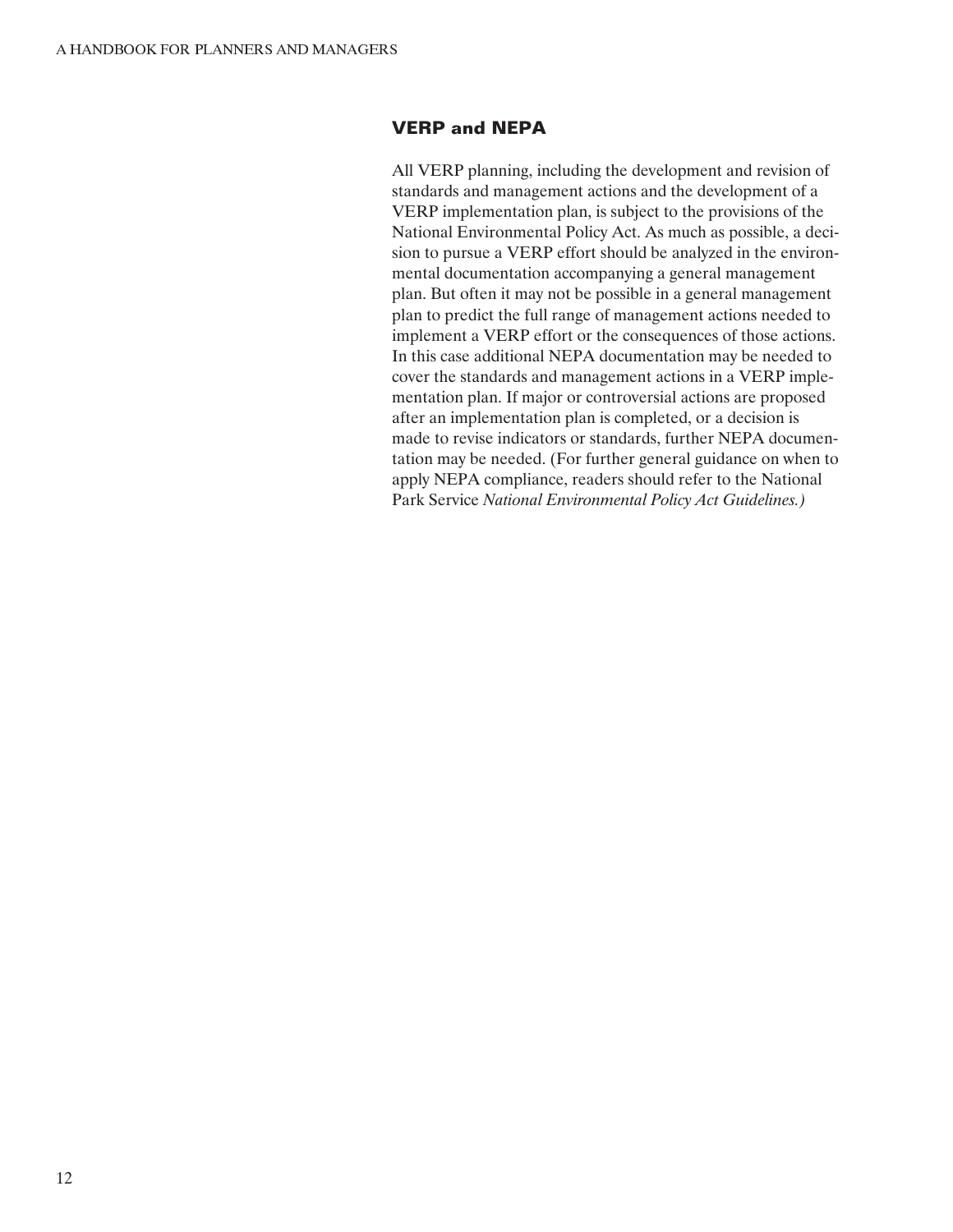### Element <sup>1</sup> **Assemble an Interdisciplinary Project Team**

Planning is a complex challenge that should be accomplished by an interdisciplinary team. Careful thought needs to be given to selecting team members to ensure that the team has the necessary skills, knowledge, and expertise to develop and guide the implementation of a plan. A core team should be assembled consisting of

- a team leader/planner (someone to lead the team through the framework)
- a decision maker (superintendent or assistant superintendent)
- two or three key park staff/specialists

It is essential that all of these individuals be part of the core team. In addition to the core team members, a variety of consultants will likely participate at different points in the development of a plan.

#### **POINTERS FOR BUILDING THE TEAM**

- Park staff *must* play a major role in the development of a plan because they will be responsible for implementing it. If the plan is to succeed, it is important that the planning team cultivate staff understanding of and ownership in the plan.
- Developing a plan may take a lot of time and effort. It is essential that before beginning work on a plan, the park superintendent and park staff are aware of the future workload requirements and are willing and able to make the needed time commitments. This commitment must be strong throughout the planning effort. If team members do not attend meetings, do not do assigned work, or drop off the team, the chances significantly increase that the plan will fail.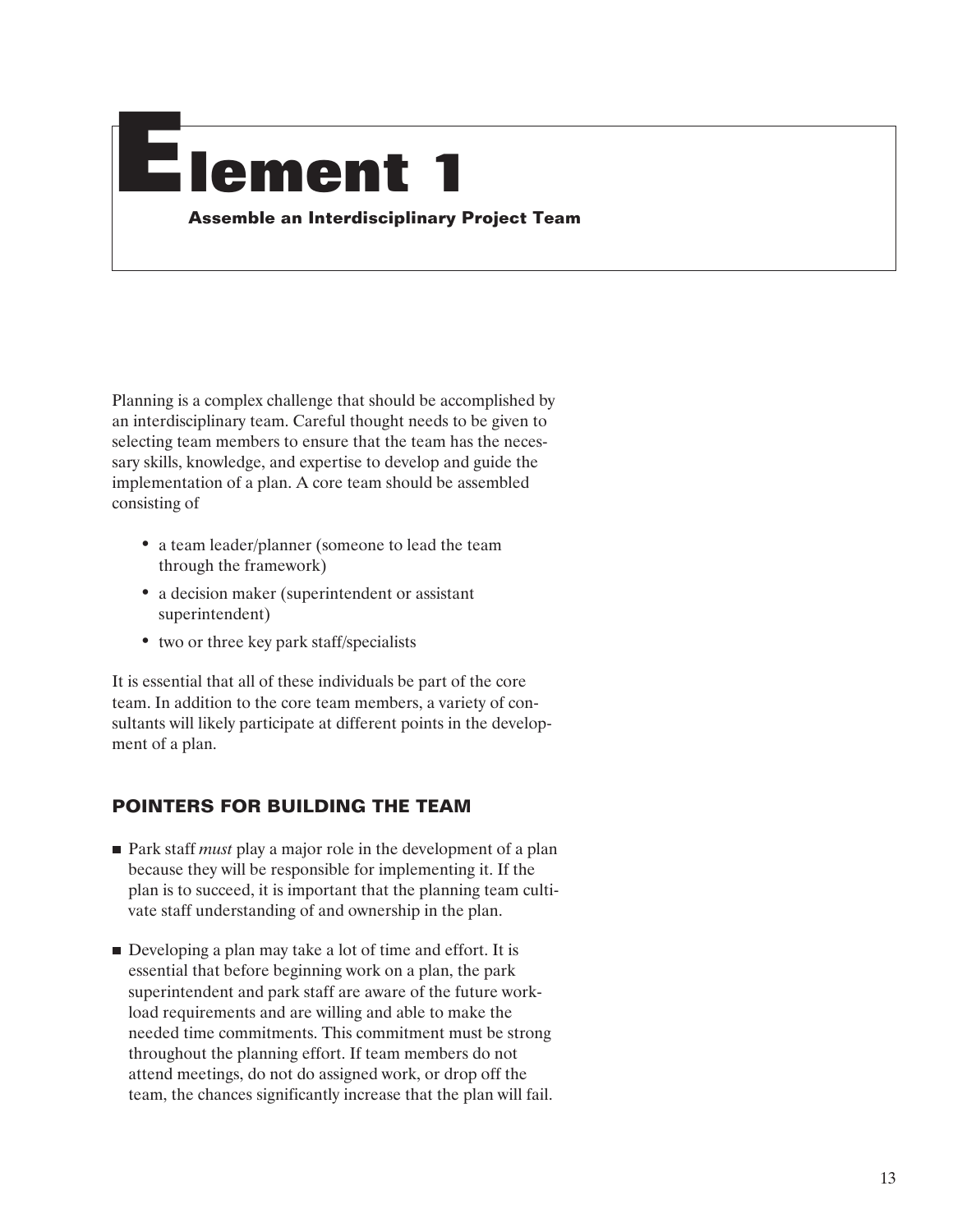(The ability of people to commit to team participation may be one of the criteria in selecting team members.)

- The core team should be kept relatively small (i.e., 3–7 members). It should include diverse perspectives and disciplines, and should represent a range of park staff and management.
- Since direction must be given to the planning team on numerous details, it is desirable to have the superintendent on the core team. In instances where the superintendent cannot sit in, the assistant superintendent should participate. In the latter case, the superintendent should be regularly briefed on the status of the effort to avoid any surprises.
- The core team should rely on consultants to provide additional skills and abilities. The number and types of consultants and the duration of their involvement will vary depending on the core team's needs and abilities and the characteristics of the park. Some of these consultants could be from outside the Park Service, including other agencies, stakeholders, and research institutions. Individuals who might participate in different planning projects or at different times on the same project include
	- natural resource specialists
	- cultural resource specialists
	- resource managers
	- interpretive specialists
	- natural resource scientists
	- social scientists
	- geographic information system specialists
	- public involvement specialists
	- park maintenance specialists
	- concession management specialists
	- landscape architects
	- writer/editors
	- community planners
	- facilitators
	- state historic preservation officers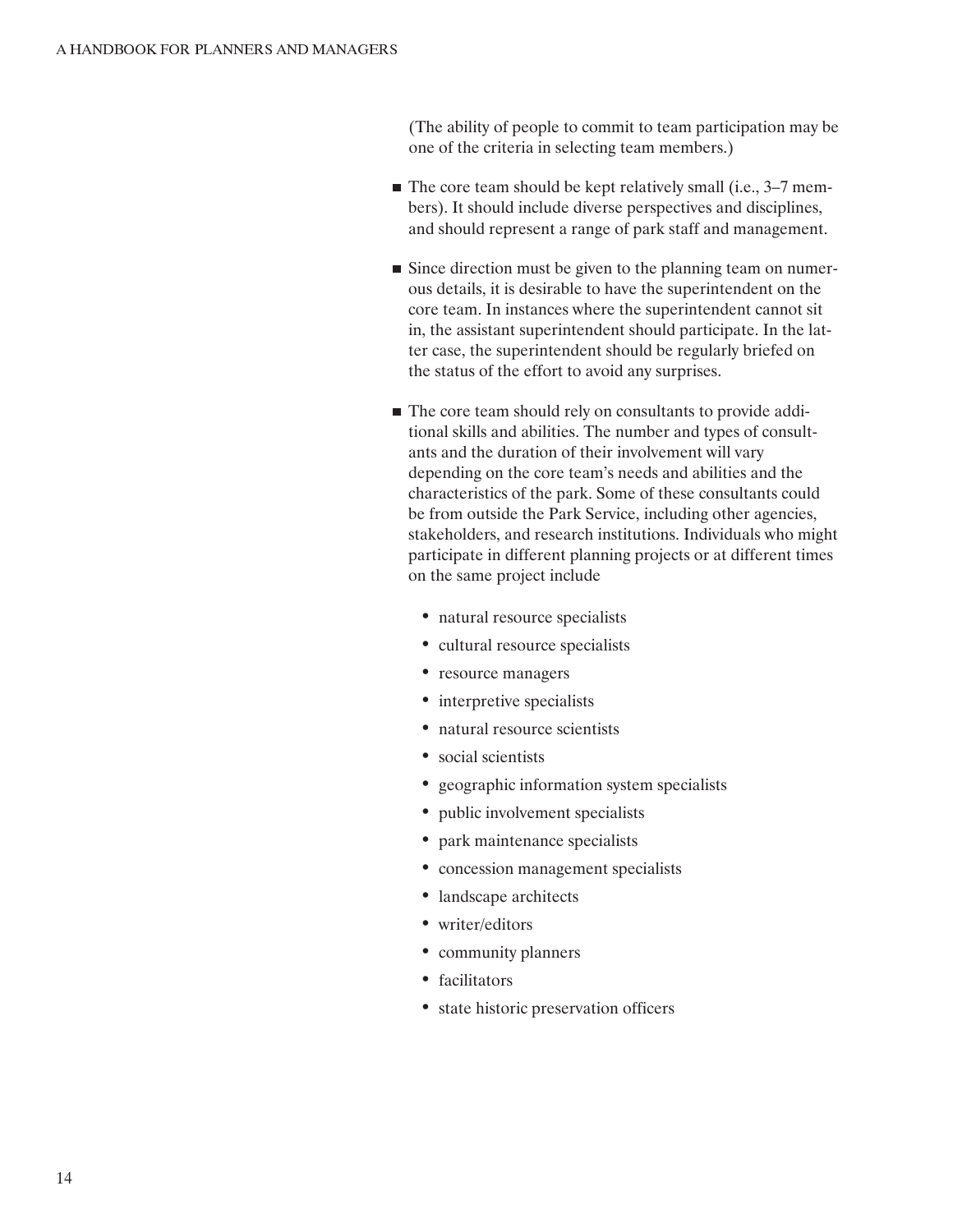### Element <sup>2</sup> **Develop a Public Involvement Strategy**

Parks have a great deal of symbolic value to the American public and are often the focus of intense emotions. Public involvement in the planning process helps the planning team to understand the values people hold in relation to park resources and the visitor experience and is critical to creating a plan that can be successfully implemented. Underlying all fundamental planning decisions are competing values, which must be resolved by a decision as to which value is of greater importance in this particular situation. A planning decision is the compromise between competing values at a given point in time. Understanding public values enables the planning team to make informed planning decisions.

Involving the public in the planning process helps a planning team to

- learn about public concerns, issues, expectations, and values
- educate people about the planning process, issues, and proposed management action
- learn about the values placed by other people and groups on the same resources and visitor experience
- collect data and validate proposals (e.g., information on public values and issues, on how people use a park, on existing and desired conditions, and on the acceptability of proposed indicators, standards, and management actions)
- define the range of alternatives
- build support among local publics, visitors, Congress, and others for implementing the plan

Developing a public involvement strategy is one of the planning team's first tasks. The strategy should outline opportunities for

*I know no safe depository of the ultimate power of society but the people themselves, and if we think them not enlightened enough to exercise their control with a wholesome discretion, the remedy is not to take it from them, but to inform their discretion by education.*

*— Thomas Jefferson*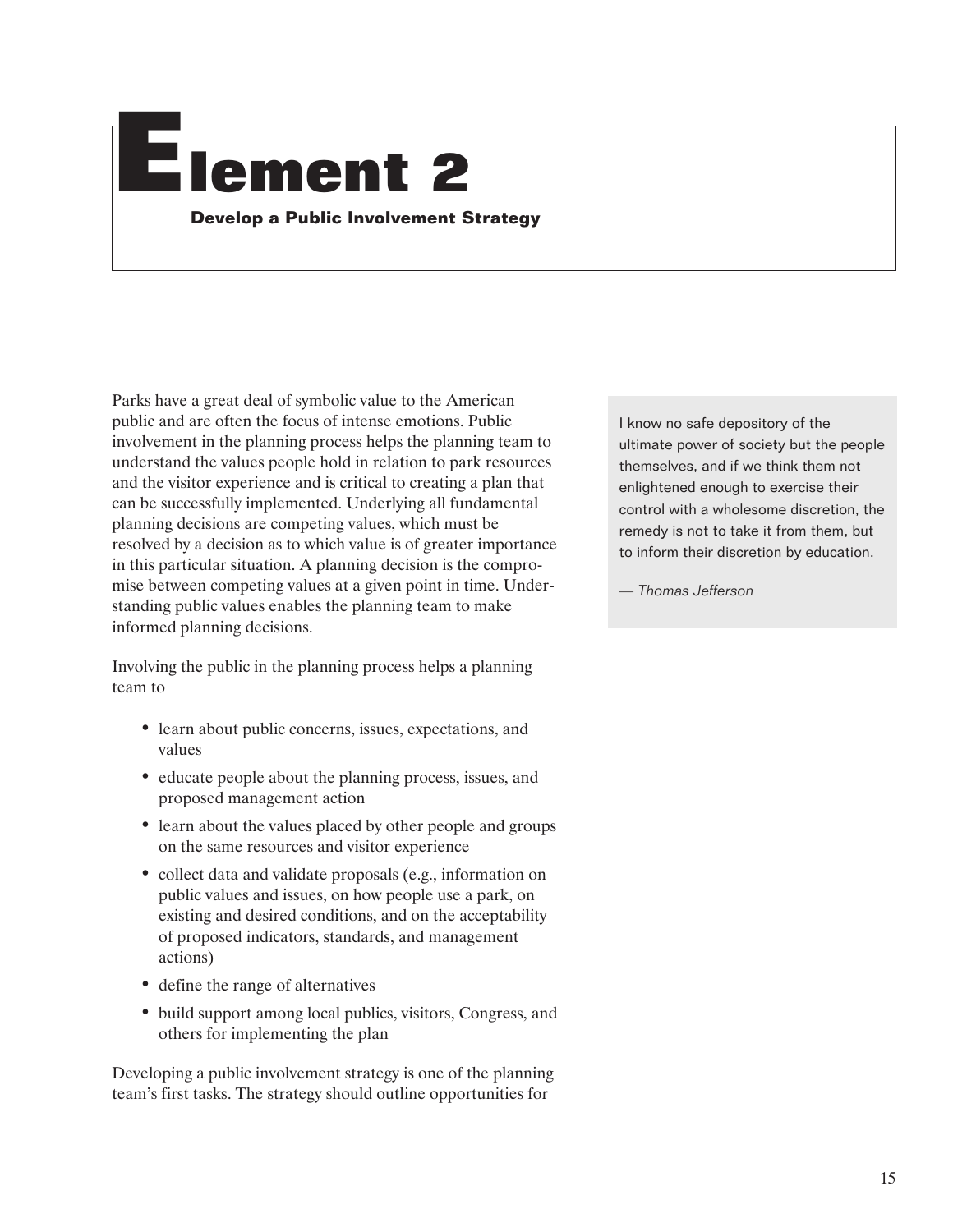public involvement throughout the planning effort and should be carefully and systematically designed as part of the decisionmaking process. The public and the planning team should exchange information and ideas throughout the process, not just after decisions have been made. When this does not occur, public comment is likely to be received either too early or too late to be usable, or it may fail to focus on the critical issues.

The public needs to understand how their input will be used, how decisions will be made, and the consequences of potential management action. There should be a link between public comment and decision making, or the public will see no reason to participate.

The success in implementing a public involvement strategy depends upon preplanning and preparation. For each element in the plan it is important to know *why* the team is involving the public, *what* needs to be accomplished, and *what* information needs to be exchanged between the Park Service and the public. Only after these questions have been answered should the team determine which public involvement techniques would be most appropriate. The timing of public involvement events should be sensitive to the amount of information generated and the decisions made since the last time the team interacted with the public.

The planning team may need to actively solicit the views of some groups that might not otherwise participate and may need to explore alternative forms of public involvement that are sensitive to the groups' needs and culture. It is important to involve as many people, organizations, and agencies as possible that may be affected by or have a stake in the outcome of planning and implementation decisions. All groups and individuals should have equal access to information as well as equal opportunities to interact with the planning team.

Below are some factors that should be considered in identifying publics to involve in a planning process.

> **Proximity.** People who live in the immediate area of the park may be affected by noise, the influx of people, or the changes in public use. Because of the national interest in parks, NPS managers must consider and balance information received from both local and national publics. A sample of visitors from across the United States and nationally based organizations should also be involved.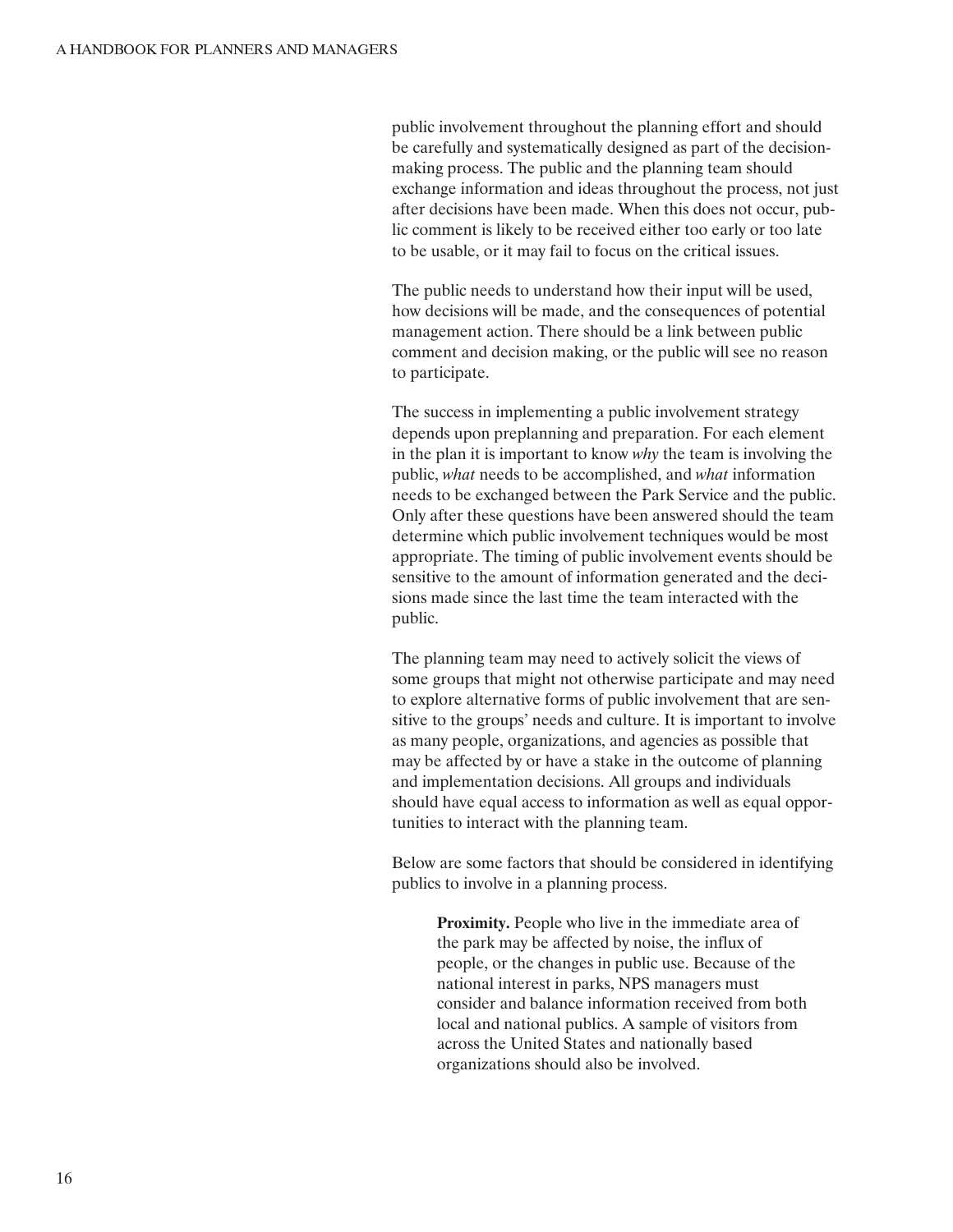**Economic Gain or Loss.** Groups may have jobs or competitive advantages to win or lose. For example, concessionaires and local outfitters may disagree with tribes over the use of areas sacred to the tribes.

**Use**. People's use of a service or resource may be affected by the outcome of the action.

**Values.** Some groups may be only peripherally affected by the first three factors but find that some of the issues raised by a proposed action directly affect their values — their sense of the way things ought to be. Whenever a proposed action touches on issues such as free enterprise versus government control or jobs versus environmental protection, there may be individuals who participate primarily because of the values involved.

Park staff involvement is an important component of public involvement, especially in large parks where many staff members will not participate directly in developing the plan. Park staff understanding and involvement will likely be critical in establishing community support for the plan and for successful plan implementation.

While public involvement cannot be considered a statistically valid survey, it can be viewed as a snapshot of public opinion. It should be remembered that the information received by the planning team only represents the people who responded. Also, public involvement is not a voting process. The results of a public involvement effort should be used, along with the analysis of other information and data gathered during the planning process, to make rational and defensible planning decisions.

Good planning ensures that everyone who has a stake in the outcome of a decision understands and can accept the decision as it is being made. To achieve this objective the public must be convinced and understand that

- doing something is better than doing nothing
- the planning process is reasonable and fair, and not predetermined
- park managers are truly listening to the public
- park managers are trying to minimize hardships while still solving the problems

Public involvement in VERP planning is critical because carrying capacity decisions are value-laden. Public opinion assists in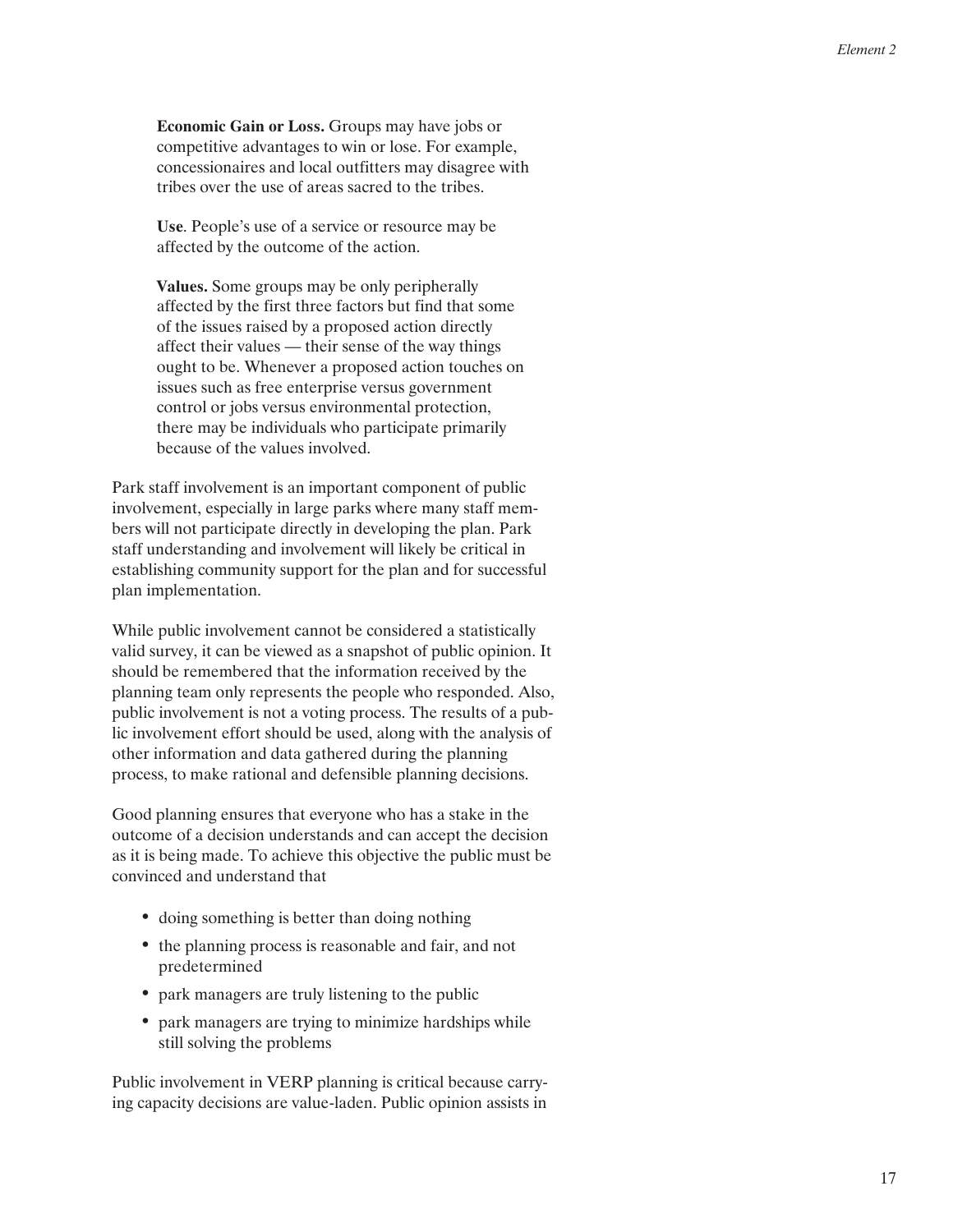defining important values in a park, determining acceptable and unacceptable visitor experiences, and identifying appropriate management actions and restrictions. If the public does not understand and support the results of the planning effort, the successful implementation of a VERP plan is unlikely.

#### **POINTERS FOR DEVELOPING A PUBLIC INVOLVEMENT STRATEGY**

- � When identifying interested publics, identify the members of the public that can help this framework move forward (*enablers*) and those who have the real or perceived power to stop or derail this framework (*disablers*). It is important to ensure active involvement by these individuals and groups throughout the framework.
- � The public and the Park Service may have very different perceptions on how much time should elapse or how much progress has been made between public involvement opportunities. It may be appropriate to ask some agencies, organizations, and individuals how they would like to be involved, and how often, to ensure that contact with stakeholders is timely and occurs at appropriate junctures in the planning process.
- � Solidify objectives for public involvement before focusing on techniques to ensure that the team selects the most effective public involvement technique.
- Public involvement must be timely. Do not move too far forward in the framework or allow too much time to elapse without consulting the public.
- � Clearly explain to the public how decisions are made in the framework, who is responsible for making those decisions, and how public input will be used in making those decisions.
- Only presenting the results of the planning team's work to the public, without giving the supporting rationale (*linkages*), can lead to unnecessary challenges and misunderstandings.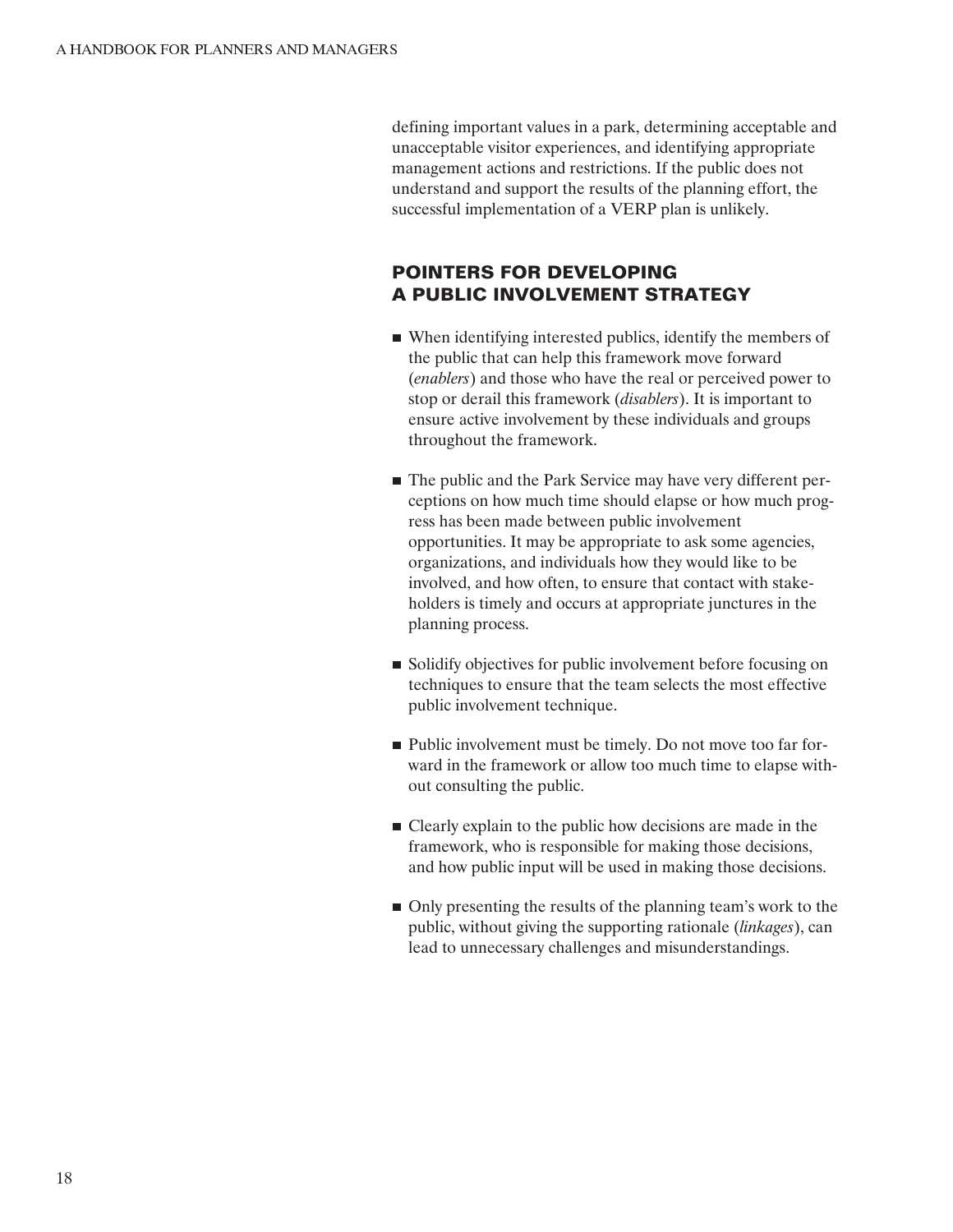## Element <sup>3</sup>

**Develop Statements of Park Purpose, Significance, and Primary Interpretive Themes; Identify Planning Constraints**

Park purpose and significance statements, as well as the NPS mission, clarify the most basic assumptions about park use and management, and provide context for how a park should be managed or used. These foundation elements can be thought of the cornerstones of a corral, as shown in figure 1. This corral forms the boundaries that limit decisions concerning a park.

If park purpose, significance, primary interpretive themes, and planning constraints have not been identified, work on other elements of the VERP framework should not begin until the statements are clearly articulated and understood by both park management and the public.

If park purpose and significance statements and primary interpretive themes do already exist, they still should be reviewed and either be validated or updated.



*Figure 1. Planning Corral*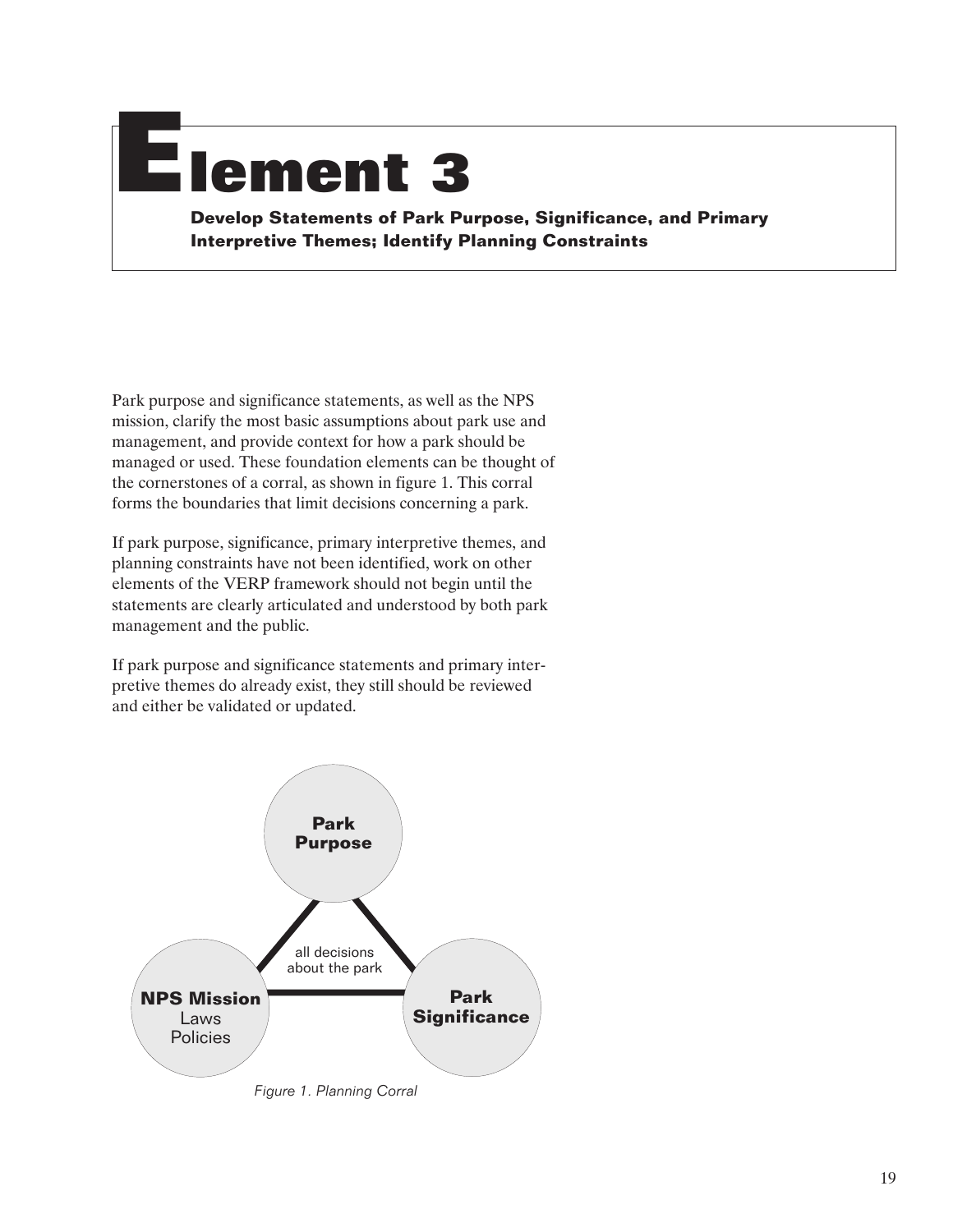Purpose, significance, and primary interpretive themes should *not* be identified early in the framework and *later* forgotten. Everything the planning team does in the VERP framework should be continually tested against park purpose, significance, and primary interpretive themes.

#### **IDENTIFICATION OF PARK PURPOSE AND SIGNIFICANCE**

The foundation of park planning, and the VERP framework, is formed by the purpose and significance of a park. In any planning effort, the participants (including the planners, park staff, and the public) have assumptions, frequently not articulated, about the basic purpose and significance of a park. All planning discussions, proposals, and assessments, and all management decisions and actions will be filtered and evaluated by each individual based on his or her own set of assumptions. Until these assumptions are examined and understood by the participants, subsequent planning and management will lack focus and continuity, and public understanding and consent will be difficult or impossible to achieve.

Park *purpose* is defined as the reason or reasons the area was set aside as a unit of the national park system. Park *significance* is summarized in statements that capture the essence of the park's importance to our natural and/or cultural heritage — what is so important about this area that it belongs in the national park system? Significance statements place a park in a broader regional, national, or international context.

In addition to park purpose, all parks are subject to many legal and administrative mandates that apply to managing the national park system. Some special mandates also may apply to a particular park that are worthy of discussion and special consideration, either because they are unusual (such as a special provision for grazing in the establishing legislation of a park) or because they add another dimension to park purpose and significance (such as the designation of an area as part of the national wilderness preservation system, or a designation as a world heritage site or biosphere reserve). These special mandates may be documented in a park plan, but are listed separately from park purpose and significance.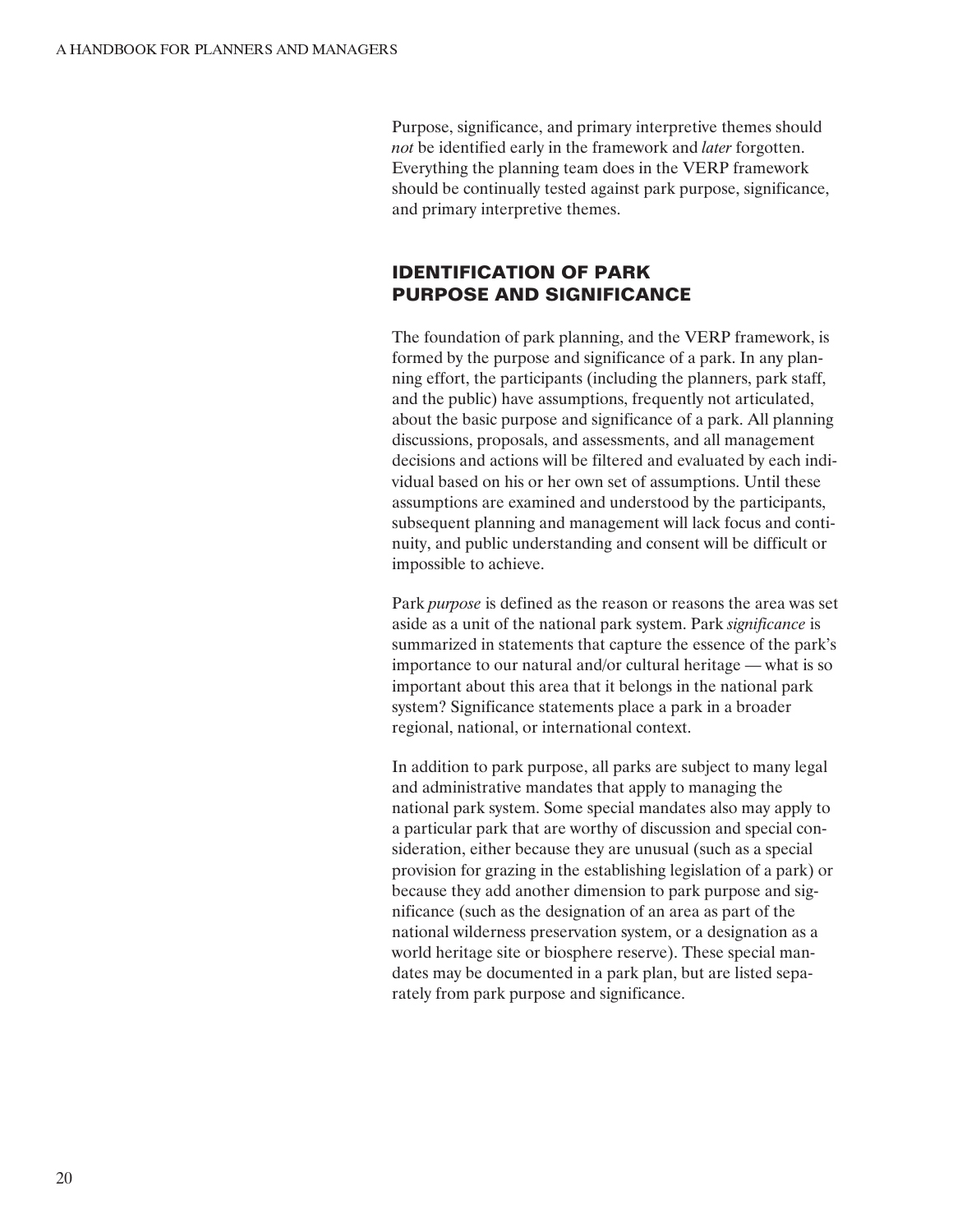#### **Pointers for Developing Park Purpose Statements**

- Purpose statements articulate the reasons the park exists; they do not include mandates for management or other legislative requirements (see examples).
- Purpose statements must be grounded in park legislation, legislative history, and other formal designations (e.g., wilderness, biosphere reserve, or wild and scenic river status). Care should be taken in quoting legislation or legislative history verbatim as purpose or significance statements because the language is often vague and open to differing interpretation. Whenever possible, words contained in the legislation, such as "outstanding," "natural," "preserve," and "enhance," should be defined or qualified by the purpose statements (see examples).
- � As much as possible, purpose statements should be *specific* to the unit in question. If a purpose statement could be applied to any park in the system, it should be reexamined.
- Park purpose generally does not change. But in some cases they can evolve over time if conditions and values change and/or new information becomes available.
- As a general rule, parks should not have more than three to five purpose statements.
- All participants (planners, park staff, and the public) must understand and accept the park purpose statements. The statements are the result of extensive discussion and clarification. Draft statements should be developed by a small, facilitated group, and then the statements should be evaluated and refined by larger groups and the public.

#### **Examples of Park Purpose Statements**

� *To manage park scenery, natural and cultural resources, and wildlife in a manner consistent with the 1916 Organic Act.*

This is not an effective purpose statement. It is merely a restatement of the NPS mission and policy. All this statement really says is that we are going to obey the law.

� *To provide for livestock grazing, consistent with legislation and proclamations, while conserving and protecting resources.*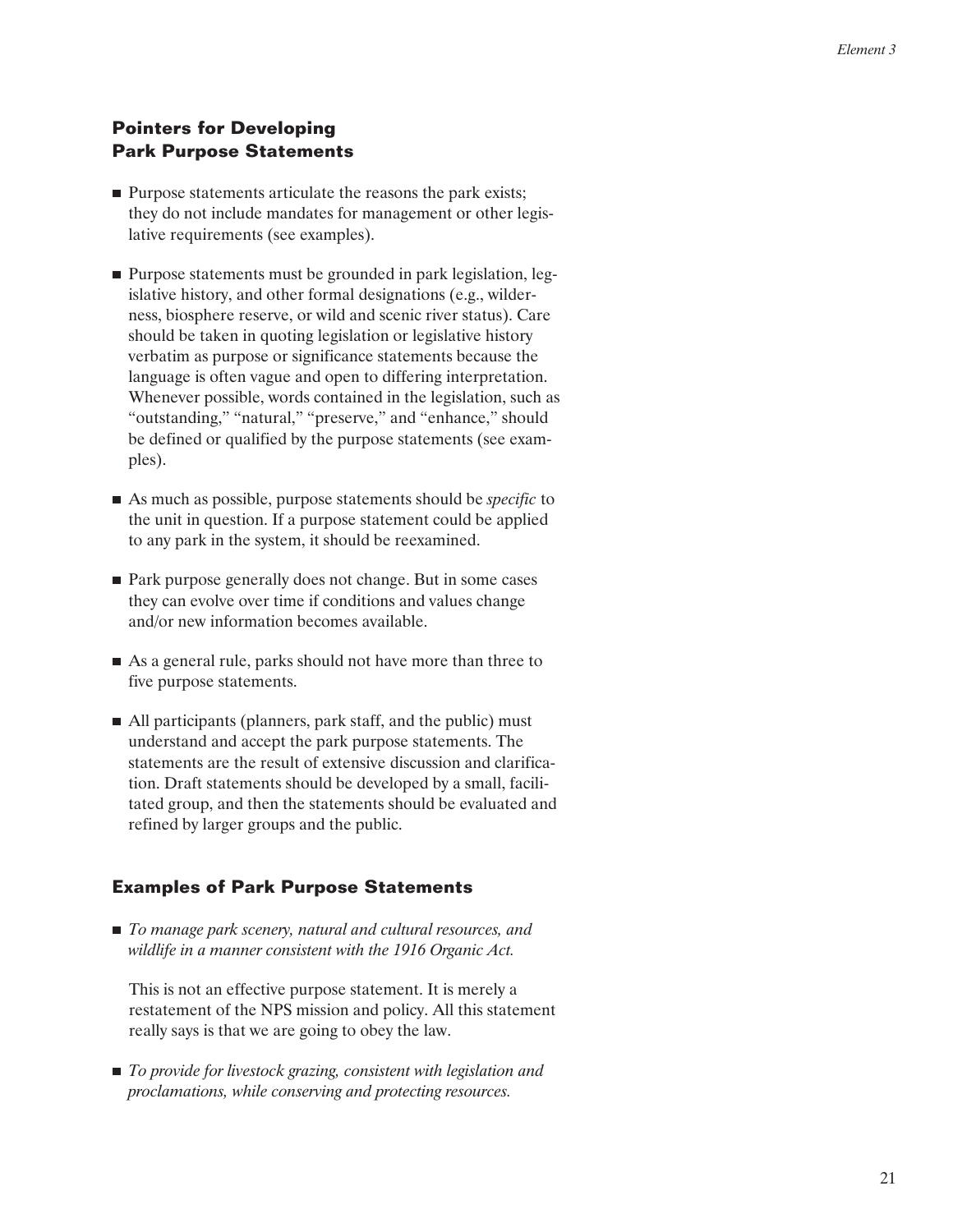This is not an appropriate purpose statement. While providing for livestock grazing is a legislative mandate for this particular park, grazing is not the reason the park was established. This statement would be more appropriately documented as a special mandate.

� *Preserve and protect special geologic features: labyrinths of remarkable canyons, volcanic phenomena, fossiliferous deposits, brilliantly colored strata, and rare sedimentation.*

This is a much better purpose statement. It ties the purpose of this park to those essential features detailed in the enabling legislation.

� *Preserve (for research) and interpret (for commemoration) sites and remains associated with the American Colonial period from 1607–1781.*

Again, this statement is park-specific and begins to establish park priorities. The words "preserve" and "commemorate," which appeared in the legislation, are better defined.

� *Perpetuate, for future generations, a representative sample of the natural and cultural resources of the Big Dry Desert.*

This statement gives some information about park priorities and also qualifies the word "preserve," which was in the original legislation. At this park, the preservation of the entire Big Dry Desert would be impossible because of the small size of the park and increasing development outside the park boundary. So the staff used the language, "perpetuate...a representative sample," as an achievable purpose.

#### **Pointers for Developing Park Significance Statements**

- � Significance statements should define the overall significance of a park. Park significance is *not* an inventory of park resources or even "significant" park resources; a repetition of purpose statements; a statement of fact about or a description of a resource (without placing the statement in context); or a statement that a resource is significant (without explaining why it is important).
- A good test for significance statements is to ask, "If this resource or value were removed, would we still have XYZ National Park?" For example, Black Rocks National Monument was set aside to preserve distinctive volcanic features.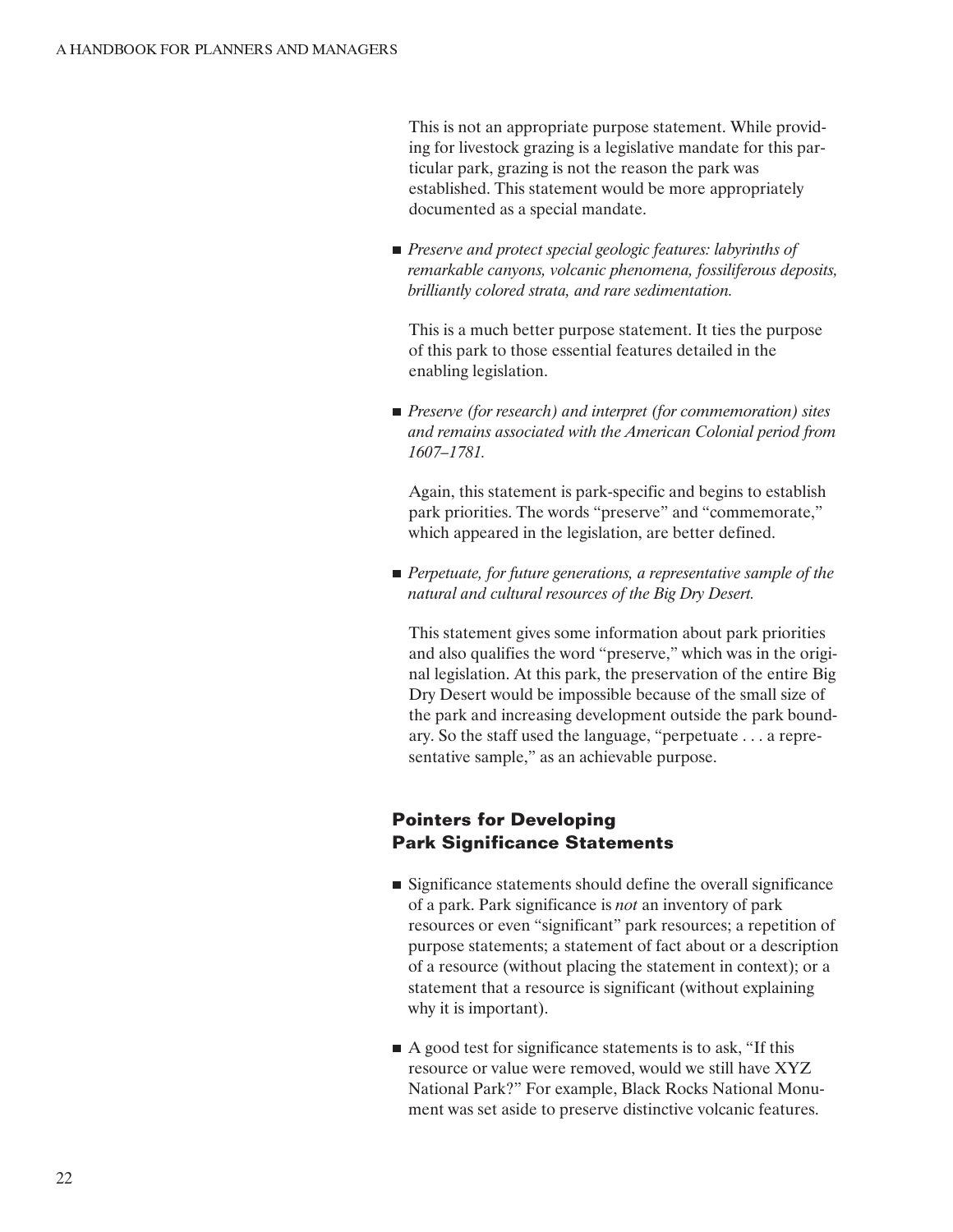Nearby, and in park boundaries, is a section of trail ruts associated with the Irish migration to Mexico. If the volcanic rocks were gone, would we still have Black Rocks NM? If the answer is no, the volcanic rocks represent park significance. If the Irish trail were removed, would we still have Black Rocks NM? If the answer is yes, even though the trail resource may carry its own significance, and the park may have some management and protection responsibility for it, the trail is not representative of park *significance*.

- � Significance statements are intended to help set park priorities. The tendency to make significance statements inclusive enough to justify all ongoing park programs should be resisted. However, it should also be recognized that park staffs need to do many things that are not necessarily supported by their significance, but are dictated by laws or NPS policy. For example, a park whose significance is primarily archeological may need management programs in place to protect habitats for endangered species, even though the endangered species are not included in park significance statements.
- The argument may be made that all park resources are important, and therefore, it is not possible to determine significance or set priorities — all park resources are the highest priority. However, park managers need to know what is most important when making decisions on allocating limited money and staff time.
- Do not forget to consider park values from multiple cultural perspectives. For example, Native Americans may have different views on the significance of a park, which should be included in the list of significance statements.
- $\blacksquare$  To find information about significance consult the park enabling legislation and associated history, documentation in support of special designations (such as a world heritage site or biosphere reserve), research reports, and experts.
- The number of significance statements will vary with each park unit. However, not even a park as large and diverse as Yellowstone National Park should have more than 10. Most parks will have three to five statements. If a significance statement can be applied to every unit in the system, it is not a good statement; significance statements are park-specific. (See the examples below for more tips.)
- As with purpose statements, all participants (planners, park staff, and the public) must understand and accept the park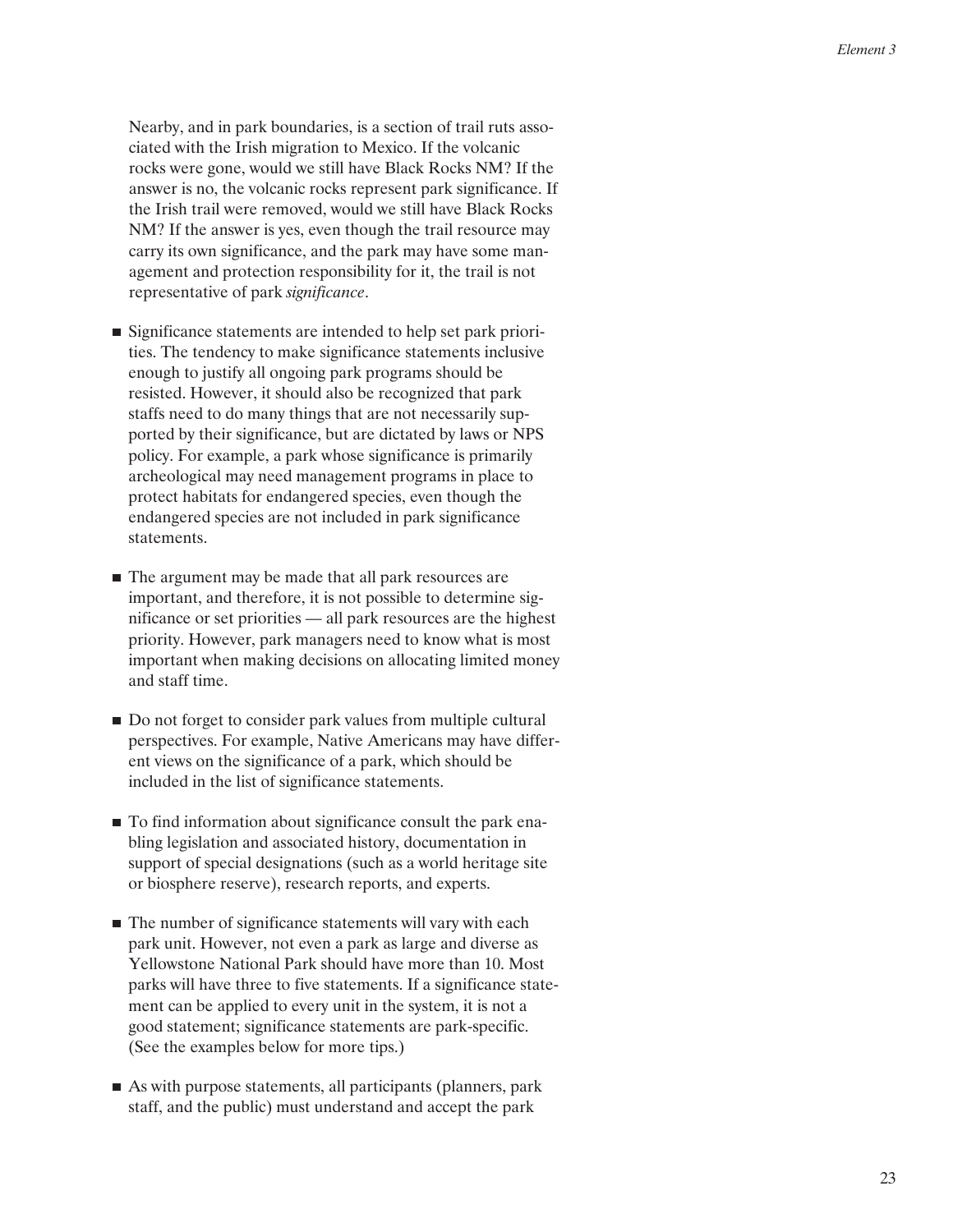significance statements and must be involved in writing them and/or have input in refining them. The involvement of experts who know and understand park resources is crucial in developing accurate and useful significance statements. (Usually park staff members are the experts, but there may be experts outside the staff who should be consulted.) On the other hand, significance statements that are written by only one or two experts may omit some statements or fail to describe park significance so it can be understood by park staff, planners, or the public. Draft significance statements should be developed by a small, facilitated group, and then the statements should be evaluated and refined by larger groups and the public.

#### **Examples of Park Significance Statements**

■ *The park and surrounding area provide a wide array of recreational activities.*

This is not a good significance statement. Can you think of a park about which this could not be said?

� *The park contributes significantly to local economies in many ways*.

While this may be a true statement, and may even represent park significance to a limited segment of the public, it does not represent the part of American heritage preserved at this park. Therefore, it is not a good significance statement. It would be an appropriate part of the description of the park and its relationship to the region in which it is located.

� *The park and surrounding area provide a diversity of travel experiences, from paved and dirt roads, to trails, and unmarked backcountry routes.*

This may be a valid "desired future," but it is more an evaluation of the park infrastructure than a statement about the overall significance of the park.

� *The park contains significant archeological and historical resources.*

This statement is not useful because "significance" is not defined. Are they significant because they are rare, numerous, good examples of their type, the only ones in existence, or what?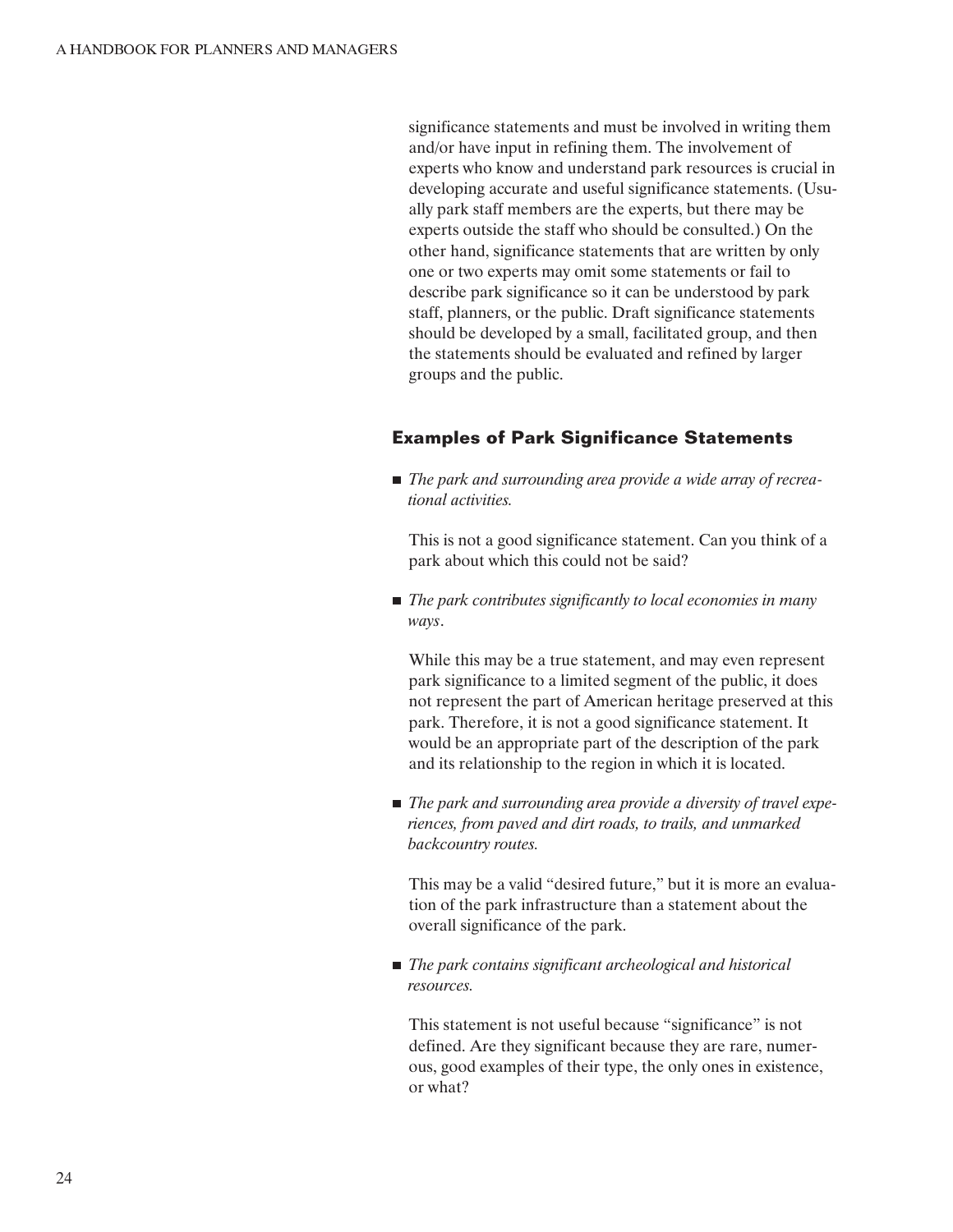� *The park contains one of the very few accessible examples of intertidal communities and chaparral communities representative of the southern California coastal environment.*

This significance statement is useful. It calls out special features (intertidal communities and chaparral communities), puts them in context (representative of the California coastal environment), and qualifies the significance (one of very few accessible examples).

Listed below are some more clear statements of park significance. They explain the nature of the significance and put the area in context:

- *The most pristine and biologically diverse area of the Big Dry Desert occurring in the United States.*
- *The climactic campaign of the Revolutionary War — the symbolic end of British colonization.*
- *The park contains one of the last free-flowing river systems contributing to major canyon formation on the Colorado Plateau.*

#### **IDENTIFICATION OF PRIMARY INTERPRETIVE THEMES**

Primary interpretive themes are those ideas about park resources that are so important that every park visitor should understand them. The list of primary themes does not include everything a park staff may wish or need to interpret, but should cover those ideas that are critical to visitor understanding of park significance.

There is not complete agreement among planners on the need to include primary interpretive themes as a part of the planning foundation. Those who do not believe that primary themes should be included argue that identifying themes places more emphasis on the interpretation program than other park programs. Those who support identifying primary themes argue that, just as significance statements begin to set resource protection priorities, the primary interpretive themes flow out of park significance and help set visitor experience priorities. In other words, the primary interpretive themes help define the visitor experience opportunities that should be provided in a park.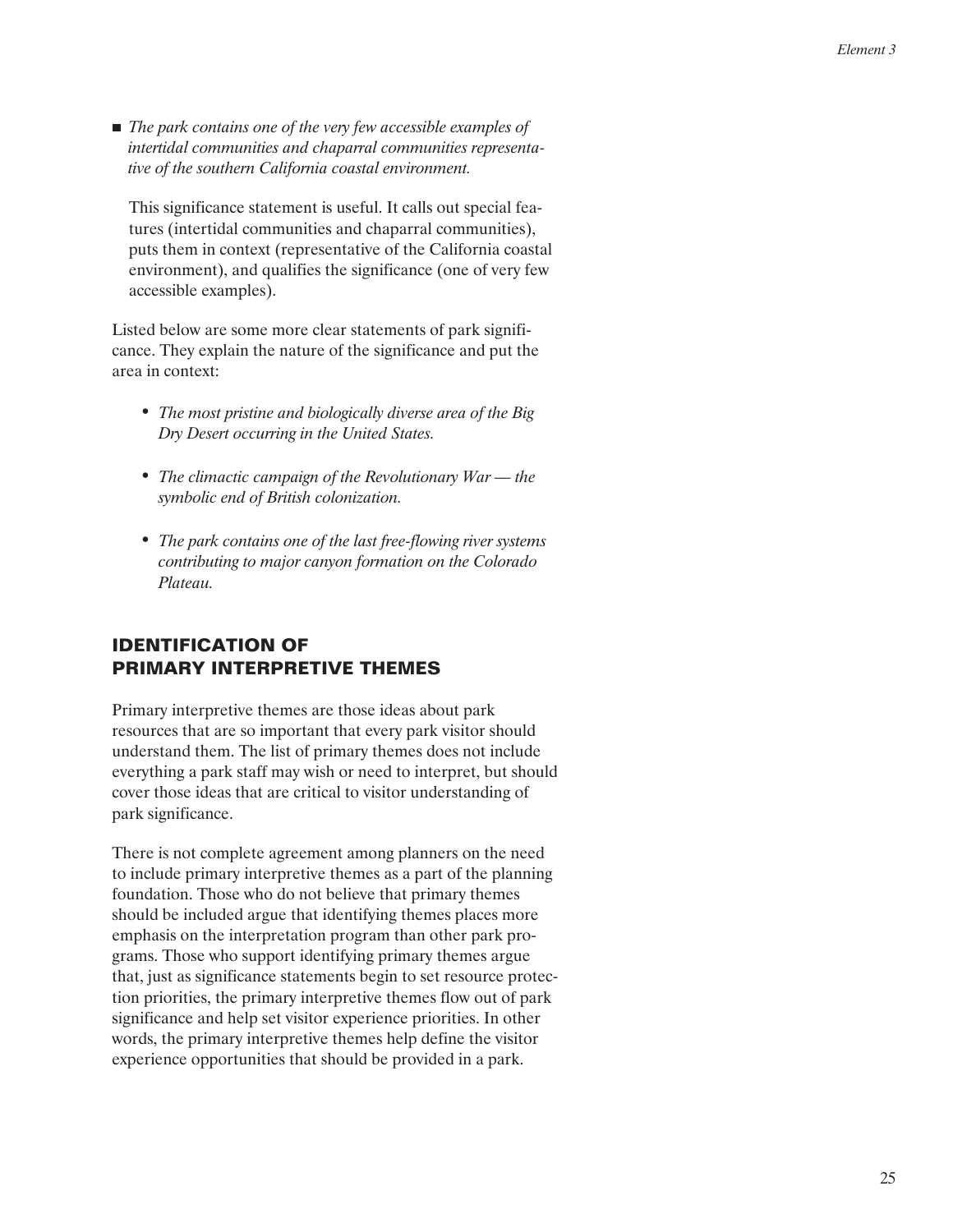A new trend in some parks is to articulate "park themes" that are broader than interpretive themes and can be thought of as themes for resource management and maintenance as well as for the interpretation program. Examples of both kinds of themes are offered below.

#### **Pointers for Articulating Primary Interpretive Themes**

- Primary themes are only those basic ideas that communicate the significance of the park. This is not an outline of the entire park interpretation program. Do not list all of park interpretive themes and call them primary themes.
- $\blacksquare$  To be most useful, themes should be written as complete sentences to communicate a complete thought. Incomplete thoughts do not provide enough focus to be useful in guiding planning and management efforts. For example, rather than writing, "the importance of Spanish and Portuguese exploration" (a topic, not a complete thought), write "Spain and Portugal played major roles in human understanding of the globe — they explored three-quarters of the U.S. and colonized half of it" (a complete thought, and the actual message to be conveyed).
- The list of primary interpretive themes is short. Most parks should not have more than three to five primary interpretive themes. Keep in mind that some significance does not need to be interpreted, only experienced. For example, many parks include unusual or particularly spectacular scenic vistas as part of their significance; such vistas rarely require interpretation.

#### **Examples of Primary Interpretive Themes and Park Themes**

The following primary interpretive themes were developed for the Blue Ridge Parkway:

- *The Blue Ridge region is among the biologically richest areas in North America.*
- *Material cultures and life ways in the Blue Ridge province illustrate how isolation and assimilation shape cultures.*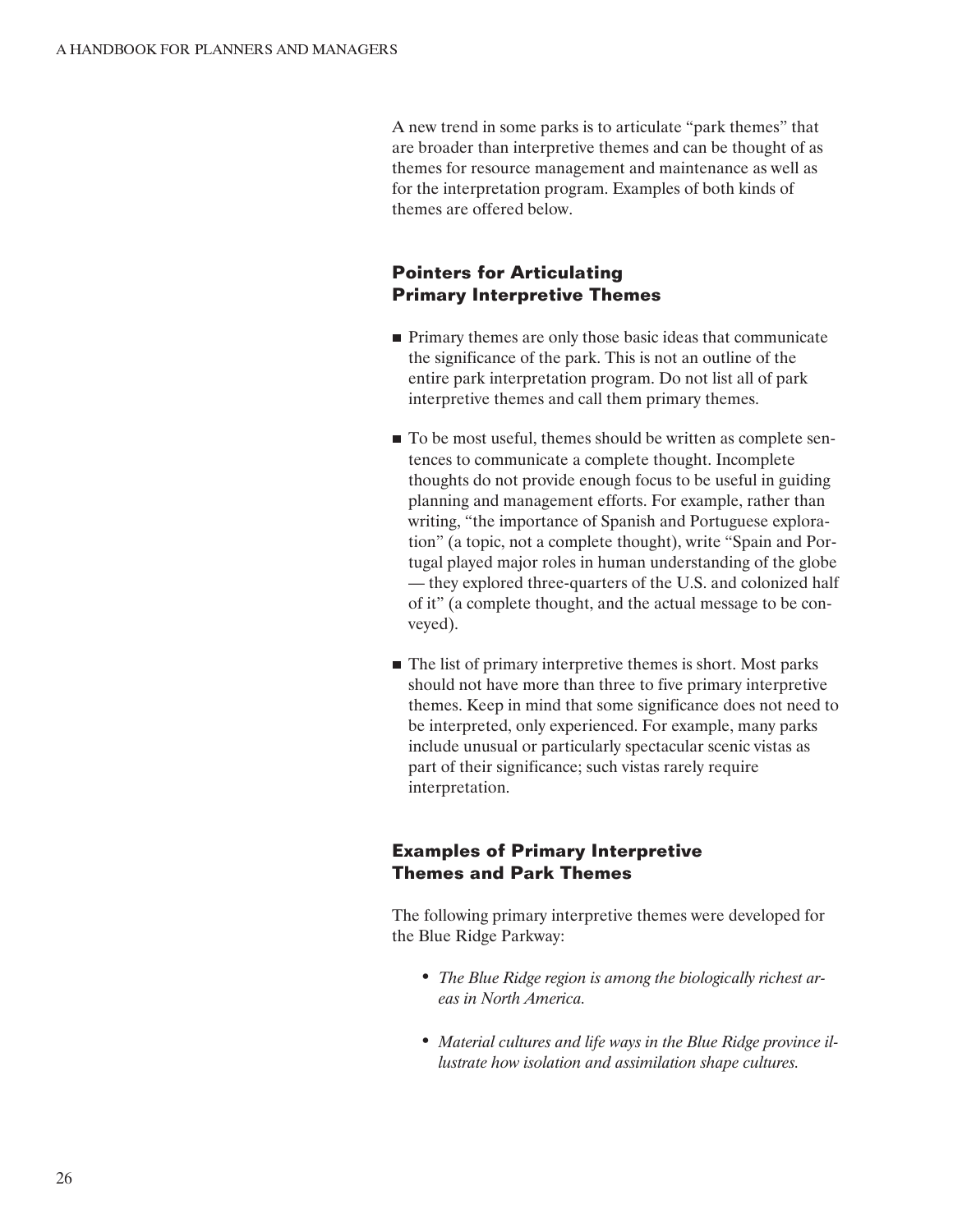• *The parkway is a special roadway and a managed landscape that was designed to maximize scenic values.*

A different approach to developing primary interpretive themes was taken at John Day Fossil Beds National Monument:

• *At John Day Fossil Beds National Monument*

*there are lots of fossils there is a great diversity of fossils the fossils are very well preserved the fossils represent an unusually long time span the fossils are datable*

*Thus, it is wonderful place to study evolutionary change.*

At Isle Royale National Park the park staff identified "park themes" instead of primary interpretive themes. These themes incorporate key resources and stories that characterize the park. Some examples of these park themes include:

- *Self-sufficiency is a way of life on Isle Royale. Selfsufficiency is as important today for park backpackers, canoeists, and boaters as it was for those who first used and settled the island — Native Americans, European miners, lighthouse keepers, and commercial fishermen.*
- *Isle Royale is a living laboratory where plant and animal life can be studied in a relatively simple and controlled ecosystem. The theory of island biogeography is illustrated by both the limited number and variety of species found here.*
- *Because of Isle Royale's generally undisturbed setting, it is an important source of information about the world around us — how the world evolved, how the impacts of civilization have altered natural systems, and what the unmodified environment holds.*
- *The Park Service is striving to sustain the native fishery of Isle Royale National Park — perhaps the most exceptional fishery in the Great Lakes region. For centuries Isle Royale's waters have attracted fishermen — prehistoric people, immigrant commercial fishermen, and today's sport fishermen. A relic of the past, adaptive fishing lifestyle and technology still remains and reminds us of this significant island culture.*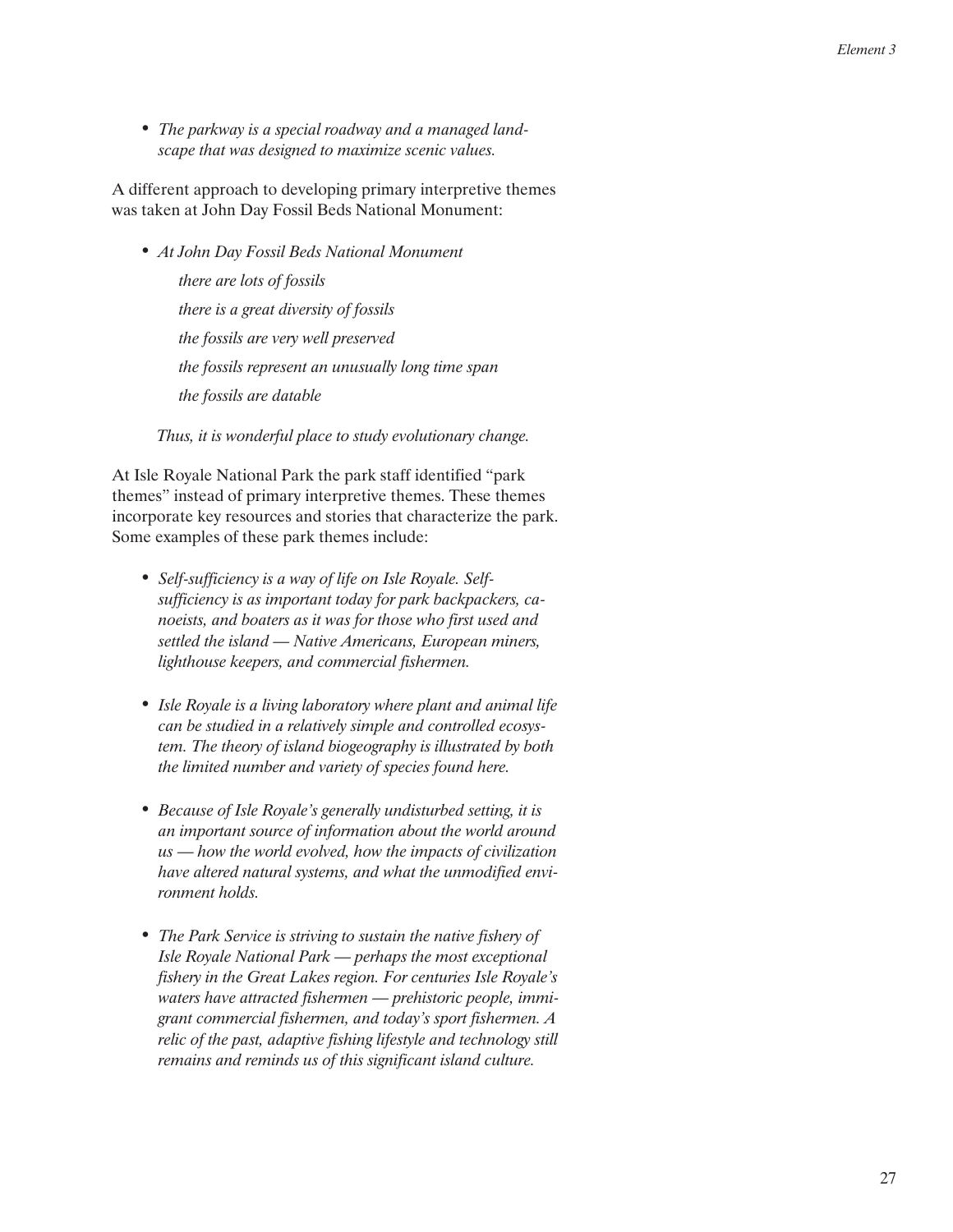#### **IDENTIFICATION OF PLANNING CONSTRAINTS**

Planning constraints are those decisions that are "givens" and usually are not reconsidered during the planning effort. Examples include decisions that are contained in recently approved plans, the conditions of current concession contracts, understandings or agreements made between the park and another agency, tribal government, or members of the public, past promises, and political commitments.

Many planning participants will have their own ideas about what can and cannot be considered in a planning process. Waiting too long to clarify these assumptions will create problems and confusion later on. Sometimes the public will have strong feelings about issues that will not be addressed in a particular plan. Early identification of what will and will not be addressed in the planning effort is important in focusing attention on appropriate issues and not raising expectations on issues that are outside the scope of the VERP framework.

#### **Pointers for Identifying Planning Constraints**

- � There must be justification for planning constraints. The opinions and personal agendas of planners or managers or "we have always done it this way" are not sufficient justifications.
- � Other governmental agency mandates may affect a park, and therefore, should not be forgotten. For example, the mandates of an adjacent national forest may constrain how park management zones are applied in certain areas.
- Good sources of information on planning constraints include park and other office files, staff with institutional memory (e.g., long term park employees), and superintendents (who may be a good source for political and other types of real and perceived constraints).
- **Planners and park staffs frequently assume that constraints** exist when in fact they are not real. Constraints also may be assumed to be non-negotiable when that is not the case. Thus, there is a need to question and validate planning constraints before accepting them. This is particularly true for constraints seen as park or local traditions. Discussion of what actions must be done ("must do's") and what actions are not possible ("can't do's") often broaden the flexibility and scope of the plan, rather than narrowing the plan.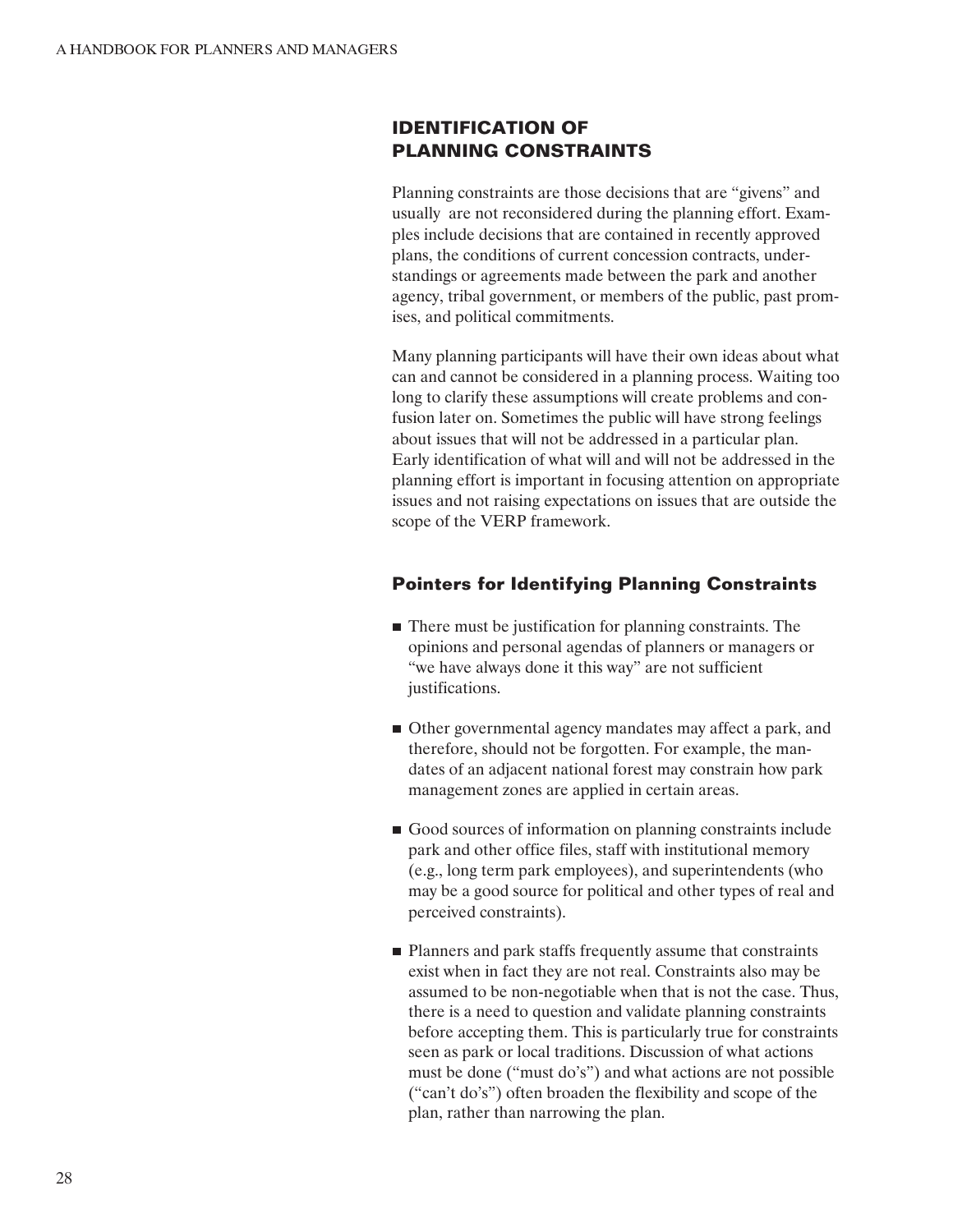- � Planning constraints should be identified, documented, and shared with the public as early in the planning process as possible. All participants must understand these constraints.
- Constraints may need to be reexamined throughout a planning effort to ensure they are still valid. Information generated as a result of planning may alter thinking on some constraints.

#### **Examples of Planning Constraints**

- The National Park Service will not ban motor boats, sport fishing, or docking facilities in the park (political constraint, past promise).
- Fishing in the park will be managed in cooperation with the state (past formal agreement).
- The National Park Service will minimize the loss or degradation of wetlands in the park (executive order).
- There will be no additional land acquisition in the park boundaries (political constraint, past promise).
- The National Park Service will keep open the XXX Campground regardless of money and staff limitations (political commitment).
- The National Park Service will abide by the policies of the interagency management commission (formal agreement).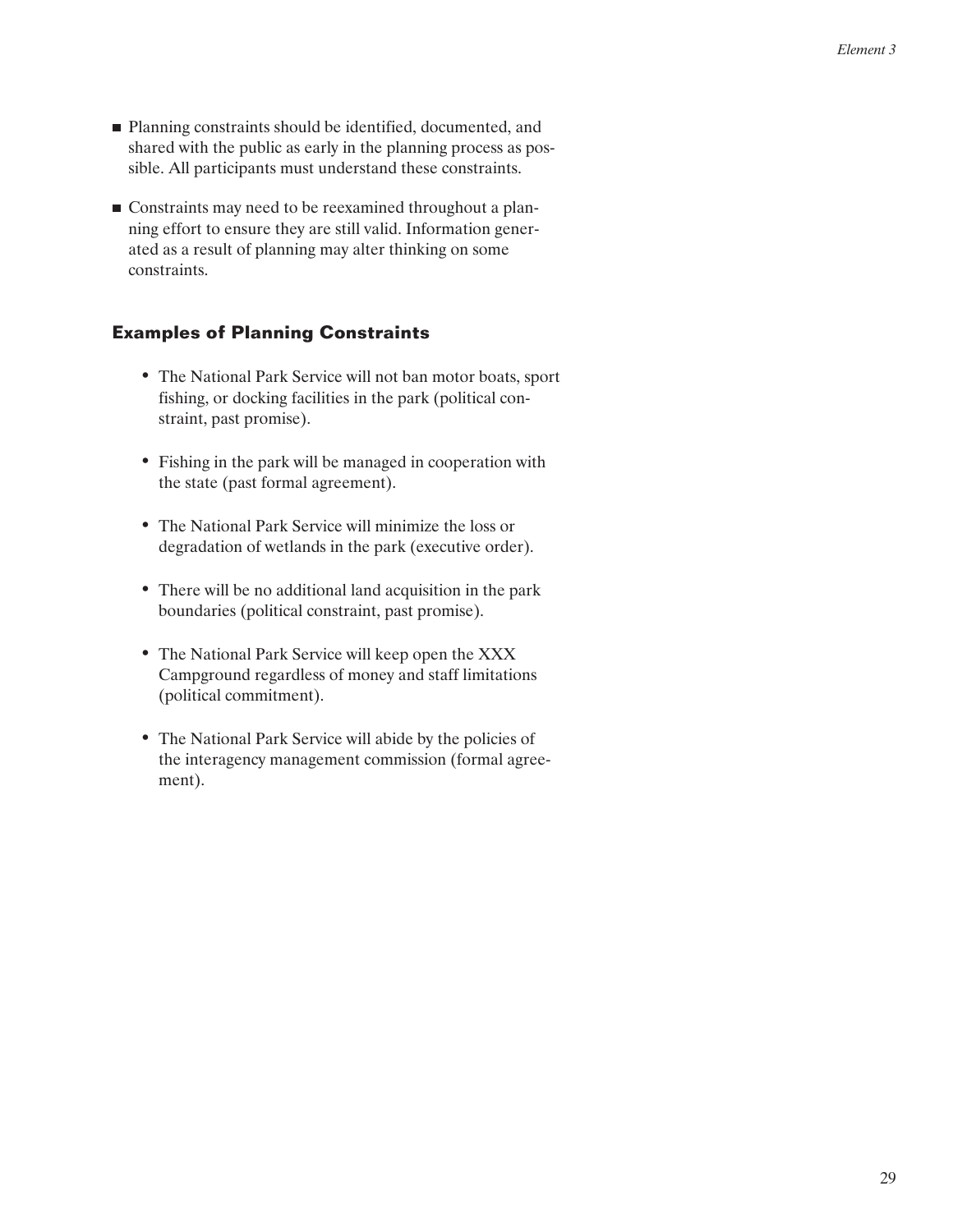### Element <sup>4</sup>

**Analyze Park Resources and the Existing Visitor Use**

Element 4 is intended to provide the planning team with a common understanding of park resources and visitor experiences.The term "resource" is defined here as the biotic, geologic, hydrologic, aesthetic, ethnographic, architectural, historic, and archaeological elements and features contained in a park. The mix of these resources helps shape visitor experiences in a park. The team analyzes resources and visitor experience in order to

- categorize important information and give the planning team a common vocabulary
- understand what experience opportunities, based upon park resources, could be provided to visitors in the constraints of resource protection
- document existing conditions and uses in the park

It is important to remember that this element describes existing conditions; it does not prescribe future conditions.

#### **ANALYSIS AS IT RELATES TO VERP**

Using analysis techniques to provide a working understanding of resources and existing conditions is common to all planning efforts. There are several aspects of the VERP framework, however, that require some changes in the way NPS planners traditionally have carried out analysis activities for planning.

• *Need to Document the Analysis***.** In the past much analysis was carried out more or less intuitively and through discussion among the planning team members. Because of the need to document the decision-making thought process throughout the VERP framework, the team's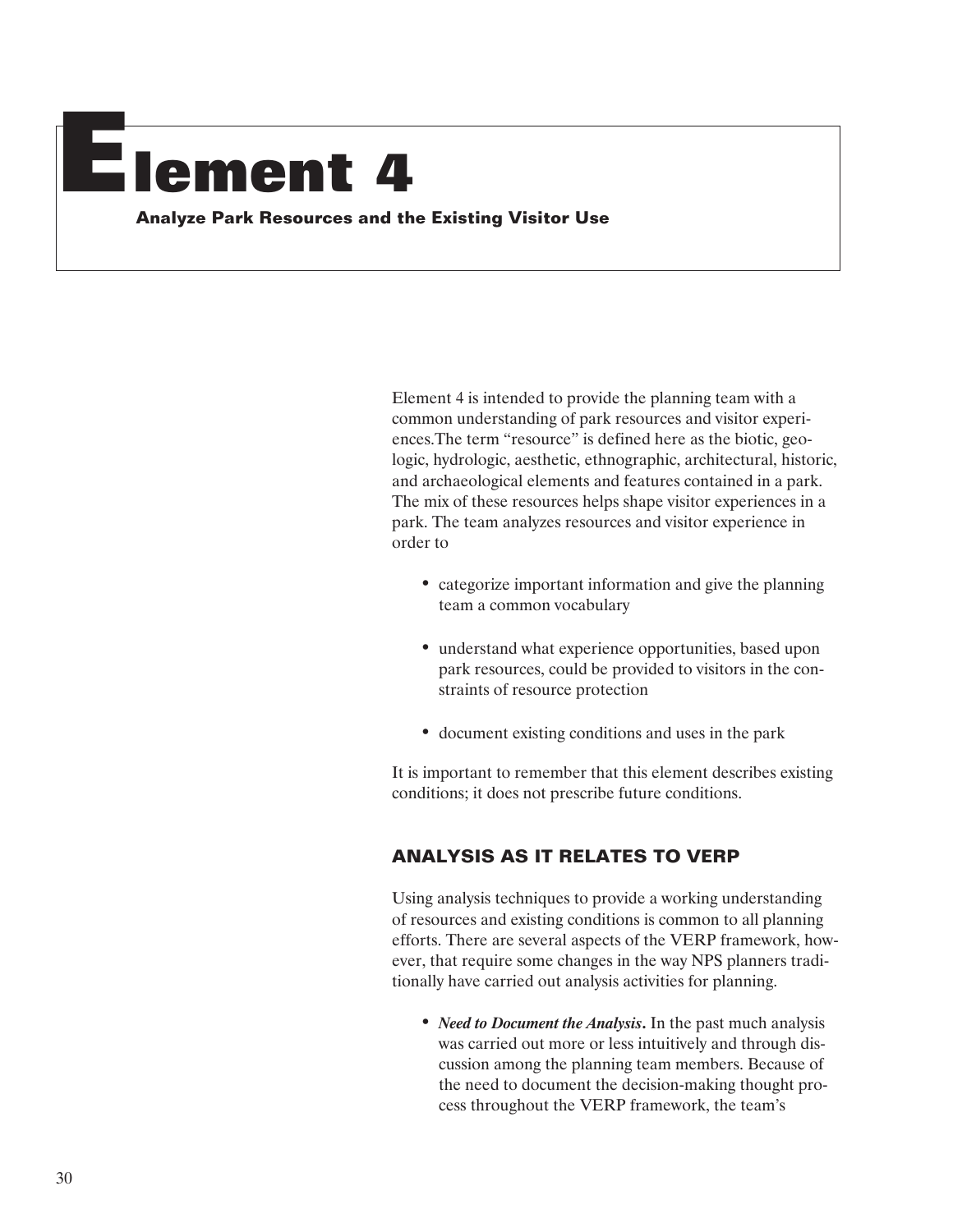analysis, and the conclusions the team draws from it must be documented.

- *Need to Understand Resources from an Experiential Viewpoint*. The opportunities for diverse visitor experiences in a particular park are largely determined by resource characteristics such as variety, attractiveness and accessibility to visitors, and the relationship of various resources to park purpose and significance. Planners and managers need to understand these resource characteristics in order to define and manage for a range of visitor experiences that is appropriate to that park.
- *Need to Understand the Ability of the Resource to Withstand/Tolerate Use.* Providing opportunities for visitors to experience resources must be undertaken in the context of resource protection and preservation. Different resources have different abilities to accommodate various visitor activities. Identifying the most sensitive resources or resource areas is an initial step in ensuring the provision of appropriate types and levels of visitor use.
- *Need to Test or Question the Appropriateness and Current Location of Existing Facilities and Infrastructure.* In the past the Park Service's usual response to increasing pressure from visitor use has been to harden sites and/or to increase the capacity of facilities and infrastructure (such as roads and utility systems). The VERP framework offers additional solutions based on the desirability of experiences that may require fewer facilities, smaller facilities, or facilities in different locations than currently are provided.

Analysis results are used throughout the VERP planning elements to

- help define the potential range of management zones that may be appropriate in a particular park
- help determine where particular management zones might be placed in a park (for example, higher use zones should be allocated to more resilient resource areas)
- justify why certain zones are allocated (or not allocated) to certain locations; as baseline data against which to evaluate the implications of zoning areas one way versus another (impact analysis)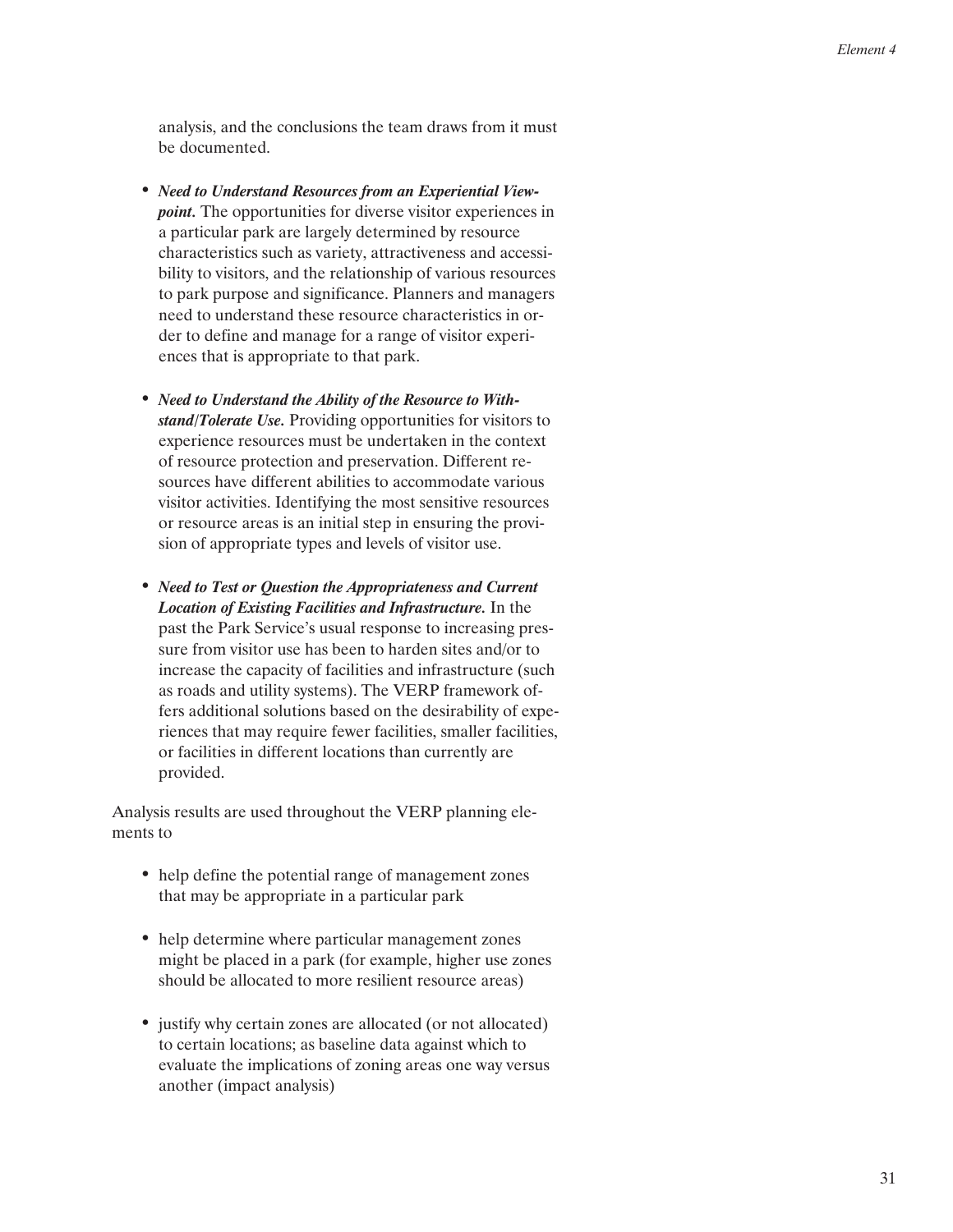• help park managers make management decisions long after a particular plan is completed.

Analysis is a creative process — there is no one right way to accomplish it, so long as the needed outcomes are produced. In this section of the handbook, we discuss three kinds of analysis, all of which are recommended for a VERP project. While examples are presented, planners should keep in mind that these examples are not necessarily the only methods that could be employed. Analysis methods must be tailored to the needs of each individual situation, the availability of data and technology in each particular park, and the capabilities and experience of the planning team.

#### **Pointers for Analysis**

- � While there are different approaches that can be followed in this element, whatever approach is used *must* be documented. This will help keep track of important decisions made along the way, and it will be easier for the planning team to make adjustments and correct errors.
- It is important to think about what information is really needed for the plan. On the one hand, there is more park resource information, and it is more accessible than ever before. On the other hand, the team will probably find that it does not have all the resource information it would like. The inventory of resources and existing conditions should be tailored to park significance, the goals and problems being addressed in the plan, and the level of detail needed. Taking the time to define needed baseline information will help ensure that the team gets the appropriate information and avoids wasting time and dollars collecting unnecessary data. Keep in mind that it is better to take action to protect the resources the team knows about than to do nothing because the team does not have as complete information as it would like.
- To understand a park, it is necessary to understand the context or environment in which the park is located. Lands adjacent to a park may affect the condition or sensitivity of park resources, visitor experiences, and the need to provide various opportunities in a park.
- � There is a full range of graphic and text options that provide flexibility in displaying analysis information. A combination of text, matrices, and maps is common. Data layer overlays may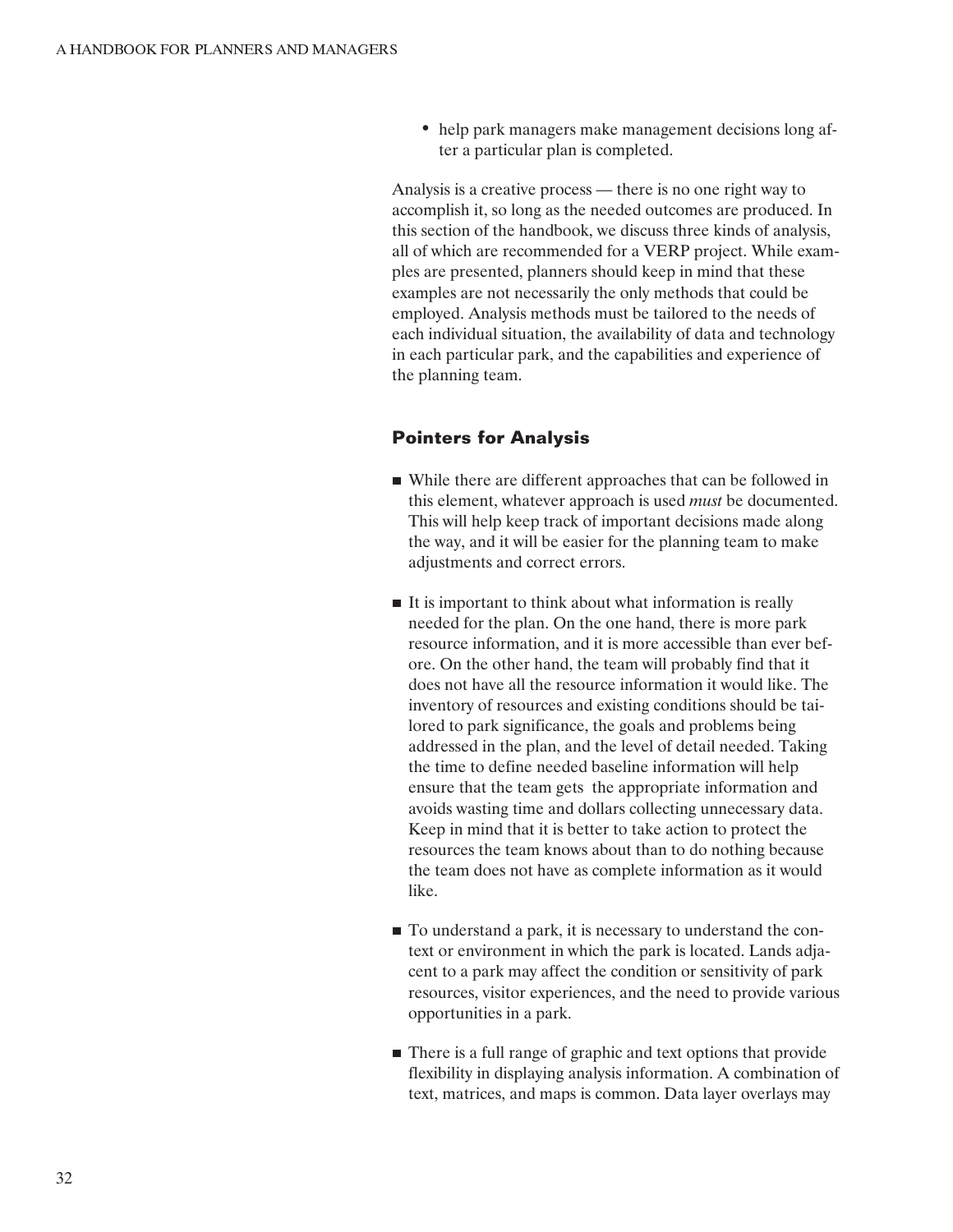be digitized and used as a part of a geographic information system (GIS), or they may be hand drawn on polyester film (e.g., Mylar) for manual overlaying of one sheet over another. The decision to use GIS or hand-drawn maps is dependent upon the complexity of data, the time frame for completing the VERP work, the project budget, the availability of digitized data, and the staff expertise to do the specialized computer work.

Resource analysis is usually best performed by experts (some of whom may not be on the planning team or park staff) who know the resources and have the knowledge or the understanding to carry out accurate evaluations. The planning team may also want others, including visitors, stakeholders, and citizens, to review the results of this analysis, because they often can provide valuable insights and observations.

#### **EXPERIENTIAL RESOURCE ANALYSIS**

The purpose of this kind of analysis is to help the planning team understand the park as a system of physically definable and experientially different spaces. A park landscape can be thought of as having a "floor plan" with a collection of individual rooms or "landscape units" that can be entered and experienced, like the rooms of a building. The intent of this task is to define the park floor plan by identifying and mapping all of the individual units that comprise the floor plan. In natural parks, topography, hydrology, and vegetation will primarily define the park landscape units; in cultural resource parks, architectural elements and structures and landscape plantings also may define units.

To accomplish this analysis, various data layers are combined and analyzed to define a set of polygons that segment the entire park into units or rooms. The polygons are based on the edges or boundaries enclosing spaces with relatively homogeneous vegetation, the characteristics of the surrounding landform and waterform, or, in the case of a cultural area, the architectural style or function of a particular space. Identifying landscape units involves locating and mapping such elements as prominent ridge lines, steep topographic slopes, forest edges, grouped forms which dominate an area, architectural walls, buildings, landscape plantings, junctions between land use areas, and land cover patterns.

Once landscape units are defined, the experiential qualities of each unit can be described. These descriptions might contain information on colors, textures, spatial enclosure, vegetative cover, and other natural or cultural resources contained in the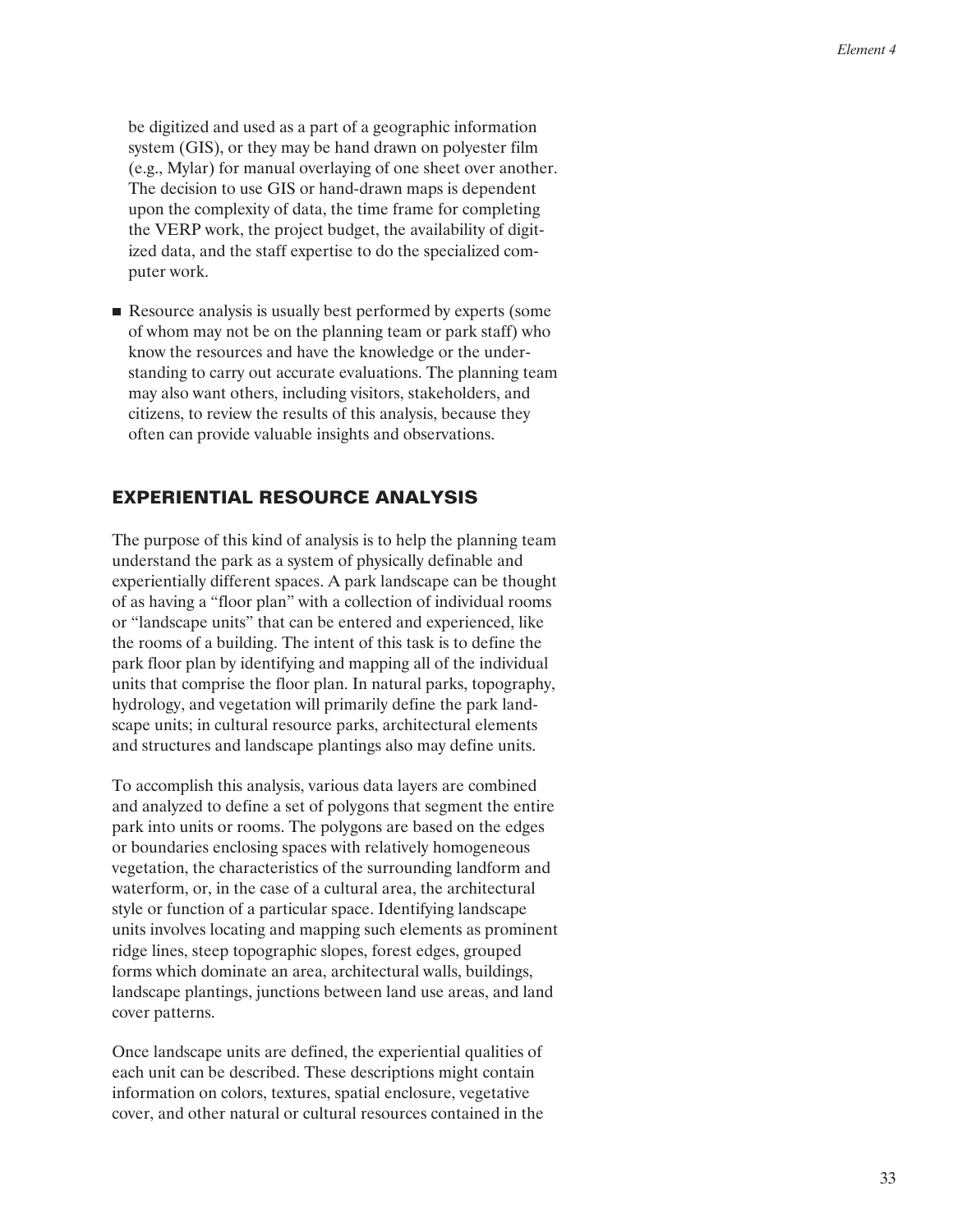unit. Characterizing the experiential qualities of the landscape units may show that some units provide very similar kinds of experience opportunities. To carry the "room" analogy further, a house may have ten rooms: five bedrooms, three bathrooms, a kitchen, and a living room. Similarly, landscape units that share experience characteristics may be grouped into *opportunity areas.* For example, a park may have nine landscape units defined by topography and vegetation, but because three of the units are very similar to each other, the park would have only seven opportunity areas. If all nine landscape units were experientially distinct, the landscape units and opportunity areas would be the same.

How opportunity areas are mapped may differ for each park, but the delineation of the opportunity areas should be determined by the resources. Opportunity areas should not be defined by or be limited to existing park visitation patterns, the established visitation uses, or the existing infrastructure (e.g., roads, trails, visitor centers, comfort stations, overlooks). Stating this another way, planning teams should map opportunity areas (i.e., develop a park floor plan) only based on resource-related overlays. This allows the resources, the locations of attractions, and the kinds of experience opportunities to direct the need for and the location of park infrastructure, rather than the reverse.

Two examples of opportunity areas that were developed for the Arches VERP plan are the *fins* and *upland blackbrush flat*.

- *Fins***.** This opportunity area includes the Devils Garden, Fiery Furnace, Klondike Bluffs, and Herdina Park areas. They are dominated by the orange-to-reddish Entrada sandstone fins and spires. In these areas there are labyrinths of spires, fins, chutes, and arches. The visitor experience in this opportunity area is very much inwardly focused because of the high vertical landforms that limit movement and views along narrow corridors. The immediate foreground and the focused corridor views of landforms dominate the experience; in contrast, the importance of color and vegetation cover is minimal.
- *Upland Blackbrush Flats.* This opportunity area covers most of Willow Flats. These areas are generally flat, with some relief, and appear sandy or rocky. They have few distinguishable geologic features. Low, dark, blackbrush dominates the landscape. The vegetation can appear to be an obstacle, and there are no obvious routes through the areas.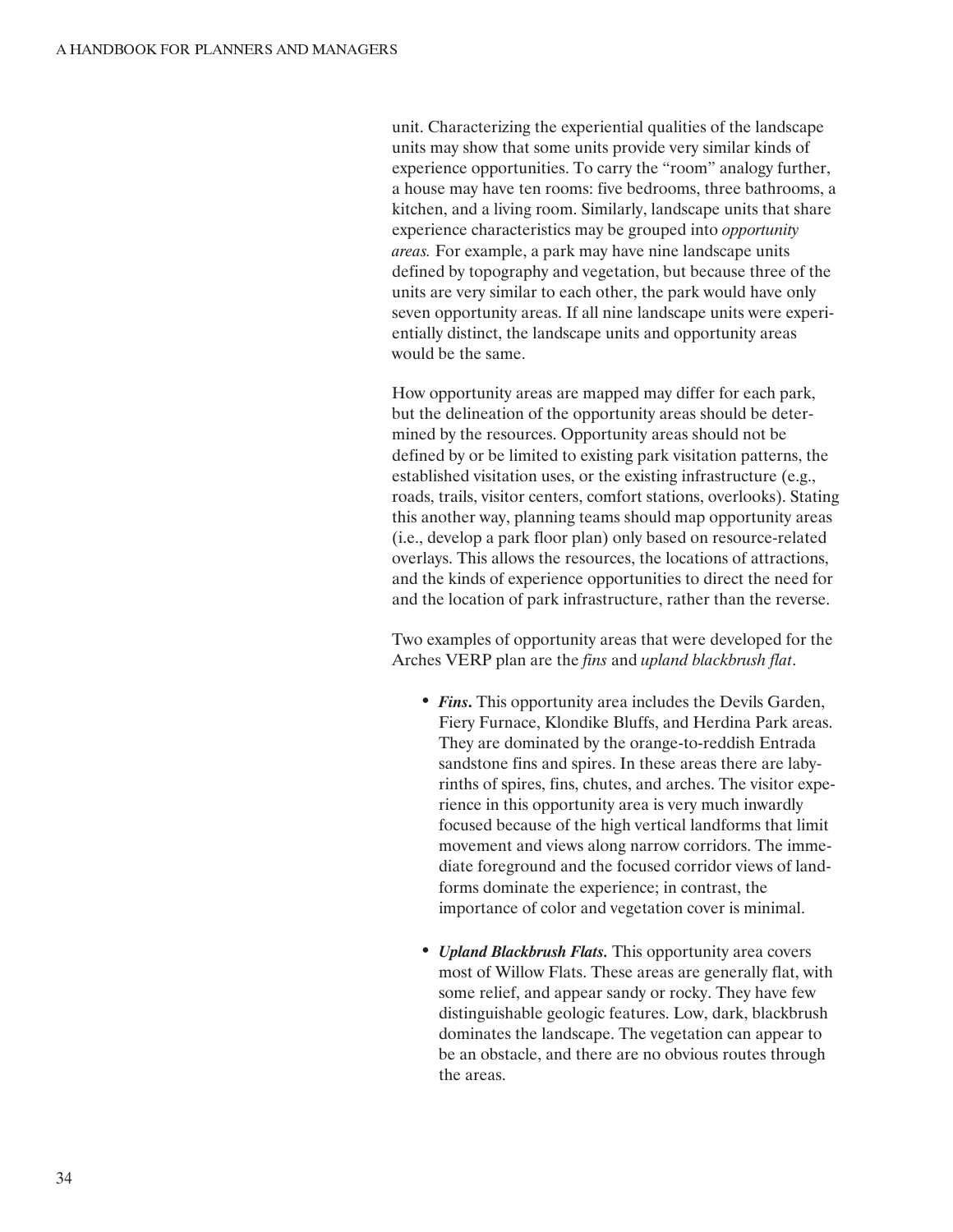Figure 2 shows all of the opportunity areas that were identified at Arches. (All of the Arches opportunity areas are described in appendix A.)

For each of the opportunity areas, the Arches team evaluated several attributes to determine which could support or sustain visitor use, as well as the relative abundance of various resources and the comparative importance of each area to the park purpose, significance, and primary interpretive themes. This analysis helped to compare the human values inherent in each of the opportunity areas and highlighted areas where resource sensitivity may be in conflict with desired visitor. It also assisted in determining the potential range of visitor experiences and management zones for the park.

Table 1 shows the analysis that was developed for Arches. As shown in the table, six specific attributes were analyzed for each opportunity area. These include the

- relative abundance of the resource area, both in and outside the park
- ability of the resource area to conceal the evidence of visitor use or development
- ability of the resource area to support or sustain visitor use
- potential interest of the resource to visitors
- relative importance of the area to the park purpose, significance, and primary interpretive themes
- sites or features in the resource area that are of critical importance to park purpose, significance, and interpretive themes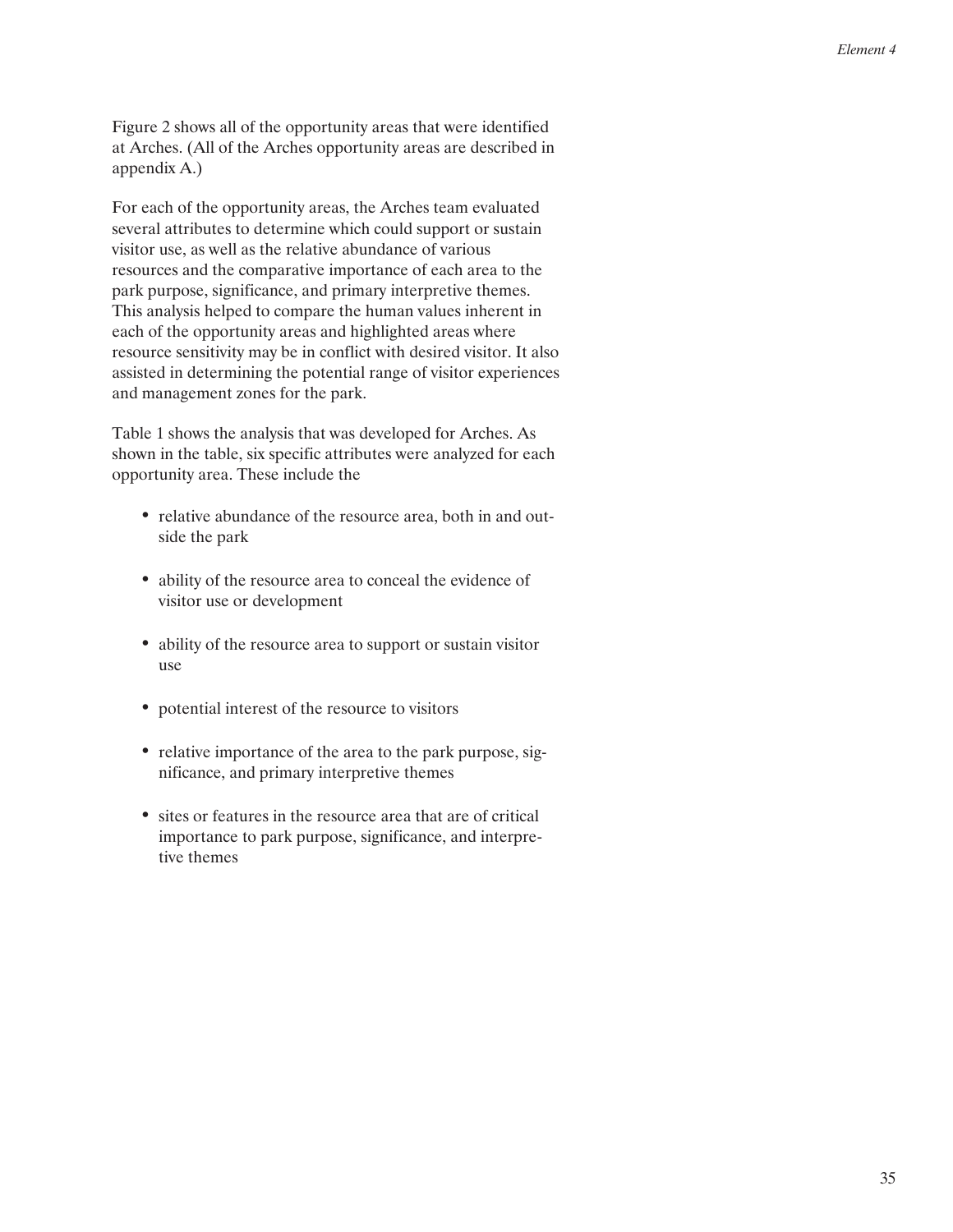

Figure 2. Resource Experience Opportunity Areas of Arches National Park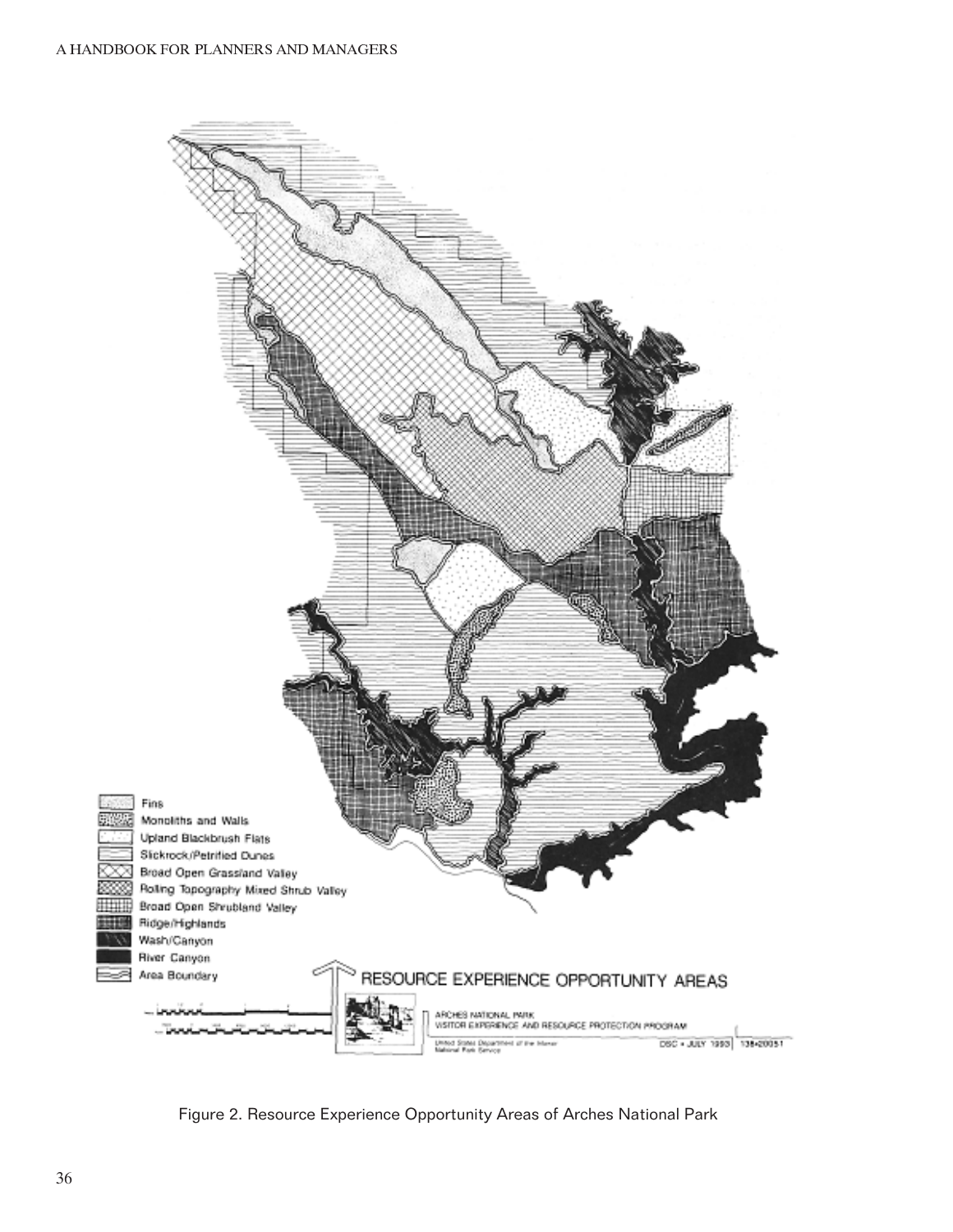| <b>TABLE 1. RESOURCE ATTRRIBUTES FOR VISITOR USE</b>   |                                                            |                |                                                                  |                                                                    |                                                                         |                                                                                                                                   |                                                                                                                                        |  |  |  |  |  |
|--------------------------------------------------------|------------------------------------------------------------|----------------|------------------------------------------------------------------|--------------------------------------------------------------------|-------------------------------------------------------------------------|-----------------------------------------------------------------------------------------------------------------------------------|----------------------------------------------------------------------------------------------------------------------------------------|--|--|--|--|--|
|                                                        | Relative<br><b>Availability of</b><br><b>Resources</b>     |                |                                                                  |                                                                    |                                                                         |                                                                                                                                   |                                                                                                                                        |  |  |  |  |  |
| <b>Resource Experience</b><br><b>Opportunity Areas</b> | In Park                                                    | Out of<br>Park | <b>Ability of</b><br><b>Resource</b><br>to Conceal<br><b>Use</b> | <b>Ability of</b><br><b>Resource to</b><br>Withstand<br><b>Use</b> | <b>Potential</b><br>Interest of<br><b>Resource to</b><br><b>Visitor</b> | <b>Relative</b><br>Importance of<br><b>Area Related to</b><br>Park Purpose,<br>Significance, and<br>Interpretive<br><b>Themes</b> | <b>Sites or Features</b><br>of Critical<br><b>Importance to Park</b><br>Purpose,<br>Significance, and<br>Interpretive<br><b>Themes</b> |  |  |  |  |  |
| Fins                                                   | 3                                                          | $\overline{c}$ | 5                                                                | $\overline{1}$                                                     | 5                                                                       | 5                                                                                                                                 | Landscape Arch, Fiery<br>Furnace                                                                                                       |  |  |  |  |  |
| Monoliths and Walls                                    | 3                                                          | 3              | 3                                                                | $\overline{c}$                                                     | 5                                                                       | 5                                                                                                                                 | Delicate Arch,<br>Windows Area,<br>Courthouse Towers,<br><b>Balanced Rock</b>                                                          |  |  |  |  |  |
| Upland Blackbrush Flats                                | 3                                                          | 5              | $\overline{1}$                                                   | 2                                                                  | $\overline{1}$                                                          | $\overline{2}$                                                                                                                    |                                                                                                                                        |  |  |  |  |  |
| Slickrock/Petrified Dunes                              | 3                                                          | 5              | $\overline{4}$                                                   | 3                                                                  | $\overline{2}$                                                          | $\overline{4}$                                                                                                                    |                                                                                                                                        |  |  |  |  |  |
| <b>Broad Open Grassland Valley</b>                     | 3                                                          | 3              | $\mathbf{1}$                                                     | $\overline{1}$                                                     | $\mathbf{1}$                                                            | $\overline{2}$                                                                                                                    |                                                                                                                                        |  |  |  |  |  |
| Rolling Topography Mixed Shrub Valley                  | 3                                                          | $\overline{4}$ | 3                                                                | $\overline{2}$                                                     | $\overline{1}$                                                          | $\overline{2}$                                                                                                                    | Wolfe Ranch                                                                                                                            |  |  |  |  |  |
| Broad Open Shrubland Valley                            | 3                                                          | 3              | 3                                                                | $\overline{1}$                                                     | $\mathbf{1}$                                                            | $\mathbf{1}$                                                                                                                      |                                                                                                                                        |  |  |  |  |  |
| Ridge/Highlands                                        | 5                                                          | 5              | $\overline{4}$                                                   | 3                                                                  | $\overline{2}$                                                          | $\overline{1}$                                                                                                                    |                                                                                                                                        |  |  |  |  |  |
| Wash/Canyon                                            | 3                                                          | 5              | $\overline{4}$                                                   | $\overline{c}$                                                     | $\overline{c}$                                                          | $\overline{2}$                                                                                                                    |                                                                                                                                        |  |  |  |  |  |
| River Canyon                                           | $\overline{2}$                                             | $\overline{2}$ | $\overline{4}$                                                   | 3                                                                  | 5                                                                       | $\overline{2}$                                                                                                                    | Moab Panel                                                                                                                             |  |  |  |  |  |
|                                                        | 1 Unique<br>2 Rate<br>3 Uncommon<br>4 Common<br>5 Abundant |                | 1 Very Low<br>2 Low<br>3 Moderate<br>4 High<br>5 Very High       |                                                                    |                                                                         |                                                                                                                                   |                                                                                                                                        |  |  |  |  |  |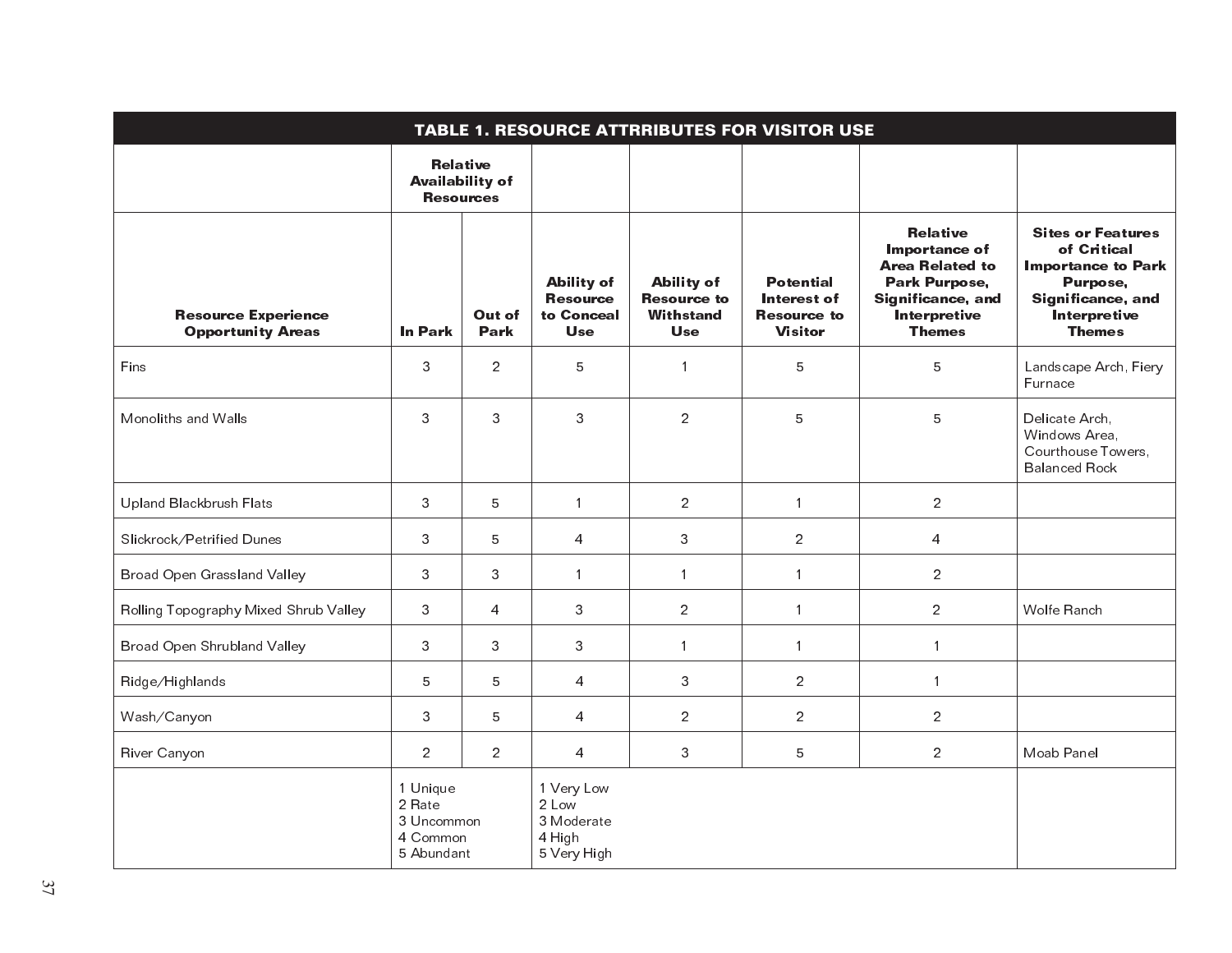#### **Pointers for Experiential Resource Analysis**

- The planning team may need to prepare several maps as well as text and matrices to identify the landscape units and opportunity areas. For example, at Arches, edges were coarsely identified on a map titled, "Landscape Framework." Then, the landscape units were established by drawing lines which follow the natural boundaries and edges defined during the landscape framework analysis. Landscape units were compared to see which units shared similar experience opportunities. These similar units were grouped, coded on a map, and named to reflect the resource experience available there. To differentiate the experience groups from landscape units, the groups were termed *resource experience opportunity* areas. The characteristics and patterns of each group of areas were described and documented in writing and on a matrix. This documentation allowed the introduction of information that was difficult or impossible to map.
- Landscape units and opportunity areas are descriptive analysis tools, not prescriptive zoning tools. While the resource characteristics in an opportunity area will help planners decide what management zones might be appropriate or inappropriate in a particular area, the opportunity area boundaries should not be used to determine management zoning boundaries. Some management zone boundaries may turn out to be the same or similar to opportunity area boundaries, but this should occur by coincidence, not by design.
- It is very important to understand how resources shape the visitor experience, independent of park infrastructure. Keep resource information separate from the inventories of park facilities and visitor use (see next section).

#### **EXISTING USE AND FACILITIES ANALYSIS**

The purpose of this analysis is to understand the existing visitor experience opportunities offered in the park by documenting what people are doing, where they are doing it, how many people are using various park areas, and what facilities and infrastructure are currently present in the park. Analysis can help us understand some of the reasons people go where they go and do what they do in the park, including the identification of key attractions sites, activity areas, and "hot" spots.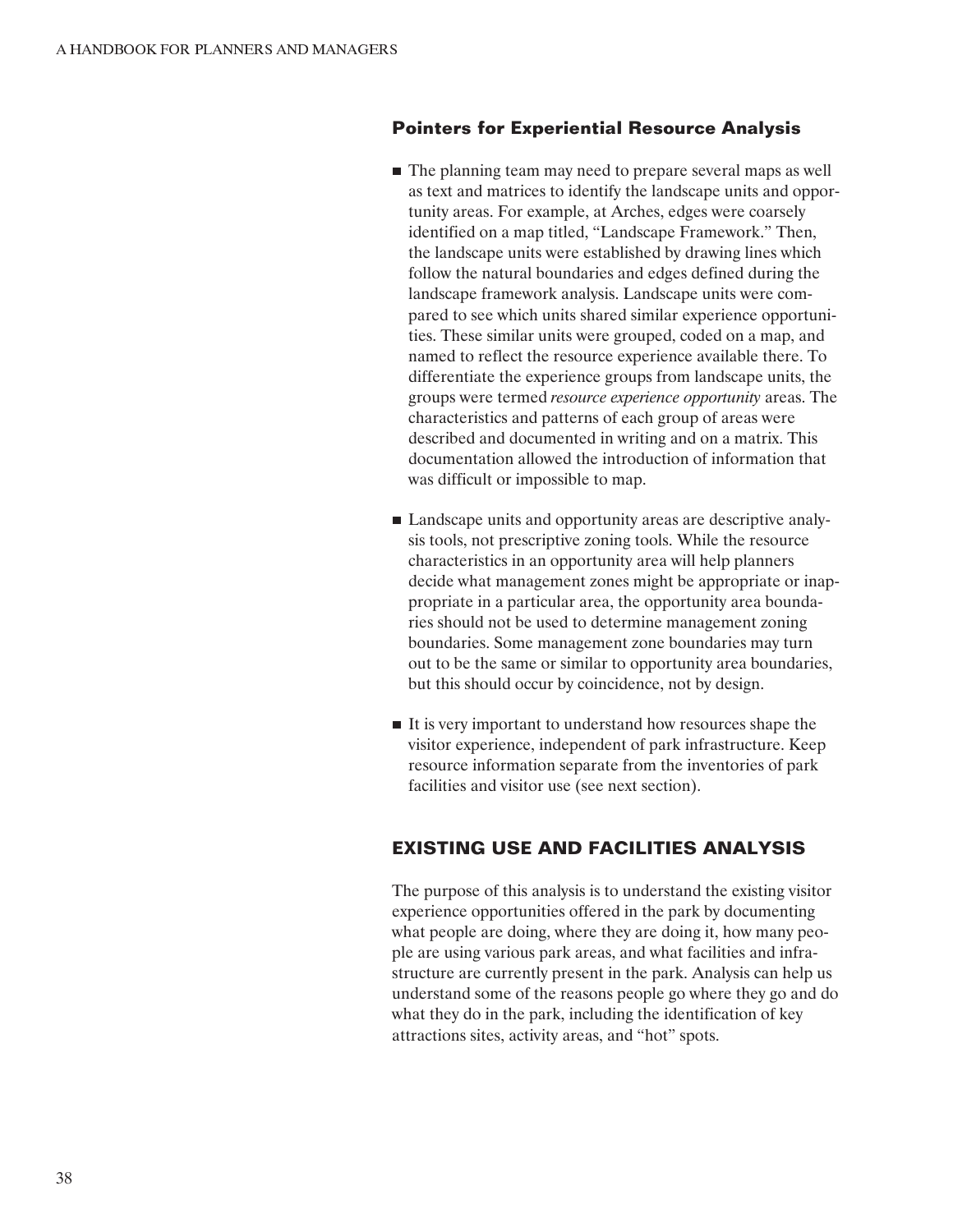Information the team may need for this analysis includes the

- location of park facilities (e.g., roads, parking areas, trails, buildings, utility corridors)
- differences in standards and/or functions of the facilities (e.g., paved, unpaved, gravel-surfaced roads; surfaced, unsurfaced trails and boardwalks; visitor centers, administration buildings, restrooms)
- types of activities (e.g., hiking, crosscountry skiing, scenic views)
- the circulation of visitor traffic and the sequence in which opportunity areas are visited
- levels, timing, and seasonality of visitor use
- activity nodes
- areas with special use designations (e.g., wilderness areas, wild and scenic rivers, historic districts)
- development and land use practices external to the park (e.g., roads and trails, land ownership, existing activities, land use zoning)
- key attractions in the region, especially those typically included in park visitor itineraries

#### **Pointer for Existing Use and Facilities Analysis**

■ One of the most common areas of information lacking in parks is how many people are where at any one time. Ideally, this information should be collected prior to beginning a VERP effort; however, if this does not occur, planners will need to rely heavily on park staff knowledge to obtain this information. This kind of data can be obtained by researchers especially for a VERP effort, but gathering visitor use data across large park areas will be costly and time consuming.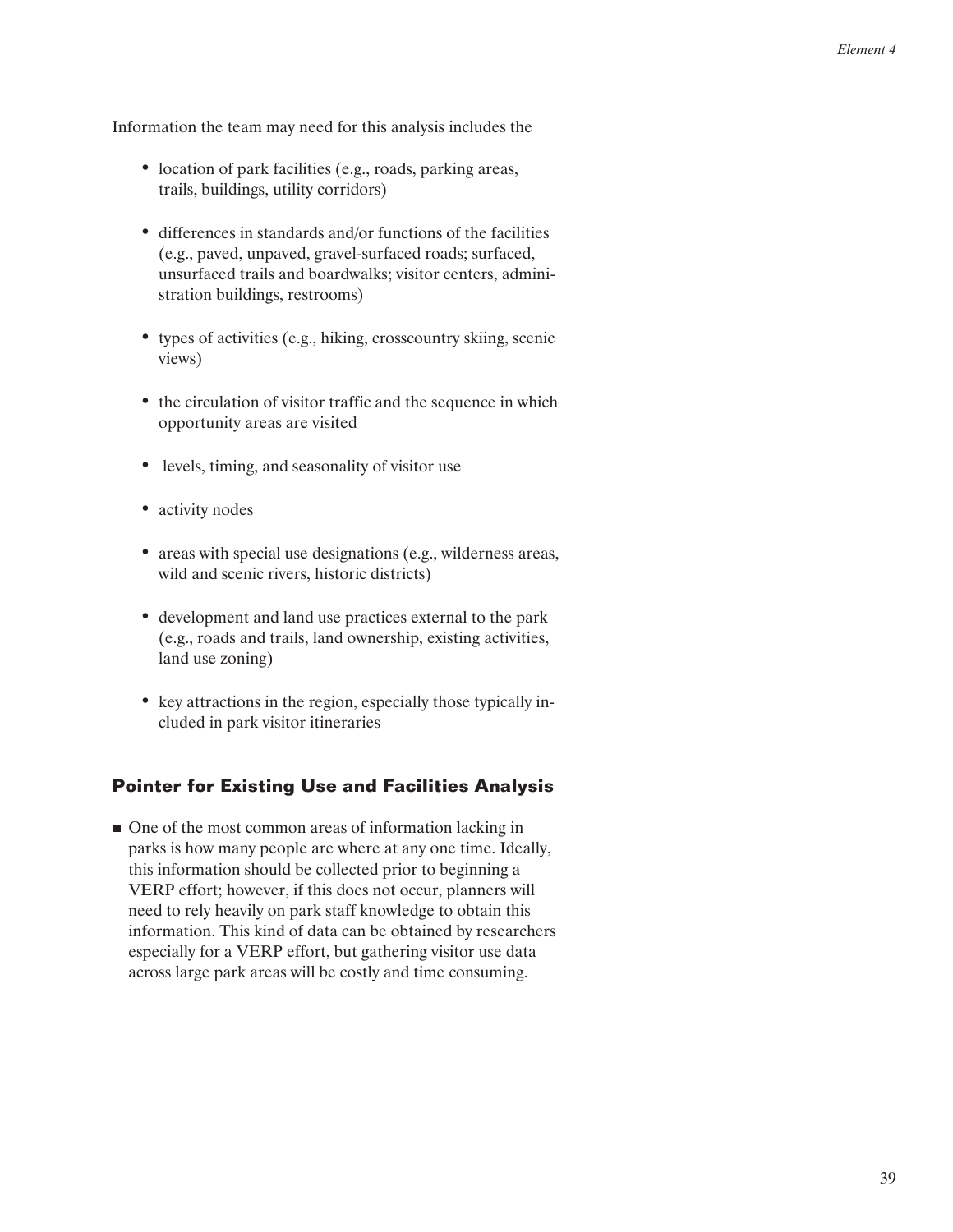# **RESOURCE CONCERNS / RESOURCE SENSITIVITY ANALYSIS**

The purposes of this analysis are to identify the primary resource concerns and resources that are sensitive to human use or environmental change. Identifying resource concerns and sensitive resources helps the planning team define potential management zones and apply the zones to the park in a manner that minimizes conflict between visitor use and resource protection.

Resource concerns or threats are often described in text. For example, a concern in some areas is that the populations of certain bird species are declining because they can no longer find enough large, uninterrupted tracts of forest in which to breed. A short paragraph could provide enough information to help a planning team site development and transportation corridors so that forests are not further fragmented, or so that forest fragments are reconnected. Schematic maps (with notes, symbols, and arrows) can also be used to illustrate resource threats.

The product of resource sensitivity analysis is typically one or more maps showing the relative resource sensitivity of different areas to human activity or environmental change (e.g., habitat alteration or facility development). Individual sensitive resources are first mapped at relatively coarse scale, either by hand or in a GIS format. Then the individual maps are overlaid (again by hand or digitally) to create a "synthesis map" showing the spatial distribution of all of the sensitive resources and their locations relative to other park features, such as infrastructure. The overlay method also identifies places where more than one sensitive resource occurs in the same area. In some cases, before overlaying the resource layers, the planning team assigns a higher weight (or value) to certain resources known to be more sensitive or vulnerable to impacts. On the resulting synthesis map, highly sensitive areas represent either particularly sensitive individual resources or areas where two or more sensitive resources co-occur.

The type of sensitive resources identified and mapped may vary with the size and character of the park and with the nature of available information. Examples include

- archeological resources
- wetland areas
- floodplain areas
- erosive soil and steep slopes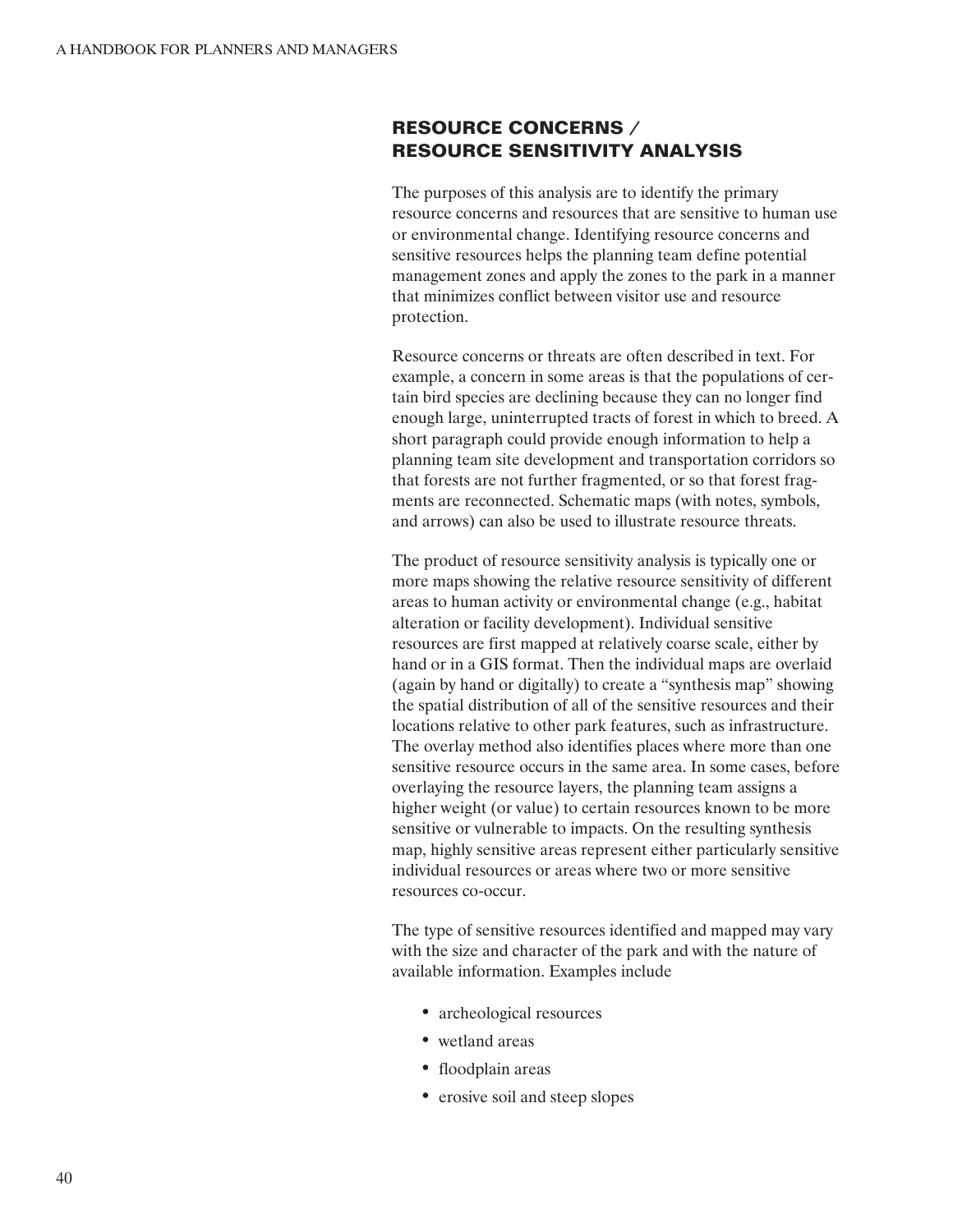- threatened and endangered species and their habitat
- rare or special plant communities or associations (e.g., dunes, bogs, tundra)
- corridors for animal movement (often drainages or stream courses)
- wildlife winter range
- critical nesting, mating, or breeding areas
- historical sites and structures
- historic districts

## **Pointers for Resource Concerns / Resource Sensitivity Analysis**

- When planning teams use synthesis maps, questions often arise regarding specific resources in certain areas. Therefore, it is usually helpful for the team to have individual resource maps (as well as synthesis maps) available for reference.
- The team should understand the nature of the ecosystem characteristics, such as succession, nutrient cycling, energy flow, and disturbance regimes. The team should also consult with experts as needed. Understanding the ecosystem structure and function will help identify resource threats, as well as components and relationships that must be preserved to ensure ecosystem health. In the Arches case, for example, insights into the importance of the cryptobiotic soil crust (a living soil consisting of cynobacteria, lichens, and mosses) led the planning team to use soil crust as an indicator of ecosystem integrity.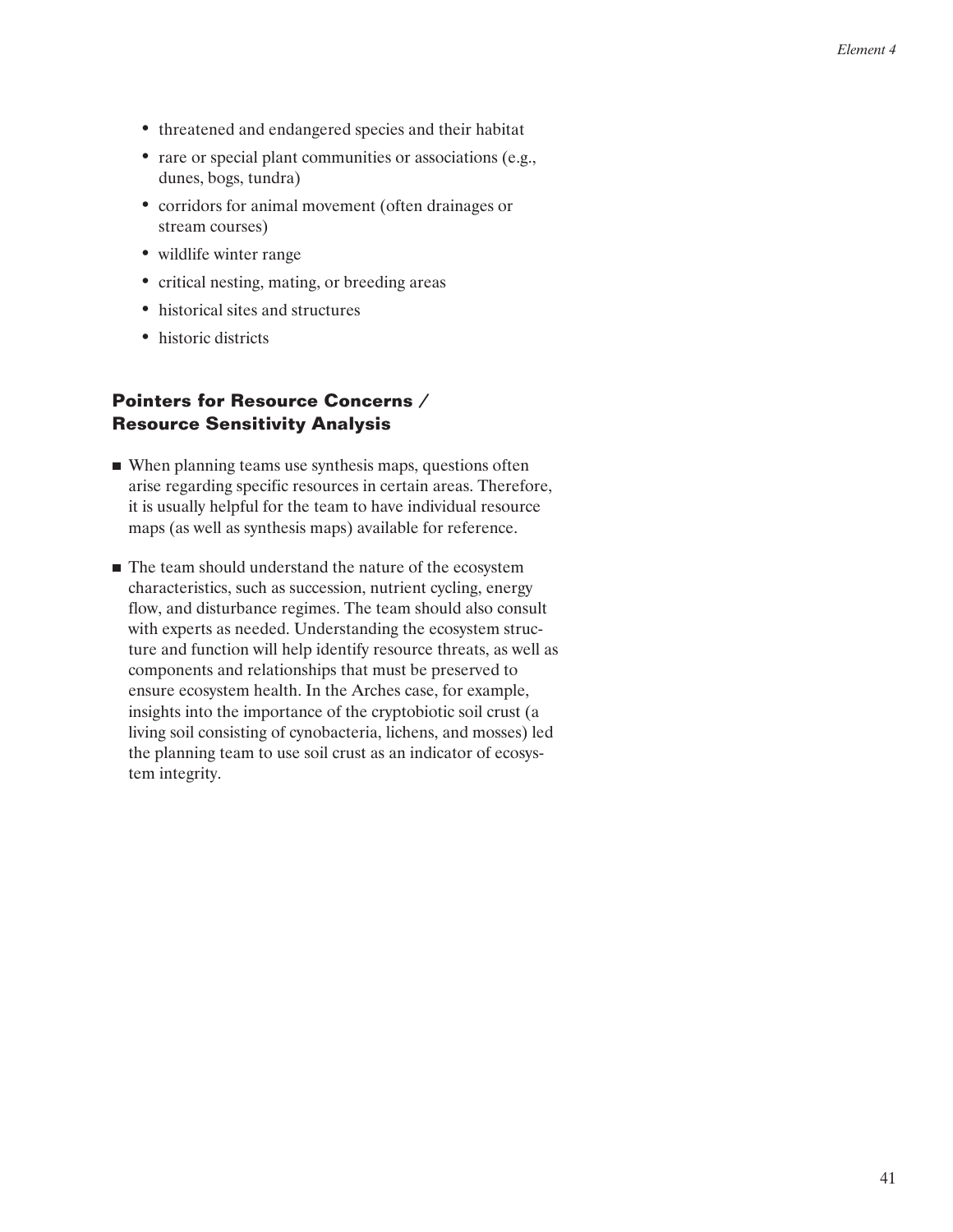# Element <sup>5</sup>

**Describe a Potential Range of Visitor Experiences and Resource Conditions (Potential Management Zones)**

> In element five, the focus moves from being *descriptive* to being *prescriptive*. In this element the team begins to formulate and describe future conditions for a park. Element five focuses on determining what resource and managerial conditions and visitor experience opportunities should exist in a park.

#### **IMPORTANCE OF DIVERSITY**

Providing opportunities for a range of visitor experiences is an important part of planning for most national parks. One might ask, "why should a park provide opportunities for more than one type of experience?" Visitors come to national parks for very different and sometimes conflicting reasons. By providing a diversity of settings, visitors can theoretically select which experience(s) most closely match the reason that they came to the park. Also, planning for a diversity of experiences helps to avoid the conflicts that often occur among visitors who want different things from their visits.

National parks normally provide opportunities for a diversity of experiences by providing a variety of settings or environments for visitors. For example, in Yosemite National Park, a visitor can experience a largely urban environment (Yosemite Valley) and also experience wilderness in the high Sierras. In Yosemite, as in other national parks, many other identifiable settings are between these two extremes.

In the past park managers and planners did not try to define the types of visitor experience opportunities different areas in a park could best provide. It also was not recognized that changes in the levels of visitor use and in behavior, as well as visitor impacts and management reactions to those impacts, affect the diversity of visitor experiences in the parks. Most visitors went to areas in the parks with special attractions (e.g., Old Faithful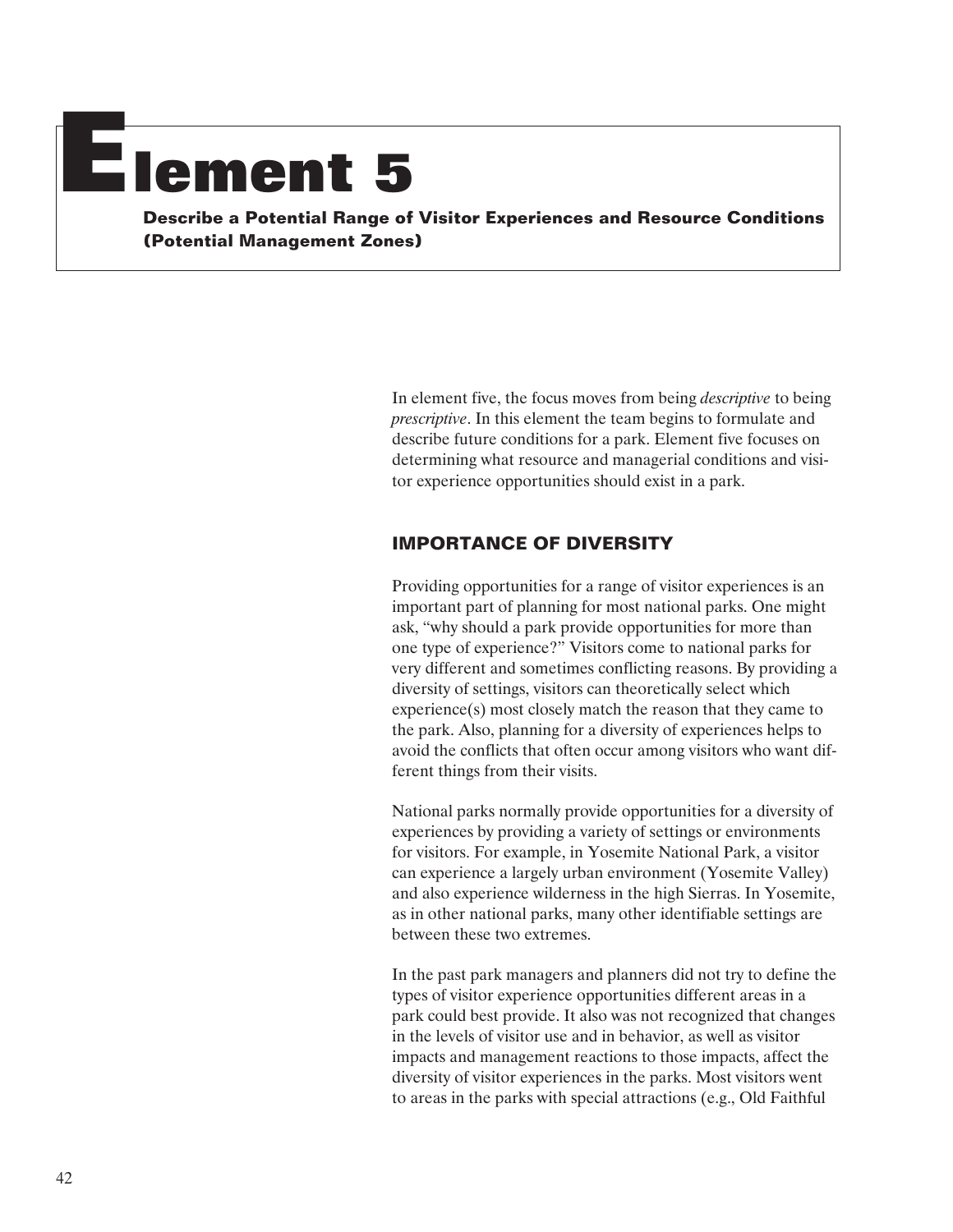Geyser, Yosemite Valley) and/or to easily accessible areas. Park managers and planners largely responded to increasing visitor use levels with what were believed to be appropriate infrastructure and management policies. For instance, sites often were altered to accommodate more visitor use. But, the increased levels of use and reactive management action frequently changed the characteristics of the settings and the visitor experience.

The VERP framework takes a different approach from what was done in the past. The framework is prescriptive and proactive about

- what visitor experience opportunities are provided in a park
- what the essential elements of those experiences are, how much land should be allocated to various visitor experience opportunities
- where in the park should the opportunities be provided.

The VERP framework also is intended to ensure that a diversity of experiences is available in a park. It is *not* intended to ensure that a diversity of experiences will be available at every attraction in the park, nor is it intended to protect all experiences in all zones. It may not be possible to provide opportunities for a diversity of experiences at unique attractions, such as at Old Faithful Geyser.

# **IDENTIFYING THE RANGE OF POTENTIAL RESOURCE CONDITIONS AND VISITOR EXPERIENCES**

The objective of element five is to determine the range of potential visitor experiences and resource conditions that can be accommodated in a park. This is done by creating a series of potential management zones. Each potential zone is defined by the

- resource conditions
- social conditions
- kinds and levels of visitor uses
- kinds and levels of park development
- kinds and levels of management activity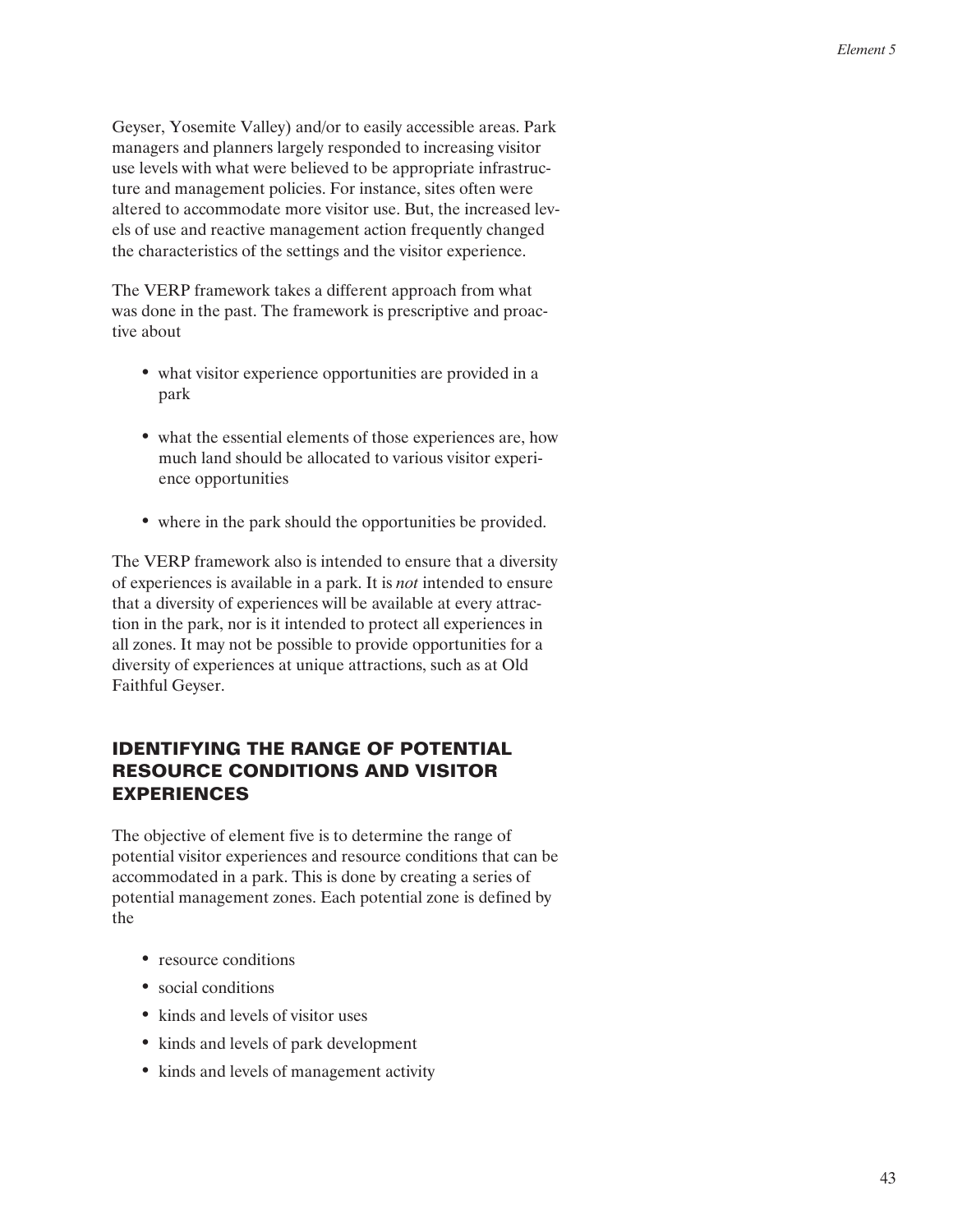Both matrices and written narratives are developed to describe the potential zones. It is usually best to start out developing a matrix similar to table 2. The matrix consists of two axes. One axis lists the potential zones, while the other axis consists of key factors, or *descriptors*, that describe the potential quality of the zones and differentiate one potential zone from another.

The potential zone names are relatively unimportant but should be derived from the visitor experience opportunities or resources in the zone instead of the infrastructure in the zone. For example, *rural* (an experience opportunity) is a better name than *unpaved road* (an infrastructure feature).

The descriptors usually can be separated into three main categories.

- **Social Descriptors***.* Those aspects about the experience that are related to the effect of visitors on other visitors (e.g., visitor behavior, numbers).
- **Resource Descriptors.** The biological, geological, cultural, or scenic aspects related to the experience.
- **Managerial Descriptors.** Those aspects of the visitor experience that are controlled by management (e.g., infrastructure, the presence of park staff, the intensity of management, and signing). Once the matrix is filled in, written descriptions of each of the potential zones should be completed. These narratives expand on the matrix, providing a more holistic perspective on the zones and their characteristics.

After the descriptors are chosen, the matrix is filled in by the planning team. The objective here is to seek a consensus on what the potential zones are and how they qualitatively differ from other zones — it is not necessary to be definitive and quantitative at this point. Words qualifying the descriptors may include: "large," "small," "moderate," "high," "low," "extreme," "minuscule," "not applicable," "medium," and "variable."

Developing the potential zones may take several days. Substantial revisions may be required as the team begins to relate the potential zones to specific geographical areas (see element 6). New descriptors often are added; others may be deleted. Potential zones may be combined when there appear to be little difference between them. Other potential zones may be added if the team subsequently identifies omissions in the range of desired visitor experiences and resource conditions.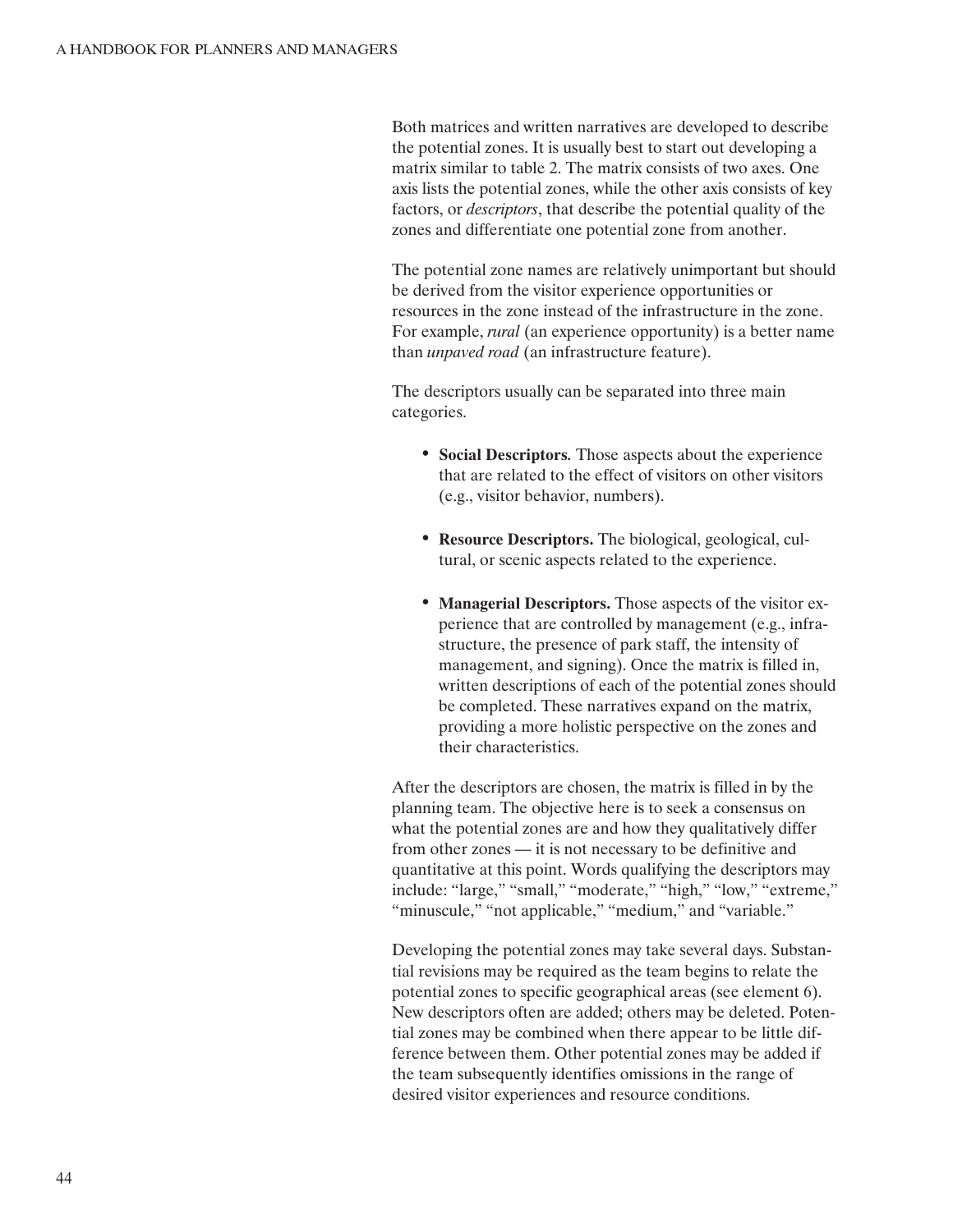| TABLE 2. POTENTIAL MANAGEMENT ZONES, ARCHES NATIONAL PARK  |                      |                        |                        |                   |                                        |                                  |                                               |                                                          |                      |  |  |
|------------------------------------------------------------|----------------------|------------------------|------------------------|-------------------|----------------------------------------|----------------------------------|-----------------------------------------------|----------------------------------------------------------|----------------------|--|--|
| <b>Potential</b><br><b>Management Zones</b>                | <b>Pedestrian</b>    | <b>Hiker</b>           | <b>Backcountry</b>     | <b>Primitive</b>  | <b>Motorized</b><br><b>Sightseeing</b> | <b>Motorized</b><br><b>Rural</b> | Semi-<br><b>Primitive</b><br><b>Motorized</b> | <b>Sensitive</b><br><b>Resource</b><br><b>Protection</b> | <b>Developed</b>     |  |  |
| <b>Descriptors</b>                                         |                      |                        |                        |                   |                                        |                                  |                                               |                                                          |                      |  |  |
| Challenge and Adventure<br>of Experience                   | low                  | moderate               | moderate high          | moderate-<br>high | very low                               | low                              | moderate                                      | N/A                                                      | very low             |  |  |
| Dependence on Roads,<br>Trails, or Other Facilities        | high                 | low-<br>moderate       | low                    | none              | very high                              | high                             | moderate                                      | N/A                                                      | very high            |  |  |
| Visitor Encounter<br>Expectations                          | very high            | moderate-<br>high      | low                    | very low          | very high                              | moderate                         | low                                           | N/A                                                      | very high            |  |  |
| <b>NPS Staff Encounter</b><br>Expectations                 | moderate             | moderate               | low                    | very low          | moderate                               | low                              | very low                                      | N/A                                                      | very high            |  |  |
| <b>Identified Corridors Highest</b><br>Standards - Roads   | <b>NA</b>            | N/A                    | N/A                    | N/A               | paved                                  | graded dirt                      | dirt/rock                                     | N/A                                                      | N/A                  |  |  |
| <b>Identified Corridors Highest</b><br>Standards - Trails  | surfaced,<br>6' wide | unsurfaced,<br>2' wide | unsurfaced<br>18" wide | N/A               | surfaced.<br>6' wide                   | N/A                              | N/A                                           | N/A                                                      | surfaced,<br>6' wide |  |  |
| Management Action for<br>Resource Protection and<br>Safety | very high            | high                   | moderate               | very low          | very high                              | high                             | moderate                                      | very high                                                | very high            |  |  |
| Tolerance for Resource<br>Degradation                      | low                  | low                    | very low               | very low          | moderate                               | low                              | low                                           | none                                                     | high                 |  |  |
| Opportunity for Solitude                                   | very low             | low                    | moderate               | high              | very low                               | low                              | moderate                                      | N/A                                                      | very low             |  |  |
| Noise Level                                                | moderate             | low                    | low                    | very low          | high                                   | moderate                         | moderate                                      | N/A                                                      | high                 |  |  |
| Need for Offsite<br>Interpretation                         | high                 | high                   | high                   | high              | high                                   | moderate                         | moderate                                      | very high                                                | high                 |  |  |
| Appropriateness of Onsite<br>Interpretation                | high                 | moderate               | low                    | very low          | high                                   | low                              | very low                                      | none                                                     | high                 |  |  |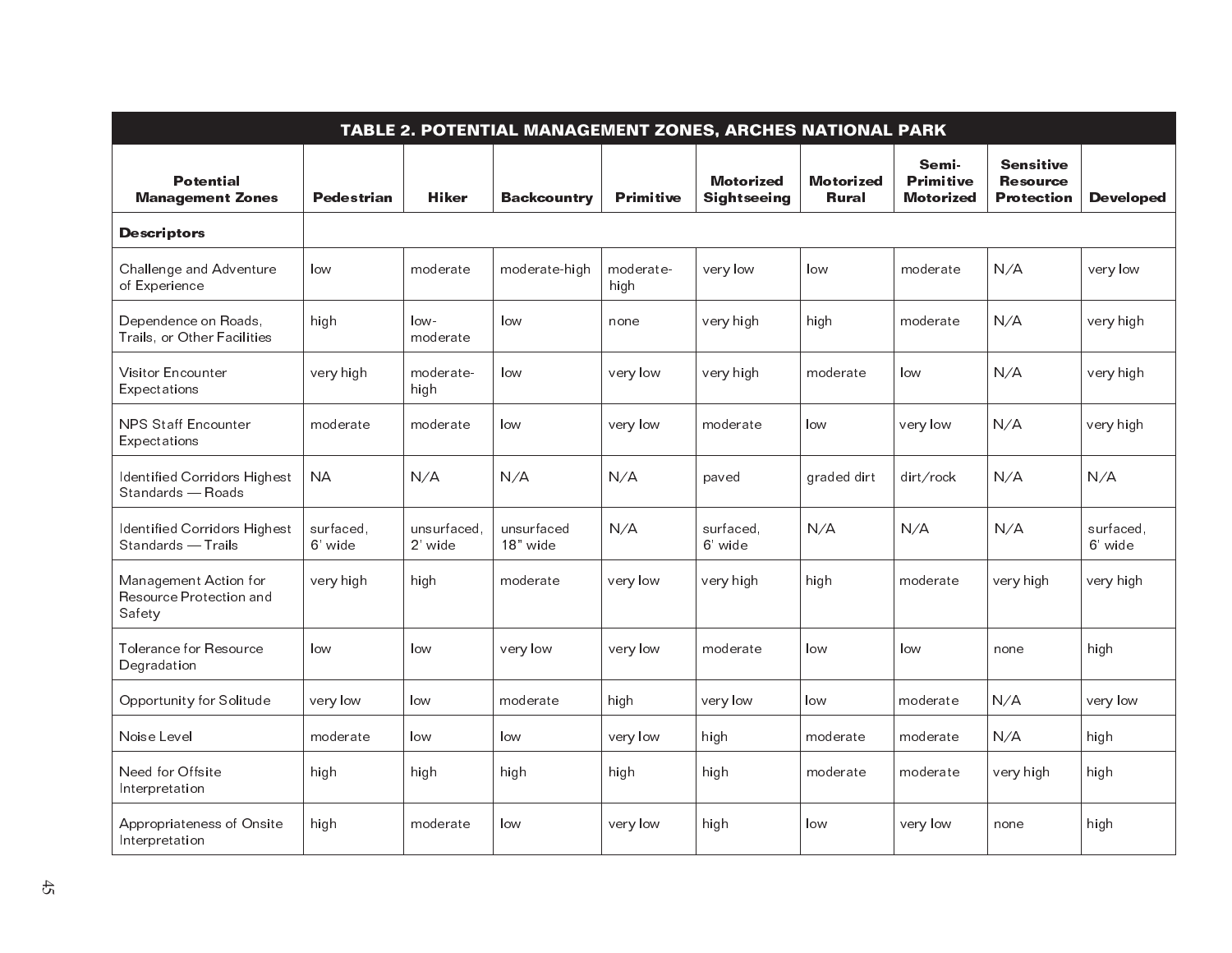Examples of potential zones are described below. The first two descriptions are from the Arches VERP implementation plan. The third is from the Isle Royale National Park *General Management Plan* and is included to show some of the variety of zones and the ways they may be described. (A description of all the zones from the Arches plan is included in appendix B.)

#### **Example of Zone Descriptions from Arches National Park**

*Pedestrian Zone.* This zone is comprised of high use trail corridors that access prime park features. The areas in this zone are predominately natural, but with much evidence of the sights and sounds of people. Visitors can see, touch, smell, and hear park resources as they walk along a well-defined trail, but they will not feel like they are far from their cars or conveniences. Paved or hardened trails and small interpretive structures are the only facilities present. Some trails would be accessible to visitors with disabilities. To use this area, visitors must make a short time commitment and physically exert themselves to some degree. There are limited opportunities for challenge and adventure, and the need for outdoor skills is relatively unimportant. The probability of encountering visitors is very high and moderate for encountering NPS staff; many people may be present. No vehicles or stock are permitted in this zone.

Visitors, sites, and trails are intensively managed in the pedestrian zone to ensure resource protection and public safety (e.g., with fences, intensive law enforcement, and restrictions on visitor activities). Resources can be modified for essential visitor and park operation needs, but they are changed in a way that harmonizes with the natural environment. Except for these essential changes, the Park Service's tolerance for resource degradation here is low.

*Hiker Zone.* This zone is applied to trail corridors and areas of a somewhat more primitive nature than those in the pedestrian zone. The hiker zone provides a sense of being immersed in a natural landscape and feels somewhat distant from most comforts and conveniences. Unpaved, maintained trails, and sometimes cairned routes are the only facilities in this zone. Opportunities exist to experience challenge and adventure. Visitors must commit a block of time, have some outdoor skills, and expend some physical exertion to use the area. The probability of encountering other visitors is moderate to high (although there are opportunities for solitary experiences) and moderate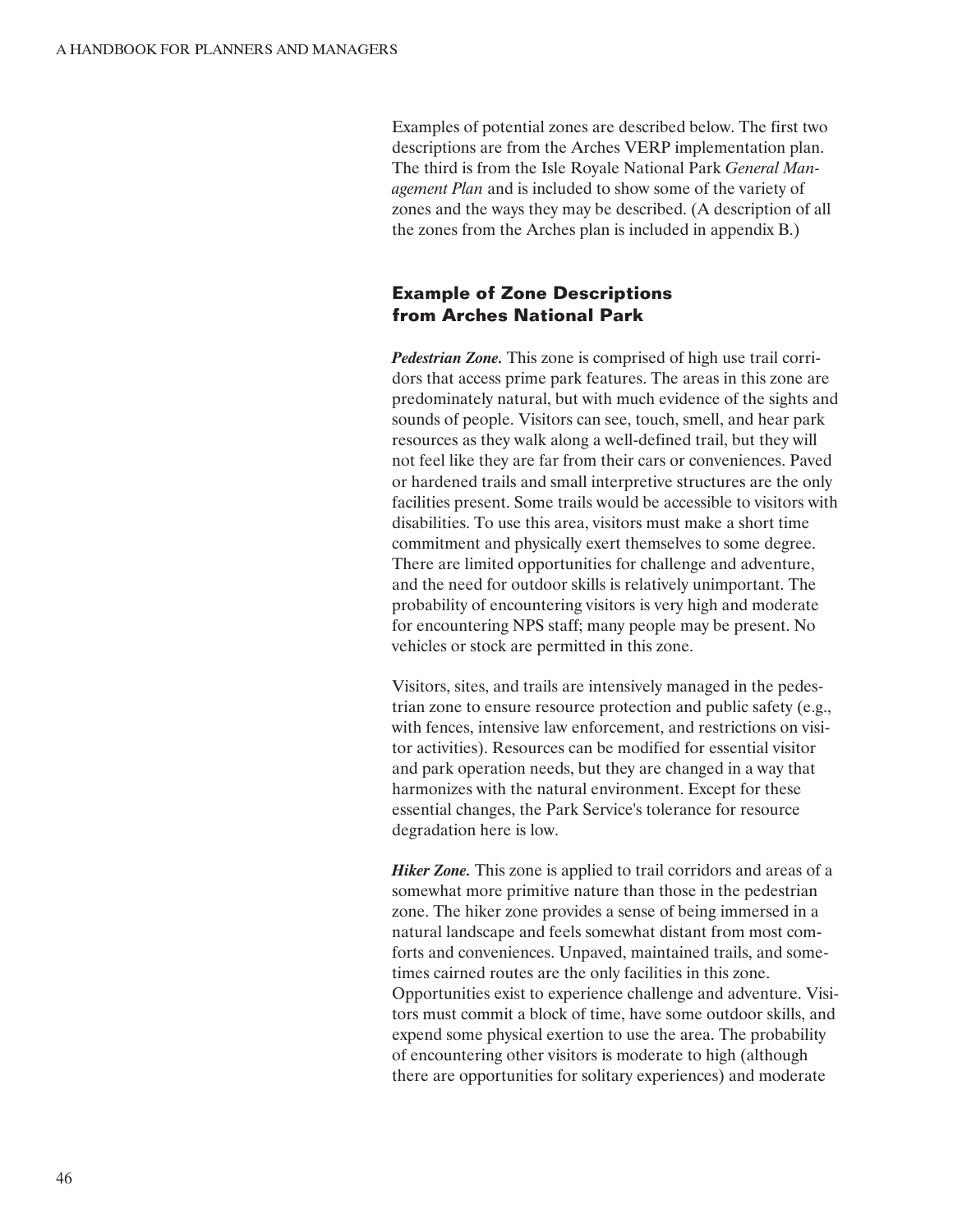for encountering NPS staff. No vehicles or stock are permitted here.

A high level of management is provided for resource protection and safety purposes in the hiker zone (e.g., placing stones along trail edges and restricting off-trail use and group sizes). Some resource modifications are evident, but they harmonize with the natural environment. Park Service tolerance for resource degradation here is low.

# **Example of Zone Description from Isle Royale National Park — Motorized Sensitive Waters Zone**

*Visitor Experience.* This would be a zone where motorboat-borne visitors and others could go to find relatively tranquil, natural marine surroundings. The probability of encountering other visitors would be moderate, but solitude would be possible. Tolerance for noise, visual intrusions, and social interaction would be moderate. Any challenge or adventure would probably relate to navigation in difficult climatic conditions. Visitors would need to be relatively self-sufficient.

*Resource Condition or Character.* This zone could be in sheltered Lake Superior harbors and bays where calm waters and relatively quiet are desirable for safety, resource, or visitor experience reasons. It might be appropriate, for example, in harbors or bays where water birds nest or where facilities such as visitor centers or campgrounds are located. A moderate level of management would be provided for resource protection and visitor safety. The tolerance for resource degradation in this zone would be low.

*Appropriate Kinds of Activities or Facilities.* Human-powered and motor-powered watercraft could be found in these waters. Boats would travel at slow speeds and leave no wake. Boat anchorages would be appropriate here.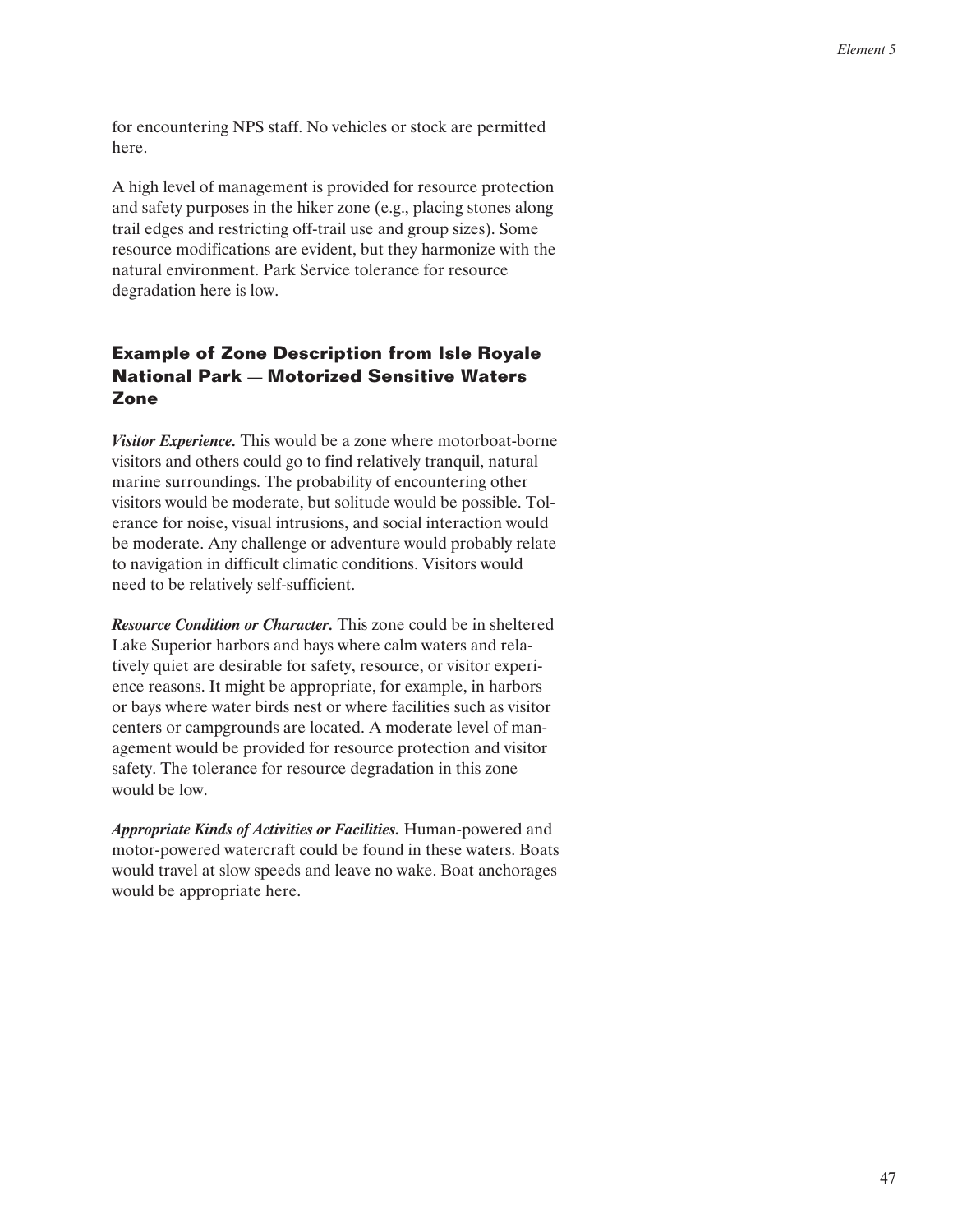## **POINTERS FOR DETERMINING THE RANGE OF RESOURCE CONDITIONS AND VISITOR EXPERIENCES**

- Potential management zones describe the conditions to be created, sustained, or tolerated, not the actions necessary to create the conditions. In other words, the zones describe "what" the team is trying to create, not "how" to create those conditions.
- � Usually there are neither definitive data to guide the team in determining the range of resource conditions and visitor experiences nor checkpoints to ensure that the team is on track. Developing this element requires much brain storming, discussion, and open-mindedness on the part of the team. It is greatly aided by a facilitator and by individuals intimately familiar with park resources and visitors.
- Because the determination of what a park should or should not provide is largely subjective and often value laden, a full understanding of public values and expectations is required. The development of potential management zones is generally done by the team and reviewed and refined by larger groups and the public.
- Some guidance for determining the range of potential zones appropriate to a particular park is provided by the
	- regional context of the park
	- park purpose, significance, and primary interpretive themes (defined in element 3)
	- distribution and abundance of different park resources mapped in element 4 (e.g., vegetation, terrain, or sensitive wildlife might give clues as to what experience opportunities might be provided as well as what should not be provided)
- � Understanding visitor wants and needs can help determine a range of desirable visitor experiences and resource conditions. This information can be obtained through a visitor survey or a newsletter with an accompanying response form. Alternatively, the information may be collected using focus groups or by holding conversations with visitors. At the very least, individuals who interact with park visitors on a daily basis should be involved in developing this element. In most parks, these individuals are the interpreters, information desk personnel, maintenance personnel, and other providers of visitor information. They may be permanent or seasonal park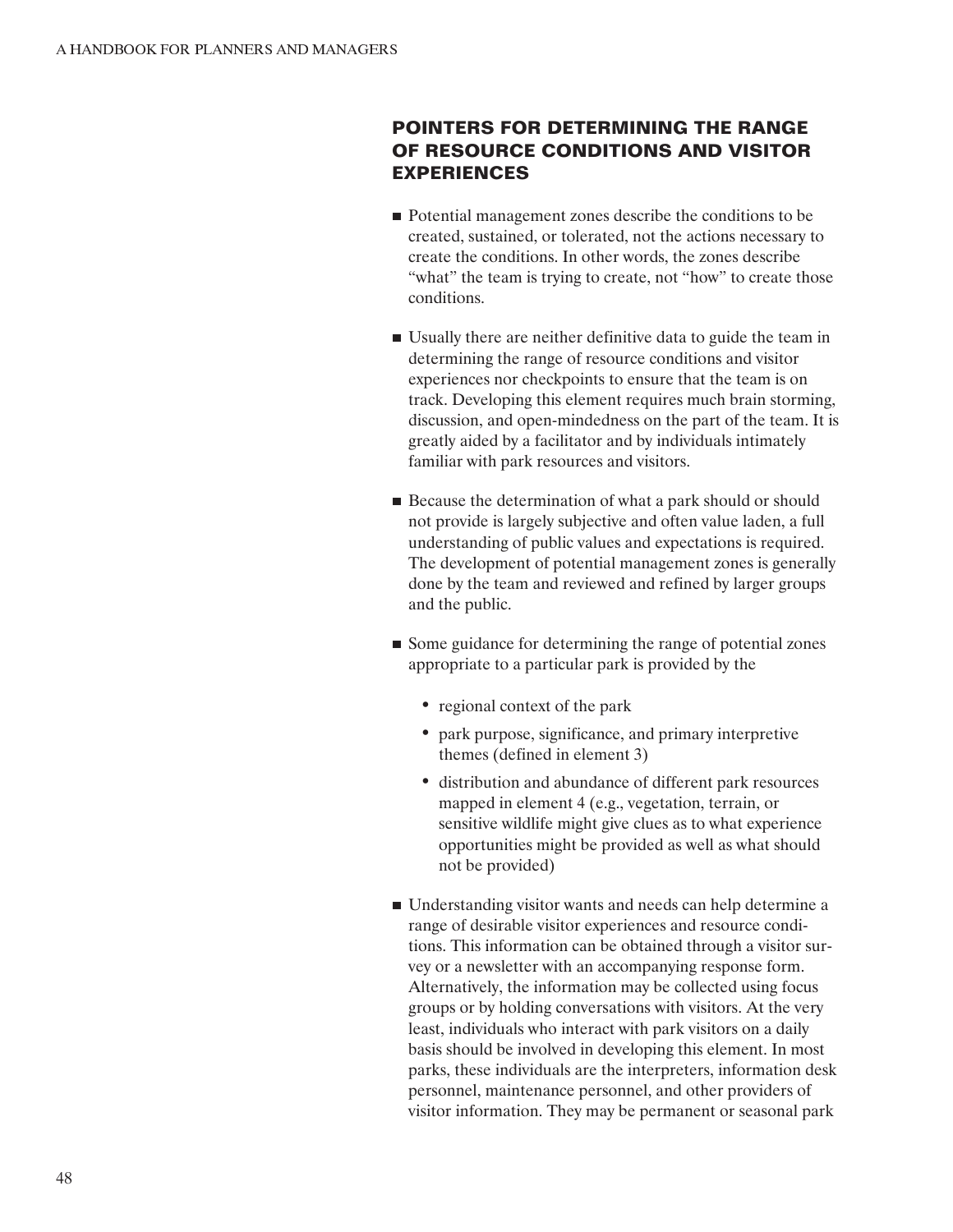employees, volunteers, or interpretative association employees. Because these individuals listen to and answer visitor questions daily, it places them in a position to provide good information and thoughts to the planning team.

- **Inventorying the surrounding region will help determine what** types of visitor experience opportunities might best be provided outside the park and the types of opportunities that can occur only in it. Providing a range of recreational opportunities in a region is desirable to satisfy the diversity of recreation tastes. No one park manager or agency should feel obligated to meet the demands of all recreational users. Each agency, for example, could aim at providing one or more specific types of recreational opportunities and refer those wanting something different elsewhere. Obviously, regional collaboration among private and public managers is mandatory if a full and appropriate mix of opportunities and benefits is to be provided.
- � A risk in element 5 is that the team will only look at the *existing* visitor experiences, recreational activities, resource conditions, and managerial conditions and describe them. This may be appropriate; however, potential opportunities may be missed if the team is narrowly focused on what is, rather than what could be, or if the team hurries through this element. Going back to the experiential resource analysis work may be useful in checking to see if potential experience opportunities have been missed.
- � In describing a potential zone, a team is often tempted to use words that actually describe an activity *rather* than an experience. This should be avoided — it is the experience on which the team should be concentrating. For example, a team might create different potential zones for hiking, equestrian use, and overnight camping. These are all activities, not experiences. The potential zone instead should focus on the intended experience (e.g., giving visitors an opportunity a sense of being in wildlands, with opportunities for challenge and adventure). Depending on the desired experience, it is possible that one potential zone might provide opportunities for all of the above activities.
- The goal of management zoning is to identify areas with different management requirements. Some variations of visitor experiences and resource settings, and many different visitor activities may occur in a single zone so long as the management prescriptions remain constant. Sometimes there is a tendency for team members to be either lumpers or splitters in developing potential zones. Splitters can bog down the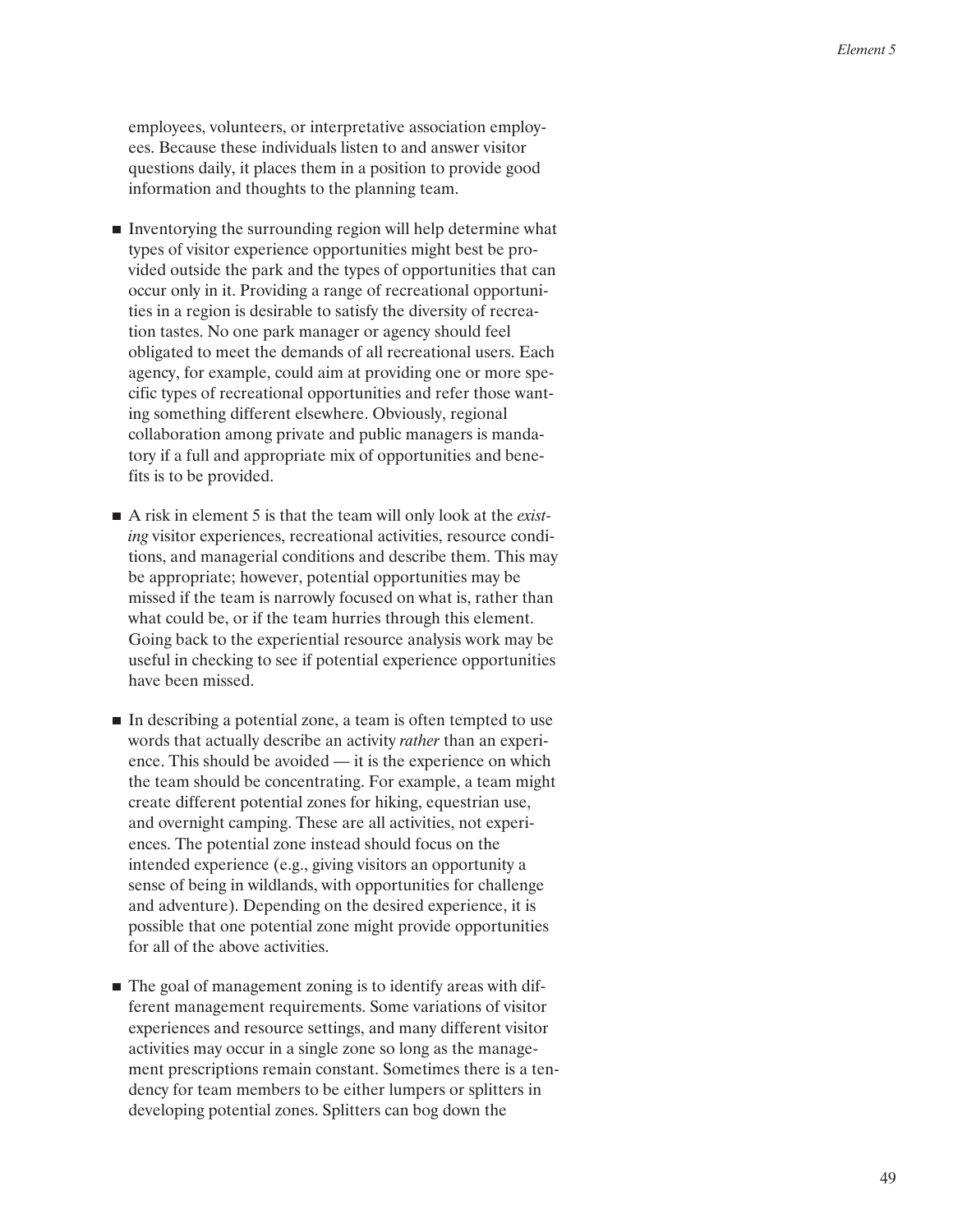process by trying to define different management zones for every different experience or setting. Lumpers can make the zones useless by including areas in the same zone that must be managed differently. A middle ground must be sought that defines enough zones to clarify management requirements without over complicating the zoning scheme.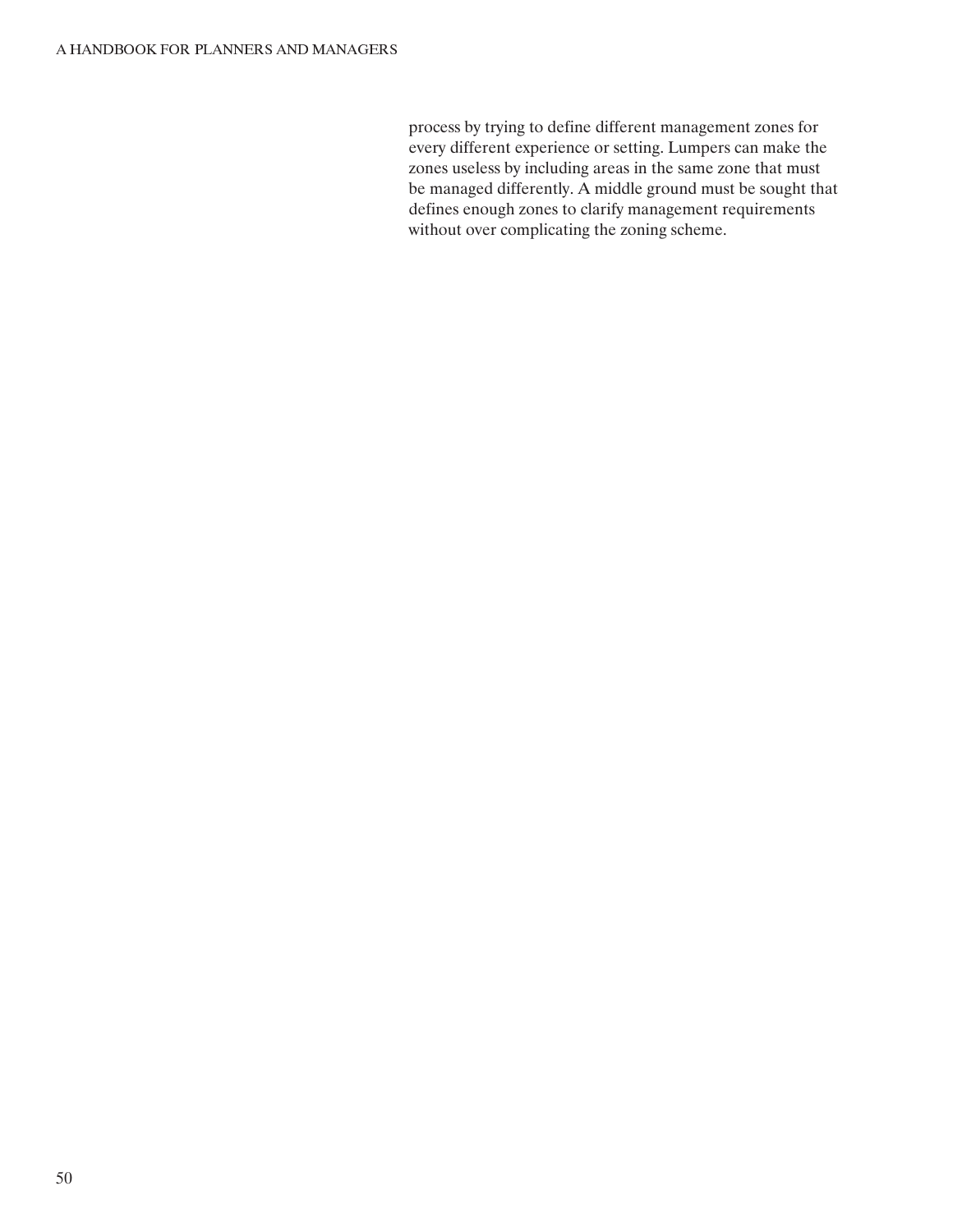# Element <sup>6</sup>

**Allocate the Potential Zones to Specific Locations in the Park (Prescriptive Management Zoning)**

In element 6, the potential management zones described in element 5 are allocated to specific geographic areas. This process of management zoning is a key planning tool for making decisions about what is appropriate and not appropriate in a park, and what can and cannot occur in different areas of the park in terms of resources management, visitor use, and development.

There is no set way, no standardized approach, nor any computer program to manipulate the inputs from the preceding elements and derive an instant management zoning scheme for a park. This is where the committed work of an interdisciplinary team proves its value. The team must look at the desires and concerns of the public as discussed in element 2, the planning foundation established in element 3, the potentials and limitations of the park resources identified in element 4, and the range of potential visitor experiences and resource conditions described in element 5. Synthesizing all of this information, the team begins to discern and organize patterns. These patterns, examined visually through maps and overlays, and verbally through team discussions, help guide the allocation of management zones to geographical units that can be identified on the ground.

All land and water in a park must be zoned. Each area should be included in only one zone because no area can be managed more than one way at a time. However, if the team decides that an area should be managed differently in different seasons the area could be placed in different seasonal zones.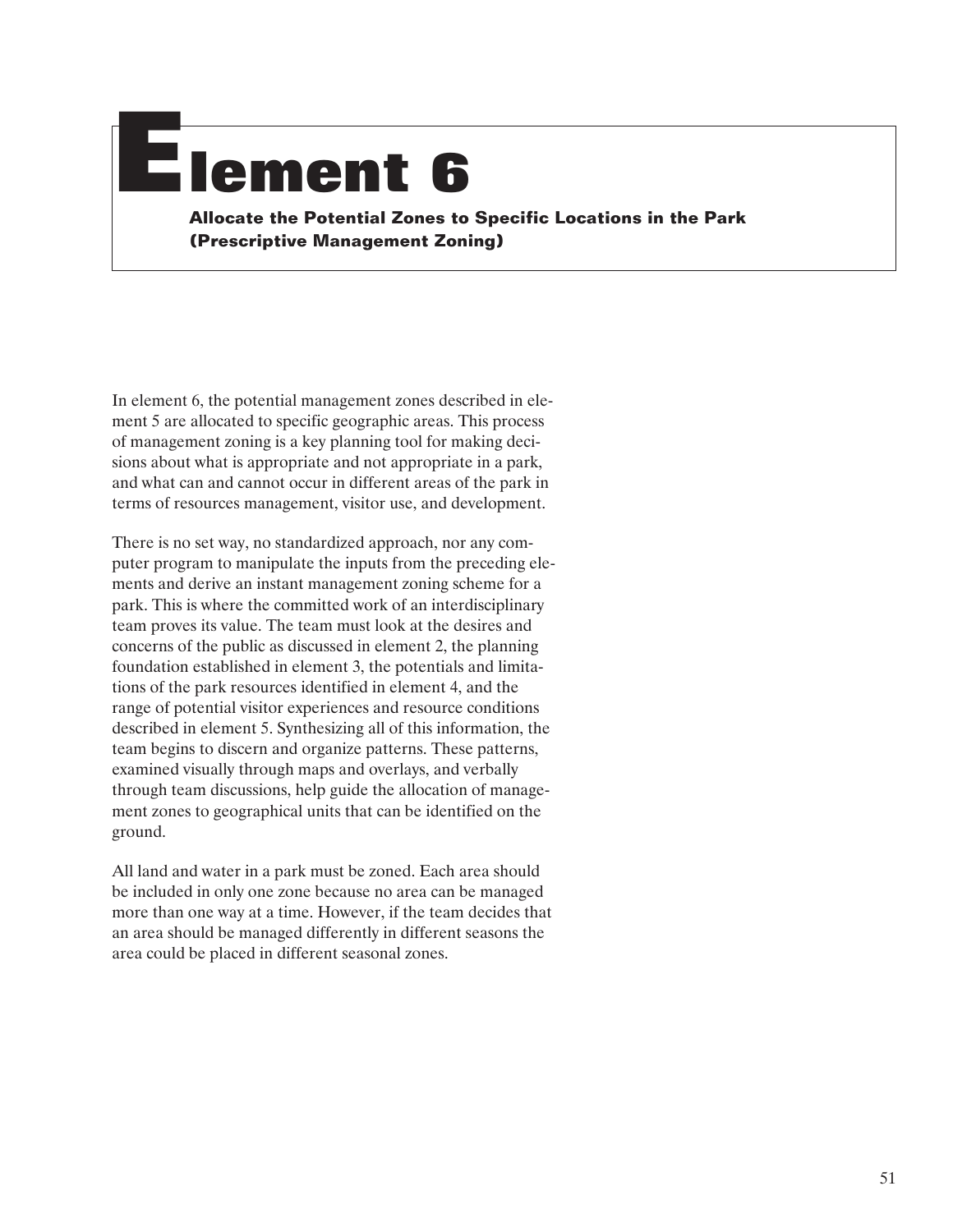#### **EXAMPLES OF VERP ZONING**

The following maps show examples of how Arches National Park was zoned by the planning team. Figure 3 shows the zoning scheme for the entire park. Several popular areas were zoned at a more specific scale; the second map of the Windows Section (figure 4) is an example of such an area. A summary of the Arches management zones is included for reference (for more details, see appendix B).

Note that zones with heavily used roads and trails, where the visitor experience tends to be linear, were mapped as corridors. Lower use areas, where the visitor experience tends to be more unstructured, were mapped as polygons. While this is expected to be a common approach, it is by no means intended to be a rule. Whether corridors or polygons work best will vary with individual parks and situations. It may even be possible to have the same zone (e.g., a backcountry trail zone), applied as a corridor in some areas of a park and applied as a polygon in other areas of the same park.

On the Windows section map, notice how the pedestrian zone corridor traverses the sensitive resource protection zone polygon. The park purpose statements direct the park to "protect extraordinary examples of eroded sandstone formations *and the setting in which they occur*." This application of the zones was used to meet the management goal of keeping visitors on trails in order to protect the sensitive scenic areas around key park features (in this case, arch formations).

### **POINTERS FOR DEVELOPING MANAGEMENT ZONING**

- Management zoning is a *prescriptive* process that specifies future conditions. Unless existing conditions *are* the desired future, the zoning should not describe existing conditions. (Zoning the existing conditions, rather than the future conditions, will maintain the status quo, which usually will not help managers resolve current or future visitor use impacts.)
- Zoning should not be an arbitrary process or be based solely on planners' or park staff's opinions. There should be a philosophy or vision for the future that guides the zoning scheme. Without a unifying concept, zoning decisions cannot be explained or justified. The reasons for placing zones in different locations should be documented as part of the process.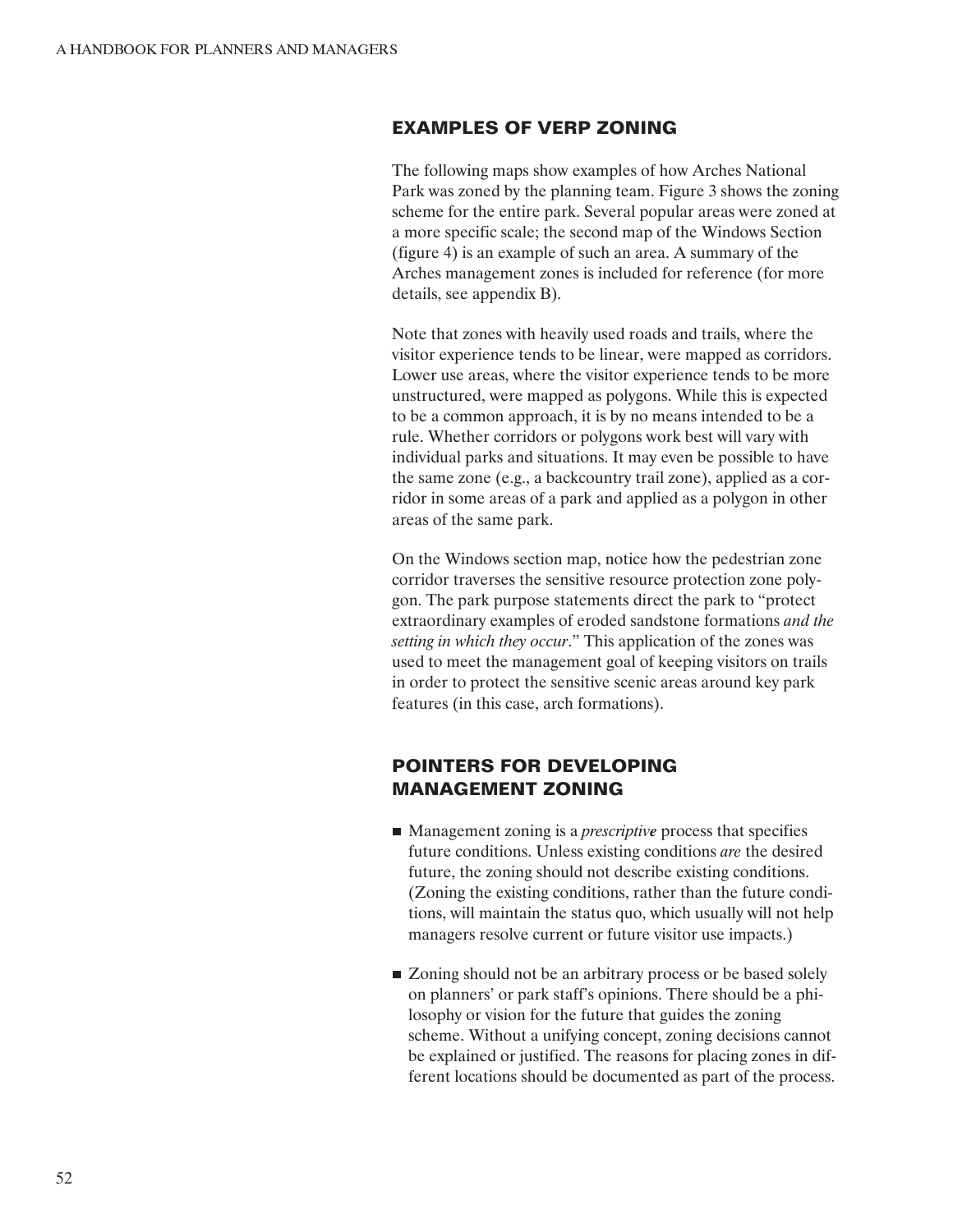

Figure 3. Parkwide Management Zones, Arches National Park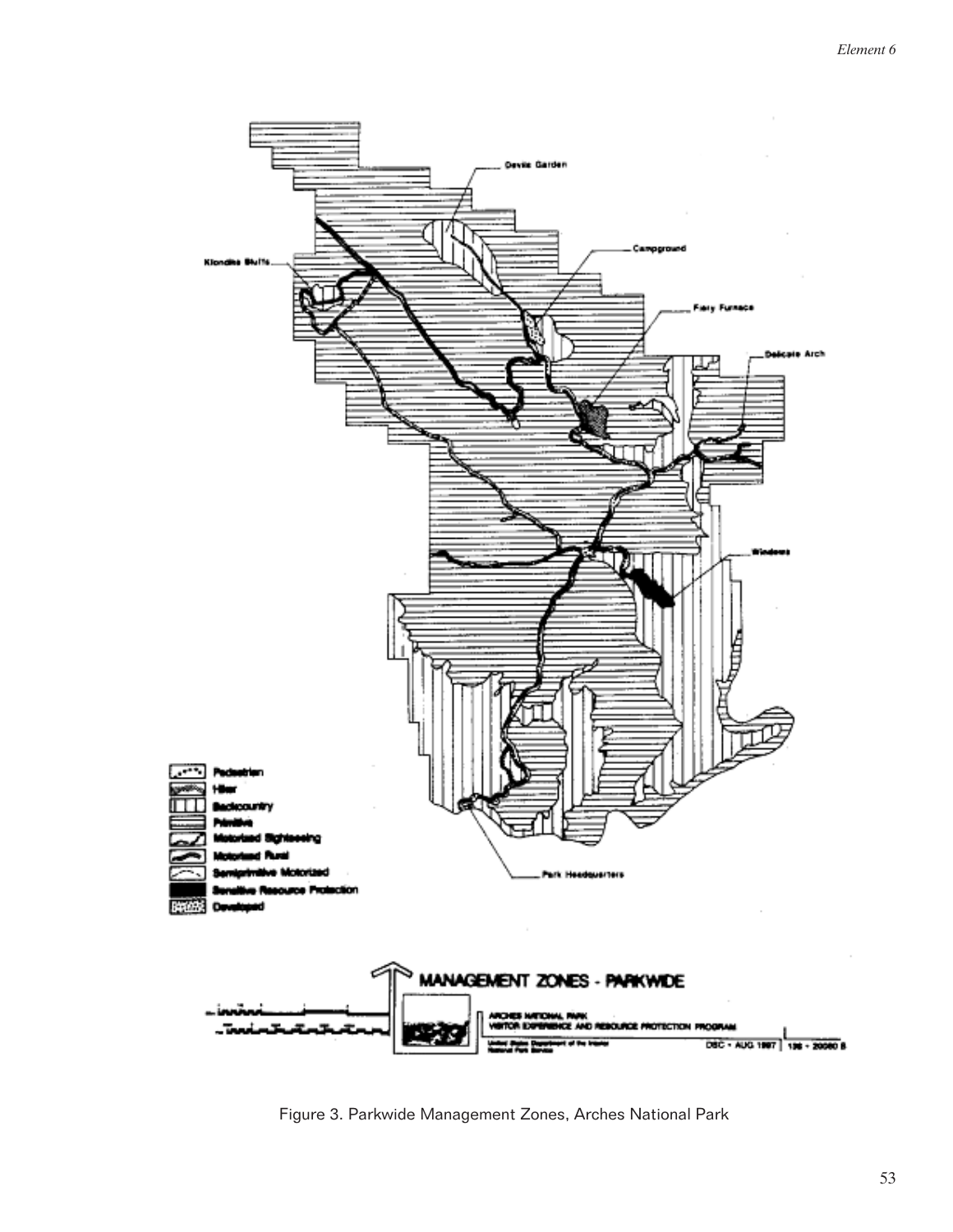

Figure 4. Windows Sector Management Zones of Arches National Park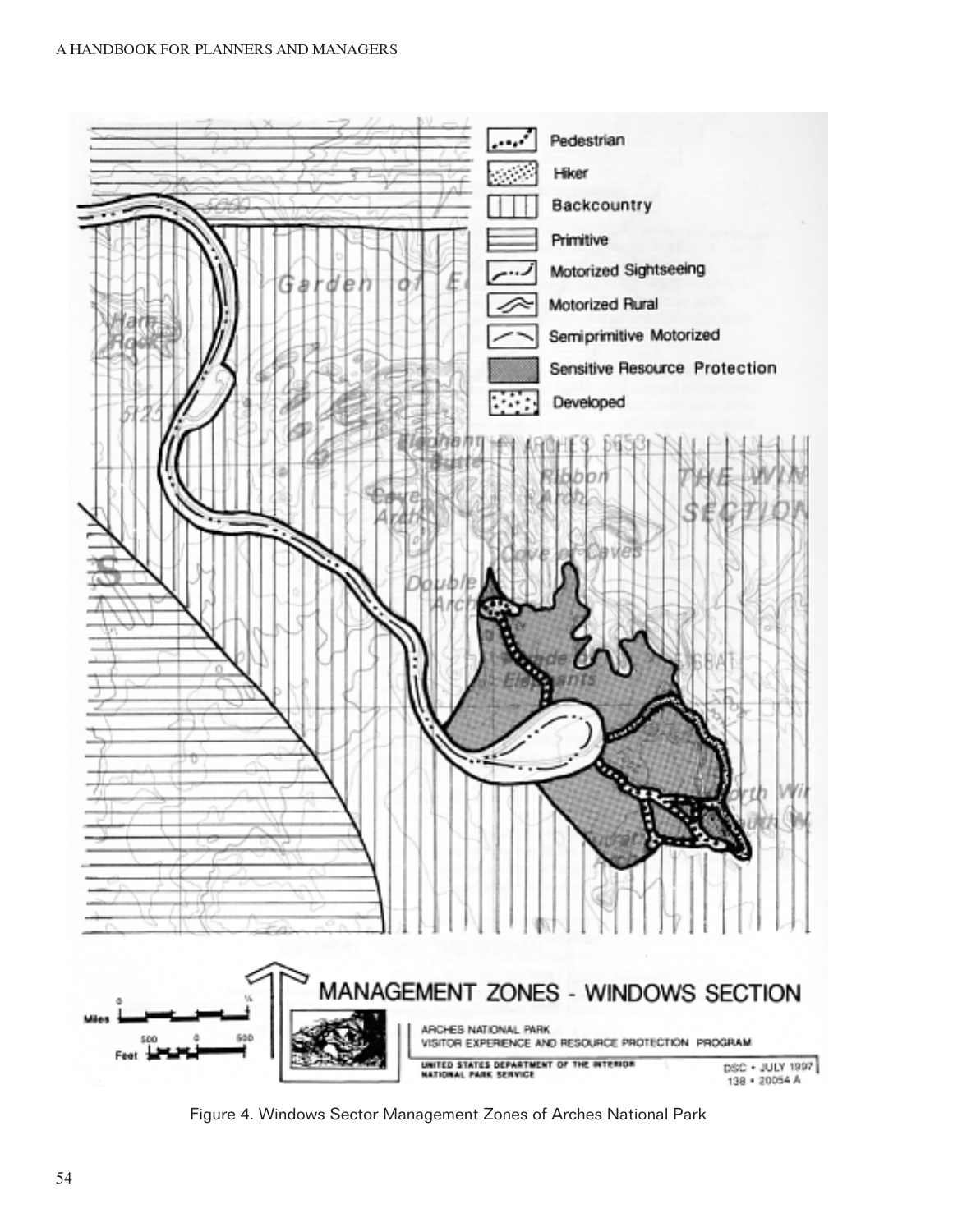#### **TABLE 3. SUMMARY OF THE ARCHES VERP ZONES**

The developed zone is an area with major visitor facilities, where experiences are facility dependent (e.g., campground, visitor center, major picnic area). The sights and sounds of people and vehicles may be predominant.

The **motorized sightseeing** zone also is a substantially developed area. But this zone accommodates vehicular experiences, usually along a paved road corridor. This is the experience most visitors have when they drive through Arches along the main park road.

The **pedestrian** zone is an area that is predominately natural, but with much evidence of the sights and sounds of people. In this zone people can see, smell, and touch park resources as they walk along a well-defined trail, but not feel like they are very far from their cars or park facilities.

The hiker zone provides a sense of being immersed in a natural landscape and feels somewhat distant from most comforts and conveniences. Visitors must commit some time and physical exertion in this zone. The only facilities present are unpaved trails.

The **backcountry** zone also provides a sense of being immersed in a natural landscape, but feels further away from comforts and conveniences. Visitors must commit a relatively high level of time and energy within this zone. Cairns and primitive trails are the only facilities present.

The **motorized rural** zone primarily accommodates two-wheel drive experiences along unpaved roads, which gives a sense of being out in the country. Although the area is predominantly natural, there is evidence of the sights and sounds of people. A few support facilities, such as vault toilets, may be provided in the zone.

The motorized semiprimitive zone primarily accommodates four-wheel drive experiences, which gives a sense of being in wildlands. Unpaved roads, which receive minimal maintenance, are the only facilities present.

The **primitive** zone offers experiences of an "untrammeled," "pristine" environment, devoid of the works of people. No facilities are present in this zone. Evidence of other visitors is also minimal.

The sensitive resource protection zone contains important sensitive resources that could be easily disturbed, or is an area where the presence of people would significantly impact important visual resources. With only a few exceptions, the public is not allowed in this zone.

- Management zones should have boundaries that are distinguishable in the field. Drainages, rivers, streams, topographic features, landforms, roads, and other identifiable features should be used as zone boundaries.
- There is no minimum area a zone can cover; however, in general, new zones for tiny portions of a park or for a single feature should not be created. When needed, specific management strategies for a small area in a larger zone should be identified.
- The shape of zones on a map may vary considerably depending on the resources, visitor experiences, and management strategies. Some zones may be narrow or linear, such as zones that follow vehicle corridors or rivers; other zones may be large polygons.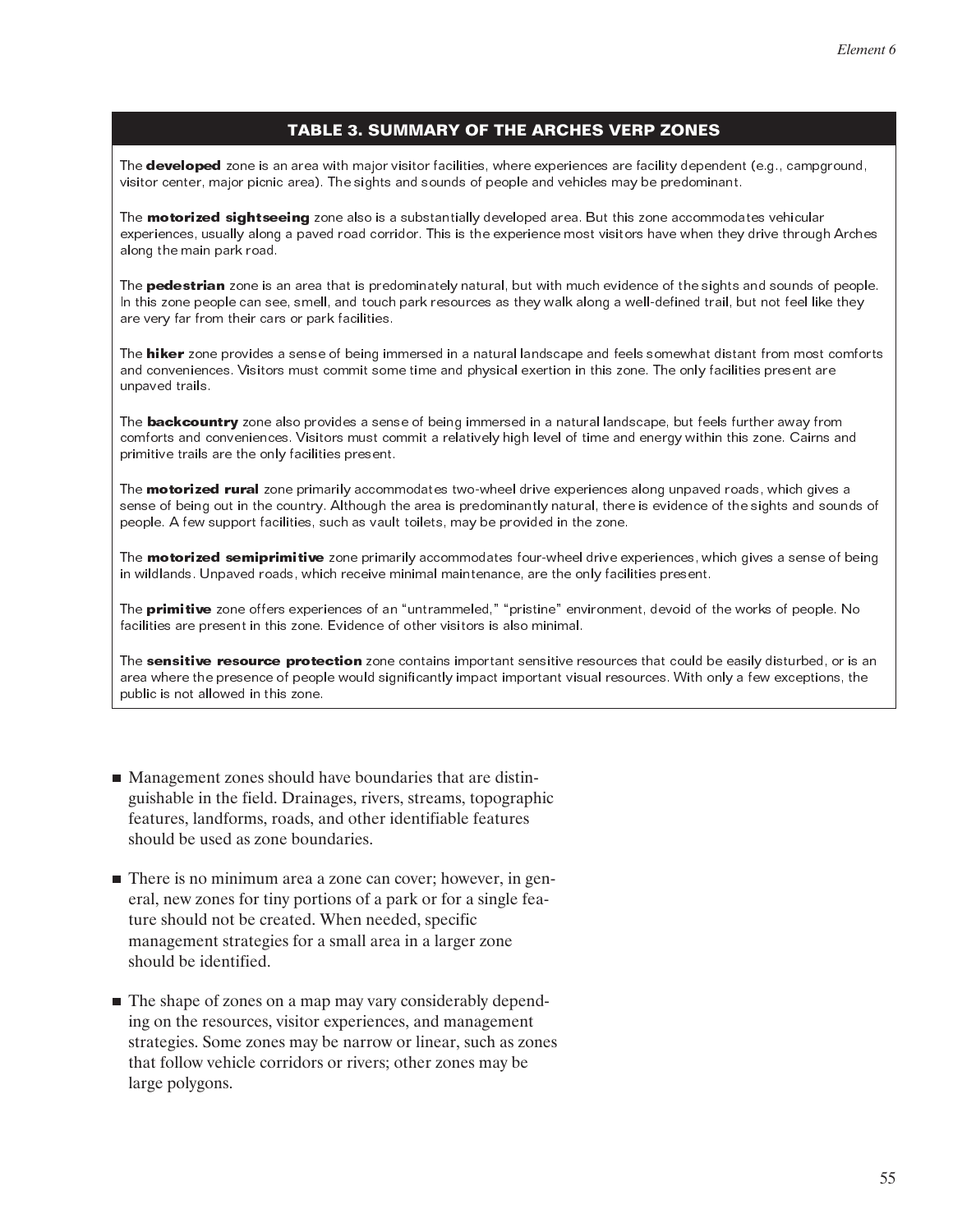� When applying zones, the planning team should consider the land uses outside of the park. To the extent possible, the park zoning scheme should be compatible with land uses in areas adjacent to the park.

#### **DEVELOPMENT OF ALTERNATIVES**

For each planning effort, the team needs to determine if there are different visions or concepts for the future of the park that need to be considered and developed as alternatives. Alternatives may be formulated at several points in the planning process. Usually, the need to develop alternatives is recognized whenever planning participants — the planning team or the public — cannot reach a consensus on the outcome of one of the planning steps. For example, if one group of planning participants believes that park significance lies entirely with its cultural resources, while another group believes that park significance lies wholly with its biological/ecological resources, alternatives may need to be constructed around different park significance statements. GMP alternatives usually will consist of different zoning schemes driven by different concepts of the park's future. Using a common set of potential management zones, different alternatives can be built by changing which zones are used and\or by changing the allocations of land in each zone. In some exceptional cases where only one zoning scheme is feasible, or all planning participants share a single vision of the future, alternatives may assess different management strategies for achieving the zoning scheme.

Unless alternatives have been formulated to assess different park purposes or significance, all alternatives must be consistent with the purpose and significance statements developed for the park (see element 3). Likewise, alternatives must comply with all other legislative mandates, NPS management policies, and applicable NPS guidelines. These statutory, regulatory, and policy constraints can be thought of as forming a corral as described in element 3. All potential alternatives must be screened carefully to ensure they fit in that corral; an alternative that does not fit should either be rejected or modified to meet those constraints.

When the VERP framework is being undertaken as part of a general management plan, alternative zoning schemes must be created and assessed. However, if the VERP framework follows an approved general management plan, the formulation of alternatives may not be necessary.

*An alternative is an understandable and clearly articulated vision of future conditions that is unified by a central concept.*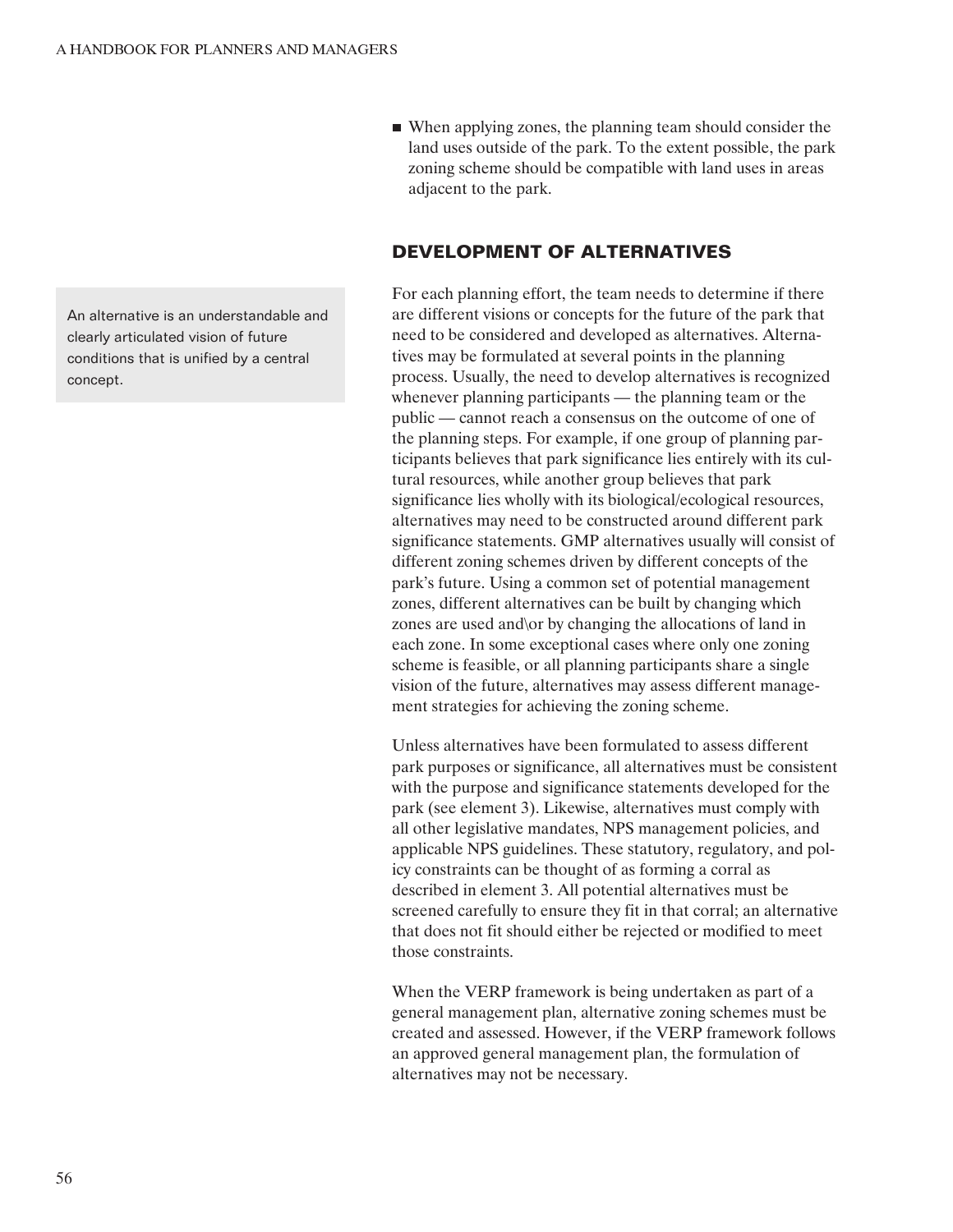# **POINTERS FOR DEVELOPING ALTERNATIVES**

- The differences among alternatives should be clearly articulated in ways that will be apparent to decision makers, stakeholders, and the public. The alternatives should be described in a parallel fashion using a similar outline for each alternative and similar maps and graphics. Beneficial and adverse impacts should be assessed for each alternative. The reader should refer to the NPS *Park Planning Guidelines* and *National Environmental Policy Act Guidelines* for guidance on how to integrate NEPA requirements into a VERP plan.
- An alternative needs to have an underlying cohesive rationale or philosophy. Without a unifying concept, an alternative cannot be easily explained to the public and defended; may be subject to the criticism of being arbitrary; and will likely not aid managers in making decisions to resolve unanticipated issues and problems.
- Alternatives that are driven by park infrastructure and size (big, bigger, biggest) rather than by desired visitor experiences and resource condition usually do not resolve problems resulting from increasing visitor use in the parks. More development can be proposed, but if visitor use levels continue to increase, the problem will manifest itself again in the future.
- Developing alternatives can be time-consuming, difficult, and frustrating work. Alternatives may go through many iterations. Some alternative concepts that were thought to be good ideas may be rejected once the planning team explores the concepts. The planning team should set aside time for this task and have patience.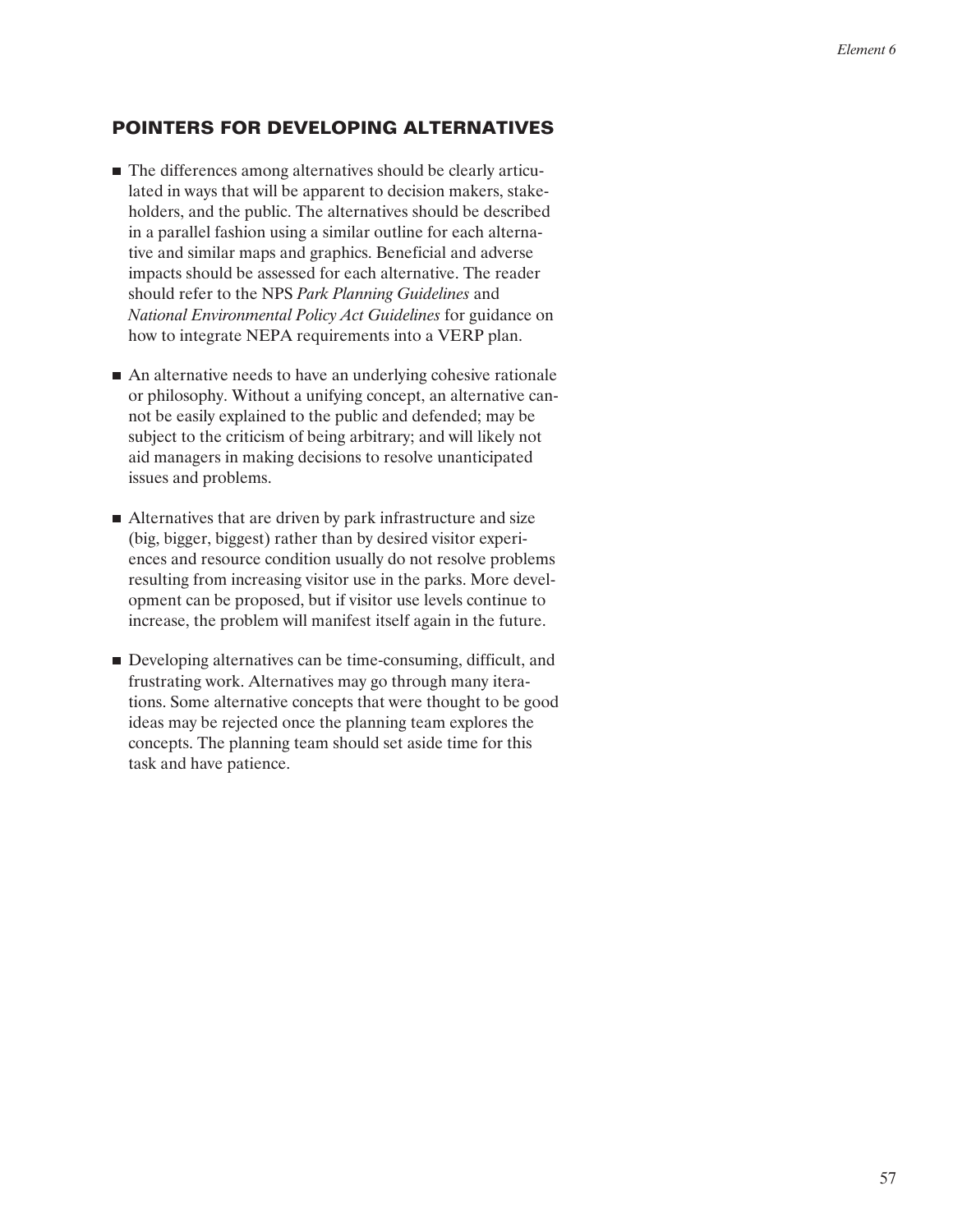# Element <sup>7</sup>

**Select Indicators and Specify Standards for Each Zone; Develop a Monitoring Plan**

> Element 7 is a pivotal element because it marks the point at which the VERP framework moves from being qualitative to being quantitative. Once prescribed social and resource conditions are converted into variables that can be measured and monitored, a park staff can determine whether or not conditions are acceptable and take management action if needed.

> The objective of element 7 is to select measurable characteristics or conditions that reflect the status of park resources and visitor experiences and to establish standards, which when maintained, ensure that acceptable conditions are perpetuated

Developing indicators, standards, and a monitoring plan can be highly technical tasks, requiring knowledge about sampling design and data analysis. If a planning team does not have this expertise, the team may need to consult with experts inside or outside of the Park Service to ensure that the indicators, standards, and monitoring plan are valid, reliable, and useful.

# **DEFINITION OF INDICATORS AND STANDARDS**

Management zones are usually described in general, qualitative terms. Indicators and standards translate these qualitative descriptions into quantitative variables and measurements (e.g., "low volume trail use" is defined in zone 'x' as five encounters per day). While planners and managers may employ many different kinds of indicators and standards for different reasons, in the VERP framework indicators and standards are based on the original LAC methodology.

*Indicators* are defined as specific, measurable physical, ecological, or social variables that reflect the overall condition of a zone. Resource indicators measure visitor impacts on the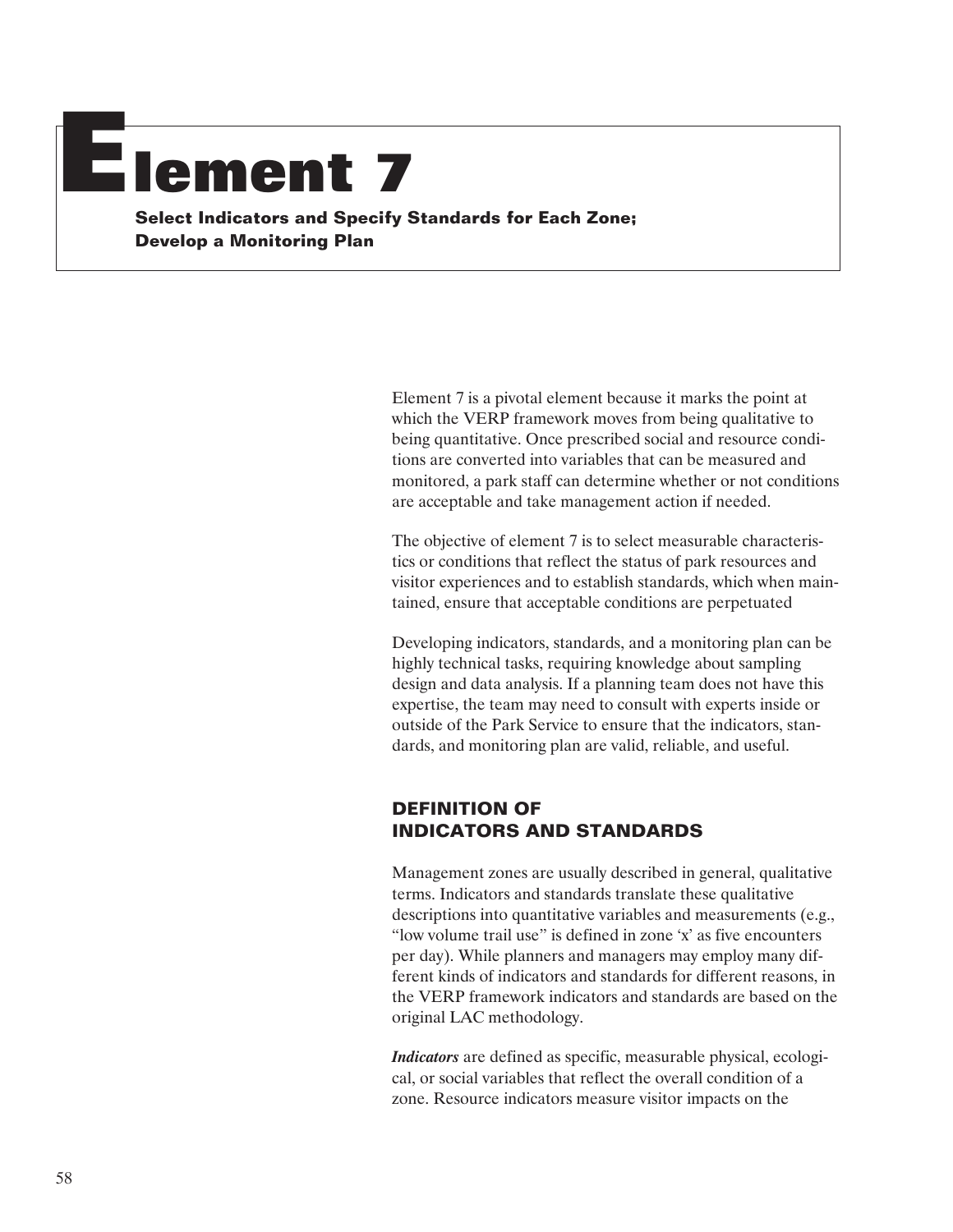biological, physical, and/or cultural resources of a park; social indicators measure visitor impacts on the visitor experience.

*Standards* are defined as the *minimum* acceptable condition for each indicator variable. A standard does *not* define an intolerable condition. It is not a condition that managers should strive to achieve, unless intolerable conditions already exist.

A brief example will help illuminate these definitions. A park zone may prescribe that resource conditions be largely natural and that social conditions offer visitors opportunities for solitude. These are broad, qualitative statements that provide a general description of a park zone. However, these descriptions are not specific enough to make decisions that could restrict public access. How "natural" do conditions have to be, for example, and how is "natural" to be measured? Likewise, with regard to social conditions, what constitutes "opportunities for solitude" and how is "solitude" to be measured?

Indicators and standards provide answers to these types of questions. Based on various sources that are discussed later in this chapter, it may be determined that the amount of bare ground at campsites is a key measure of the naturalness of resource condition. Thus, the amount of bare ground at campsites may be a good resource indicator. Moreover, it may be determined that when the amount of bare ground exceeds 50% of the total campsite area, most visitors and agency personnel believe that impacts are unacceptable. Thus, the resource standard for bare ground at campsites in zone 'x' may be set at 50% of the total campsite area.

Similarly, it may be determined that the number of encounters with other groups along trails is a key measure of the opportunities for solitude. Thus, the number of trail encounters with other groups per day may be a good social indicator. Moreover, most visitors may report that once they encounter more than three groups along a trail per day, they no longer have an acceptable level of solitude. Thus, the social standard for the number of trail encounters per day in zone 'y' may be set at three — a minimally acceptable social condition.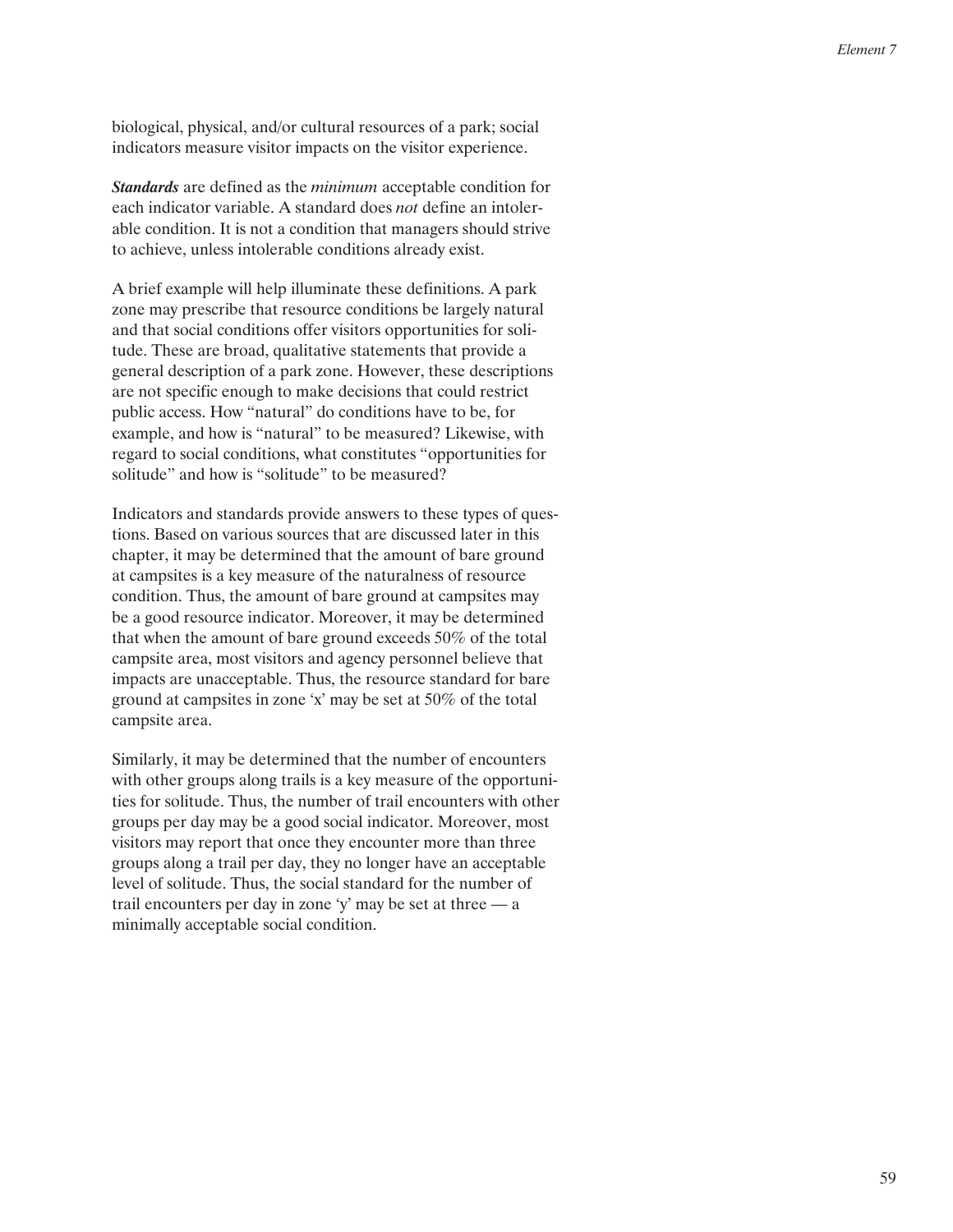#### **INDICATORS**

#### **Sources of Indicators**

Four sources of information exist for deriving indicators. Social and resource indicators can be identified by consulting the scientific literature, conducting original research, consulting public opinion, and applying management judgment. More than one source is usually needed to formulate indicators.

**Consulting Scientific Literature**. There is a large and growing body of scientific literature on the impacts of public use on parks and related areas. This literature addresses impacts on both resource and social conditions. For example, research on visitors to wilderness and related areas has often found that the ability to camp out of the sight and sound of other visitors is important in defining the quality of the visitor experience. Such findings might be suggestive of potential indicators for similar areas. However, the extent to which research can be generalized from one area to another is uncertain. Moreover, much of the research on visitor use impacts has been conducted in wilderness and backcountry areas. Thus, many types of parks are relatively unstudied. These limitations suggest that scientific literature can sometimes be useful in formulating indicators, but will usually have to be supplemented with other techniques or sources of information.

**Conducting Scientific Research.** Original scientific research conducted at the park under consideration is a potentially powerful source of indicators. Research can help determine which biophysical and experiential variables are important in maintaining the quality of resource and social conditions, respectively. This type of information can translate directly into indicators.

Research directed at identifying resource-based indicators generally uses an approach that compares areas impacted by visitors to relatively unimpacted areas in similar ecosystems. This research approach assumes that when areas with similar resources (but different levels of use) are compared, variables that are found to be different are likely to be sensitive to visitor use; and therefore, are good potential indicators. Further refinement of these variables can lead to a set of resource indicators.

Research directed at identifying socially based indicators should focus on identifying aspects of social conditions (i.e., visitor use impacts, crowding) that are important in determining the quality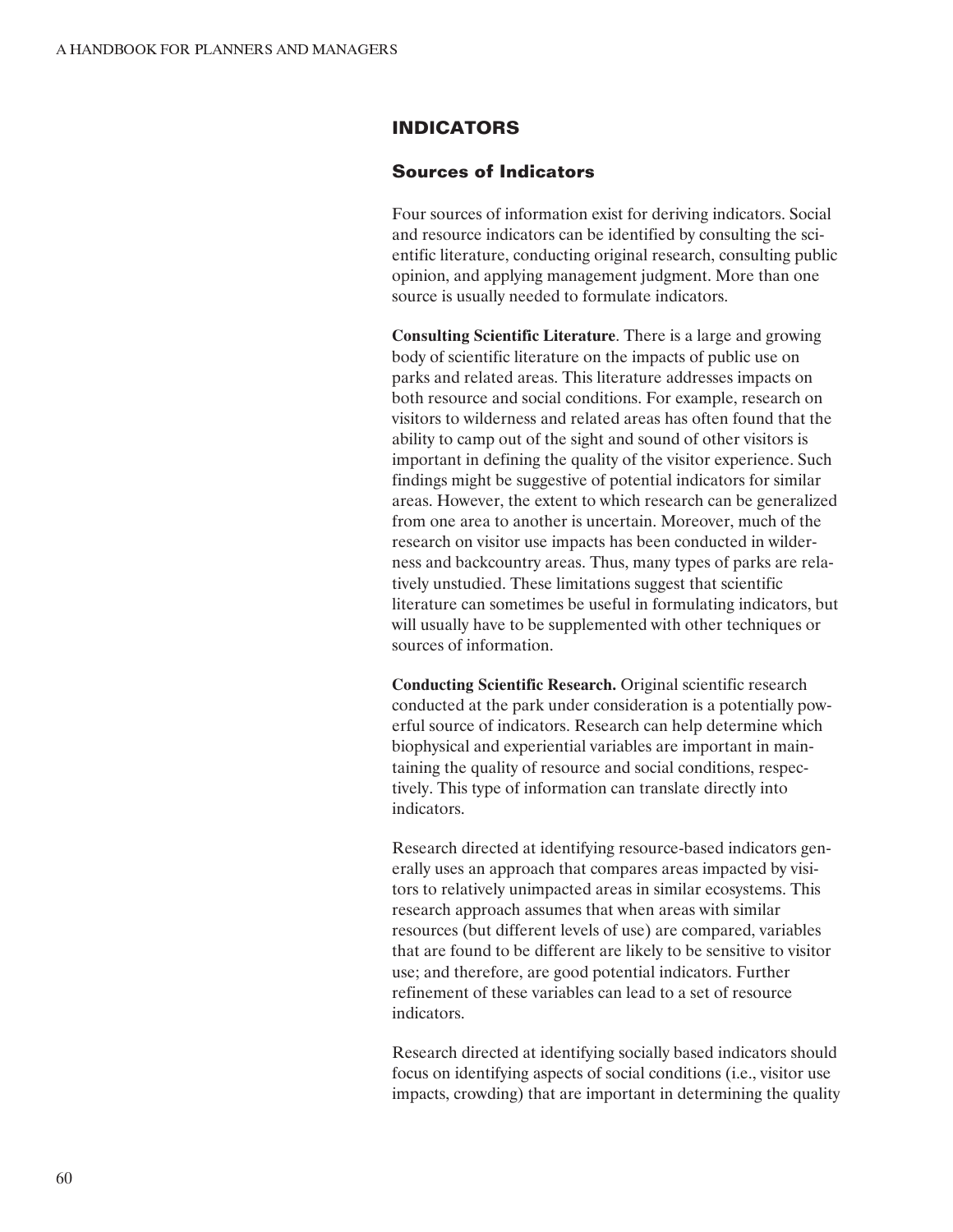of the visitor experience and that are subject to managerial influence. If more than one park zone or type of visitor opportunity is anticipated (which is likely), then this study should address each of those zones or opportunities. Visitors might be asked about the effects of other visitors on the quality of their experiences using both *open-* and *close-ended* questions. Openended questions probe visitors for park conditions and issues that either add to or detract from the quality of the visitor experience. Close-ended questions present a series of park conditions and issues and ask visitors to rate the extent to which an item adds to or detracts from the quality of the visitor experience. This type of study can be administered to a representative sample of park visitors or it can take a more qualitative approach through the use of focus groups and other nonrepresentative samples.

**Consulting the Public.** Segments of the public often have strong opinions about the resource and social conditions that should be maintained in parks. These opinions can be useful in formulating indicators. As discussed here, public involvement does not include scientifically based surveys of the public. This source of information is generally not fully representative of the public. Moreover, the public understanding of some technical issues, particularly those concerning resource-related impacts, may be limited. Thus, public involvement can be useful in formulating indicators, but should be supplemented with other sources of information.

**Applying Management Judgment.** A final source for formulating indicators relies on the judgment of park planners and managers. Some judgment is needed in identifying indicators, even when the level of scientific knowledge is high. Park planners and managers typically have considerable experience with and knowledge of parks, which can help determine appropriate indicators for both resource and social conditions. They also have access to guidance in park legislation and approved planning and management documents that may help identify general indicators. However, research has shown that managers are not always knowledgeable about what visitors perceive and prefer. Moreover, managers cannot be expected to have technical knowledge about all aspects of resource and social conditions in their parks. These limitations suggest that management judgment is an important component of formulating indicators, but that it must be exercised in concert with other techniques or sources of information.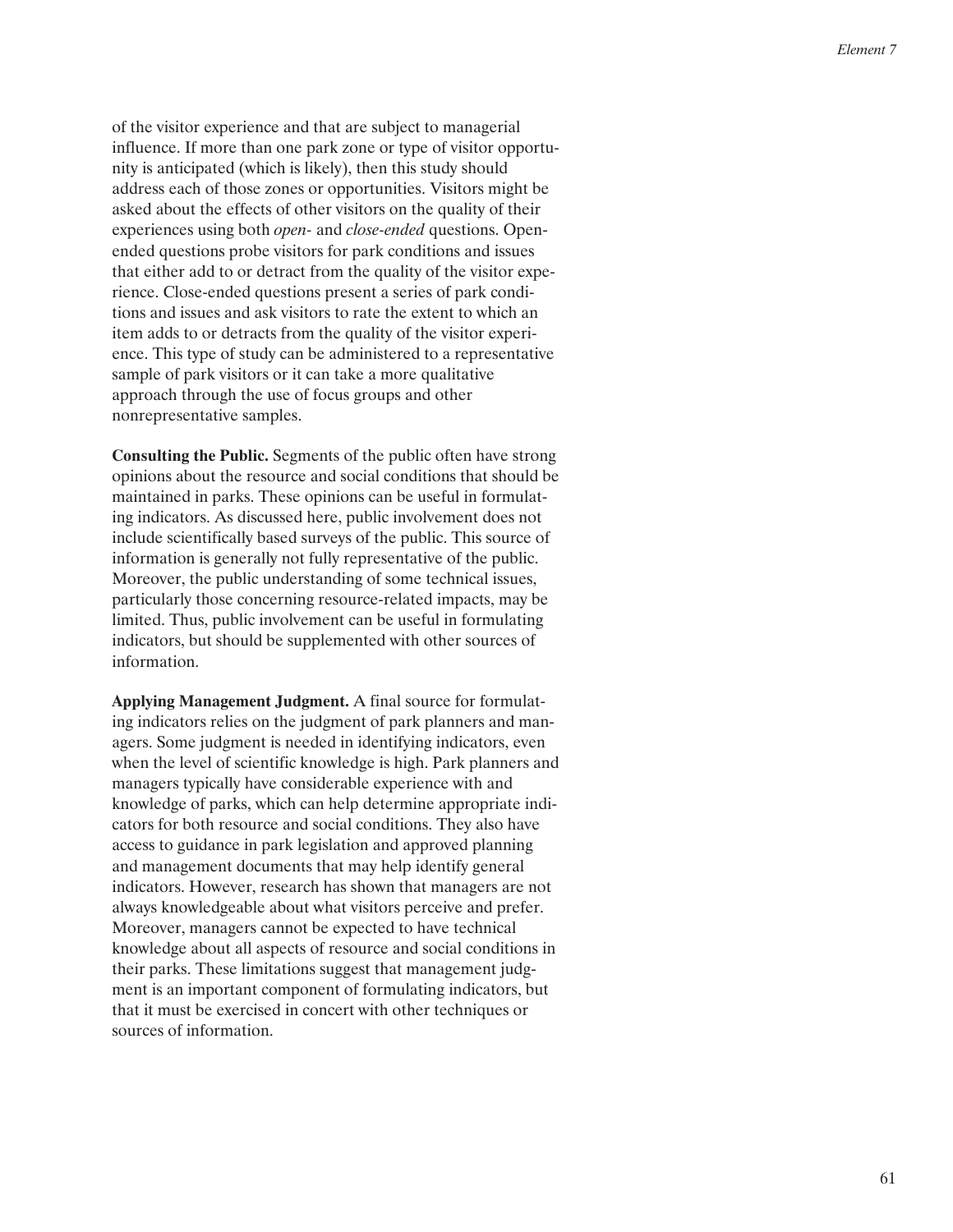#### **Characteristics of Good Indicators**

Indicators may vary widely among parks and management zones. However, there are eight characteristics that define good indicators.

- **Specific.** Indicators should define specific circumstances rather than general conditions. For example, "water quality" would not be a good indicator for resource condition because it is too general. "Bacteria per volume of water" would be a better indicator of water quality. Similarly, "solitude" would not be a good indicator for social conditions because it is too general. "The number of other groups encountered per day along trails" would be a better indicator of solitude.
- **Objective.** Indicators should be objective rather than subjective measures — indicator variables should be measured in absolute, unequivocal terms. Variables that are subjective, expressed in relative terms or subject to interpretation, make poor indicators. For example, "the number of people at one time at Wild Arch" is an objective indicator because it is an absolute number that can reliably be counted and reported. However, "the percentage of visitors who feel crowded at Wild Arch" is a subjective indicator because it is subject to interpretation by visitors — it depends on the types of visitors making the judgement, the behavior of other visitors, and other variables. Similarly, "the number of severely impacted campsites" is a subjective indicator because the term "severely impacted" is relative and subject to interpretation. A more objective indicator would be "the number of campsites that exceeds 20 square meters of bare ground." This is not subject to interpretation and can be measured in absolute, unequivocal terms.
- **Reliable and Repeatable.** An indicator is reliable and repeatable when measurement yields similar results under similar conditions. Because in most parks different staff members may be monitoring the same indicators on different days or during different seasons, the indicator must also be reliable and repeatable when measured by more than one person.
- **Related to Visitor Use.** Indicators should be directly related to at least one of the following visitor use attributes: *levels of use, types of use, timing of use, location of use, or behavior of visitors*. A major role of indicators is to help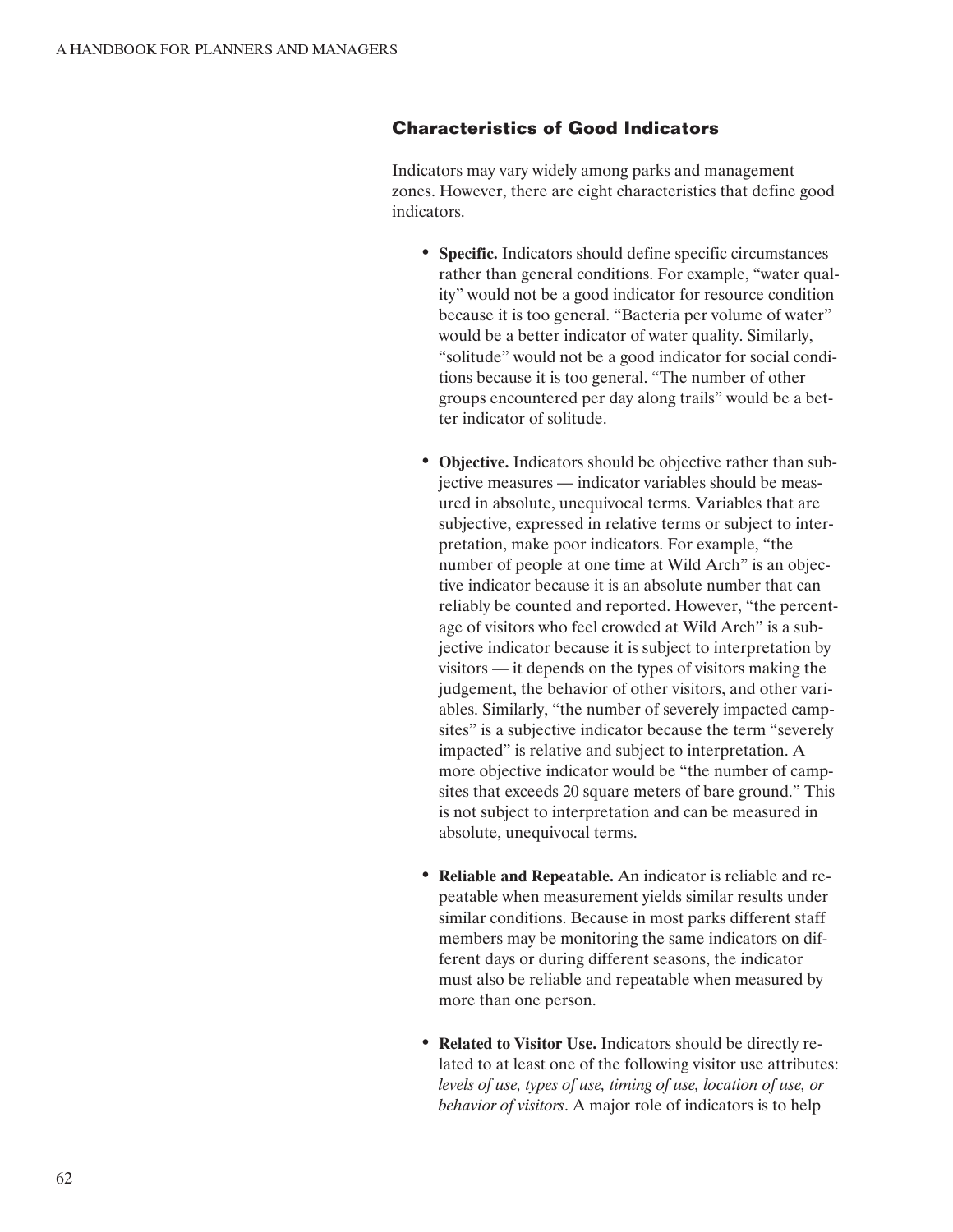determine when management action is needed to control the impacts of visitor use. Thus, there must be a strong correlation between visitor use and selected indicators. For example, "the number of miles of eroded stream bank" would not be a good resource indicator on a river that is highly susceptible to flooding and natural erosion. "The number of social trails along the stream bank" would be a better indicator.

- **Sensitive.** Indicators should be sensitive to visitor use over a relatively short period of time. As the level of use changes, an indicator should respond in the same proportional degree. If an indicator changes only after impacts are substantial, it will not serve as an early warning mechanism, allowing managers to react in a timely manner. Ecological research suggests that the disturbance of ground cover vegetation usually occurs quickly under relatively low levels of visitor use. Thus, this variable might be a good indicator for resource condition. Social research suggests that backcountry visitors are especially sensitive to encounters with other groups at campsites. Likewise, this variable might be a good indicator for social conditions.
- **Resilience.** Indicators should be responsive to, and help determine the effectiveness of, management action. Consequently, indicator variables should measurably respond quickly to changes in management. For example, an indicator of the condition of the soil surface may show quick response (i.e., recovery) when visitor trampling is curtailed. In areas of higher rainfall, an indicator of vegetation cover can often show a similar quick response to a drop in human traffic.
- **Nondestructive.** Indicators may need to be measured infrequently or frequently. But regardless of how often an indicator is measured, monitoring should not result in destructive resource impacts or significantly detract from the quality of the visitor experience.
- **Significant.** Perhaps the most important characteristic of indicators is that they address prominent issues and management concerns, such as visitor impacts that could affect park purpose or significance. The very term "indicator" suggests that they must be important in defining the basic integrity of resource condition and the quality of the visitor experience. It does little good to monitor the condition of an environmental variable that is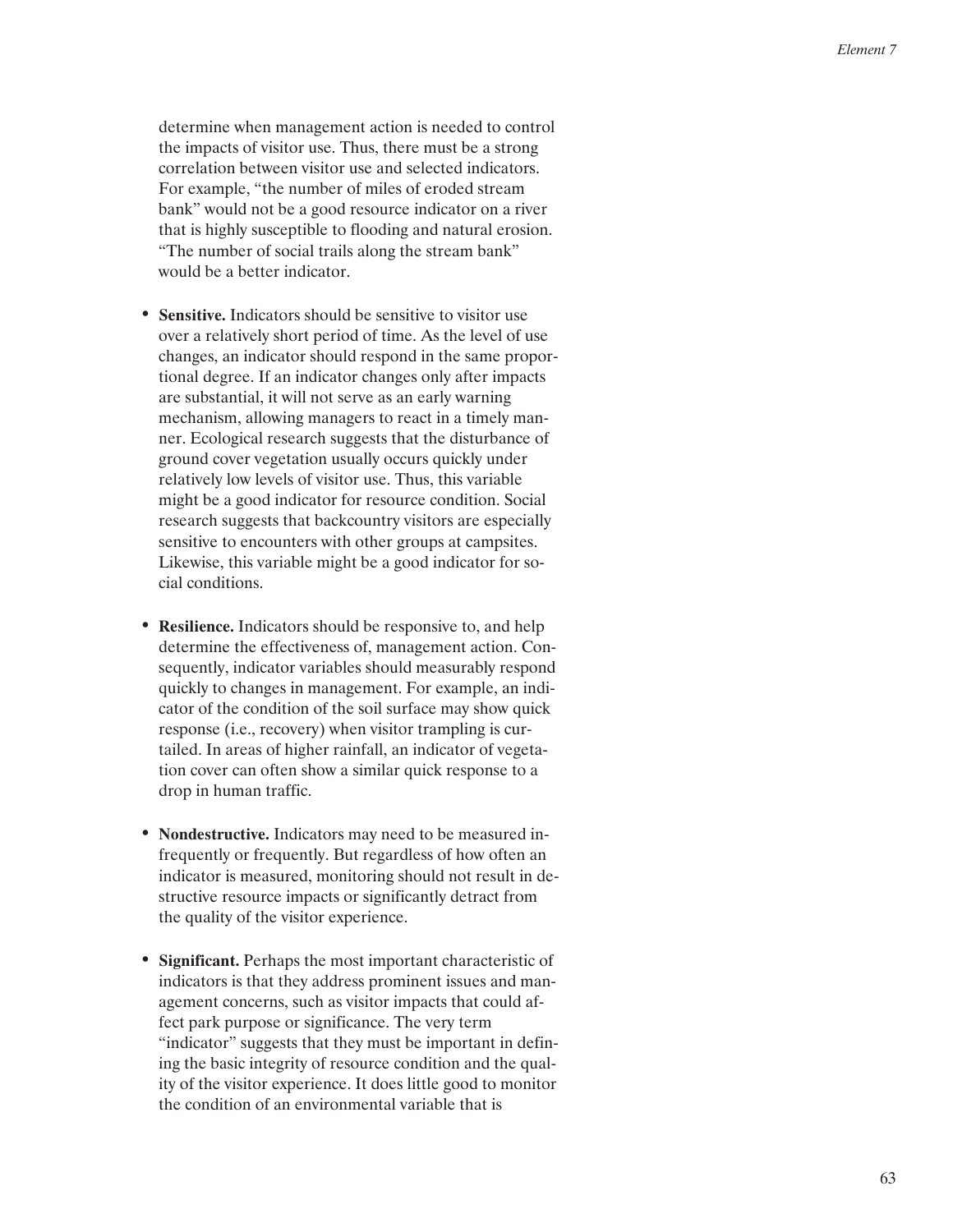generally unrelated to the larger concept of ecosystem integrity or is not a special resource, such as a rare plant population. Similarly, it is unproductive to monitor a social variable that is unimportant to visitors.

#### **Selection of Indicators**

In some cases a planning team may identify only a few potential resource or social indicators that can be monitored in a park. In other cases there may be many potential indicators, in which case the indicators need to be evaluated to select the "best" indicators.

Assuming the potential indicators meet all or most of the eight characteristics, the potential indicators can then be evaluated against a set of selection criteria. These are traits that would be desirable, but not critical, for an indicator. Listed below are seven recommended criteria for evaluating indicators. Additional selection criteria may be added to the list depending on the park, and whether one is evaluating social or resource indicators. The recommended criteria are:

- **Easy to Measure.** Indicators should be relatively simple to measure. They also should be able to be measured relatively quickly and without sophisticated equipment. In general, the more expertise, time, equipment, and number of people needed to monitor an indicator, the less desirable it is.
- **Easy to Train for Monitoring.** There should be little, if any, formal training needed; monitoring personnel should be able to quickly learn how to monitor the indicator.
- **Cost-Effective.** Related to the above criteria, monitoring an indicator should be economically feasible, requiring a relatively low expenditure of park funds.
- **Minimal Variability.** Ideally, an indicator should show minimal variability based upon fluctuations in the environment. Indicators with less natural variation will be more sensitive to visitor impacts and more useful than those with more natural variability. If indicators have a large range of natural variation, the detection of changes caused by visitors will be difficult. For example, the change in a rabbit population probably would not be a good indicator because it has a lot of natural variability: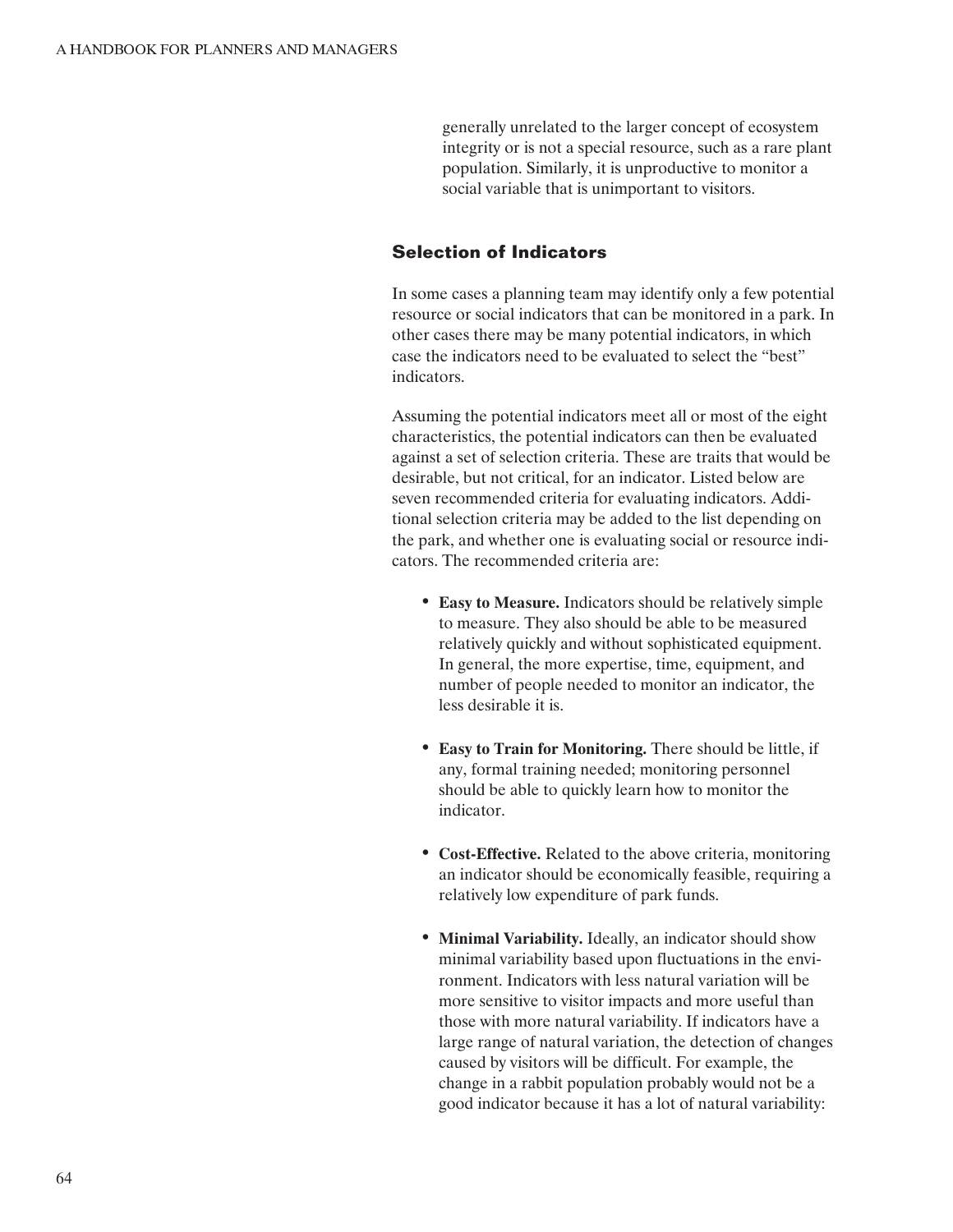the population changes annually in response to other natural factors (e.g., changes in the amount of food, cover, or the number of predators in an area) independently of changes in visitor use.

- **Response Over a Range of Conditions.** Indicators should show a gradient in conditions, either due to the impacts of visitors or management actions. Variables that respond to small amounts of disturbance will enable a change to be detected earlier than variables that do not show change until major or irreversible damage has occurred. For example, an indicator would be better if it could respond to gradients between 0 and 100 than if it just responds to the two extremes.
- **Large Sampling Window.** There should be a large time frame when an indicator can be monitored (e.g., through the year or through a visitor use season).
- **Availability of Baseline Data.** Ideally, data should have been collected for the indicator in the past. Then new data that is collected can be compared to determine changes in resource conditions or visitor experiences.

A matrix can be a useful technique for rating potential resource and social indicators, with the evaluation criteria on one axis and the potential indicators on the other axis. An example of an evaluation matrix is shown in table 4. After determining the desirable criteria the planning team would fill in the matrix for each potential indicator, checking the cells if the criteria are met or rating the potential indicators on a scale based on how well the criteria are met. The more criteria a potential indicator satisfies, the more desirable it is.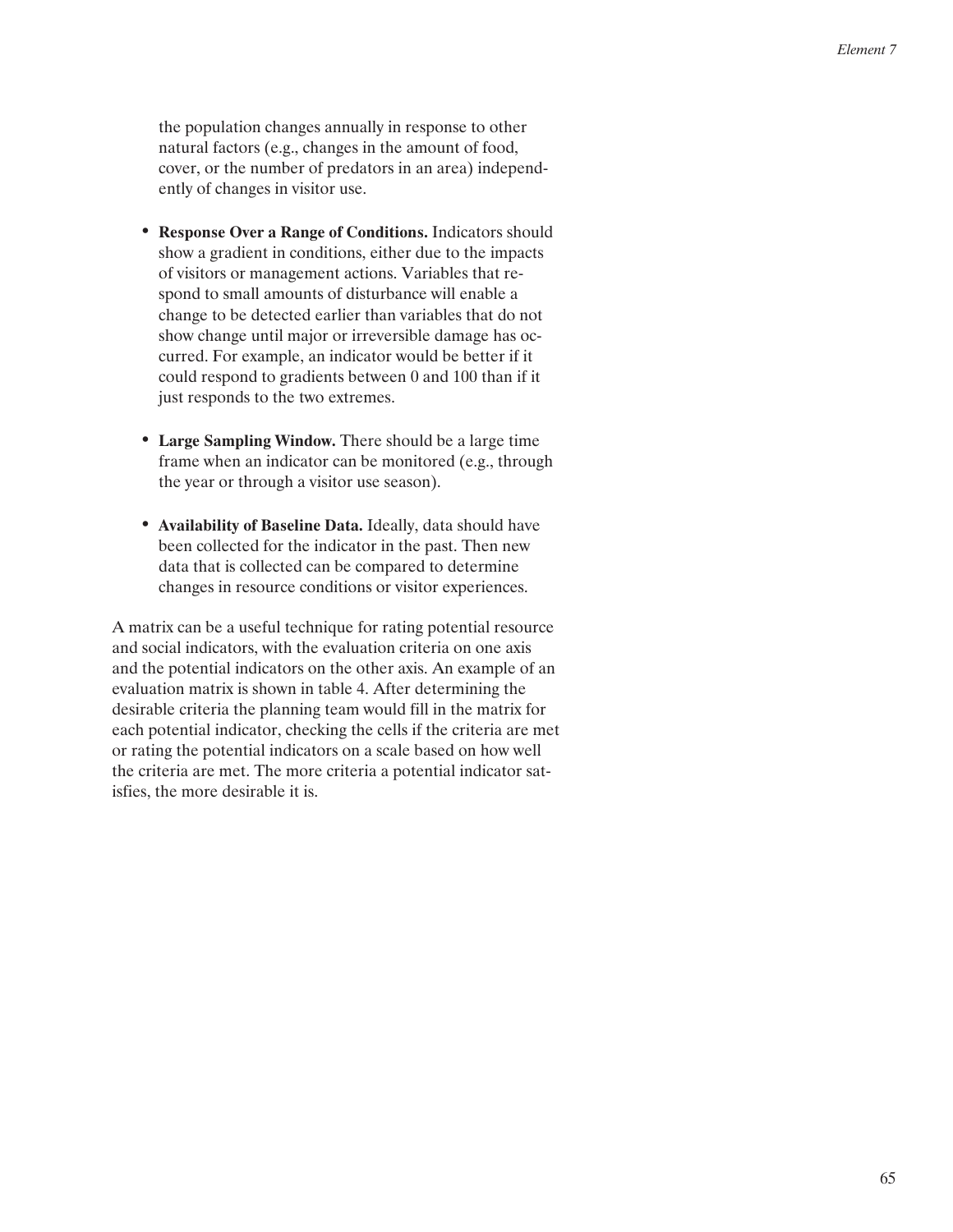| TABLE 4. EXAMPLE OF AN EVALUATION MATRIX FOR SELECTING INDICATORS |          |                         |                         |                        |           |           |            |             |                 |                              |                |                     |                                        |                       |                               |  |
|-------------------------------------------------------------------|----------|-------------------------|-------------------------|------------------------|-----------|-----------|------------|-------------|-----------------|------------------------------|----------------|---------------------|----------------------------------------|-----------------------|-------------------------------|--|
| <b>Potential</b><br>Indicators                                    |          | <b>Primary Criteria</b> |                         |                        |           |           |            |             |                 | <b>Secondary Criteria</b>    |                |                     |                                        |                       |                               |  |
|                                                                   | Specific | Objective               | Reliable and repeatable | Related to visitor use | Sensitive | Resilient | Low-impact | Significant | Easy to measure | Easy to train for monitoring | Cost-effective | Minimal variability | Responds over a range of<br>conditions | Large sampling window | Availability of Baseline Data |  |
| Indicator 1                                                       |          |                         |                         |                        |           |           |            |             |                 |                              |                |                     |                                        |                       |                               |  |
| Indicator 2                                                       |          |                         |                         |                        |           |           |            |             |                 |                              |                |                     |                                        |                       |                               |  |
| Indicator 3                                                       |          |                         |                         |                        |           |           |            |             |                 |                              |                |                     |                                        |                       |                               |  |
| Indicator 4                                                       |          |                         |                         |                        |           |           |            |             |                 |                              |                |                     |                                        |                       |                               |  |
| Indicator 5                                                       |          |                         |                         |                        |           |           |            |             |                 |                              |                |                     |                                        |                       |                               |  |
| Indicator                                                         |          |                         |                         |                        |           |           |            |             |                 |                              |                |                     |                                        |                       |                               |  |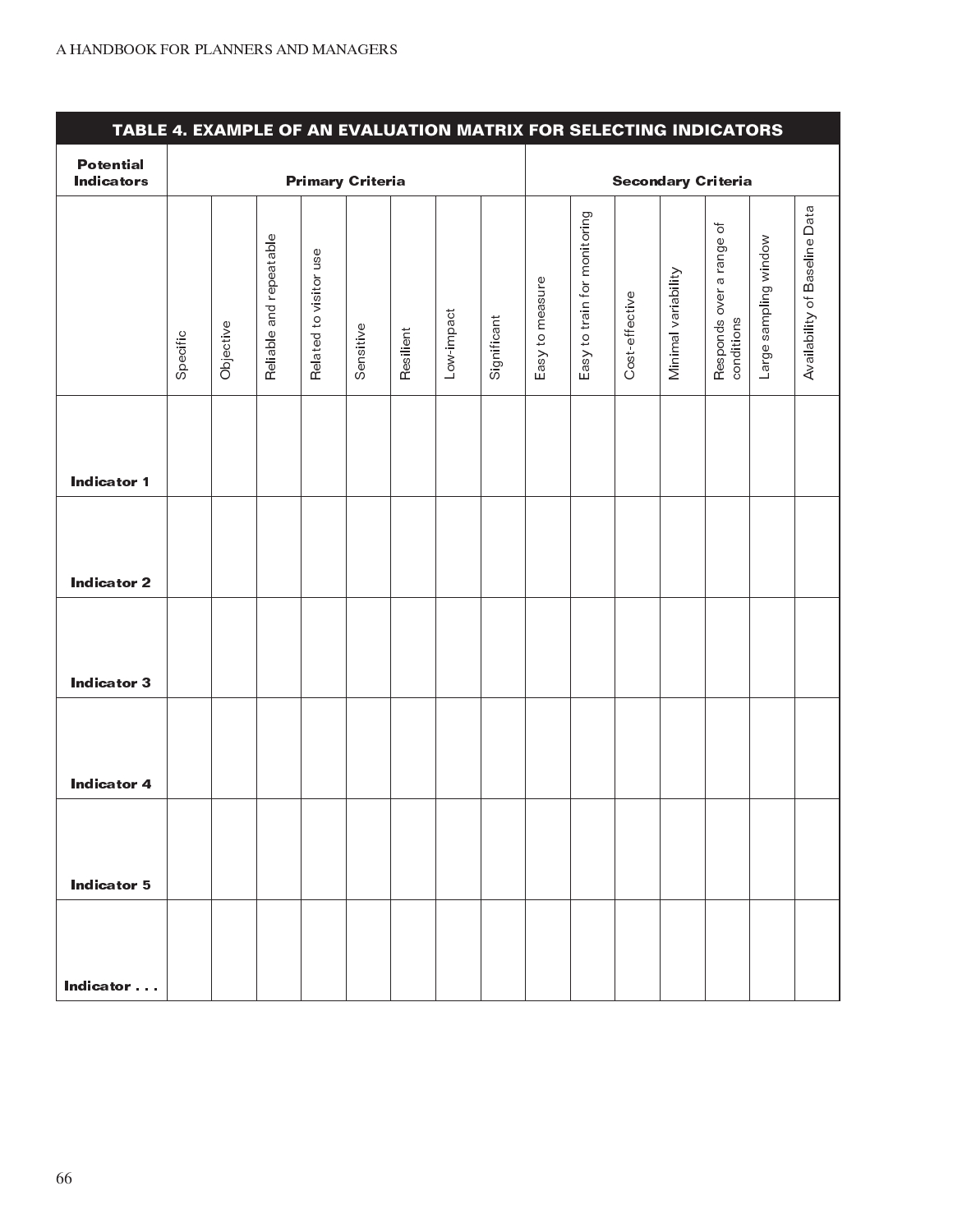#### **STANDARDS**

#### **Characteristics of Good Standards**

The scientific literature identifies five characteristics of good standards. These characteristics are not criteria that all standards must meet, but they are true for most standards.

- **Quantitative.** Standards are quantitative. Since indicators are specific and measurable variables, standards should be expressed in an unequivocal way. For example, if a social indicator is "the number of encounters with other groups per day on the river," then the standard might be "an average of no more than three encounters with other groups per day on the river." In contrast "low numbers of encounters with other groups per day on the river" would be a poor standard because it does not specify the minimum acceptable condition in unambiguous terms. "Ten percent ground cover of exotic species" would be a quantitative standard, while the "low cover of exotic plants" would be a poor standard.
- **Time or Space-Bounded.** Incorporating a time- or spacebounded element into a standard expresses both how much of an impact is acceptable and how often such impacts can occur. It is often desirable for standards to have a time period associated with them. This is especially relevant for social conditions such as crowding-related issues. For instance, in the above example, the standard for encounters with other groups on the river was expressed in terms of "per day." Other time-bounded qualifiers might include "per night," "per trip," "per hour," or "at one time," depending upon the circumstances. Standards for resource condition are often time or spatially bounded. For instance, a standard of the acceptable numbers of social trails may be stated in terms of distance, such as "four social trails per mile" or in terms of time such as "four social trails used per hour."
- **Expressed as a Probability***.* In many cases it will be advantageous to include in the standard a tolerance for some percentage of the time that a particular condition will be unavoidably unacceptable; in other words, the standard would include a probability that conditions will be at standard or better. For example, a standard might say, "no more than three encounters with other groups per day along trails *for 80% of days in the summer use season*." The 80% probability of conditions being at or above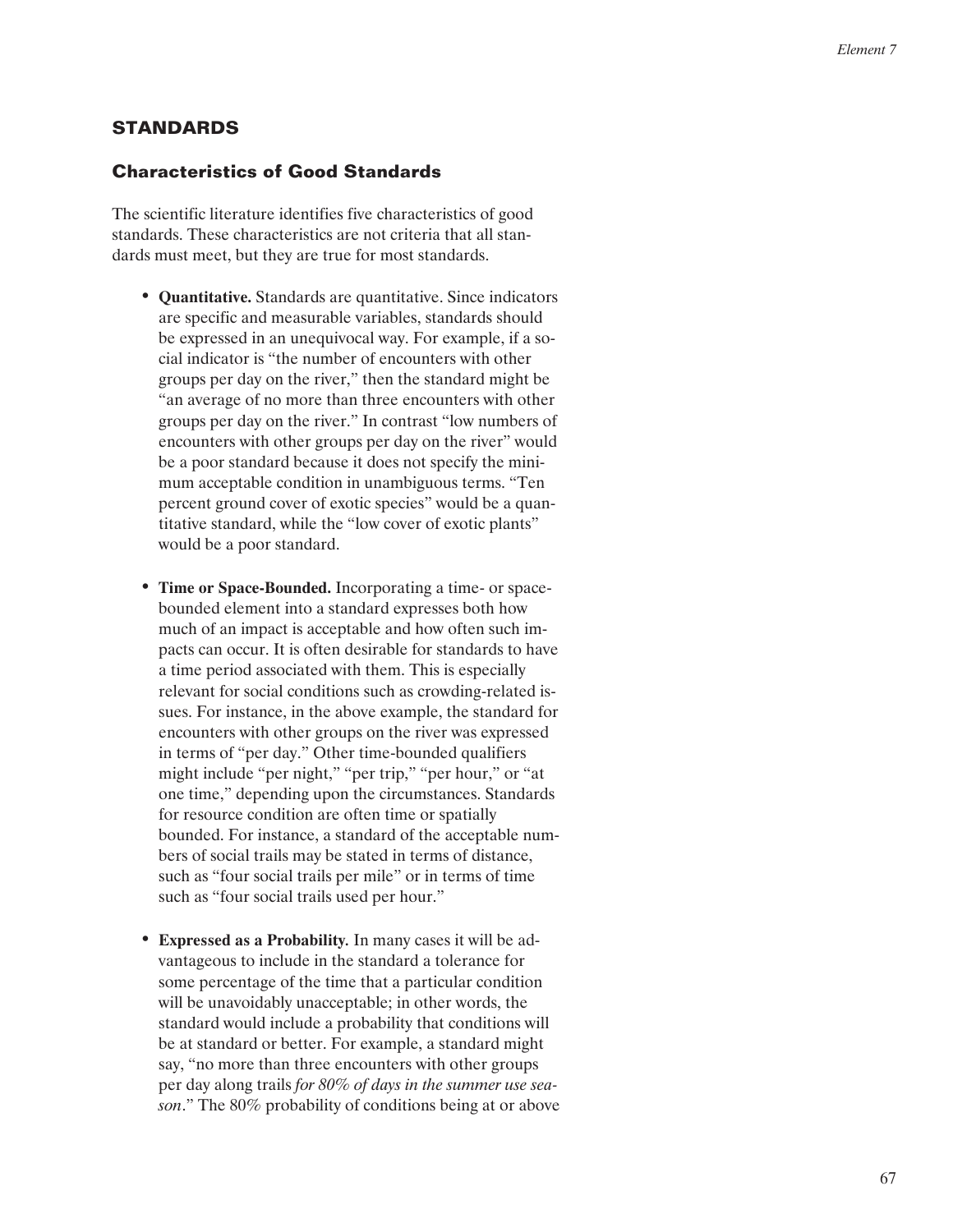standard allows for 20% of the time that random or unusual events might prevent management from providing these conditions. This allows for the complexity and randomness inherent in visitor use patterns. In the example of encounters along the trail, several hiking parties might depart from a trailhead at closely spaced intervals on a given day. These groups are likely to encounter each other on the trail several times during the day. On another day, the same number of groups might depart from the trailhead at widely spaced internals and thereby rarely encounter each other.

Similarly, it might be wise to incorporate a tolerance in standards for peak days, holiday weekends, or other days of exceptionally high visitation. A standard might be set at "50 people at one time at Wild Arch for 90% of the year." The amount of tolerance needed depends on the unpredictability of each individual situation and the degree to which management can consistently control conditions.

- **Impact-Oriented.** Standards focus directly on the impacts that affect the quality of the visitor experience or resource condition, not the management action used to keep impacts from exceeding the standards. For example, an appropriate standard might be, "no more than 10 encounters with other groups on the river per day." This could be a good standard because it focuses directly on the impact that affects the quality of the visitor experience — the number of other groups encountered. Alternatively, "a maximum of 20 groups per day floating the river" would not be a good standard because it does not focus as directly on the impact of concern — visitors are concerned about encounters, not the total number of groups floating the river. Basing standards on management techniques rather than on impacts can also limit the range of useful management solutions. For example, limiting the number of boaters to 20 per day might be used to ensure 10 or fewer encounters per day, but other actions, such as more tightly scheduling launch times, could also ensure an appropriate encounter rate and could be less restrictive on the level of visitation to the river.
- **Realistic.** Standards must reflect conditions that are attainable. In some cases, managers or the public may prefer conditions that are better than can realistically be achieved. For example, an unrealistically low standard for encounter rates that prohibits most of the visitors from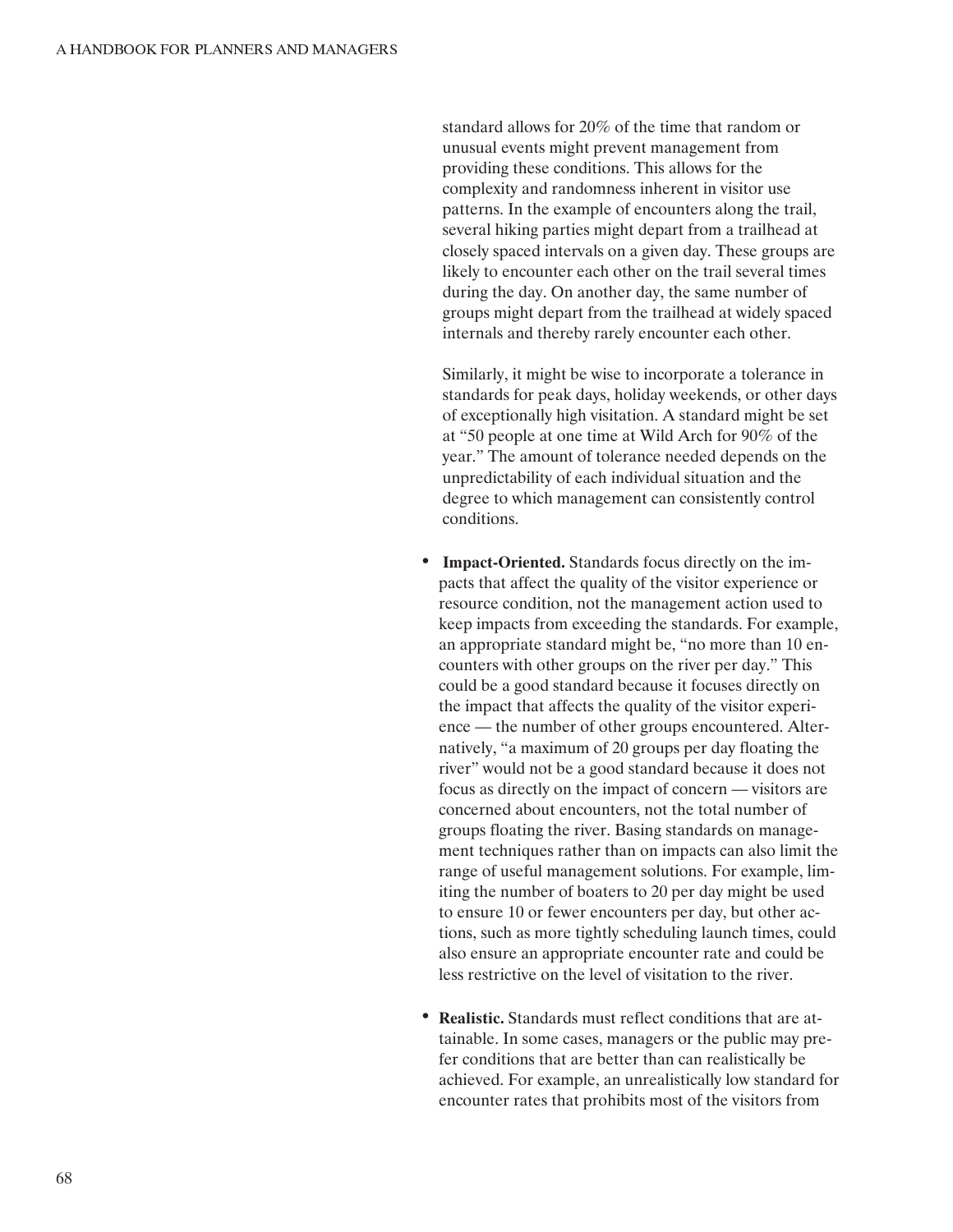using the resource may not be politically feasible. Moreover, such extreme measures that would place serious restrictions on visitors may not be ethically defensible unless an extraordinary situation, such as imminent loss of a significant resource, would justify the action.

In some cases where existing conditions are significantly below standards (in a highly impacted natural area, for example), strict standards could be set even though achieving the standard could be many years in the future. A standard in this situation would be used to measure long-term improvement in conditions.

#### **Setting Standards**

All of the same sources noted for setting indicators — scientific literature, research, public opinions, and management judgment — also can be used by a planning team to identify and set resource and social standards. There are no specific criteria for setting standards, but there are several points that should be kept in mind.

Setting standards should involve input from scientists, managers, planners, and the public. However, it should be understood that the process of setting standards is intrinsically subjective there is no "right" standard. Decisions on standards should be made by understanding the tradeoffs and implications of the standards, using information from the public, and relying on whatever scientific data are available. Before standards are finalized, it is important to try to envision as clearly as possible the management actions that would be needed to keep standards from being violated. For example, a management action required to address a standard out of compliance may create additional problems. If these problems outweigh the benefits of a stricter standard, a less stringent one may be defensible. The final decisions on standards will rely heavily on the best professional judgment of scientists, planners, and managers.

In setting standards it is important to consider the degree of rigor and reliability that is needed by a park. The planning team needs to determine what data and level of analysis are needed for its VERP framework. For example, if the planning team anticipates that controversial decisions or highly restrictive management action will occur after standards are set, more data and analysis may be needed than if decisions are anticipated to be less controversial.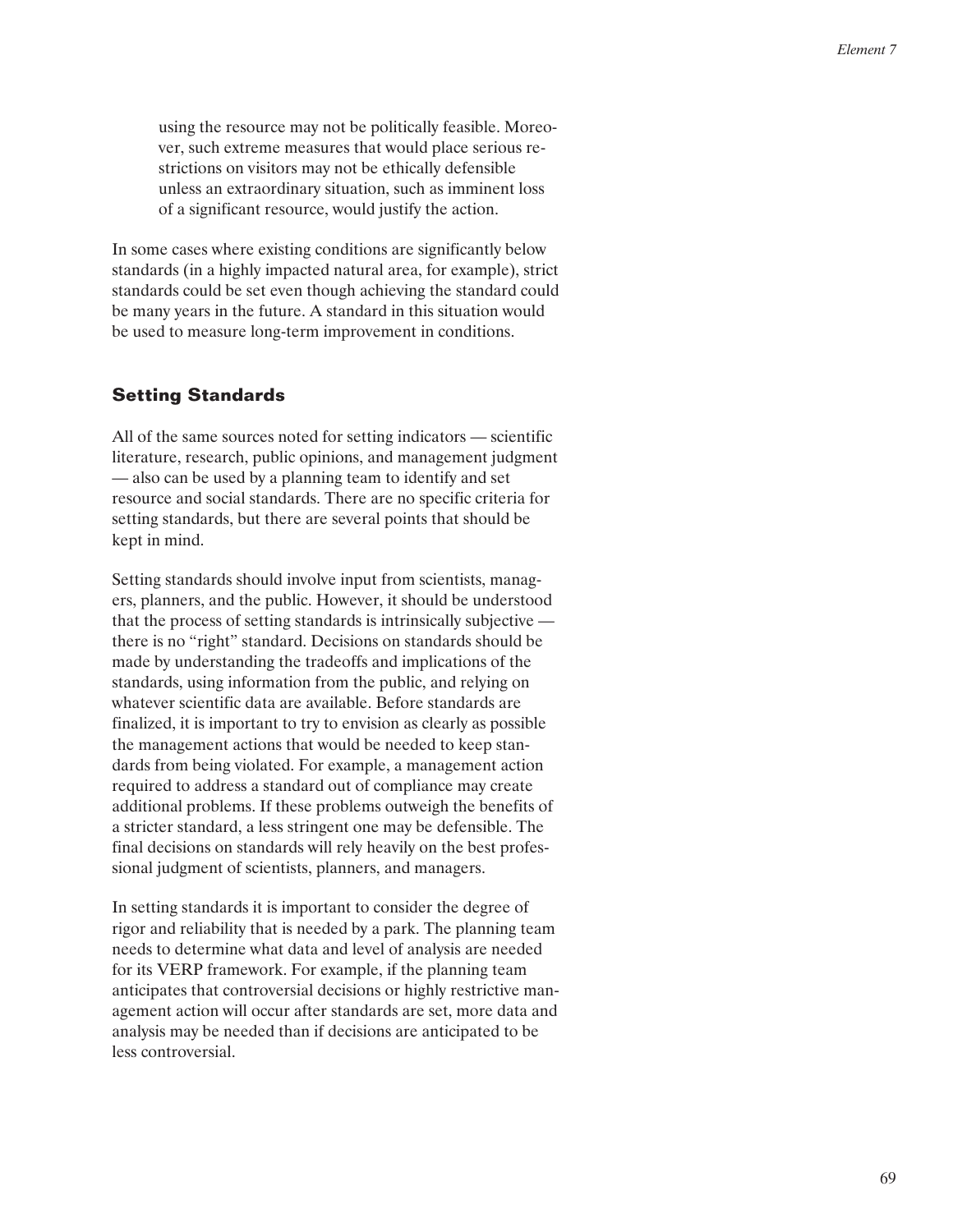#### **EXAMPLES OF POSSIBLE INDICATORS AND STANDARDS**

Table 5 lists potential indicators and standards for resource and social conditions. It must be stressed that this is not a complete list. The examples, are offered for illustrative purposes only. Practitioners should always take into account the unique characteristics of different areas in parks when developing appropriate indicators and standards.

#### **REVISION OF INDICATORS AND STANDARDS**

A VERP plan should describe the process for updating and revising indicators and standards. Because the Park Service has little experience in applying indicators and standards in parks (particularly in frontcountry areas), a planning team may find it prudent to set provisional indicators and standards. These provisional indicators and standards (and the measurement techniques) can then be field tested to ensure they are valid, are feasible to monitor, and reflect what was intended by the planning team. Testing will often result in adjustments, even dropping indicators, after one or more field seasons. Some standards also may be determined to be indefensible or set at the wrong point based on bad data or incorrect judgments. With time, as more indicators and standards are applied in different zones and in more parks, provisional standards may no longer be necessary.

Once indicators have been adopted they generally should not change over the expected life of the general management plan, from which the VERP plan is tiered. However, there are situations in which it may be desirable or necessary to change indicators. Park managers may decide to modify indicators if better ways are found to measure changes in resource or social conditions, if the indicators prove not to be sufficiently sensitive to measure changes caused by visitor use, or if the indicators prove not to be cost-effective to check regularly. If a different indicator is selected, a standard will have to be set for it. Managers should ensure that this change will not result in managing for resource or social conditions that are inconsistent with the condition specified in the management zone.

In most cases standards should not be changed during the life of an approved general management plan. The reason for standards is to "draw a line in the sand," which clearly shows when conditions are unacceptable and action must be taken. It defeats the purpose of the VERP framework if the line in the sand can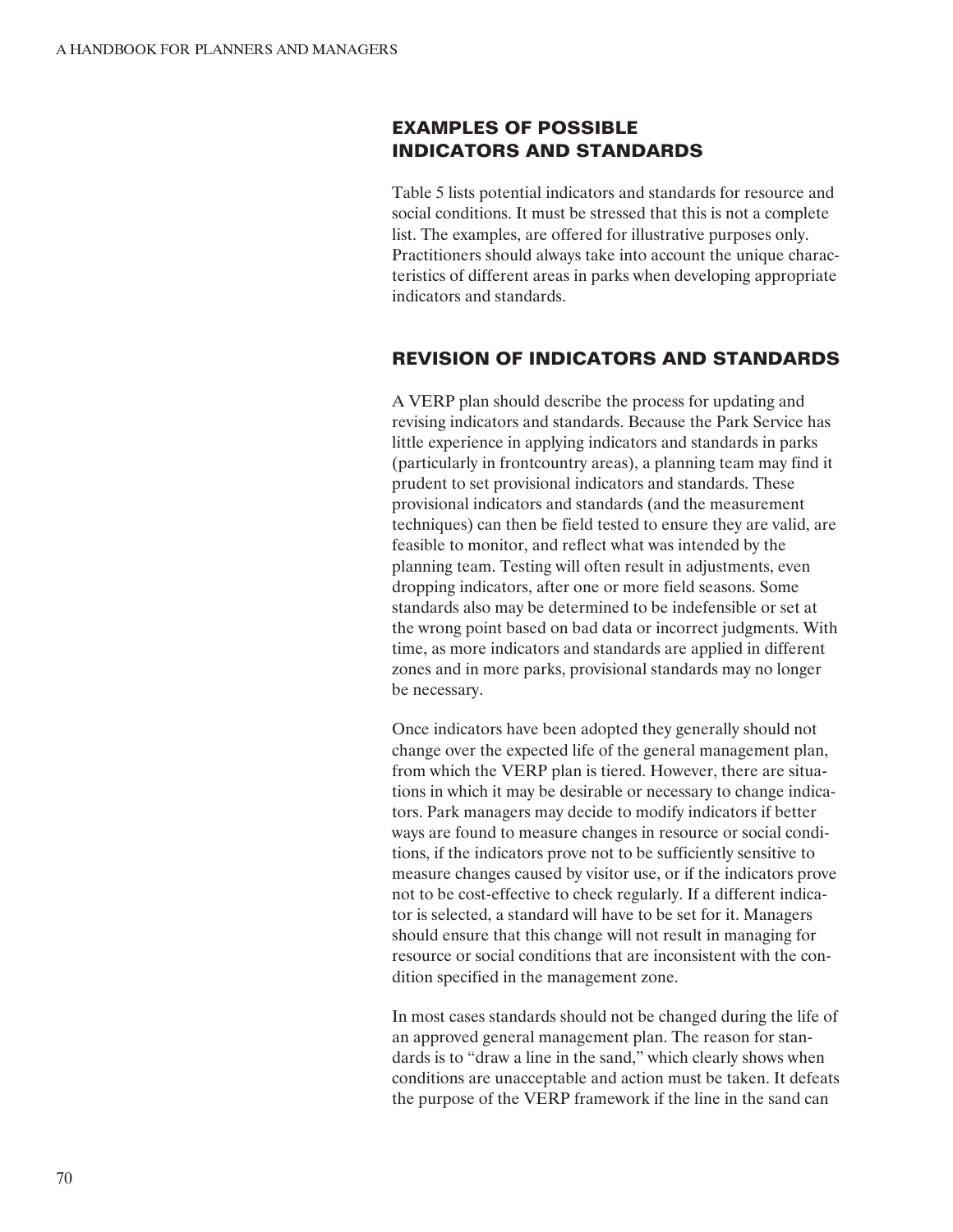|                                                                     | <b>TABLE 5. EXAMPLES OF INDICATORS AND STANDARDS</b>                                                                                                                                                                |
|---------------------------------------------------------------------|---------------------------------------------------------------------------------------------------------------------------------------------------------------------------------------------------------------------|
| <b>Examples of Indicators and Standards for Resource Conditions</b> |                                                                                                                                                                                                                     |
| Standard:                                                           | Indicator: the percentage of the soil surface at a campsite with bare ground<br>60% of the soil surface at a campsite is bare ground                                                                                |
|                                                                     | Indicator: the degree of soil compaction measured 5 feet from a trail centerline<br>Standard: 80% of the soil surface samples exhibit 50% of the porosity of a relatively undisturbed site                          |
|                                                                     | Indicator: the average soil crust index value for a 100-meter transect<br><b>Standard:</b> the average soil crust index for a transect is 4                                                                         |
|                                                                     | Indicator: the number of exposed tree roots exceeding 2 inches in diameter, measured within 6 feet of a<br>trail edge for 100 feet of a trail<br>Standard: 20% of tree roots are exposed relative to a control area |
| <b>Examples of Indicators and Standards for Social Conditions</b>   |                                                                                                                                                                                                                     |
|                                                                     | Indicator: the percentage of parties that can camp out of the sight or sound of other parties in the                                                                                                                |
|                                                                     | backcountry<br><b>Standard:</b> 70% of parties report that they could camp out of the sight and sound of other parties                                                                                              |
|                                                                     | Indicator: number of people seen at one time at Grand Arch over the course of a year<br><b>Standard:</b> 90% of visitors over the course of a year see no more than 30 people at one time                           |
|                                                                     | Indicator: the number of people encountered along a trail per day over the course of a year<br>Standard: 80% of visitors over the course of a year encounter no more than 10 people per day along the<br>trail      |
|                                                                     | <b>Indicator:</b> the traffic congestion during peak visitor use days<br><b>Standard:</b> roadways do not exceed level D service for more than 10% of peak use days                                                 |
|                                                                     | Indicator: the waiting period required to see an attraction during peak use days<br><b>Standard:</b> no more than 10% of visitors wait 10 or more minutes to see the attraction                                     |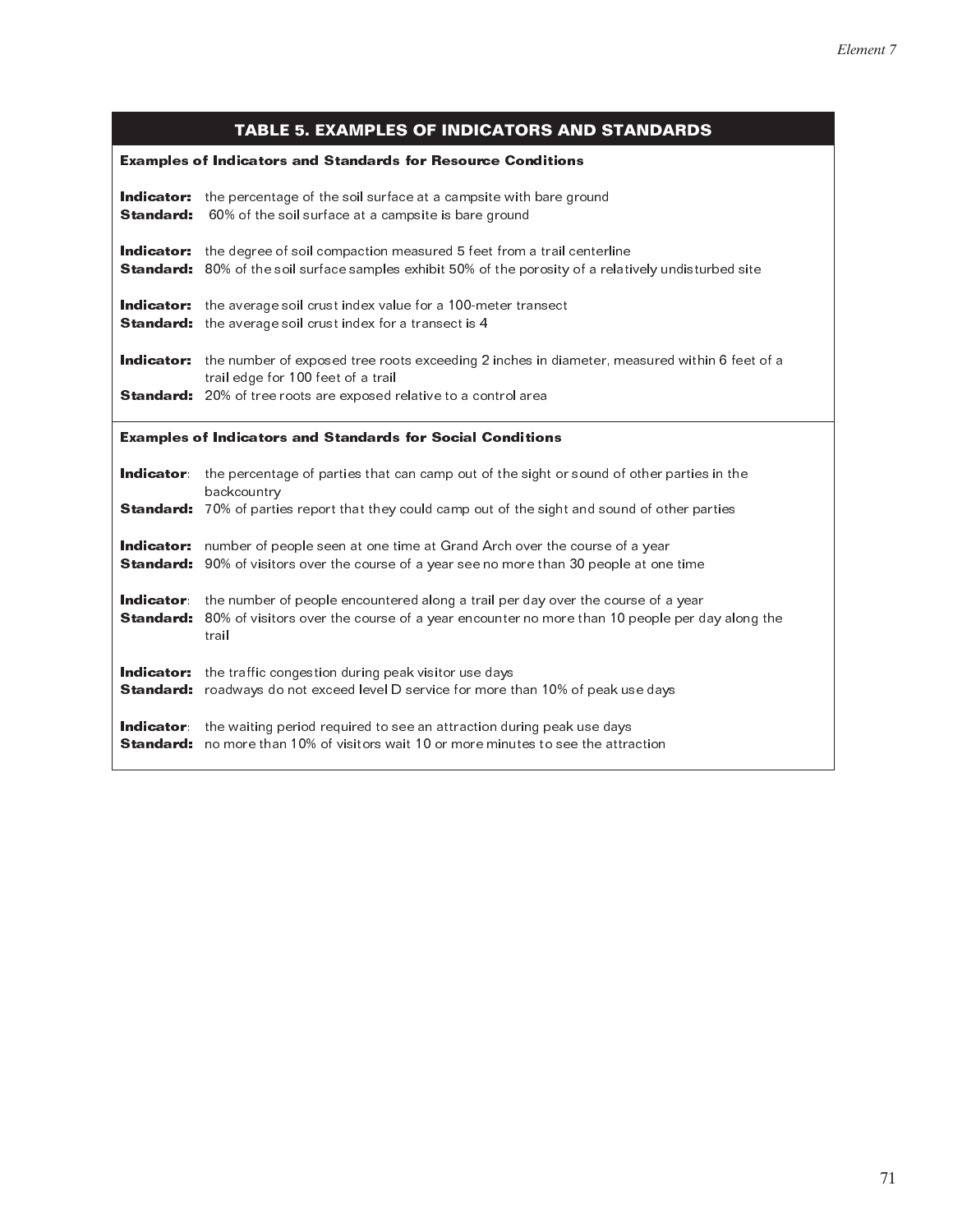change indiscriminately. However, there may be some extraordinary reasons for modifying a standard. Some possibilities might include

- the availability of new research information
- the initiation of a major planning effort
- a major change in technology
- a significant, unanticipated event occurring inside or outside the park boundary (e.g., a flash flood that destroys an important attraction or an oil shale boom that starts next to a park)

In no case should standards (or indicators) be changed simply because a park is out of standard or because the park staff wants to postpone difficult decisions. If a decision is made to change a standard, then the rationale for the decision should be clearly documented in a formal amendment to the VERP plan. The public generally should be informed of the proposed change, and opportunities should be provided for public input. Depending on how changing the standard affects the human environment, NEPA documentation also may be needed.

#### **POINTERS FOR DEVELOPING AND SELECTING INDICATORS AND STANDARDS**

- � It is extremely important that the wording of indicators and standards be carefully crafted. Changing just a few words in an indicator or standard can have major repercussions. For example, changing a crowding indicator from people at one time during the peak hours of peak months to people at one time 90% of the year could dramatically change how often monitoring shows a park zone is out of standard. Terms such as "peak days," "peak hours," and "use season," need to be clearly defined as part of the indicators and standards. Otherwise, there may be confusion and uncertainty regarding the meaning and implications of indicators and standards.
- � If research is needed to develop resource or social indicators and standards it should begin as early in the VERP planning process as possible. An ideal social research program may take two field seasons to complete, the first focused on identifying potential indicators and the second aimed at developing standards for those indicators.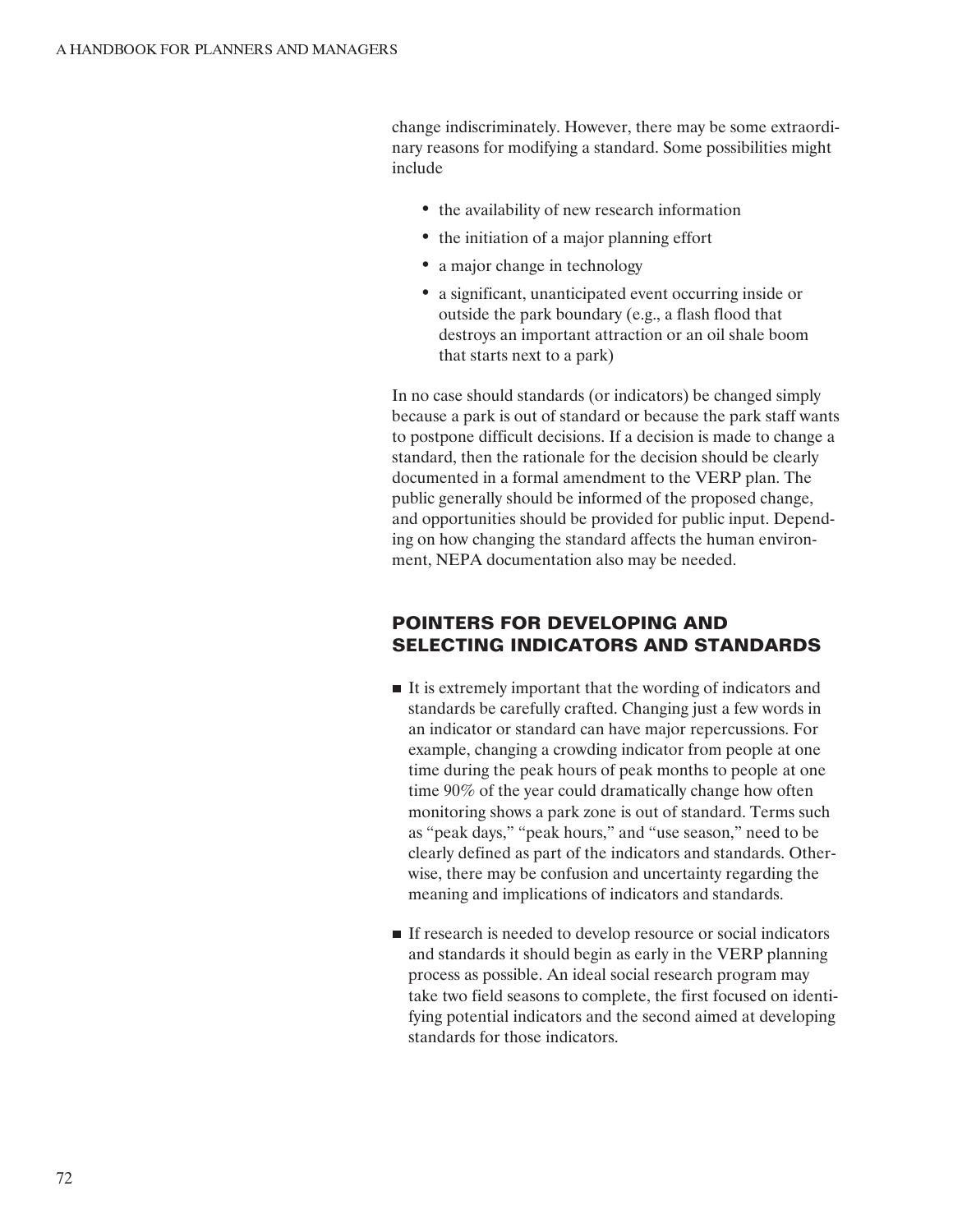■ For the Arches VERP plan, a two-tiered resource indicator system was adopted. This system was used because of the cost

and expertise needed to measure some of the indicators. Tier one included indicators to be measured more frequently, perhaps annually. Tier two included indicators with high significance, but which would be too costly or too difficult to monitor frequently. Tier two indicators might be monitored only once every few years. These indicators would be expected to act as a check on the more simplistic tier one indicators until it is established that tier one indicators are sufficiently sensitive to the conditions being monitored.

- A question often associated with research on social indicators and standards concerns who should be included in surveys. Although it is usually impossible to include all groups in a survey, some of the groups a planning team should consider including are current visitors, local residents, people who may have been displaced from the park, the general public (including people who may not visit the park), and international visitors.
- To detect change in some resource indicators, a comparison between disturbed and less disturbed areas may be needed. This "reference" or "control" approach involves some element of risk if the unimpacted areas cannot be protected from human-caused disturbance over the long term.
- � Although data will help support decisions about which indicators and standards to use and will reduce the uncertainty of their implications, professional judgment will always play a critical role in the selection of indicators and standards. Therefore, judgments on indicators and standards must be rendered in a logical, traceable manner that is subject to public review and input.
- � Monitoring requirements and management realities need to be considered in the selection of indicators and standards. Specifically, the timing, methods, and staffing demands of monitoring, and the display and analysis of monitoring data should be carefully considered during the selection of indicators and standards.
- There may be a tendency to accept existing resource and social conditions as standards. Standards *can* reflect existing resource and social conditions, but this judgment should be made only after careful thought and assurance that existing conditions represent agency and public visions for the future of the park.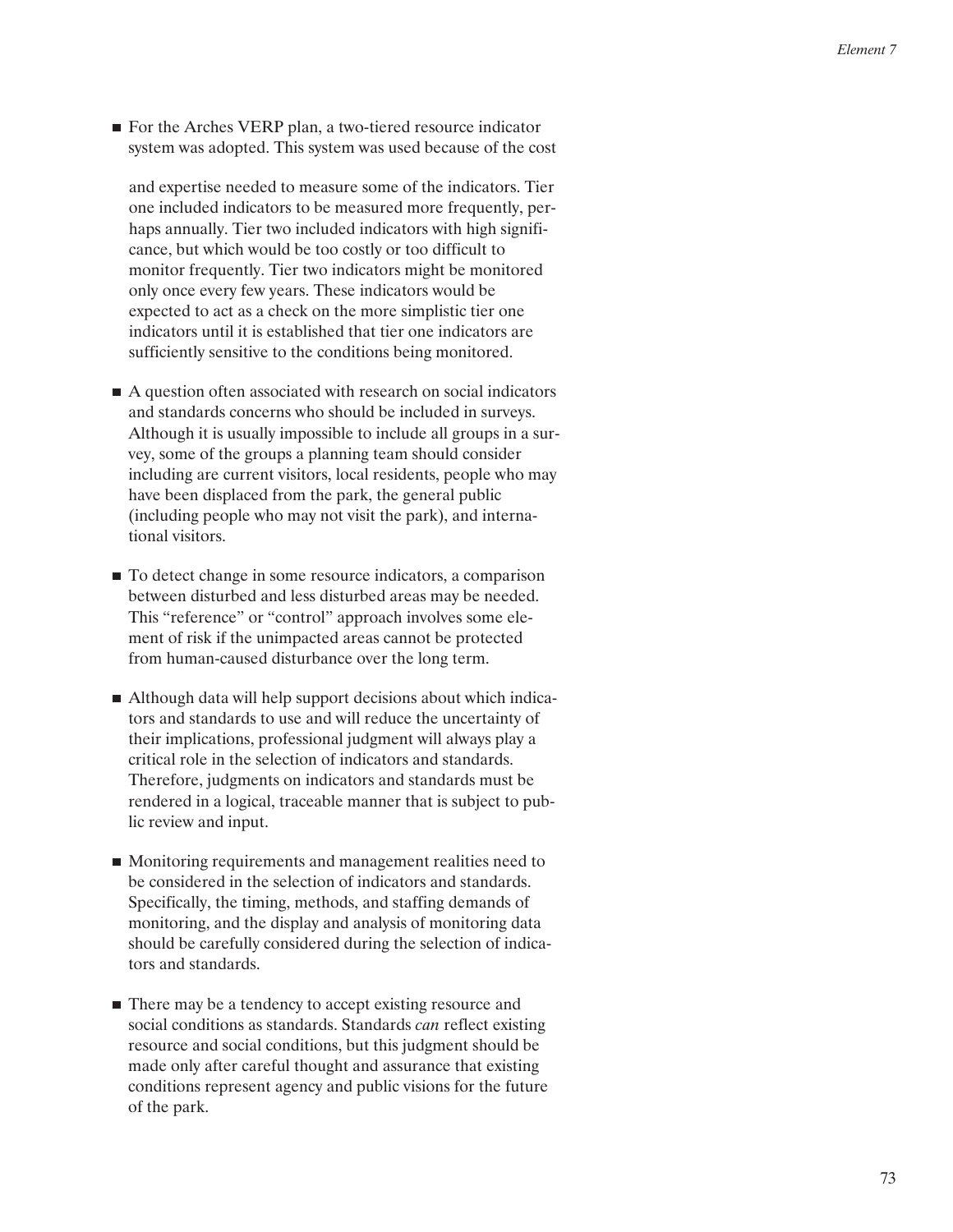#### **DEVELOPMENT OF A MONITORING STRATEGY**

A VERP plan should document where, when, and how indicators will be monitored. *Monitoring* is the systematic and periodic measurement of indicators of resource and social conditions. *Systematic* means that a formal, explicit strategy exists that charts how, when, and where indicators will be monitored and how the data will be displayed. *Periodic* means that indicators are measured on a predetermined temporal interval, consistent with the values at stake, the decisions to be made, and the relevant science.

Monitoring plays three explicit roles in the VERP framework. First, monitoring helps park managers understand the status of resource and social conditions — if conditions are changing, or if conditions are approaching, at, or outside of standards.

Second, monitoring enables park managers to assess the effectiveness of management action. Management action often must be viewed as experiments. The ability of planners and managers to predict the consequences of actions is limited because there is much uncertainty about how people and natural or cultural resources interact. Monitoring provides feedback to managers about the consequences of specific management action. This feedback informs managers that their actions are appropriate, are solving problems, and should be continued. The feedback can also inform managers if their actions are not correcting the problems or are creating new problems.

Third, monitoring can provide a defendable basis for management actions that are implemented. Without data, park managers have little on which to base their actions except a "gut" feeling that something is not right. With monitoring, managers can show how conditions have changed or document why corrective actions need to be taken. While management experience is an important element of decision making, in today's world of conflict and litigation, subjective impressions of conditions are often no longer good enough. The public wants to see that monitoring data was collected, that it is reliable and defensible, and that it is understandable. Lacking an effective monitoring effort, park managers will likely have trouble responding to public concerns and criticisms if their actions appear controversial.

Three criteria should be kept in mind in developing a VERP monitoring strategy. A monitoring program needs to be: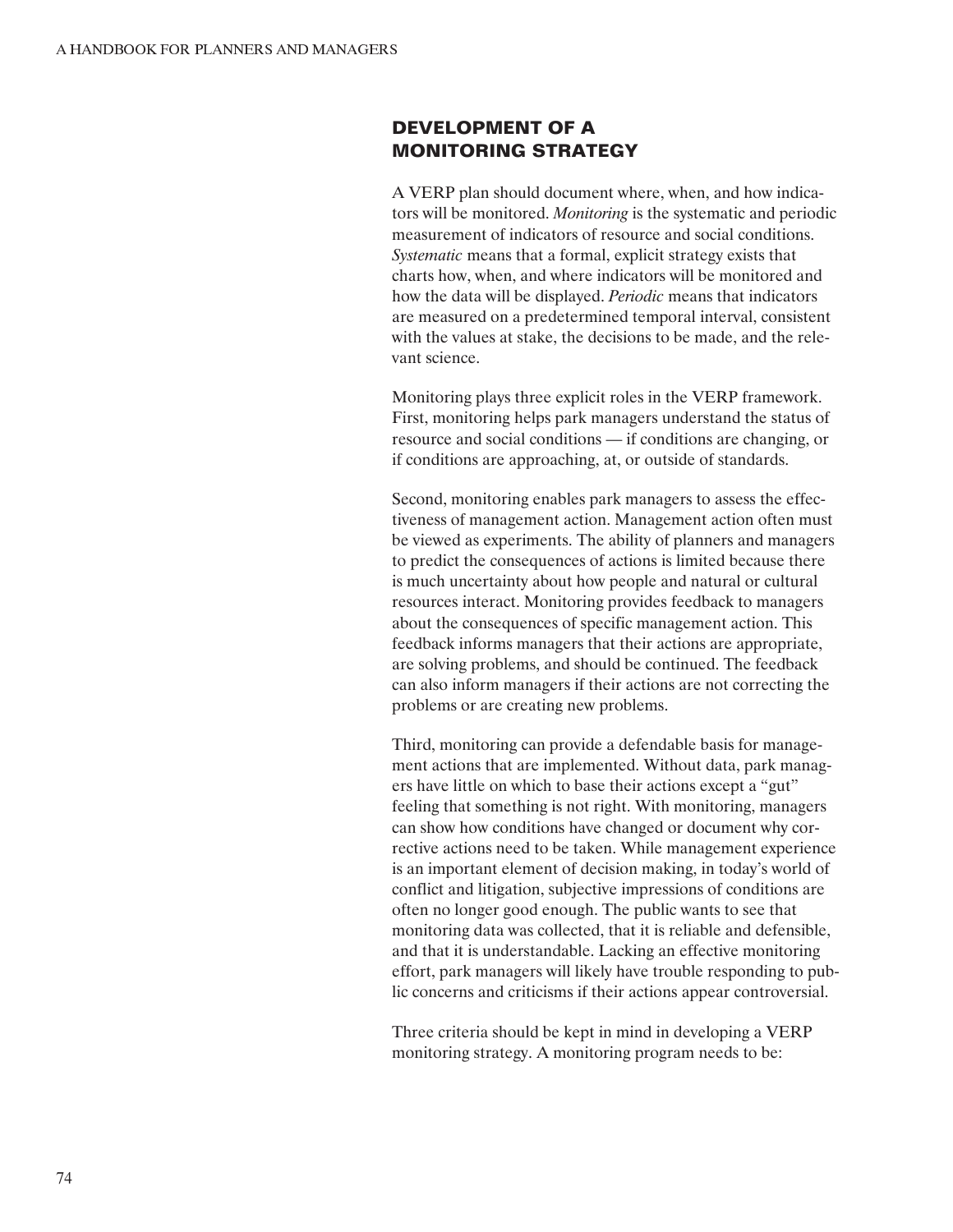- **Feasible.** People and equipment are available to do the monitoring where and when it is called for and later to do the analysis of the data.
- **Objective.** The data are recorded in an objective, scientifically valid manner.
- **Timely.** Monitoring data provide information when park managers need it.

The energy required for monitoring is often the most underestimated aspect of developing a management plan that relies on indicators and standards. Monitoring is an ongoing, long-term undertaking. It requires an implementation schedule and protocol carefully designed to reduce bias and provide consistent, meaningful information about the dynamics of park resources and visitation. If properly conducted, monitoring will improve manager awareness of resource and social conditions, help guide and evaluate management actions, help anticipate emerging problems, and provide a mechanism for communicating changes in resource and social conditions in a park.

Monitoring often has not been successfully implemented in carrying capacity frameworks. In deciding to implement a VERP framework, a planning team and park staff need to examine the commitment for monitoring. If it is unlikely that a park staff or others will be able to monitor key resources and visitor experiences, the staff may want to reconsider proceeding with the development of a VERP framework.

#### **Key Components of a Monitoring Strategy**

A VERP monitoring strategy should include three key components.

• **Description of the Monitoring Procedures.** The strategy should describe the frequency, timing, and location of measurement activity as well as any specific instructions concerning how indicators will be monitored. For example, to monitor campsite encounters (e.g., the number of other groups camped in the sight or sound of each other), the procedures section would determine how many nights a certain number of campsites would be monitored for encounters. The process for monitoring campsite encounters would be described and the data collection forms, if needed, would be provided. Similarly, to assess soil compaction the procedures section would describe the instruments to be used, where to use them (offsite as well as onsite), how to use them, what period in the season to measure compaction, and what data to record.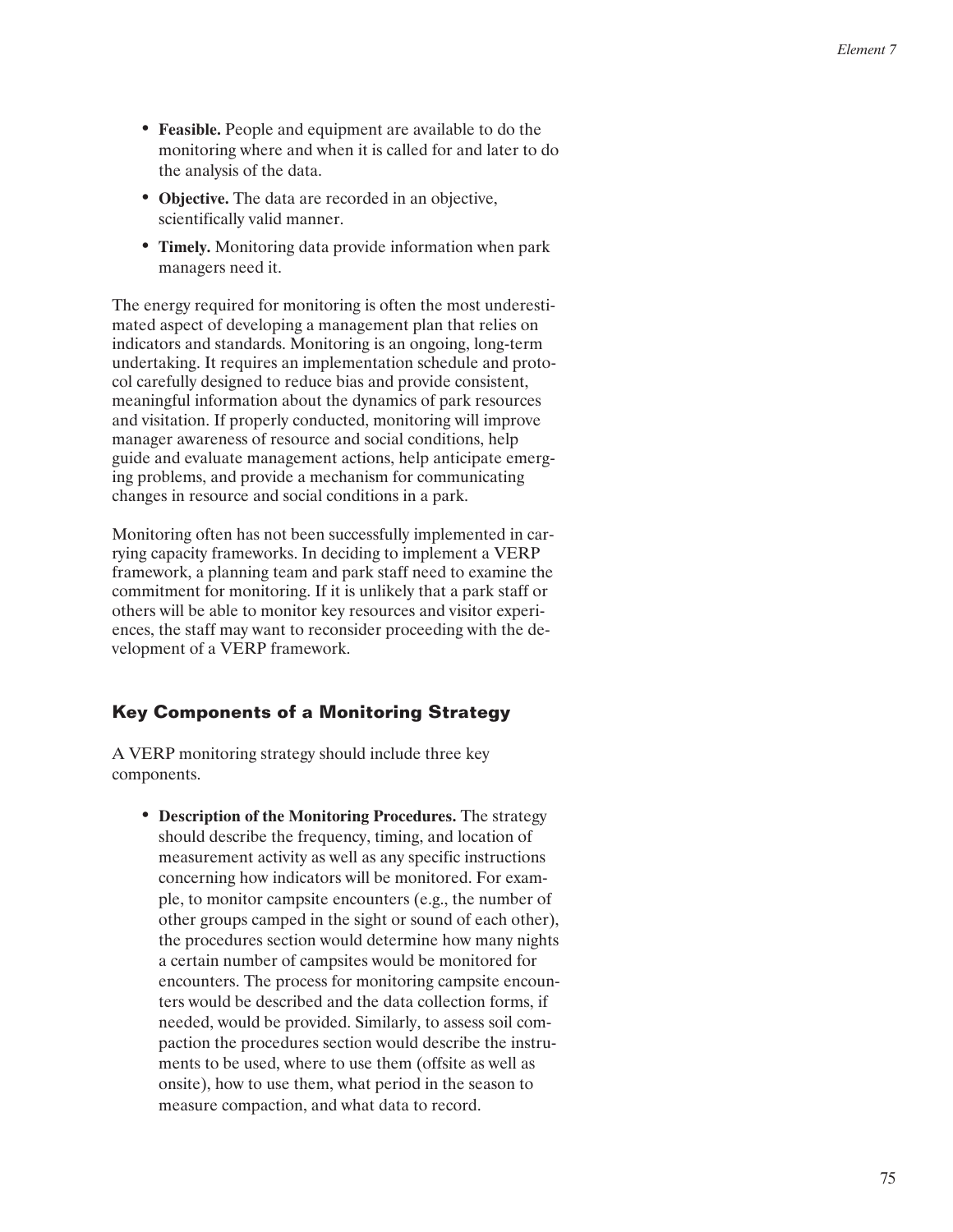- **Description of How Monitoring Data Will Be Analyzed and Displayed.** The strategy should tell park managers what to do with the data they collect. The analysis and display of the monitoring data are determined by the indicators and standards identified earlier in the VERP plan. Thus, campsite encounters might be displayed as the mean number of groups camped within sight or be displayed as the proportion of group nights where more than two other groups within sight or sound are encountered, depending upon how the indicator and standard for campsite encounters are defined. Typically, the data would be summarized in an annual monitoring report that park managers can easily read.
- **Identification of Personnel.** The strategy should explicitly identify the individual(s) or staff responsible for measuring indicators, analyzing data, and preparing an annual monitoring report. This section, then, integrates the VERP monitoring element into overall park management and identifies who is accountable for the park monitoring effort.

#### **Where Resource and Social Indicators Should Be Monitored**

One of the important points a monitoring strategy should address is where to monitor resources and visitors in a park. Resource and social conditions obviously do not need to be monitored everywhere in a park; a park staff also usually will not be able to monitor all indicators throughout a park. Thus, there is a need to prioritize where monitoring occurs. Monitoring is generally focused in zones where problems are acute or where the public has expressed concerns.

There are several guidelines to help identify where managers should focus their monitoring efforts.

• **Monitor Where Conditions Are At or In Violation of Standard.** When conditions are at or close to the limit of what is acceptable, monitoring needs to be conducted to determine when management action should be taken. If standards are already being violated, monitoring is needed to evaluate the effectiveness of the management action being taken and determine when conditions are back within standard.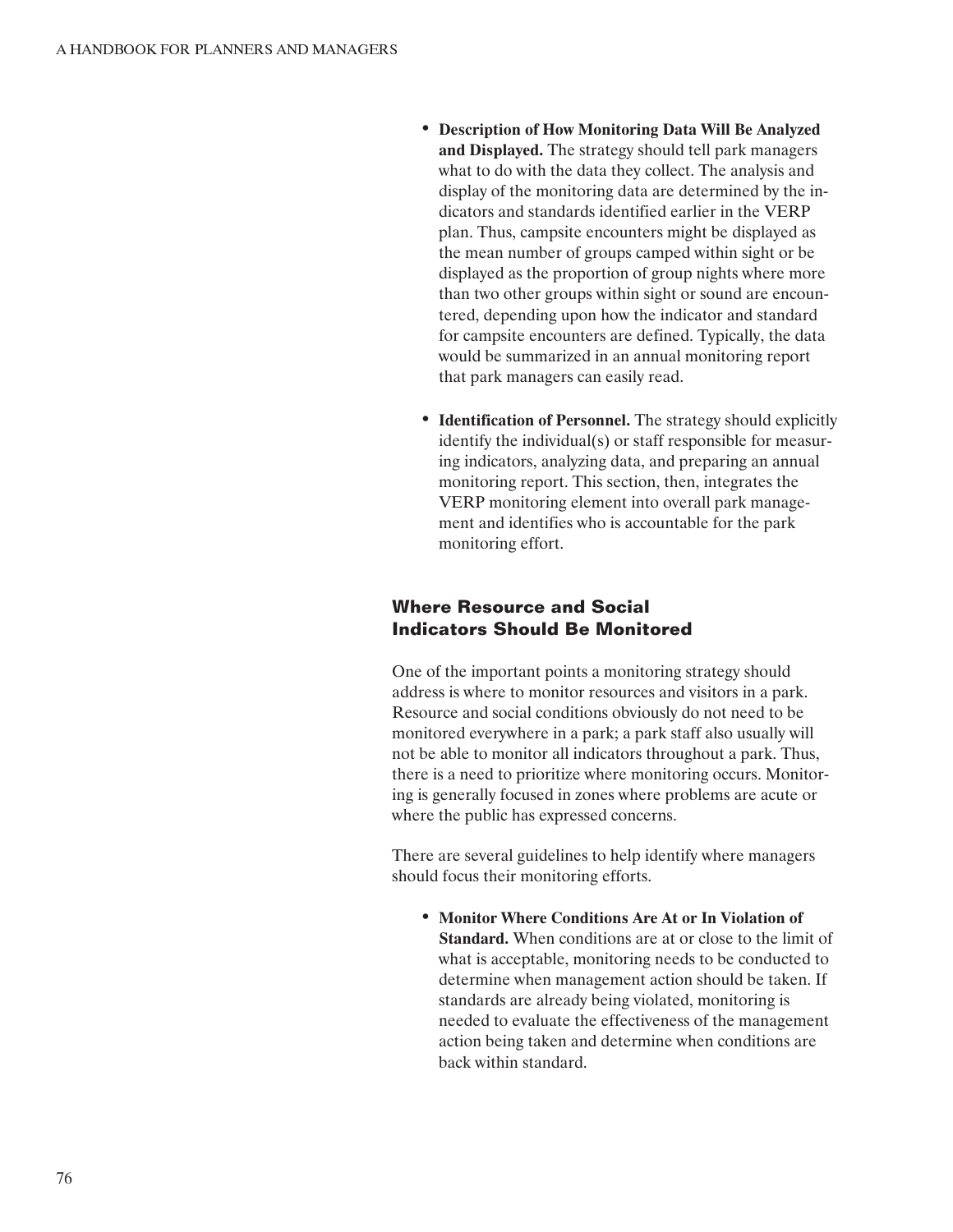- **Monitor Where Conditions Are Changing Rapidly.** When change is occurring relatively rapidly (e.g., resource conditions are deteriorating or opportunities for solitude are decreasing), monitoring should be done to determine if and when management action is required. Monitoring is needed in these areas because the ability to predict the direction of change is limited, there may be significant uncertainties about the rate of change, and there may be important, but unpredictable, offsite implications associated with the changes occurring.
- **Monitor Where Specific and Important Values Are Threatened by Visitation.** Resource conditions or visitor experiences may be threatened by recreational use in many areas, but some areas may be more important than others. For example, if solitude is an important experience in a backcountry zone that is being threatened by the increasing levels of visitor use or the patterns of use, managers should monitor an indicator measuring solitude in that zone. On the other hand, solitude may not be currently threatened by visitor use in a different backcountry zone, and therefore, may not need to be monitored as closely.
- **Monitor Where the Effects of Management Action Are Unknown.** The level of knowledge about human/environment interactions, particularly how management influences social and resource conditions, is limited. In a sense, all management action is experimental. For example, while there has been considerable research on the effects of visitors on soil and vegetation on campsite conditions, there has been little research on the effectiveness of various rehabilitation techniques. A number of variables, such as soil, moisture, vegetation, growing season, and the type and frequency of use, potentially influence campsite rehabilitation efforts. Without monitoring, it may not be clear what effect closing a campsite to camping and reseeding native plants will have on site condition. Monitoring provides the systematic feedback that is needed when managers are unsure of the effects of their actions.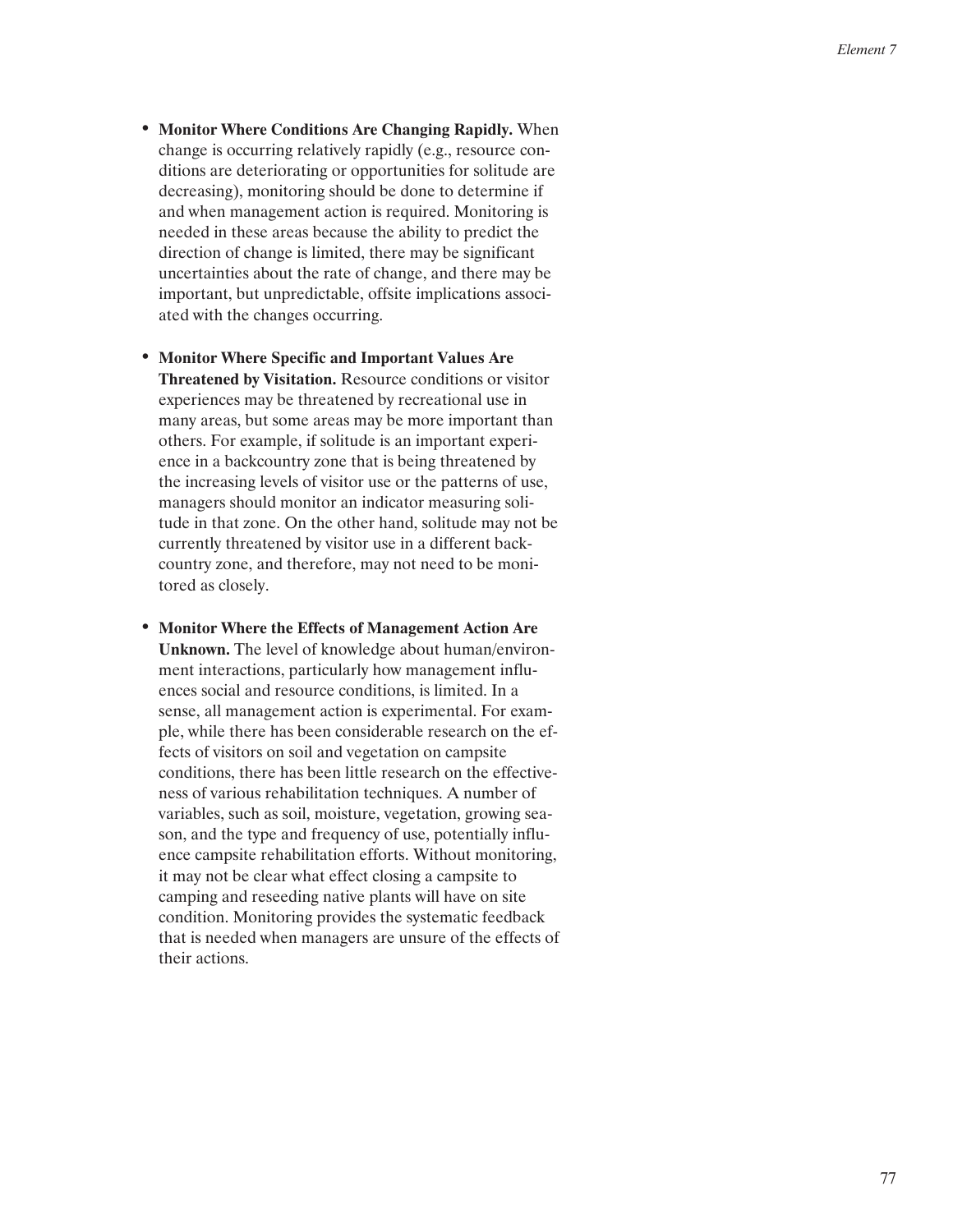#### **When Indicators Should Be Monitored**

The monitoring strategy also should identify when monitoring should occur. How frequently should indicators be monitored? What are the most appropriate and efficient times of the day, week, or year to monitor? When in a season should campsite impacts be measured? When should trail encounters be measured — on the "average" day, on peak days, or on randomly selected days in the season? What is lost if monitoring has to occur in a relatively ad hoc fashion?

The preceding guidelines also pertain to when monitoring should occur. Managers may want to monitor indicators, or monitor them more frequently, when conditions are near or close to standard or are changing rapidly; when specific and important values are threatened; when information is lacking; or when the effects of management are unknown. Additionally, if a major disturbance occurs in or outside a park, or there are major social changes, park managers may want to monitor resource condition and/or visitor behavior.

The standards written by the planning team will often guide the timing of monitoring. For example, the following standard illustrates when to monitor:

*Visitation at Farview Overlook will not exceed 30 people at one time for more than 20% of the peak hours of peak use days during the summer season.*

Assuming that peak times, peak days, and the summer season have been clearly defined, a monitoring schedule would be developed to sample a representative number of the peak hours of peak use days in the summer to estimate the percentage of time that the number of people at one time exceeds 30.

Another example of a standard that addresses when to monitor is the following:

*Ninety percent of visitors in a year see no more than 30 people at one time at Wonder Geyser.*

Assuming that the term "year" is clearly defined, in this case the standard would require that a representative number of visitors would be randomly sampled throughout the year. (If, however, visitor use tends to occur primarily during a few months of the year, a random, stratified, visitor sample may be required.)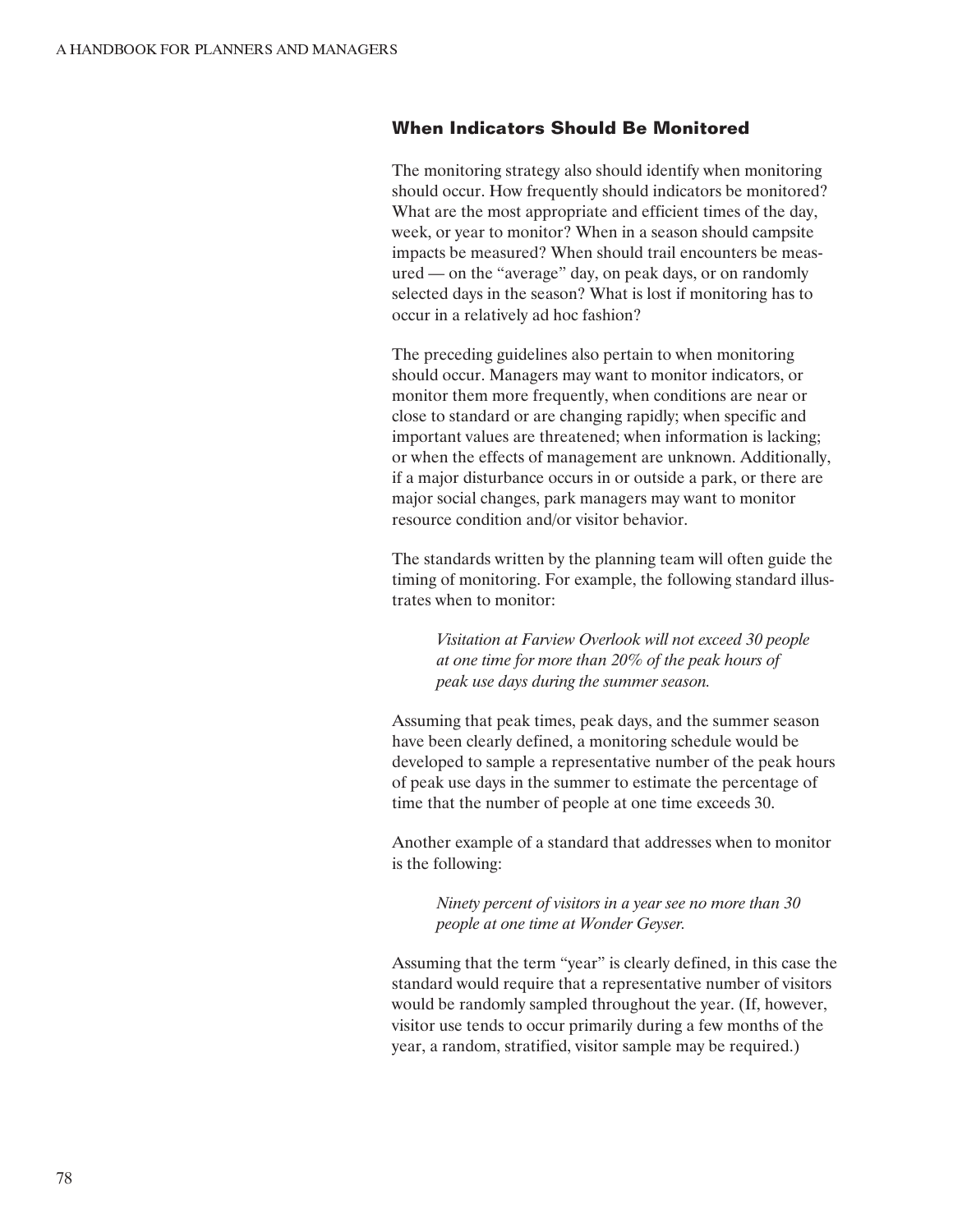#### **How Resource and Social Indicators Should Be Monitored**

Many sources describe in detail how to monitor resource and social indicators. This section identifies several important points to keep in mind regarding who should monitor, how monitoring should be funded, and who should be responsible for a monitoring effort. Readers should refer to the sources in the Bibliography for additional information on this subject.

- Funding a "new" monitoring effort may be seen as a daunting task, given limited budgets and staffing. Park staffs will need to aggressively seek out innovative ways to fund and operate a monitoring program, including finding new money sources (e.g., donations, grants from NPS and non-NPS sources), using "old" money pots (e.g., natural and cultural resource inventory/monitoring programs), and relying on non-monetary sources (e.g., volunteers). Other sources of funding could come from reprogramming (e.g., deciding what not to do in place of monitoring), and leveraging (e.g., using matching grants).
- Given limited agency resources, managers may want to consider monitoring different parts of a park using a rotation or tiered system. Immediate and annual monitoring may need to be done on those areas close to or out of standard. Other areas that may be approaching a standard or have other emerging needs (but not as pressing as the first tier) may be monitored every two or three years. A third tier of areas that appear to be in good shape and are not experiencing rapid change may be monitored on a less frequent schedule, perhaps every five years. Alternatively, if managers can realistically monitor conditions only in a fourth of the park each year, then a four-year monitoring rotation may be a good starting point.
- The description of monitoring procedures in the monitoring strategy should be clear and simple enough that a person who was not involved in preparing the strategy could accurately measure the variable being monitored.
- Monitoring procedures and methods will be largely dictated by the indicator being measured, the type of site and the use that is being monitored, and the amount of fiscal and human resources dedicated to the task. There are numerous methods that can be used to monitor resource and social conditions, including trail counters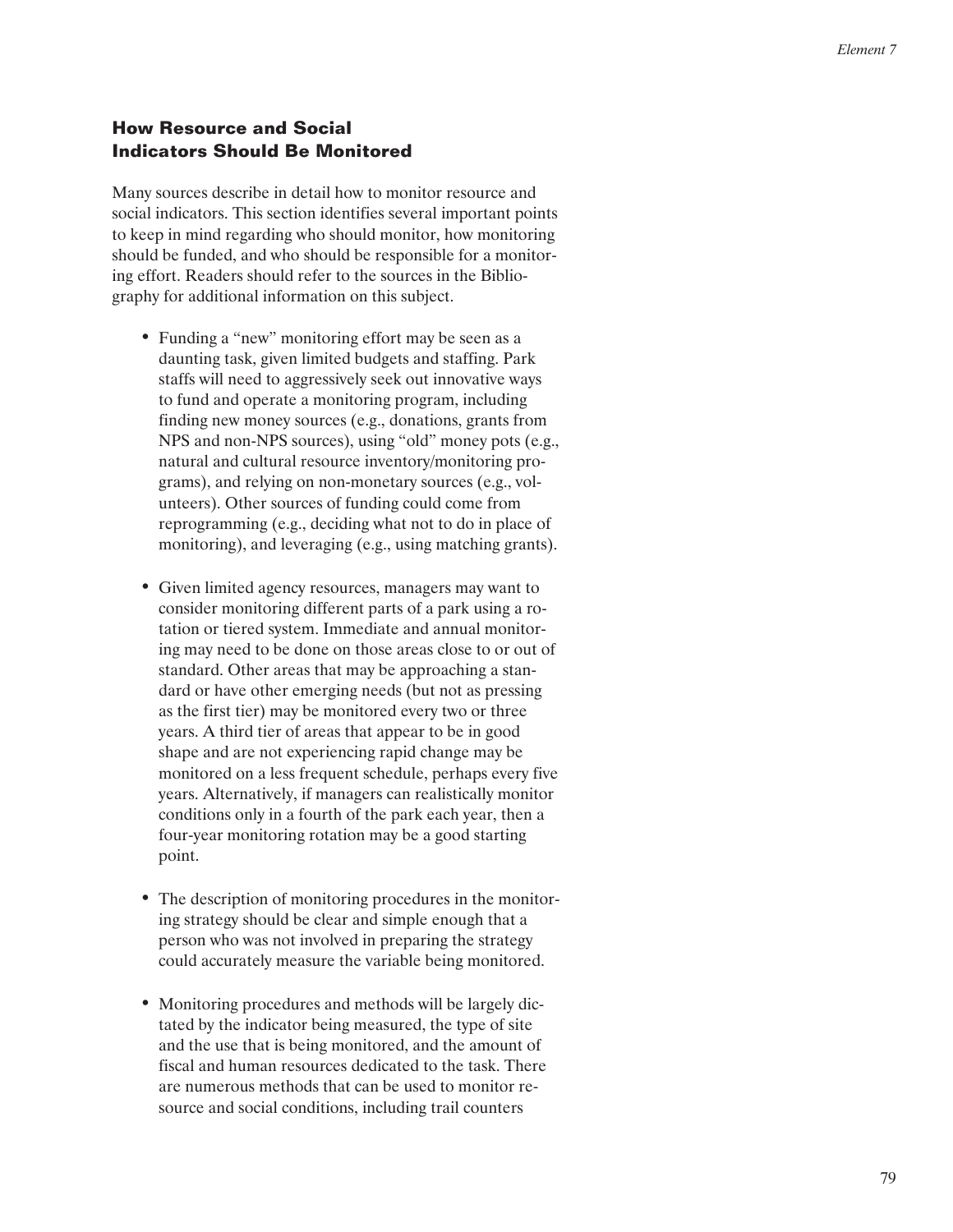(with or without video cameras), permit systems, self-<br>registration stations, remote sensing, and visual observations by managers, volunteers, or visitors.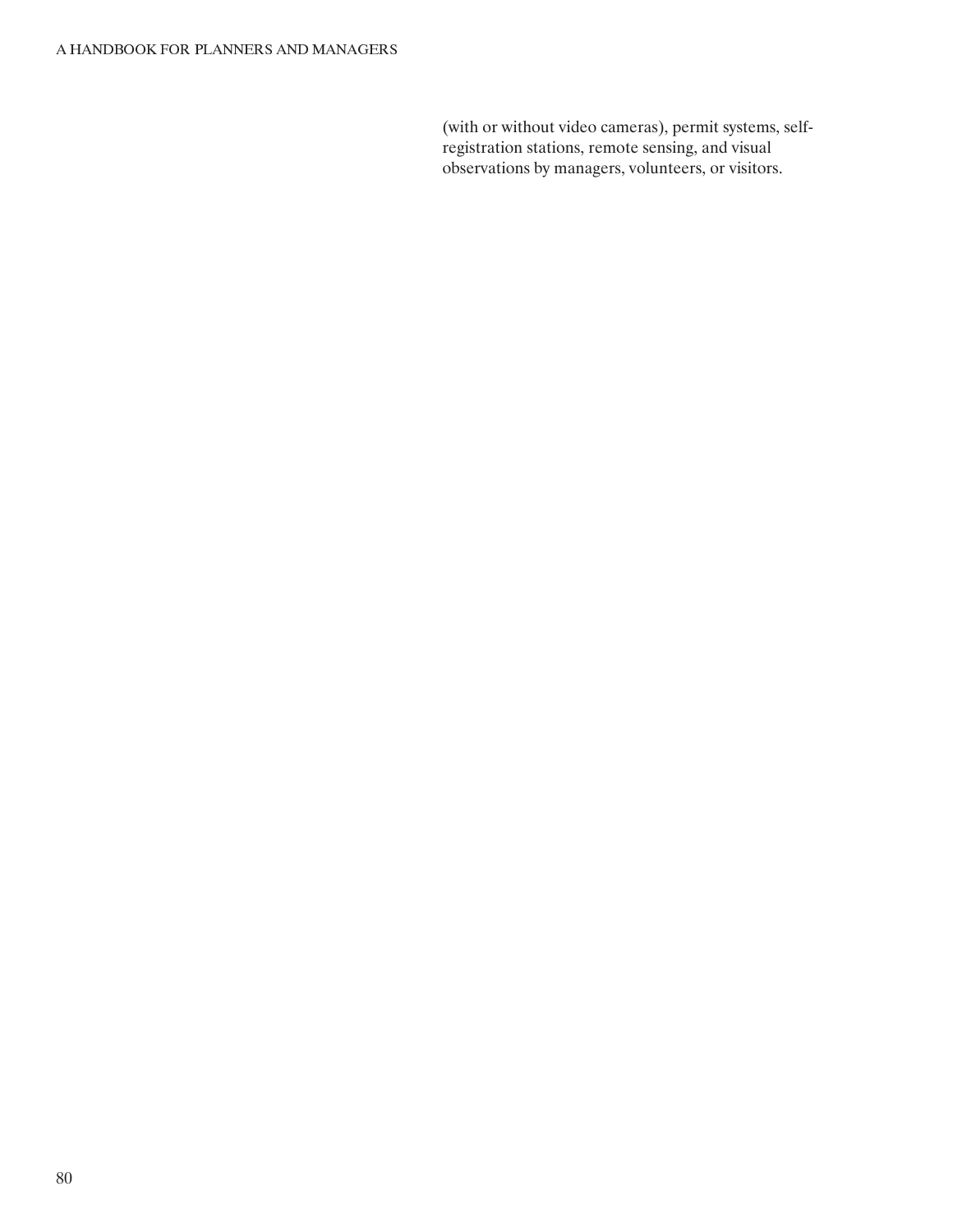### Elements 8 & 9

**Monitor Resource and Social Indicators and Take Management Action**

Elements 8 and 9 shift the focus of activities from preparation and planning to the implementation of actions. During this phase, the indicators identified are monitored according to the monitoring plan(s) developed in element 7. The condition or status of indicators then are evaluated against the established standards, and decisions are made as to what, if any, management action is warranted.

#### **MONITORING**

The effective monitoring of resource and social indicators provides the feedback and documentation needed to implement meaningful management action. Monitoring, and the analysis of monitoring data may identify one of two situations that should trigger corrective actions.

**Deterioration**. One situation that would trigger action would be monitoring data that document how resource or social conditions are deteriorating over time, i.e., a trend is identified that shows conditions are moving toward the standard. Management action may, and perhaps should, be taken to slow or reverse the trend. In this case conditions are still better than standard, and actions should be selected that will not restrict recreational access to any substantial degree. Remember that in the LAC process the ultimate constraining goal (environmental conditions and visitor experiences) may be compromised to the standard before the second goal (unrestricted access) may be compromised substantially.

**Out of Standard.** The second situation that would trigger management action would be monitoring data showing that resource or social conditions are out of standard, i.e., conditions are unacceptable. In this case, management action may be taken that restricts or modifies recreational use to the degree necessary to restore and maintain acceptable conditions.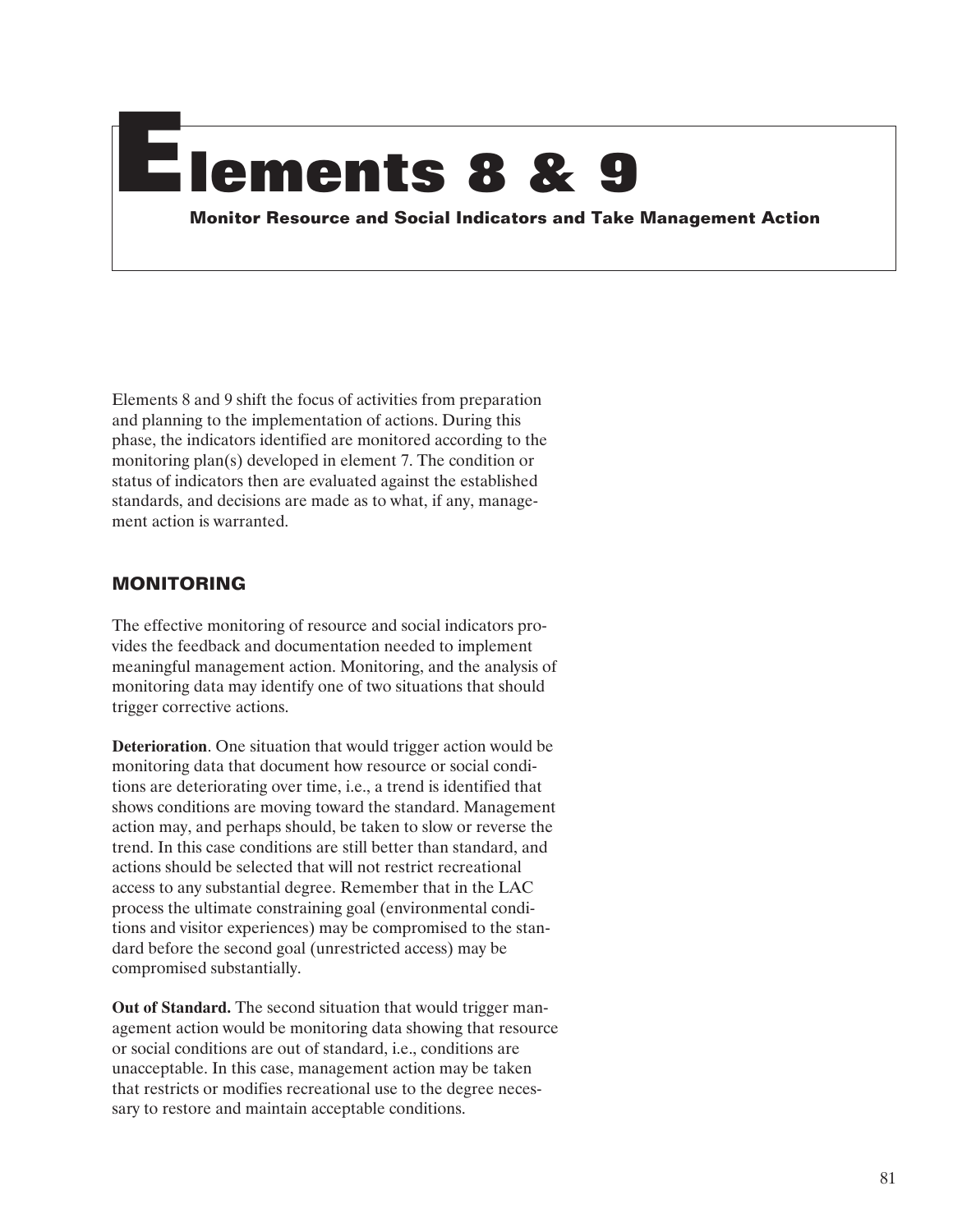Another way to think about monitoring and management action is to liken monitoring results to a traffic light. A *green light* indicates that park conditions are within standard, which means that no changes in management are required. A *yellow light* indicates that conditions are deteriorating and are approaching a standard, which alerts managers to consider taking preventive action (either nonrestrictive or minimally restrictive action). A *red light* indicates that park conditions have violated a standard, which requires managers to take action and signals the use of more restrictive actions.

What actions may be considered to restrict or not restrict access to recreational opportunities will vary according to different settings, different values held by park users, existing visitor use levels and access, and other situation-specific factors. *It will be the responsibility of planners and managers to involve the public in determining what kinds of management actions will be appropriate to take when conditions are deteriorating (but remain within standard), and what actions will be appropriate when conditions are out of standard.*

Before taking any corrective action, it is important to identify as clearly as possible the root causes of why conditions are deteriorating. Numerous factors may be responsible for deterioration, including the type and level of visitor use, the timing of use, park management, and existing infrastructure (e.g., trail design, information programs, the location of visitor centers). Sometimes the root causes of unacceptable conditions may underlie more obvious symptoms. For example, an obvious probable cause of a trail encounter standard being exceeded is that too many people are using a particular trailhead. But perhaps the root cause of the existing condition is the design of the access road and parking areas that funnel people onto this trail. Or perhaps the condition is due to a park brochure that publicizes this trailhead and not others. If the root causes of existing conditions are not accurately identified, management action may be misdirected, with less than satisfactory results.

#### **RANGE OF POSSIBLE MANAGEMENT ACTIONS**

Several decades of research, management experience, and discussion have identified a variety of strategies and tactics that can be taken to address resource or experiential impacts resulting from recreational use. To assist park managers in determining what actions might be most effective under various circumstances, the National Park Service commissioned the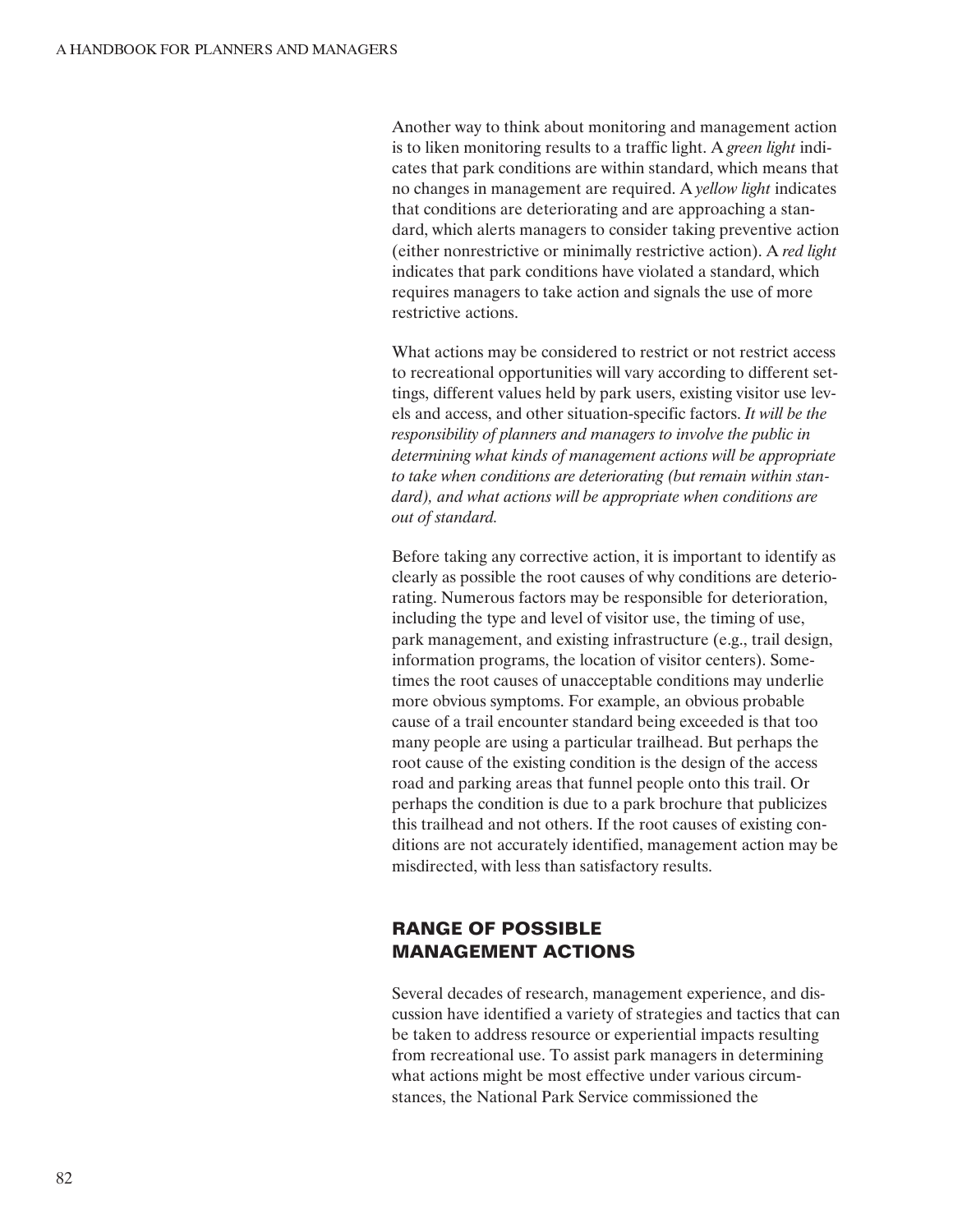development of a decision-making handbook for addressing visitor use related problems. Much of the following information is taken from the handbook being developed.

The handbook identifies five general management strategies that managers can use to address recreational use impacts

- increase the supply of recreational opportunities, areas, and facilities to accommodate increased demand
- reduce public use at specific sites, in individual management zones, or throughout the park
- modify the character of visitor use by controlling where the use occurs, when the use occurs, what type of use occurs, or how visitors behave
- alter visitor attitudes and expectations
- modify the resource base by increasing the durability of the resource or by maintaining or rehabilitating the resource

Not all strategies are appropriate in all settings and situations. For example, increasing the number of visitor facilities may not be an appropriate strategy for wilderness or backcountry areas, depending on legislative constraints, specific management objectives, and existing visitor use levels. However, managers are encouraged to consider employing as many strategies as possible to address specific impacts. Using a combination of strategies provides managers with greater flexibility and allows them simultaneously to address the multiple dimensions and the causes of undesired impacts. Reducing use may appear to be the obvious solution to visitor use impacts, but managers should remember that a less restrictive strategy may work as well and have fewer repercussions to visitors and park management.

In the five strategies, there are many specific management actions or tactics that can be used. These tactics fall into five general categories

- site management (e.g., facility design, the use of vegetation barriers, site hardening, area/facility closure)
- rationing and allocation (e.g., reservations, queuing, lotteries, eligibility requirements, pricing)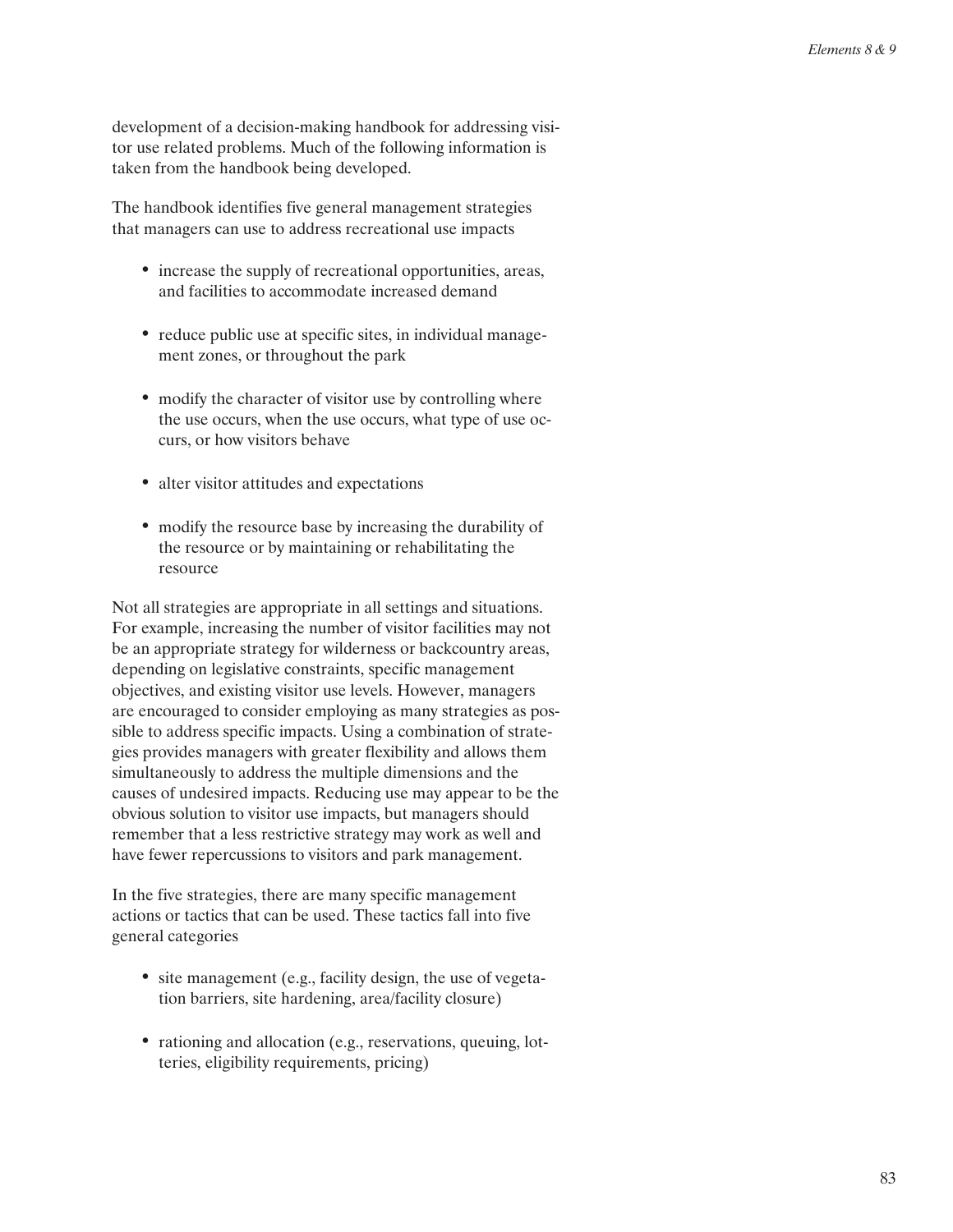- regulation (e.g., the number of people/stock, the location or time of visits, activity, visitor behavior, or equipment)
- deterrence and enforcement (e.g., signs, sanctions, personnel)
- visitor education (e.g., promote appropriate behavior, encourage/discourage certain types of use, provide information regarding use conditions)

When considering which management tactic, or combination of tactics, to employ there is no easy answer or standard formula. What to do is driven by the specified objectives for a particular area or management zone. These objectives often help to focus the range of options that managers can employ.

To aid planners and managers in selecting among the many management tactics, there are several questions or selection criteria that may make decisions easier. Answers to these and related questions can help to assess the trade-offs or the costs of competing actions:

- Does the tactic adequately address the underlying *cause* of the impact or visitor use problem?
- How effective is the tactic likely to be in resolving the impact in question?
- Is the tactic likely to lead to the creation of new problems?
- Is the tactic subtle or obtrusive in terms of visitors being aware that they are being managed?
- Is the tactic direct or indirect in terms of how it impacts or influences visitor behavior?
- Does the tactic preserve visitor freedom of choice?
- Does the tactic affect a large or small number of visitors?
- Does the tactic affect an activity to which some visitors attach a great deal of importance?
- Are visitors likely to resist the management action?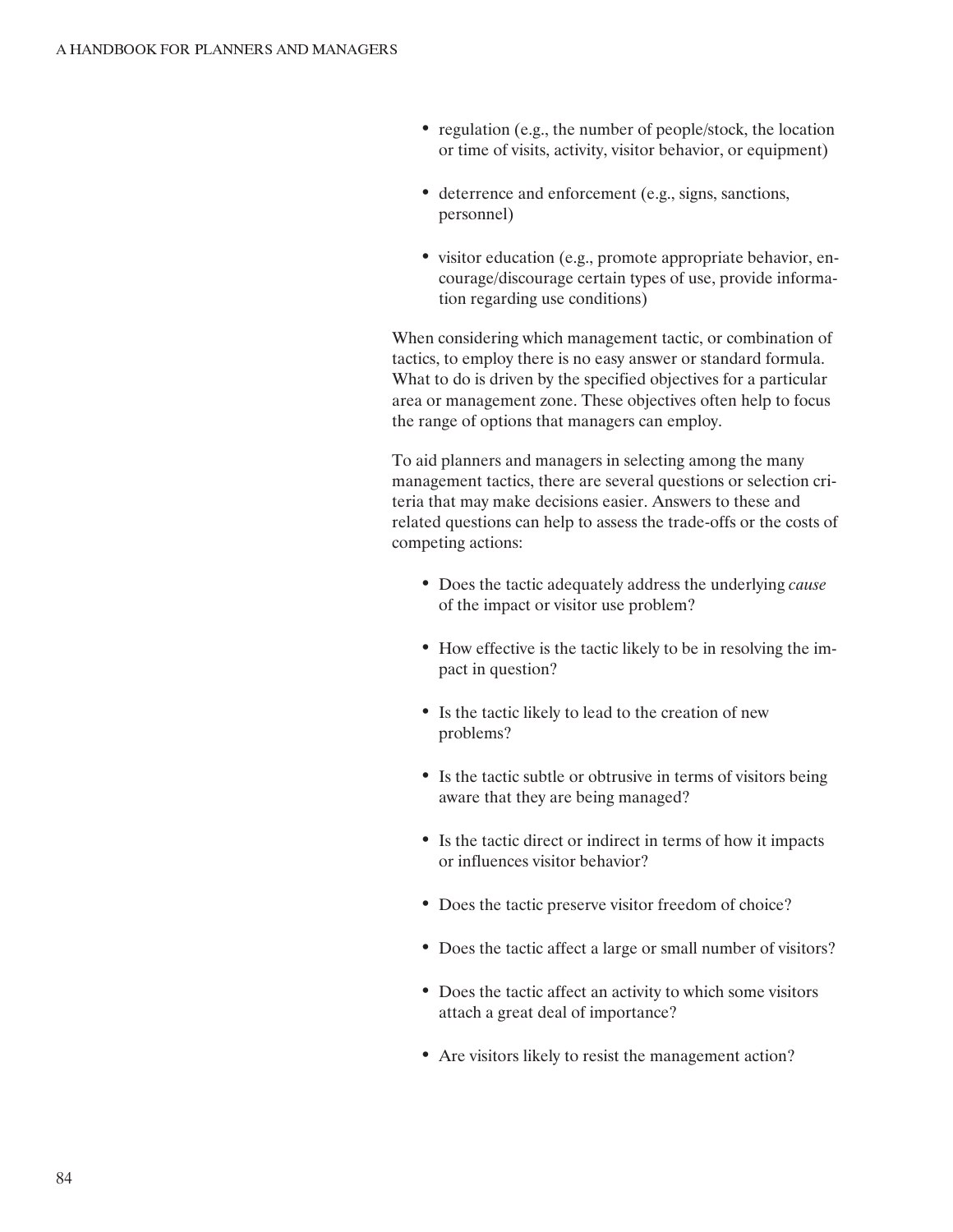• What are the costs to managers in implementing and administering the tactic?

After considering these and other questions, and weighing the trade-offs, park managers should select the strategies and tactics that best suite their situation and that they believe will most effectively address visitor impacts while minimizing total costs to managers, visitors, and resources.

#### **POINTERS FOR SELECTING MANAGEMENT TACTICS**

- Fit the solution to the problem. Have a clear understanding of the objectives that define the problem. Do not find yourself in a situation where you have a solution in search of the problem!
- Recognize that most management action can have immediate and significant effects on the character of the area and on the kind of recreational opportunity or benefit offered. For example, drastic or even seemingly subtle changes in the design and type of facilities can alter the character of the site to the point that it may no longer be satisfactory to many current visitors. For instance, "creeping campground development" can change a small, informal site into a large, intensively developed site, which could force out those campers who sought out that campground because of its solitude and closeness to nature.
- � In wilderness and related backcountry settings, provide as much freedom as possible for people to roam; control only at accesses if possible. Even in frontcountry settings, actions that are subtle and seemingly unobtrusive are much more supported by visitors than are direct, more obtrusive measures.
- Timing is crucial for trip planning. Because most people plan before leaving home, get information to them as far in advance of their visit as possible. For a variety of reasons, the public is motivated to make preparations long before arriving at parks and recreational areas. There is considerable evidence that people would be receptive to new types of information and information delivery systems to aid their trip planning, to educate them about resource protection needs, and to build support for agency management programs.
- An even distribution of visitor use is unrealistic. Using management tactics to achieve even distributions of visitor use in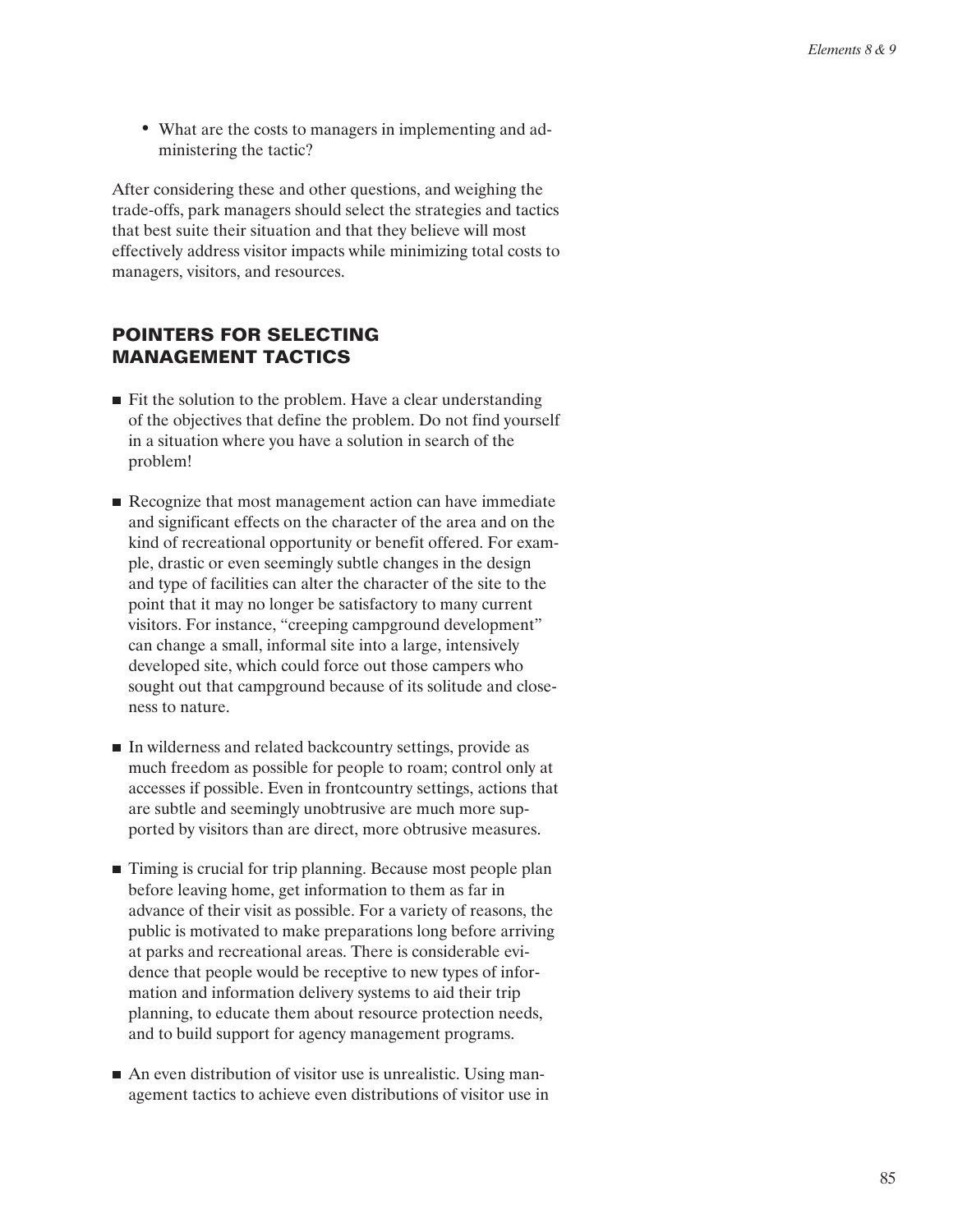most areas is neither desirable nor attainable. In most locations, geography, access, historic use patterns, and other factors would thwart efforts to spread out use more evenly. Also, for many locations it would be desirable to offer a variety of recreational opportunities in the area. Establishing distinctive management zones to provide such diversity is a goal for many areas and is a fundamental construct of the VERP framework.

- **Providing a range of recreational opportunities in a region is** desirable to satisfy the diversity of recreational tastes. Managers should establish objectives, standards, and strategies for an area that will result in a seemingly balanced spectrum of opportunities in a geographic region. No one manager or agency should feel obligated to meet the demands of all recreational users. Each agency, for example, could aim at providing one or more specific types of recreational opportunities and refer those wanting something different elsewhere. Obviously, regional collaboration among private and public managers is mandatory if a full and appropriate mix of opportunities is to be provided.
- � Selecting appropriate management tools and tactics is a value judgment. Ultimately, managers are left with the difficult decision of deciding how much visitation is appropriate, what kinds of activities are acceptable for a given area, and how visitor use is to be managed. For some decisions, the appropriate course of action is clear because there are few alternatives. More frequently, information necessary to decide is meager and/or conflicting. Political, administrative, legal, budgetary, and resource constraints influence decisions, as well. While research and managerial experience can help, such information only reduces the range of uncertainty associated with the decision. It does not eliminate it!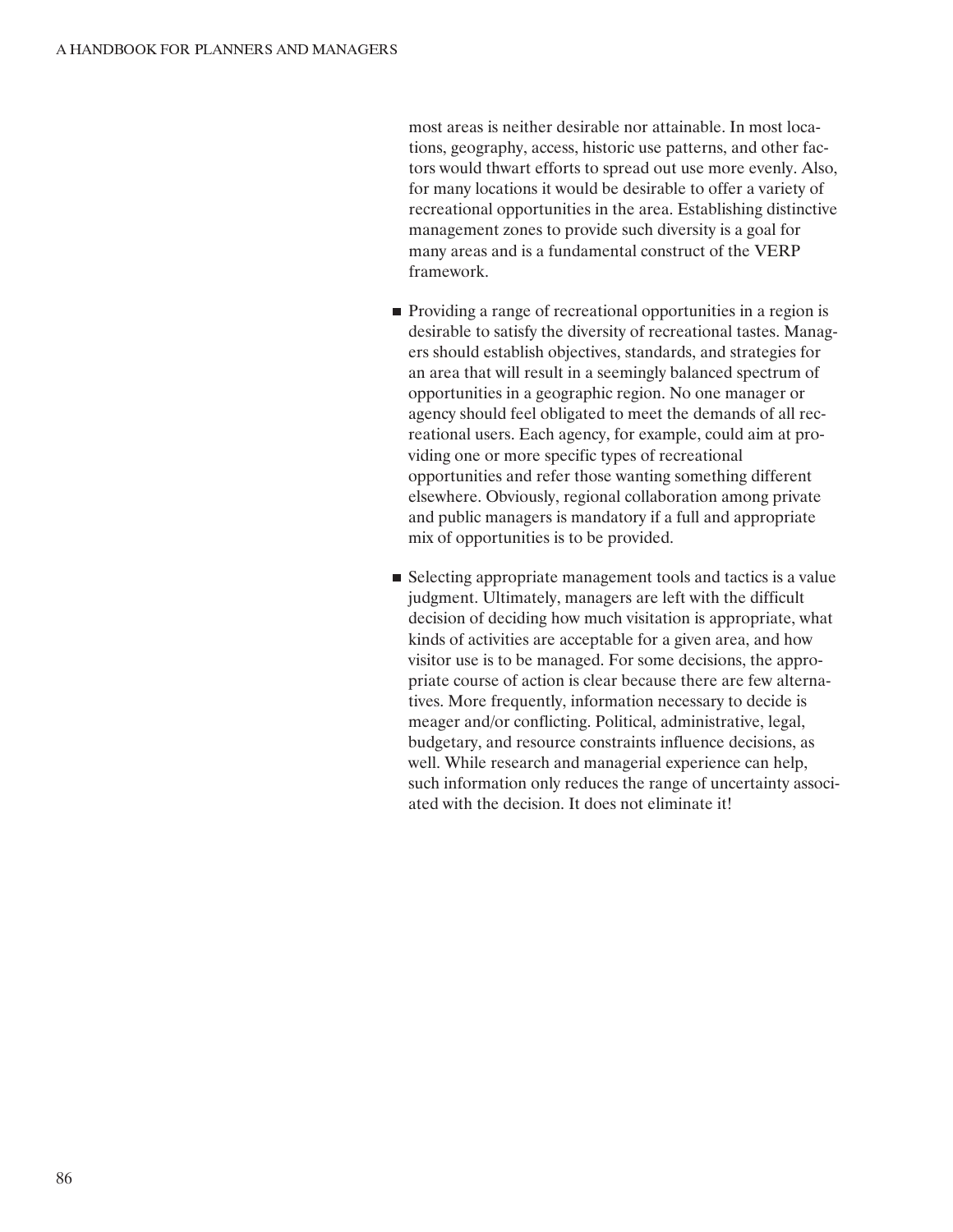### Appendix <sup>A</sup> **Description of the Resource Experience Opportunity Areas Developed for the Arches VERP Implementation Plan**

**Fins.** This opportunity area includes the Devils Garden, Fiery Furnace, Klondike Bluffs, and Herdina Park areas. They are dominated by the orange-to-reddish Entrada sandstone fins and spires. In these areas there are labyrinths of spires, fins, chutes, and arches. The visitor experience in this opportunity area is very much inwardly focused because of the high vertical landforms that limit movement and views along narrow corridors. The immediate foreground and focused corridor views of landforms dominate the experience; in contrast, the importance of color and vegetation cover is minimal.

**Monoliths and Walls.** This opportunity area is primarily composed of the most striking non-arch landforms in the park. Courthouse Towers, the Great Wall, the Windows section, and the Delicate Arch area. The experience is not one of being in an area but rather that of viewing from the outside the massive to delicate landforms as they appear against the horizon. The opportunity for experiencing them is from the perimeter of the individual landforms. Because of the massiveness, height, and association in clusters, they provide key landmarks and orientation for the visitor. The landforms here also dominate expansive vistas that are afforded in other areas. Vegetation has a relatively minor role in defining the visitor experience.

**Upland Blackbrush Flats.** This opportunity area covers most of Willow Flats. These areas are generally flat, with some relief, and appear sandy or rocky. They have few distinguishable geologic features. Low, dark, blackbrush dominates the landscape. The vegetation can appear to be an obstacle, and there are no obvious routes through the areas.

**Slickrock/Petrified Dunes.** Most of the southern part of the park is included in this opportunity area. It appears to be a smooth, rounded, rolling, tan-beige, rugged, barren, rock landscape. Depending on one's location in this area, one can see expansive vistas then move a few steps and feel much more enclosed by the dunes. Vegetation is scarce, with pockets of piñon-juniper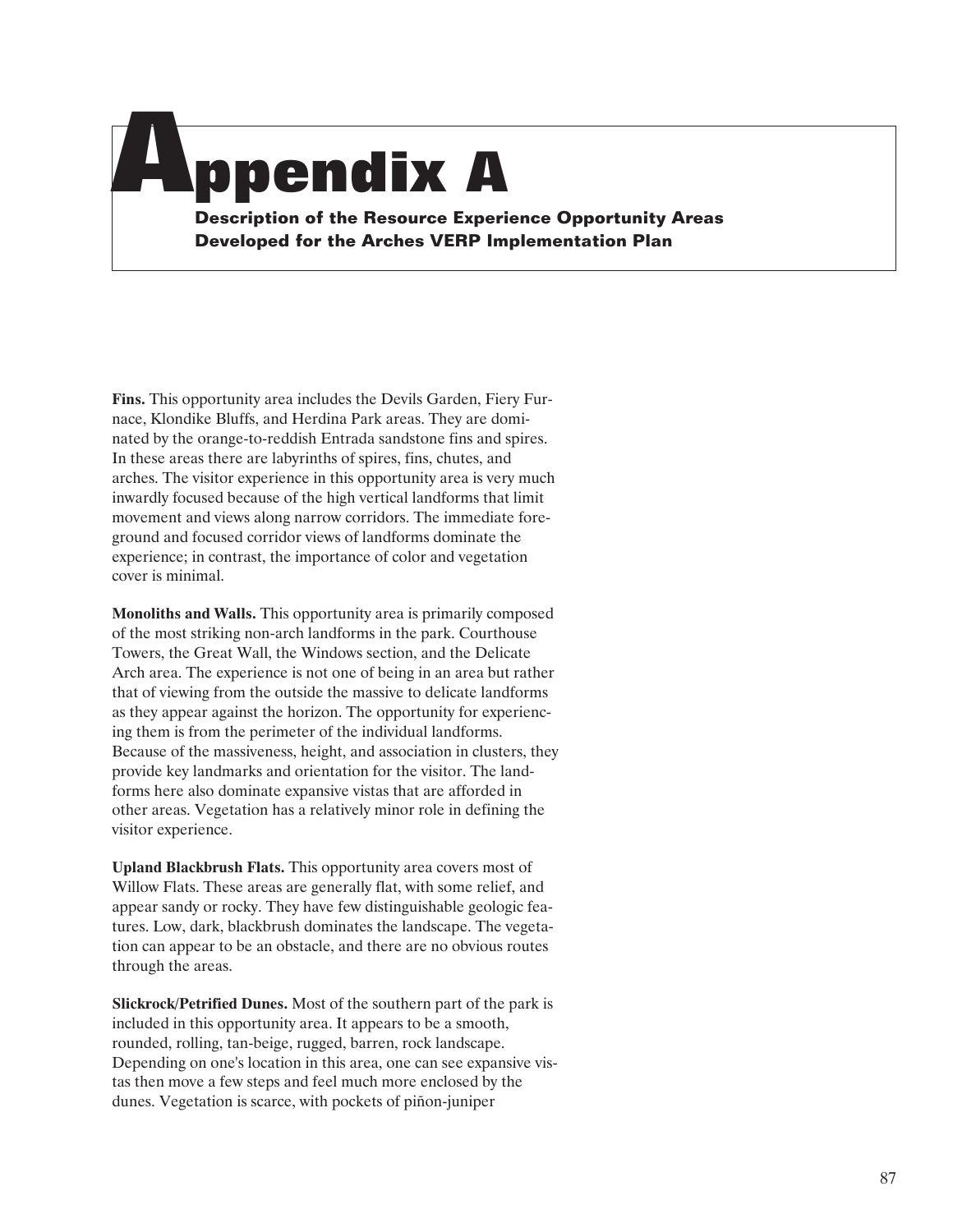vegetation and pothole gardens, and plays a relatively minor role in the visitor experience. There are a lot of opportunities for solitude here, and the landscape appears challenging to explore.

**Broad Open Grassland Valley.** This opportunity area is found in the northwestern end of Salt Valley. There is a more or less continuous vegetative cover, primarily cheat grass. The valley is very open and flat, with few distinguishing topographic features. There is a moderate sense of enclosure with the valley walls off in the distance. The area appears to be uninteresting and uninviting — most people pass through this area to get someplace else.

**Rolling Topography Mixed Shrub Valley.** This arid area is found in the southeastern end of Salt Valley. There are no distinguishable landmarks or routes through it. The landscape appears to be mildly undulating with rounded, eroded hills. Mancos shale and yellowgreen-blue soils are present. The area is sparsely vegetated, with saltbush being the most common plant present.

**Broad Open Shrubland Valley.** This area covers Cache Valley. Similar to the above two opportunity areas, the broad open shrubland valley is perceived as being flat with a vague sense of enclosure. There are no nearby landmarks. A mosaic of substrates (shale soil alternating with sandy soils) and a marbled mix of vegetation are present. Although there is not a continuous vegetative cover, shrubs dominate the landscape and can present a minor obstacle to traversing.

**Ridge/Highlands***.* The ridge/highlands opportunity area includes the southwestern part of the park and the upper flanks of the southwest side of Salt Valley. This is a rocky area with expansive vistas and some moderately distinctive slopes and ridges that break the area into small visual units. There are distinctive landmarks off in the distance and some in the foreground. Although one is outwardly focused when walking through here, one also is looking down at the vegetation to avoid it. The mix of plant communities found here plays a minor role in the visitor experience, although at times it can appear to be a barrier or obstacle to cross.

**Wash/Canyon.** Upper and lower Courthouse Wash and Salt Creek are included in this opportunity area. The experience here can vary from feeling tightly confined to being in a broad valley. Few vistas are evident. The areas generally feel relatively narrow and snakelike with canyon walls. Once one is in this area it is challenging to get out other than to backtrack. There is an obvious route along the wash bottom. The area is interesting to explore because of the presence of (or past signs of) flowing water, seeps, and relatively thick vegetation. There is a sense of wanting to explore what is beyond the next bend in this area. It can be easy to walk in some parts and difficult in other parts because of the presence of mud, quicksand, and impenetrable vegetation.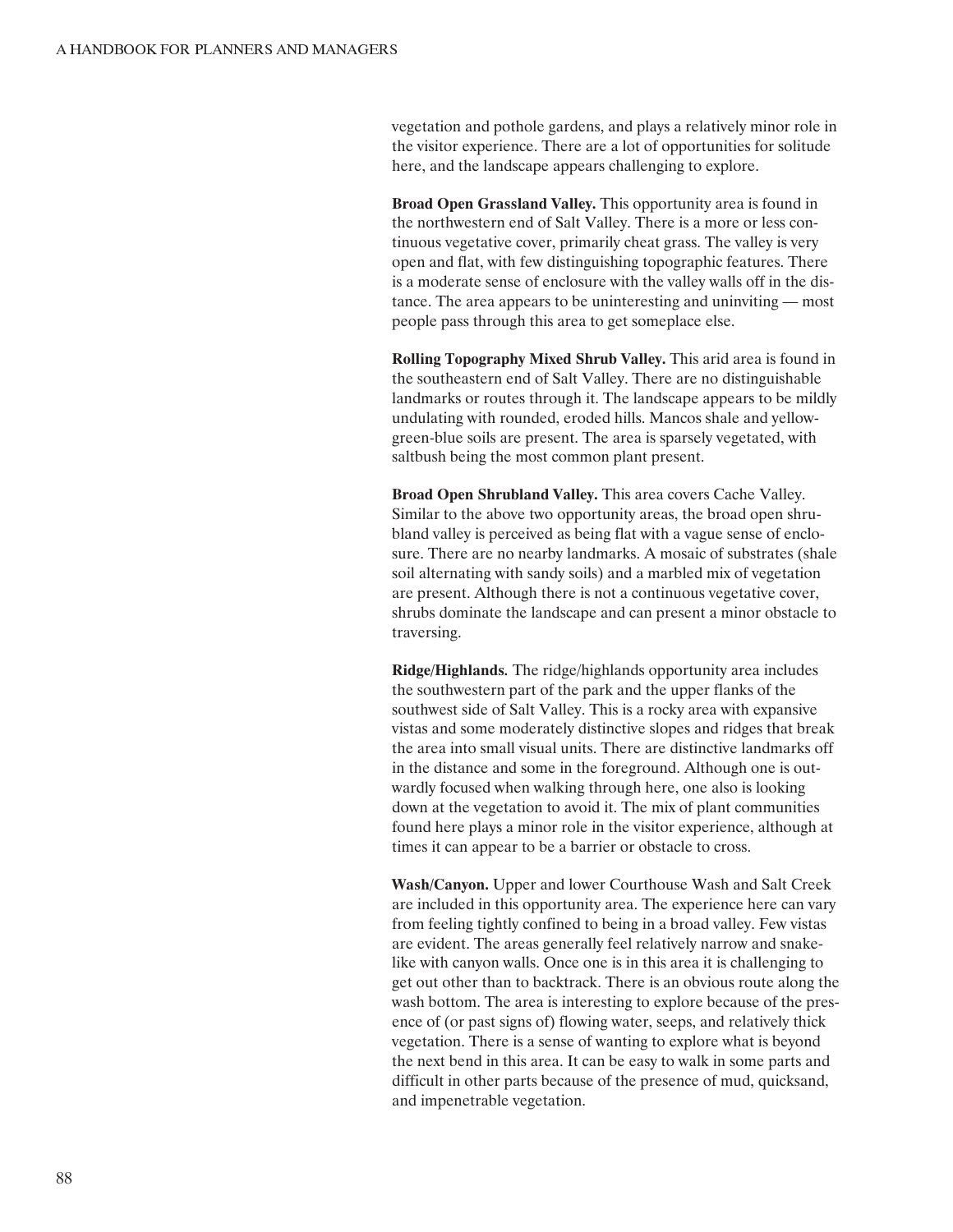**River Canyon.** This is a very scenic, attractive, sinuous landscape. The silty waters of the Colorado River and the towering, dark red sandstone canyon walls dominate the landscape. One feels deeply enclosed in this canyon, with the experience being inwardly focused along the river corridor. The play of light and shadows along the rock faces attracts the eye. Tamarisk growing along the riverbanks is also evident and can affect the experiences of people trying to walk through it or take out their boats. Rugged talus slopes above the river make walking difficult through much of the canyon.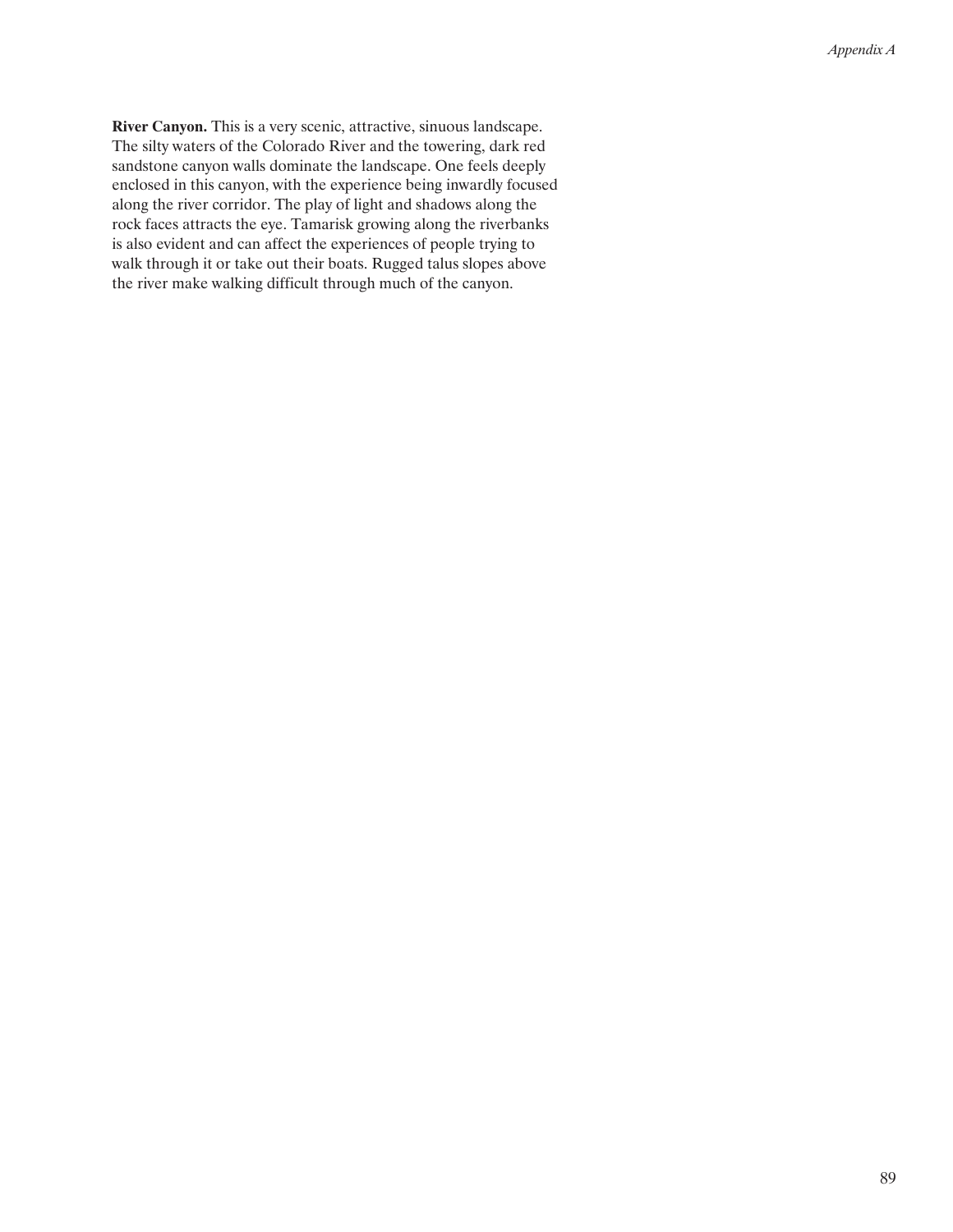### Appendix <sup>B</sup> **Descriptions of the Management Zones in the Arches VERP Implementation Plan**

**Pedestrian Zone.** The pedestrian zone is comprised of high use trail corridors that access prime park features. The areas in this zone are predominately natural, but with much considerable evidence of the sights and sounds of people. Visitors can see, touch, smell, and hear park resources as they walk along a well-defined trail, but they will not feel like they are far from their cars or conveniences. Paved or hardened trails and small interpretive structures are the only facilities present. Some trails would be accessible to visitors with disabilities. To use this area, visitors must make a short time commitment and physically exert themselves to some degree. There are limited opportunities for challenge and adventure, and the need for outdoor skills is relatively unimportant. The probability of encountering visitors is very high, and moderate for encountering NPS staff; many people may be present. No vehicles or stock are permitted in this zone.

Visitors, sites, and trails are intensively managed in the pedestrian zone to ensure resource protection and public safety (e.g., with fences, intensive law enforcement, and restrictions on visitor activities). Resources can be modified for essential visitor and park operation needs, but they are changed in a way that harmonizes with the natural environment. Except for these essential changes, Park Service tolerance for resource degradation here is low.

**Hiker Zone.** The hiker zone is applied to trail corridors and areas of a somewhat more primitive nature than those in the pedestrian zone. The hiker zone provides a sense of being immersed in a natural landscape and feels somewhat distant from most comforts and conveniences. Unpaved, maintained trails, and sometimes cairned routes are the only facilities in this zone. Opportunities exist to experience challenge and adventure. Visitors must commit a block of time, have some outdoor skills, and expend some physical exertion to use the area. The probability of encountering other visitors is moderate to high (although there are opportunities for solitary experiences), and moderate for encountering NPS staff. No vehicles or stock are permitted here.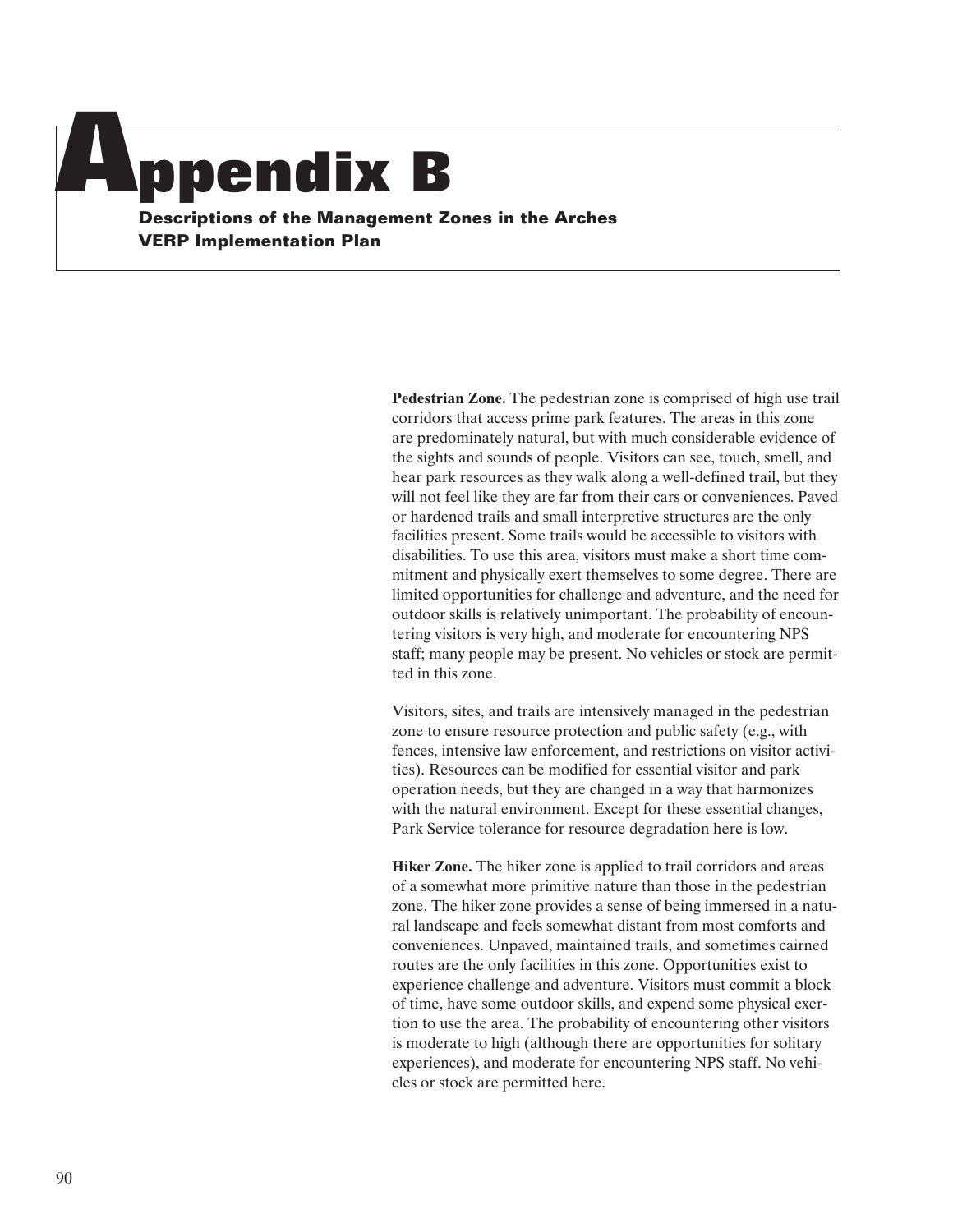A high level of management is provided for resource protection and safety purposes in the hiker zone (e.g., placing stones along trail edges and restricting off-trail use and group sizes). Some resource modifications are evident, but they harmonize with the natural environment. The Park Service's tolerance for resource degradation here is low.

**Backcountry Zone.** This zone encompasses lightly used areas of the park where visitors hike cross-country, along washes, or on primitive trails or marked routes. Like the hiker zone, the backcountry zone provides a sense of being immersed in a natural landscape but feels farther away from comforts and conveniences than the pedestrian and hiker zones. No facilities are in this zone except for a few cairned routes and primitive trails. The use of this area requires a relatively long time commitment and high level of physical exertion. The environment offers a moderate to high degree of challenge and adventure. Opportunities for independence, closeness to nature, tranquillity, and the application of outdoor skills are moderate to high. The probability of encountering other visitors and NPS staff is low. Vehicular use is not permitted, but stock use may be permitted in certain environments.

A moderate level of management is provided for resource protection and safety purposes. Subtle onsite controls and restrictions may be present, such as placing rocks along the trail edges, restricting off-trail use, and requiring that visitors demonstrate knowledge of environmental sensitivity before entering the zone. A few resource modifications may be evident, but they harmonize with the natural environment. The Park Service's tolerance for resource degradation due to visitor use in this zone is very low.

To ensure that the backcountry zone remains largely without trails, a limit has been placed on the number of miles of primitive trails and cairned routes that can be provided for visitor access or resource protection purposes: no more than 5 additional miles (8 kilometers) of established routes, including trails on slickrock and washes, will be permitted in all of the park's backcountry zone. (There are currently about 5.5 miles [8.9 kilometers] of established routes in the zone.)

**Primitive Zone.** The primitive zone includes areas where very low use is desirable to protect views seen from adjacent zones, pristine resource areas, and the areas of the park that are difficult to access. Visitors in the primitive zone experience an untouched, primeval environment, devoid of the works of people. No stock are present, and no trails are evident. The use of this zone requires a relatively high degree of physical exertion and a long time commitment. The environment offers a moderate to high degree of challenge and adventure. Opportunities for independence, closeness to nature, tranquility, and the application of outdoor skills are high. There is a very low probability of encountering other visitors or NPS staff. Similarly, the evidence of other visitor impacts is minimal.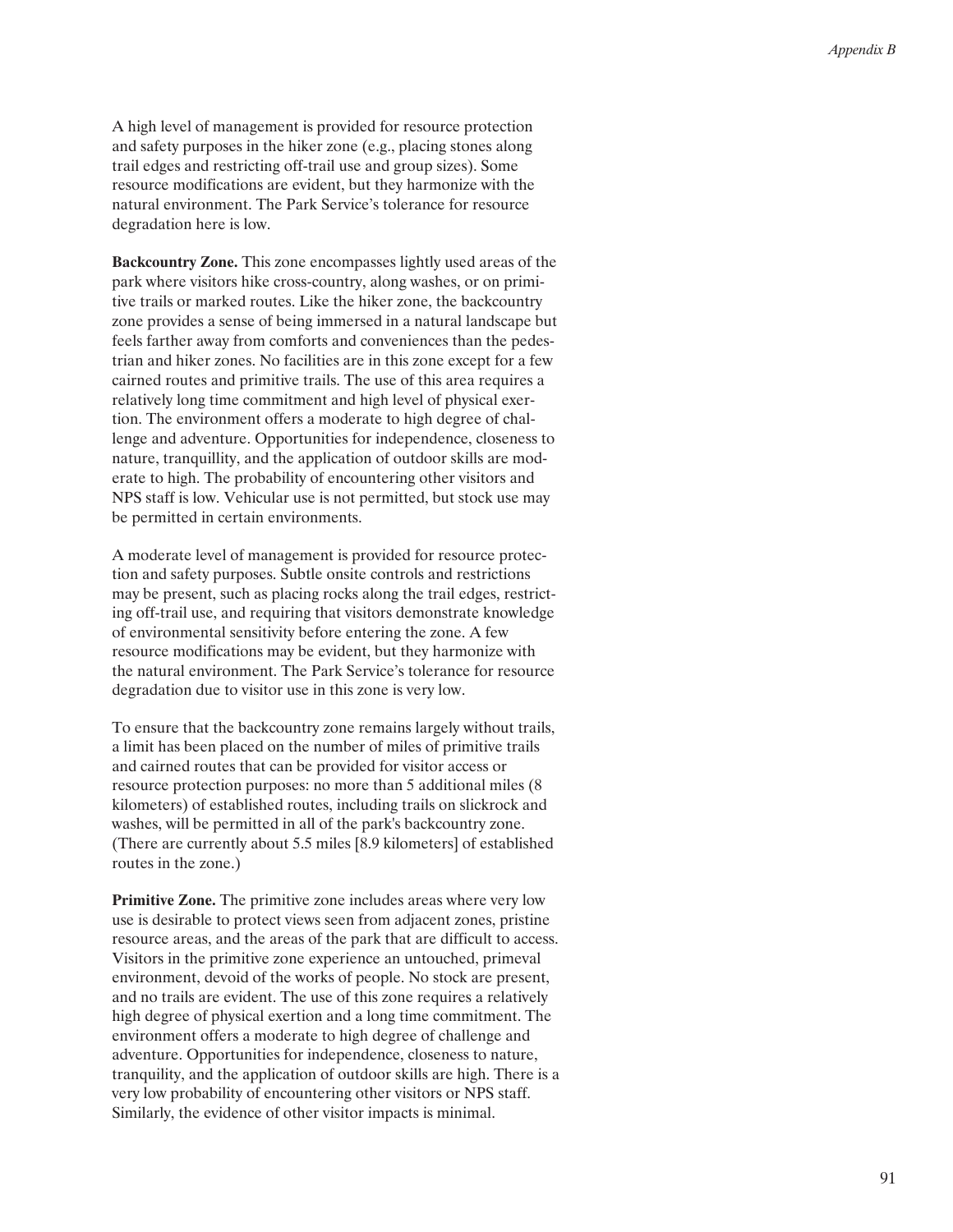Management for resource protection and safety in the primitive zone is very limited; the area is managed in such a way that onsite controls and restrictions are minimized and those that are present are subtle. However, offsite the management of visitors may be intensive (e.g., eligibility requirements that must be satisfied before one enters the zone, limits on the length of stay in the area, and reservation requirements). The Park Service's tolerance for resource modifications and resource degradation here is very low.

**Motorized Sightseeing Zone.** The motorized sightseeing zone is a substantially developed area. The paved roads, pullouts, overlooks, and associated short trails and small picnic areas, parking areas, and other facilities that support visitor touring are included in this zone. The zone is a fairly narrow corridor. For monitoring purposes, the zone extends 50 feet (15 meters) from the edge of roads and pullouts.

The paved roadways and associated developments in the motorized sightseeing zone are used by visitors for touring the park, enjoying scenic overlooks and interpretive media, and gaining access into other park zones. Visitor attractions are convenient and easily accessible. The visitor experience is generally dependent on a vehicle or bicycle, involves driving along a well-maintained, paved road, and is perceived as being linear/ sequential and vicarious in nature. Observing the natural environment is important, and there may be a sense of adventure, but there is little need for visitors to physically exert themselves, apply outdoor skills, or spend a long time in the area. The probability of encountering other visitors is very high, and moderate for encountering NPS staff; many visitors may be present. Some trails and most facilities would be accessible in this zone.

Intensive management is provided in the motorized sightseeing zone to ensure resource protection and public safety (e.g., with fences, intensive law enforcement, and restrictions on visitor activities). Resources can be modified for essential visitor and park operational needs. The Park Service's tolerance for resource degradation in this zone is moderate.

Because the number of social (i.e., unofficial) pullouts has grown over the past several years, it is necessary to identify the number of pullouts that will be allowed in the zone. In August 1994 the park staff identified 40 approved pullouts on 20 miles of paved roads, excluding Delicate Arch, for an average of two per mile. New pullouts may be developed if there is a documented need and traffic safety considerations permit; however, the total number of pullouts permitted along the paved roads will not exceed 48, which would be a 20% increase over the current conditions.

**Motorized Rural Zone.** This zone includes the maintained, unpaved, two-wheel-drive roads. Like the other motorized zones,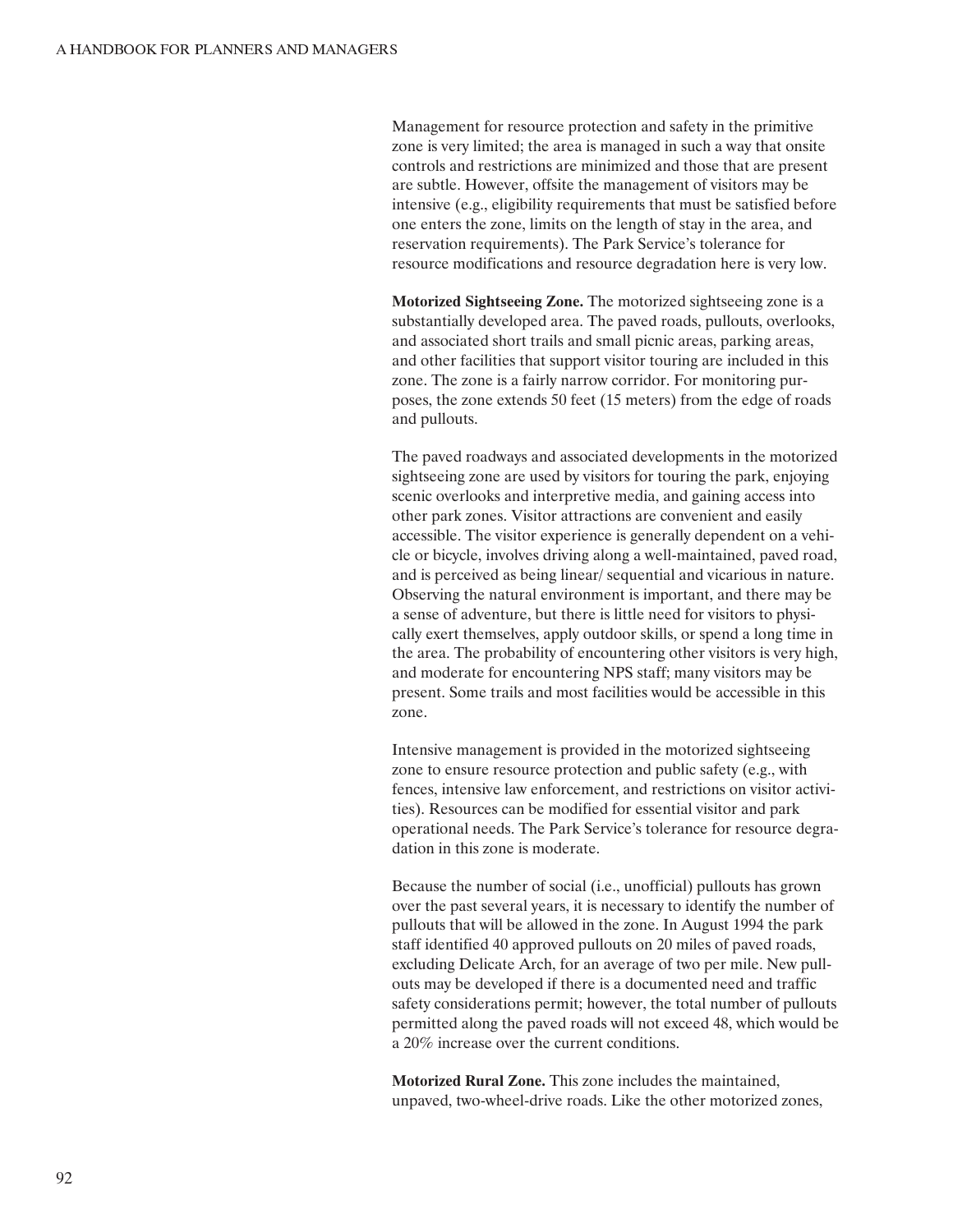the motorized rural zone includes narrow areas alongside the roads.

The motorized rural zone accommodates two-wheel-drive experiences (although opportunities exist for nonmotorized forms of recreation) along unpaved roads, which gives visitors a sense of being in the country. Although the areas are predominately natural, there is evidence of the sights and sounds of people. A few support facilities, such as vault toilets, may be present. Visitors usually do not need to physically exert themselves, use outdoor skills, or make a large time commitment to use the area. Challenge and adventure opportunities associated with more primitive types of recreation are not very important. The probability of encountering visitors is moderate, and it is low for encountering NPS staff.

A high level of management is provided in this zone for resource protection and safety (e.g., with signs, barriers, and temporal restrictions). Resource modifications are evident, but they harmonize with the natural environment. The Park Service's tolerance for resource degradation in the motorized rural zone is low.

Because the graded dirt roads in this zone can grow wider with time, due to visitors driving off the roads and maintenance work, it is necessary to specify road widths and approved pullouts. The Salt Valley road will be maintained at a width of no more than 20 feet (6.1 meters); the Klondike Bluff trailhead road will not be widened unless necessary, and in no case will it be wider than 20 feet (6.1 meters). (However, necessary drainage ditches may extend into adjacent zones.) There are currently two pullouts along the 10-mile (16 kilometers) Salt Valley road and none along the Klondike Bluff spur road. New pullouts will only be developed where there is a documented need and traffic safety considerations require a pullout to get parked vehicles off the roadways. No more than eight additional pullouts will be permitted along the Salt Valley road; no new pullouts will be permitted on the Klondike Bluff spur road.

**Semiprimitive Motorized Zone.** This zone encompasses the fourwheel-drive roads in the park. Like the other motorized zones, the semiprimitive motorized zone encompass the roads and narrow areas that parallel the roads.

This zone accommodates four-wheel-drive experiences (although opportunities exist for nonmotorized forms of recreation), which gives visitors a sense of being in wildlands. Unpaved, minimally maintained roads are the only facilities present. Although visitors in vehicles usually do not need to physically exert themselves, they may need to use outdoor skills and make a relatively large commitment of time to use the area. The area offers moderate opportunities for challenge and adventure. The probability of encountering other visitors is low, and it is very low for encountering NPS staff.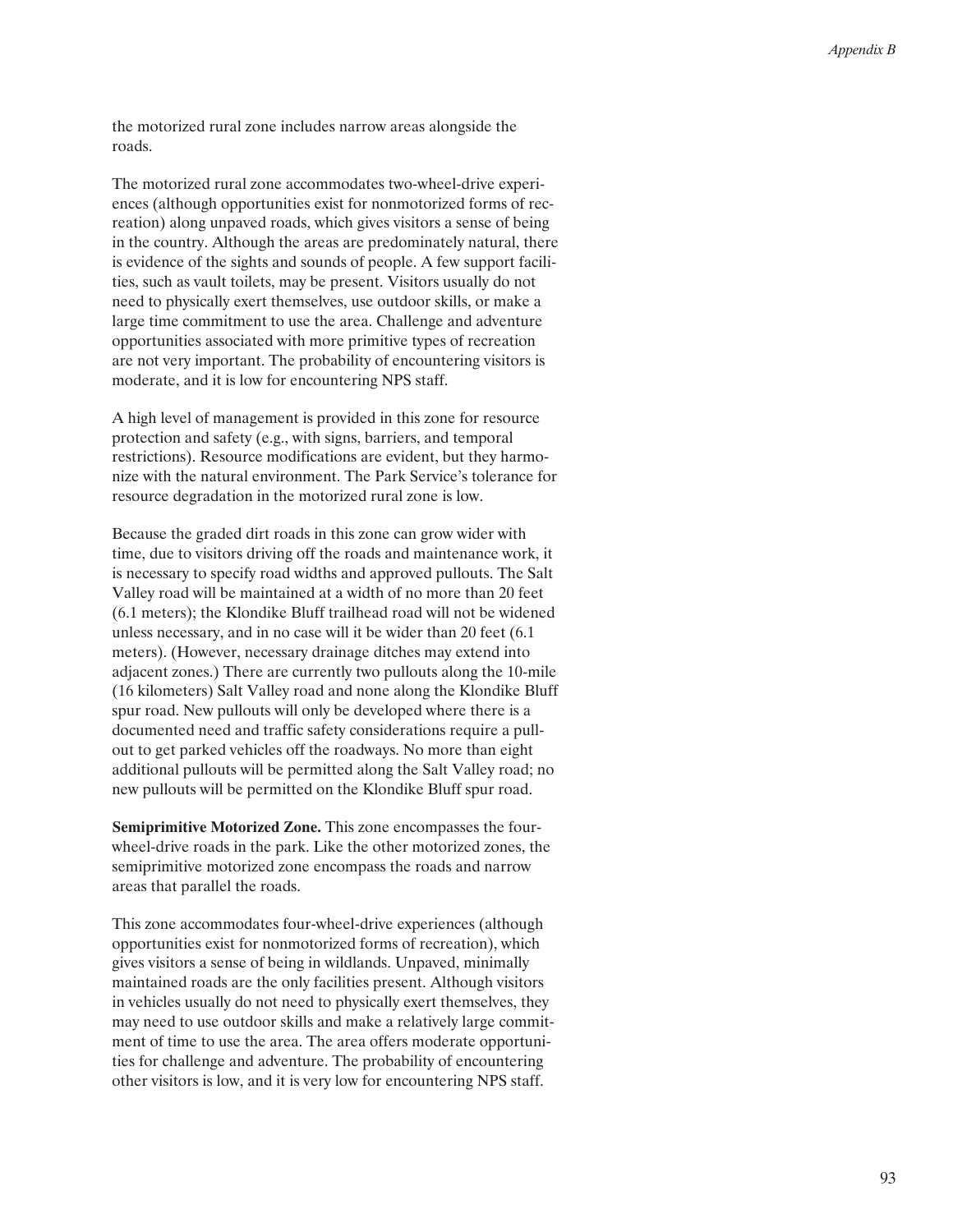Management for resource protection and safety purposes is moderate in this zone. Onsite controls and restrictions are minimal, and those that are present are subtle (e.g., berms, rocks, and vegetation). Some resource modifications may be evident, but they harmonize with the natural environment. The Park Service's tolerance for resource degradation in this zone is low.

As with the motorized rural zone, it is necessary to specify the widths of the roads because they can increase with time. In an August 1994 survey the park staff determined that the Four-Wheel-Drive Road averaged 9 to 10 feet (2.7–3 meters) wide (except where it crossed the Klondike Bluffs Ridge and averaged 9 to 14 feet [2.7–4.3 meters] wide). The Willow Flats Road averaged just over 12 feet (3.6 meters) wide. The other two unnamed road spurs on the west boundary are maintained as two-track trails and do not have any widenings, pullouts, or improvements. The traveled portion of all these roads will be maintained at their current widths, except the Willow Flats road will be reduced to 12 feet wide. However, there are a number of widenings along the roads, outside of the two tracks, where one vehicle pulls over to park, let another vehicle pass, or bypass rocks and bad ruts. Although some of these wide areas are necessary in certain locations due to environmental factors, their number will be kept to a minimum (see also the later discussion on indicators and standards). In no case will a widening be over 12 feet wide (3.6 meters) and 30 feet (9.1 meters) long.

**Sensitive Resource Protection Zone.** This zone includes critical viewshed areas where the presence or evidence of people detracts from the park purpose of protecting both geologic features and the natural setting in which they occur. They also are areas that have been severely impacted by past use and where intensive restoration activities will be required.

The Park Service tolerance for additional resource degradation due to public use in the sensitive resource protection zone is zero. Consequently, with only a few exceptions people are not allowed in the zone. Researchers could be allowed access to the zone under special permit, park staff could enter the zone for resource management purposes, and users that are entitled to access under federal laws, such as the American Indian Religious Freedom Act, would be allowed to enter the zone under permit. Prohibiting public use in this zone will necessitate a very high level of management outside the zone (e.g., with fences, intensive law enforcement, and visitor education efforts).

**Developed Zone.** This zone includes areas with major visitor and administrative facilities. The park visitor center, headquarters, and administrative areas, campground, and picnic area are included in the developed zone. Also included in this zone is the area contiguous to the campground that campers use for family recreational activities.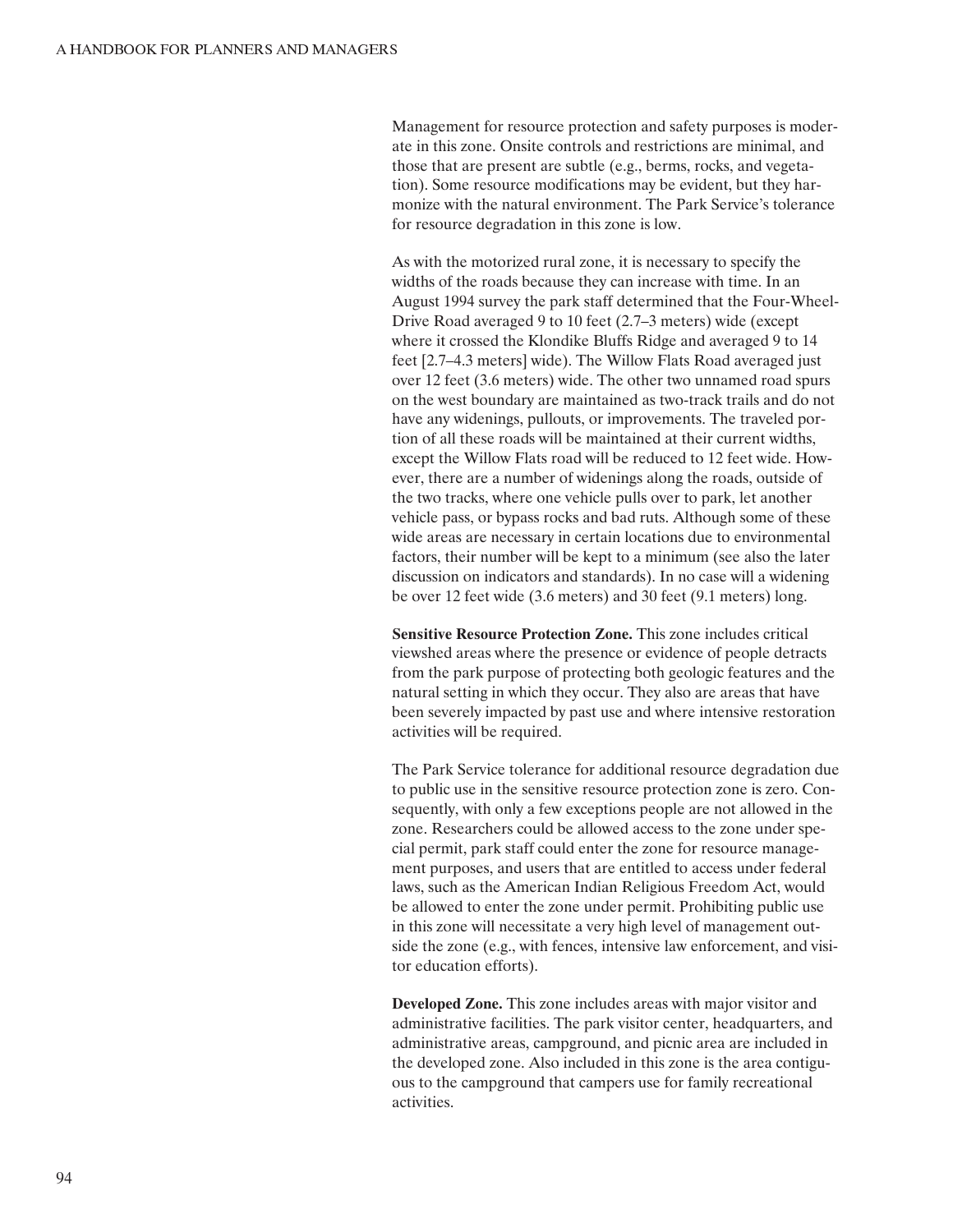Although buildings, structures, and the signs of people are predominant, there are natural elements present. The facilities are convenient and easily accessible; there is little need for visitors to physically exert themselves, apply outdoor skills, or make a long time commitment to see the area. Opportunities for adventure are relatively unimportant. Many of these areas offer opportunities for social experiences, and the probability of encountering other visitors or NPS staff is very high.

Resources are modified for visitor and park operational needs. Most facilities would be accessible to visitors with disabilities, and there might be some accessible trails. The Park Service's tolerance for resource degradation here is relatively high. Visitors and facilities are intensively managed in this zone for resource protection and safety purposes (e.g., with fences, intensive law enforcement, and restrictions on visitor activities).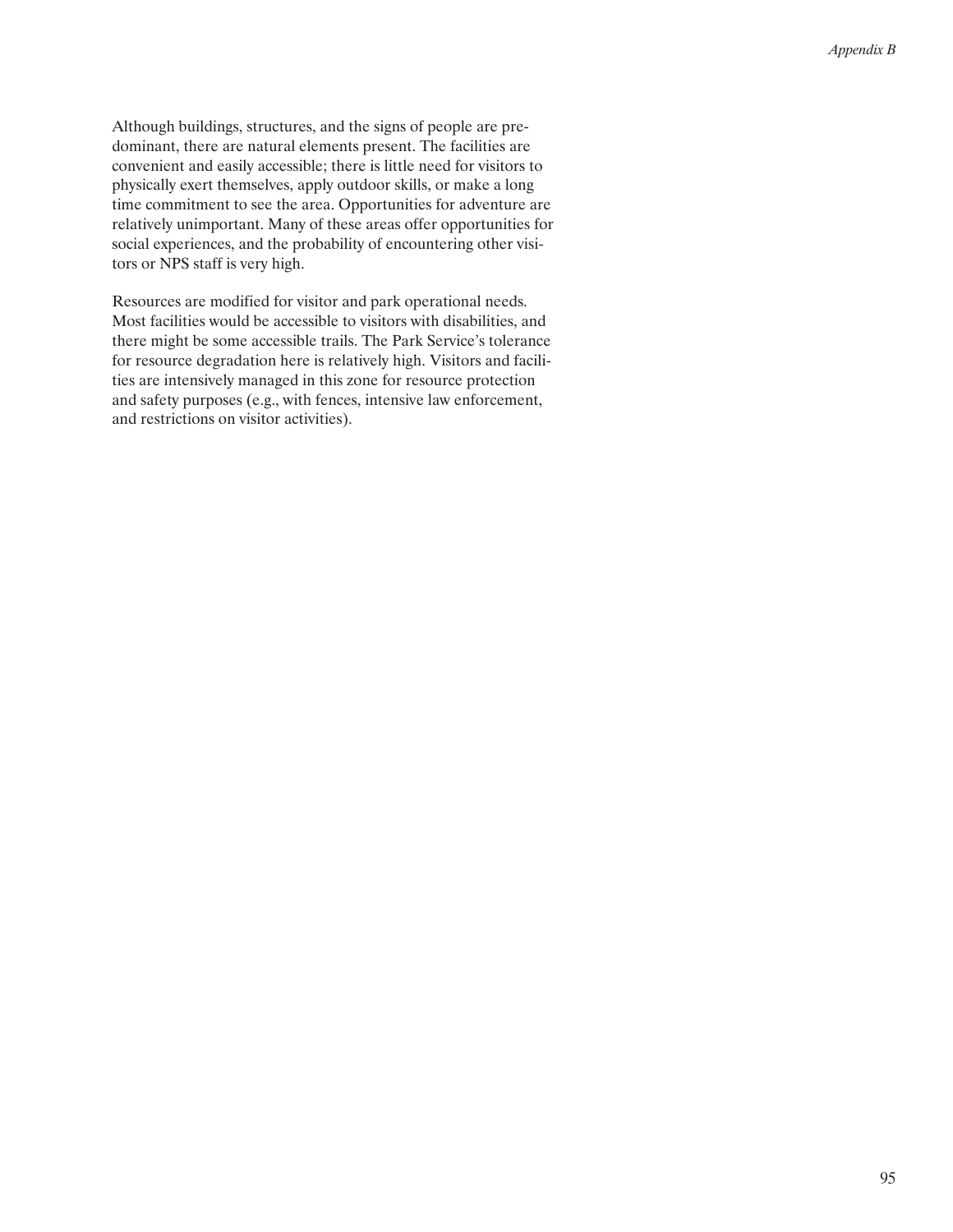# **UTIOSSAry**

**Carrying capacity**. As it applies to parks, carrying capacity is the type and level of visitor use that can be accommodated while sustaining the desired resource and social conditions that complement the purpose of a park unit and its management objectives.

**Indicator**. Indicators are specific, measurable physical, ecological, or social variables that reflect the overall condition of a zone. Resource indicators measure visitor impacts on the biological, physical, and/or cultural resources of a park; social indicators measure visitor impacts on the park visitor experience.

**Management zone.** A geographical area for which management directions or prescriptions have been developed to determine what can and cannot occur in terms of resource management, visitor use, access, facilities or development, and park operations. Each zone has a unique combination of resource and social conditions, and a consistent management prescription. Different actions will be taken by the Park Service in different zones with regard to the types and levels of uses and facilities.

**Monitoring**. Measuring resource and social conditions in a zone in order to evaluate whether or not existing conditions are within LAC standards.

**Resource.** Biotic, geologic, hydrologic, aesthetic, ethnographic, architectural, historic, and archaeological elements and features contained in a park. The mix of these resources help shape the visitor experience in a park.

**Standard.** Standards define the minimum acceptable condition of each indicator variable. A standard does *not* define an intolerable condition.

**Visitor experience.** The perceptions, feelings, and reactions a person has while visiting a park.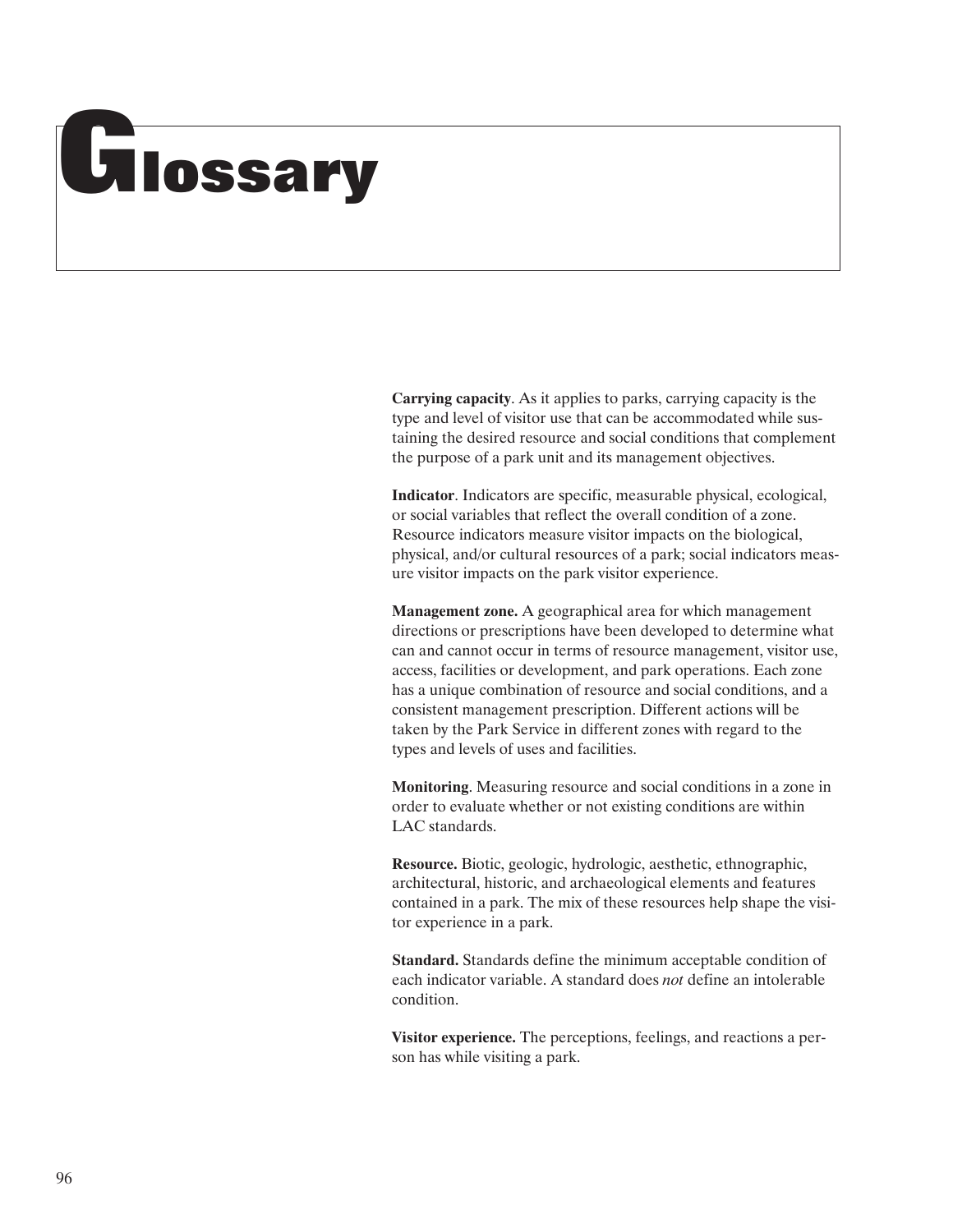# **B**ibliography

#### **CARRYING CAPACITY**

Graefe, A. R., F. R. Kuss, and J. J. Vaske

1990 *Visitor Impact Management: The Planning Framework*. Washington, DC: National Parks and Conservation Association.

Kuss, F. R., A. R. Graefe, and J. J. Vaske

1990 *Visitor Impact Management: A Review of Research*. Washington, DC: National Parks and Conservation Association.

Lime, D. W., ed.

1996 *Congestion and Crowding in the National Park System.* Minnesota Agricultural Experiment Station Miscellaneous Publication 86-1996. St. Paul, MN: Department of Forest Resources and Minnesota Agricultural Experiment Station, University of Minnesota.

Manning, R., D. Lime, M. Hof, and W. Freimund

1995 "The Visitor Experience and Resource Protection (VERP) Process: The Application of Carrying Capacity to Arches National Park." *The George Wright Forum* 12 (3): 41–45.

Manning, R., D. Lime, and M. Hof

1996 "Social Carrying Capacity of Natural Areas: Theory and Application in the U.S. National Parks." *Natural Areas Journal* 16 (2): 118–127.

National Park Service, U.S. Department of the Interior

1995 *Visitor Experience and Resource Protection Implementation Plan for Arches National Park*. Denver, CO: Denver Service Center.

Shelby, B. and T. Heberlein.

1986 *Carrying Capacity in Recreation Settings.* Corvallis, OR: Oregon State University Press.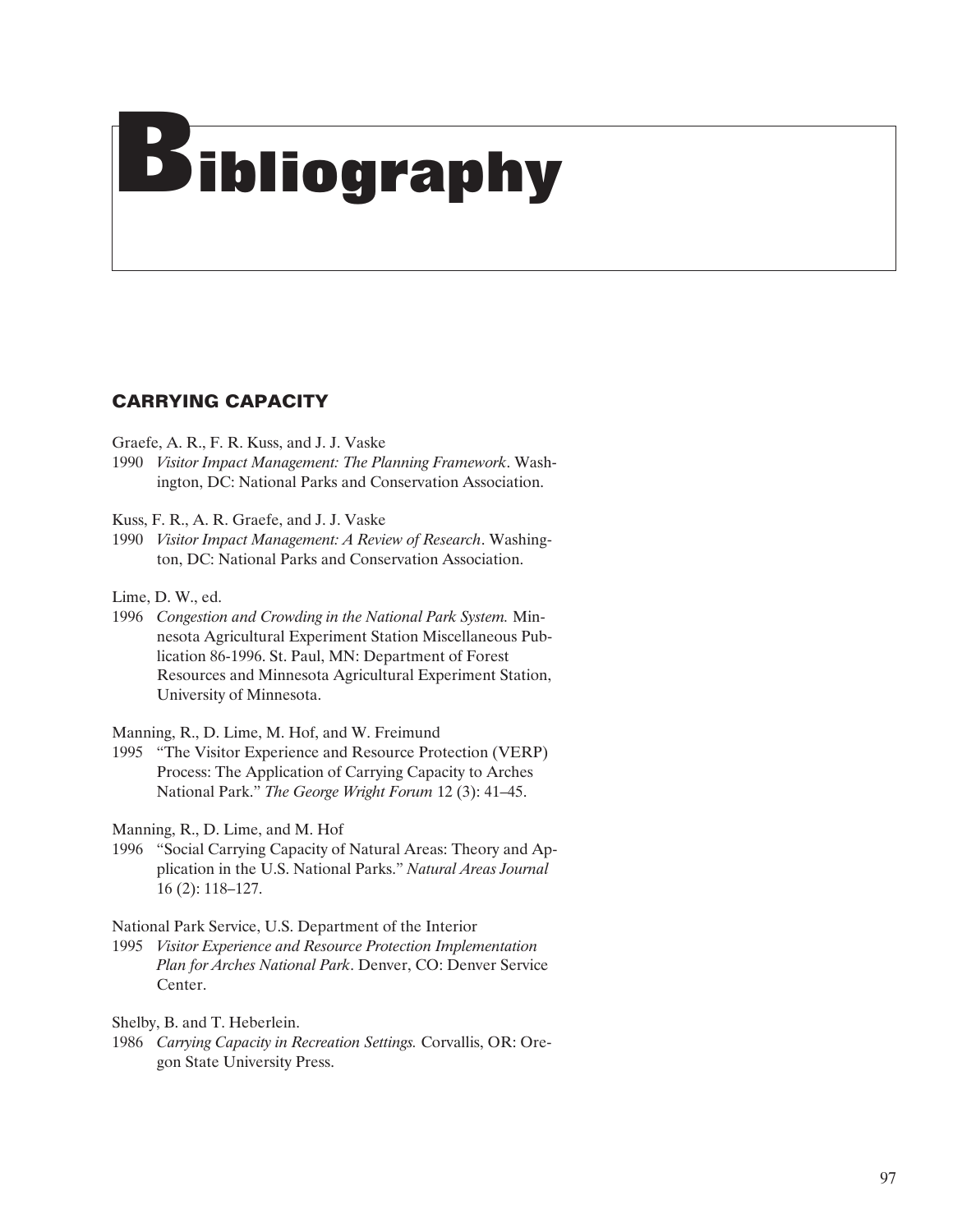- U.S. Forest Service, U.S. Department of Agriculture
- n.d. *Proceedings. Limits of Acceptable Change and Related Planning Processes: Progress and Future Directions. May 20–22, 1997, Missoula, MT*, by S. F. McCool and D. N. Cole. General Technical Report RMRS-GTR-in press. U.S. Dept. of Agriculture, Forest Service, Rocky Mountain Research Station. Ogden, UT.
- 1985 *The Limits of Acceptable Change (LAC) System for Wilderness Planning,* by G. Stankey, D. Cole, R. Lucas, M. Peterson, and S. Frissell. General Technical Report INT-176. Ogden, UT: U.S. Forest Service, Intermountain Forest and Range Experiment Station.
- Wagar, J. A.
- 1964 *The Carrying Capacity of Wild Lands for Recreation*. Forest Science Monograph 7. Washington, DC: Society of American Foresters.

#### **PUBLIC INVOLVEMENT STRATEGIES**

Canadian Standards Association

1996 *A Guide to Public Involvement.* Etobicoke, Ontario, Canada: Canadian Standards Association. Available on electronic disk from Canadian Standards Association, 178 Rexdale Boulevard, M9W 1R3, (416) 747-4000.

Creighton, James L.

1981 *The Public Involvement Manual*. Cambridge, MA: Abt Books.

Also:

International Association of Public Participation Practitioners (IAP3) P.O. Box 10146, Alexandria, VA 22310 (703) 971-0090, (703) 971-0006 (fax) E-mail: djsarno@aol.com web site: http://www.pin.org/~pin

National Park Service Denver Service Center, Resources Planning Group P.O. Box 25287, Denver, CO 80225-0287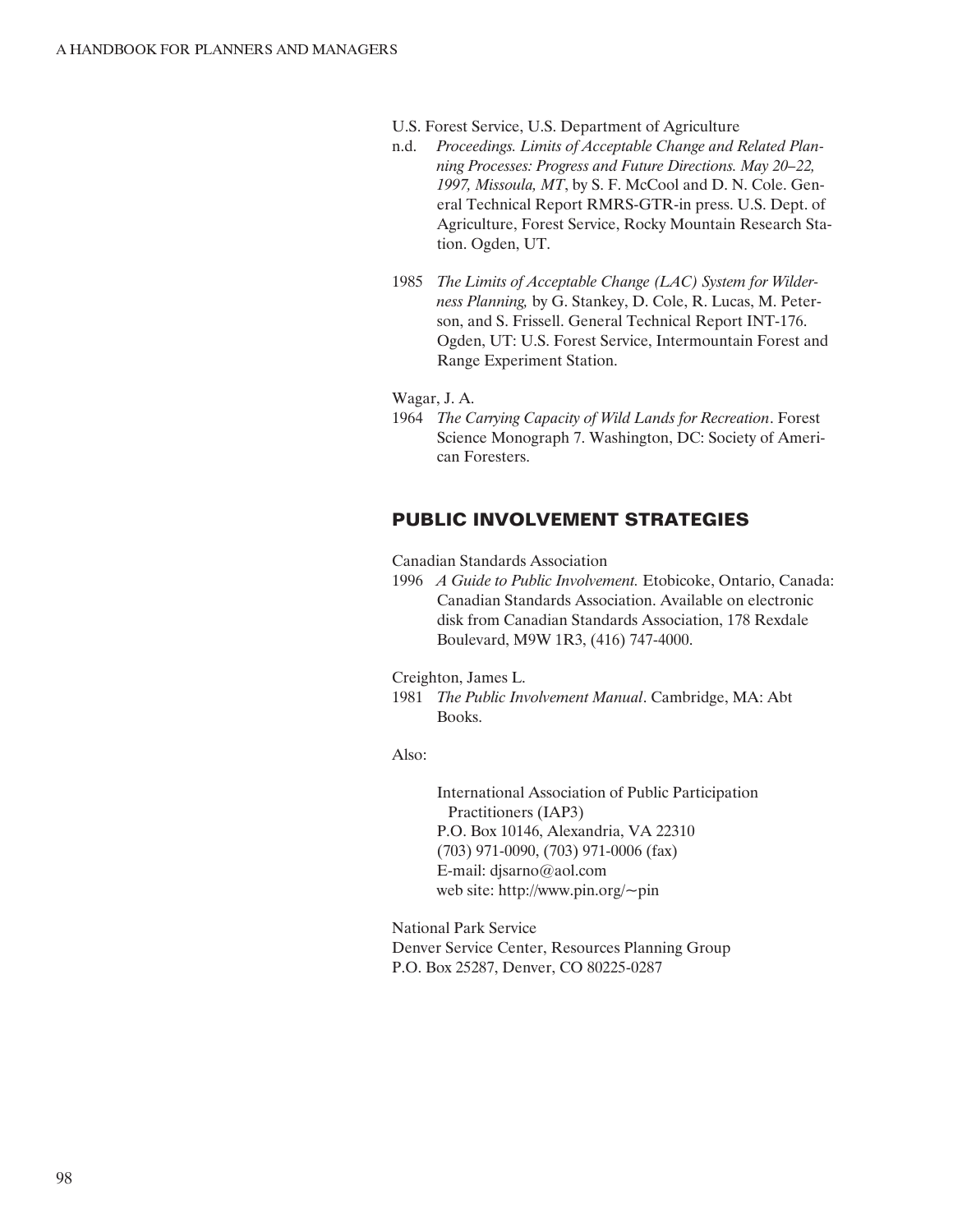#### **ANALYSIS OF RESOURCES AND VISITORS**

#### **Land Classification**

Aberley, D., ed.

1993 *Boundaries of Home, Mapping for Local Empowerment.* The New Catalyst Bioregional Series. Philadelphia, PA: New Society Publishers.

Forest Service, U.S. Department of Agriculture

1978 *A Landscape Inventory Framework: Scenic Analyses of the Northern Great Plains* by R. B. Litton, Jr., and R. J. Tetlow. Research Paper PWS-135. Berkeley, CA: Pacific Southwest Forest and Range Experiment Station.

Higuchi, T.

1989 *The Visual and Spatial Structure of Landscapes*. Cambridge, MA: The MIT Press.

Zube, E. H., R. O. Brush and J. G. Fabos

1975 *Landscape Assessment: Value, Perception, and Resources.* Community Development Series, Vol. 11. Stroudsburg, PA: Dowden, Hutchinson & Ross, Inc.

#### **Tourism Planning**

Gunn, C. A.

1988 *Tourism Planning.,* 2nd ed. Philadelphia, PA: Taylor & Francis.

#### **Visual Resources**

Forest Service, U.S. Department of Agriculture

- 1992 *Forest Landscape Analysis and Design, A Process for Developing and Implementing Land Management Objectives for Landscape Patterns* by N. Diaz and D. Apostol. Research Paper R6 ECO-TP-043-92. Portland, OR: U.S. Forest Service Pacific Northwest Region.
- 1994 *Landscape Aesthetics, A Handbook for Scenery Management.* Agricultural Handbook Number 701.Washington, D.C.: U.S. Forest Service.

Litton, R. B. Jr., R. J. Tetlow, J. Sorenson, and R. A. Beatty

1974 *Water and Landscape.* Port Washington, NY: Water Information Center, Inc.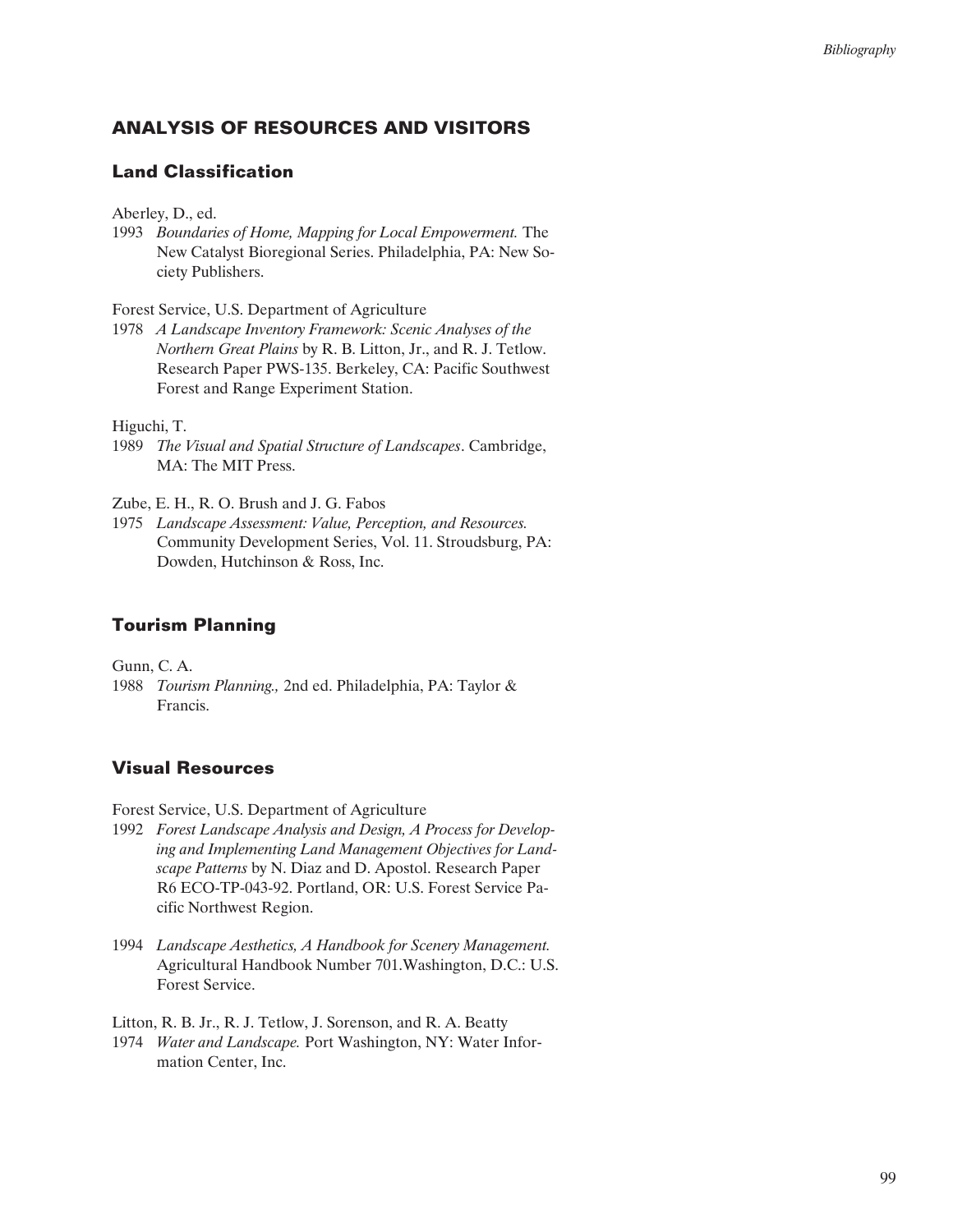#### **INDICATORS AND STANDARDS**

#### Merigliano, L.

- 1990a "Indicators to Monitor the Wilderness Recreation Experience." In *Managing America's Enduring Wilderness Resource,* edited by D. Lime, 156–162. Proceedings of the Conference, Minneapolis, Minnesota, September 11–17, 1989. St. Paul, MN: Minnesota Extension Service, and Minnesota Agricultural Experiment Station, University of Minnesota.
- 1990b "Indicators to Monitor Wilderness Conditions."In *Managing America's Enduring Wilderness Resource,* edited by D. Lime, 205–213. Proceedings of the Conference, Minneapolis, Minnesota, September 11–17, 1989. St. Paul, MN: Minnesota Extension Service, and Minnesota Agricultural Experiment Station, University of Minnesota.
- Roggenbuck, J. W., D. R. Williams, and A. E. Watson
- 1993 "Defining Acceptable Conditions in Wilderness." *Environmental Management* 17 (2): 187–197.
- U.S. Forest Service, U.S. Department of Agriculture
- 1992 *Defining Wilderness Quality: The Role of Standards in Wilderness Management — A Workshop Proceedings*, by B. Shelby, G. Stankey, and B. Shindler. Forest Service General Technical Report PNW-GTR-305. Portland, OR: Pacific Northwest Research Station.

#### **MONITORING**

- U.S. Forest Service, U.S. Department of Agriculture
- 1983 *Monitoring the Conditions of Wilderness Campsites*, by D. Cole. Forest Service Research Paper INT-302, Ogden, UT: Forest Service, Intermountain Research Station.
- 1989 *Wilderness Campsite Monitoring Methods: A Sourcebook,* by D. Cole. Forest Service General Technical Report INT-259. Ogden, UT: Forest Service, Intermountain Research Station.

National Park Service, U.S. Department of the Interior

1991 *Developing a Natural Resource Inventory and Monitoring Program for Visitor Impacts on Recreation Sites: A Procedural Manual*, by J. L. Marion. Natural Resources Report NPS/NRVT/NRR-91/06. Prepared by the Cooperative Park Studies Unit, Virginia Tech., Department of Forestry. Denver, CO: Denver Service Center.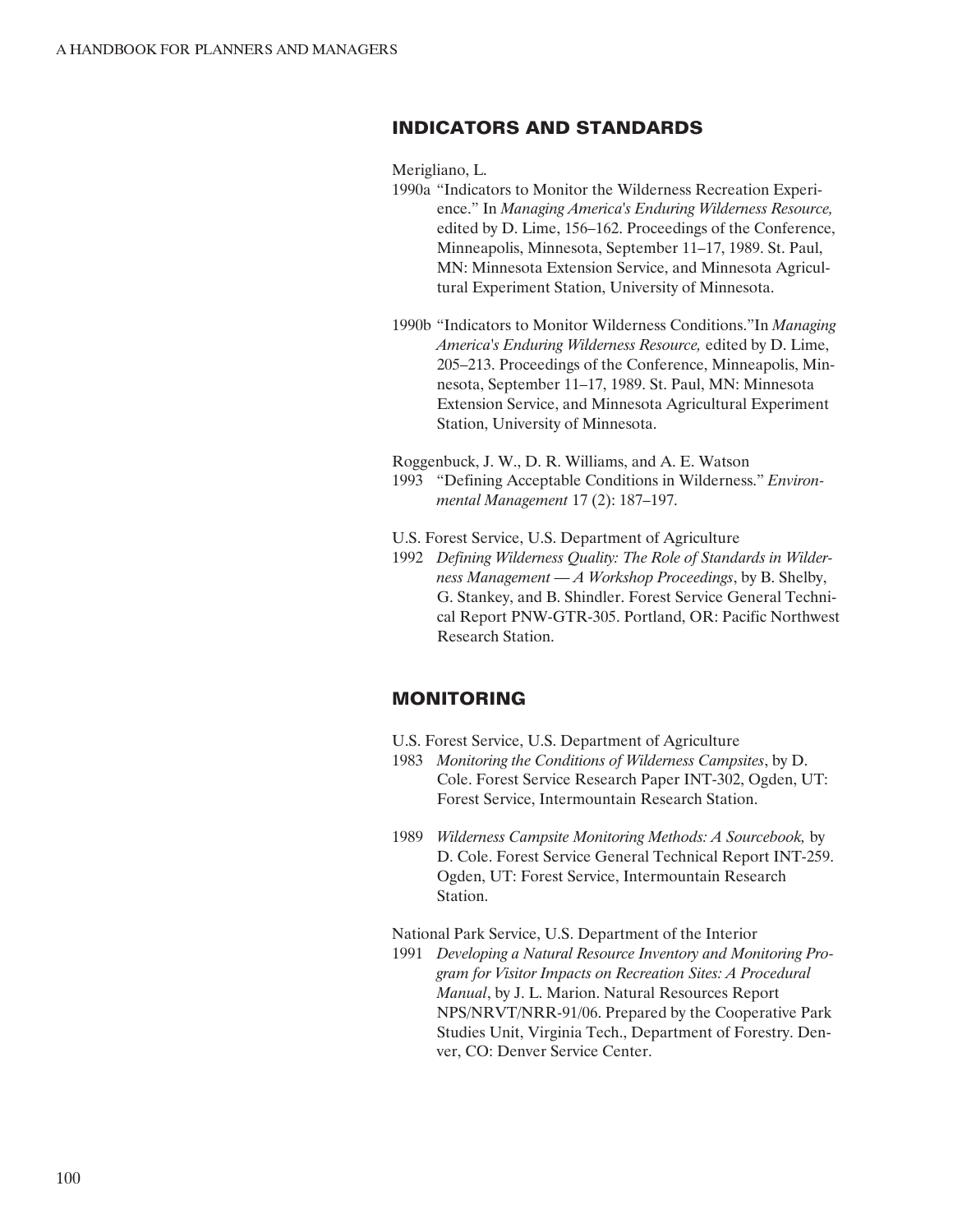- Yuan, S., B. Maiorano, M. Yuan, S. M. Kocis, and G. T. Hoshide.
- 1995 *Techniques and Equipment for Gathering Visitor Use Data on Recreation Sites*. Missoula, MT: Technology & Development Program, University of Montana.

#### **MANAGEMENT ACTION**

U.S. Forest Service, U.S. Department of Agriculture

- 1987 *Managing Wilderness Recreation Use: Common Problems and Potential Solutions,* by D. N. Cole, M. E. Petersen, and R. C. Lucas General Technical Report INT-230. Ogden, UT: Forest Service, Intermountain Research Station.
- 1993 *Wilderness Visitor Education: Information About Alternative Techniques,* by J. E. Douchette and D. N. Cole. General Technical Report INT-295. Ogden, UT: Forest Service, Intermountain Research Station.

Manning, R. E.

1979 "Strategies for Managing Recreational Use of National Parks." *Parks* 4 (1): 13–15.

National Park Service, U.S. Department of the Interior

1993 *Problems and Practices in Backcountry Recreation Management: A Survey of National Park Service Managers,* by J. L. Marion, J. W. Roggenbuck, and R. E. Manning. U.S. Department of the Interior–Natural Resources Report NPS/NRVT/NRR-93/12. Denver, CO: Natural Resources Publication Office, National Park Service.

McCool, S. F. and N. A. Christensen

1996 "Alleviating Congestion in Parks and Recreation Areas Through Direct Management of Visitor Behavior." In *Congestion and Crowding in the National Park System,* edited by D. Lime. Minnesota Agricultural Experiment Station Miscellaneous Publication 86-1996. St. Paul, MN: Department of Forest Resources and Minnesota Agricultural Experiment Station, University of Minnesota.

Peterson, G. L. and D. W. Lime

1979 "People and Their Behavior: A Challenge for Recreation Management." *Journal of Forestry* 77 (6): 343–346.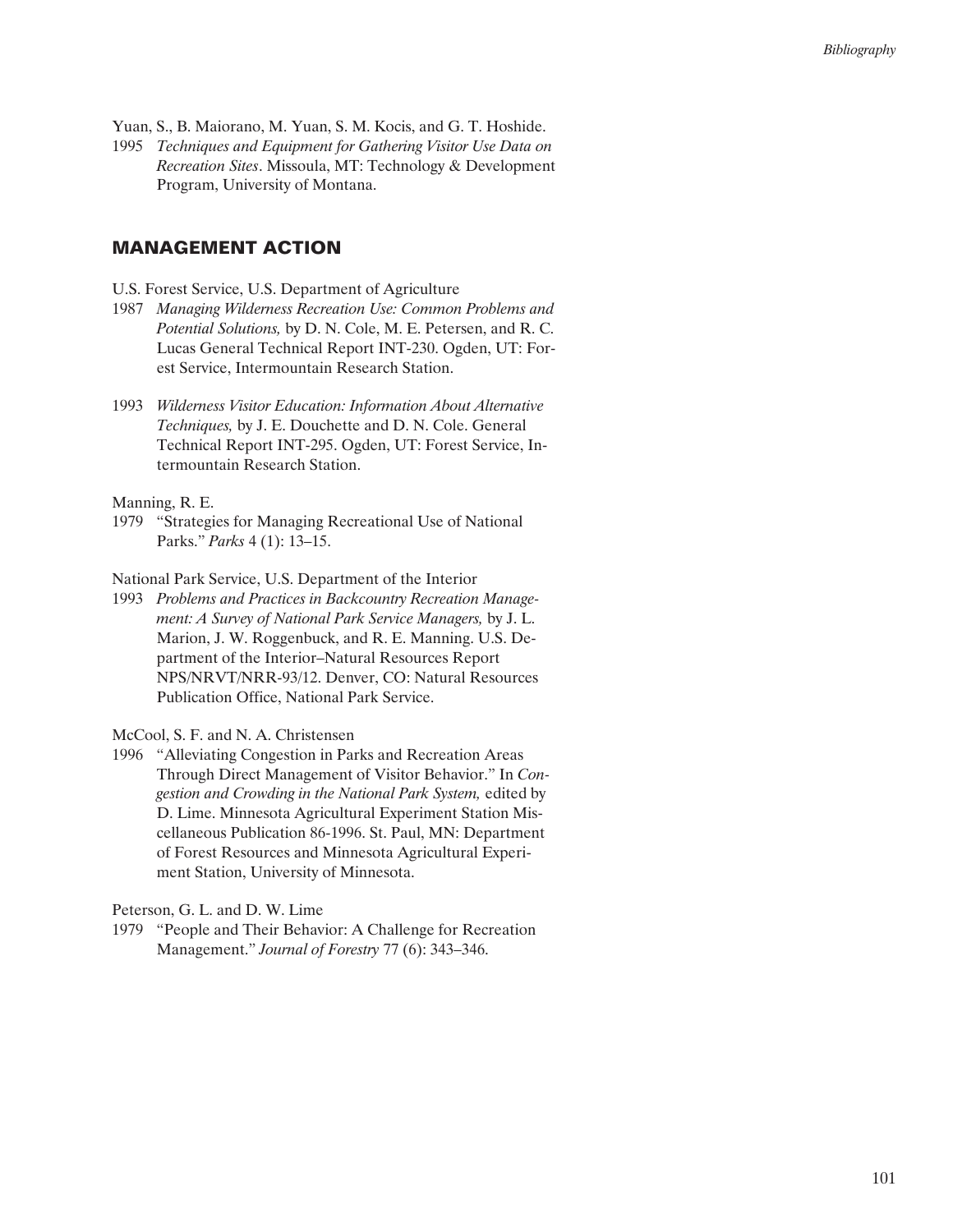Vander Stoep, G. A. and J. W. Roggenbuck

- 1996 "Is Your Park Being 'Loved to Death?': Using Communications and Other Indirect Techniques to Battle the Park 'Love Bug'." In *Congestion and Crowding in the National Park System,* edited by D. Lime. Minnesota Agricultural Experiment Station Miscellaneous Publication 86-1996. St. Paul, MN: Department of Forest Resources and Minnesota Agricultural Experiment Station, University of Minnesota.
- Wang, T. L., D. H. Anderson, and D. W. Lime
- n.d. *A Decision-Making Framework to Maintain Desired Resource and Social Conditions in Recreational Settings.* Prepared by the Cooperative Park Studies Unit, University of Minnesota, for the National Park Service (in progress). On file at the Denver Service Center.